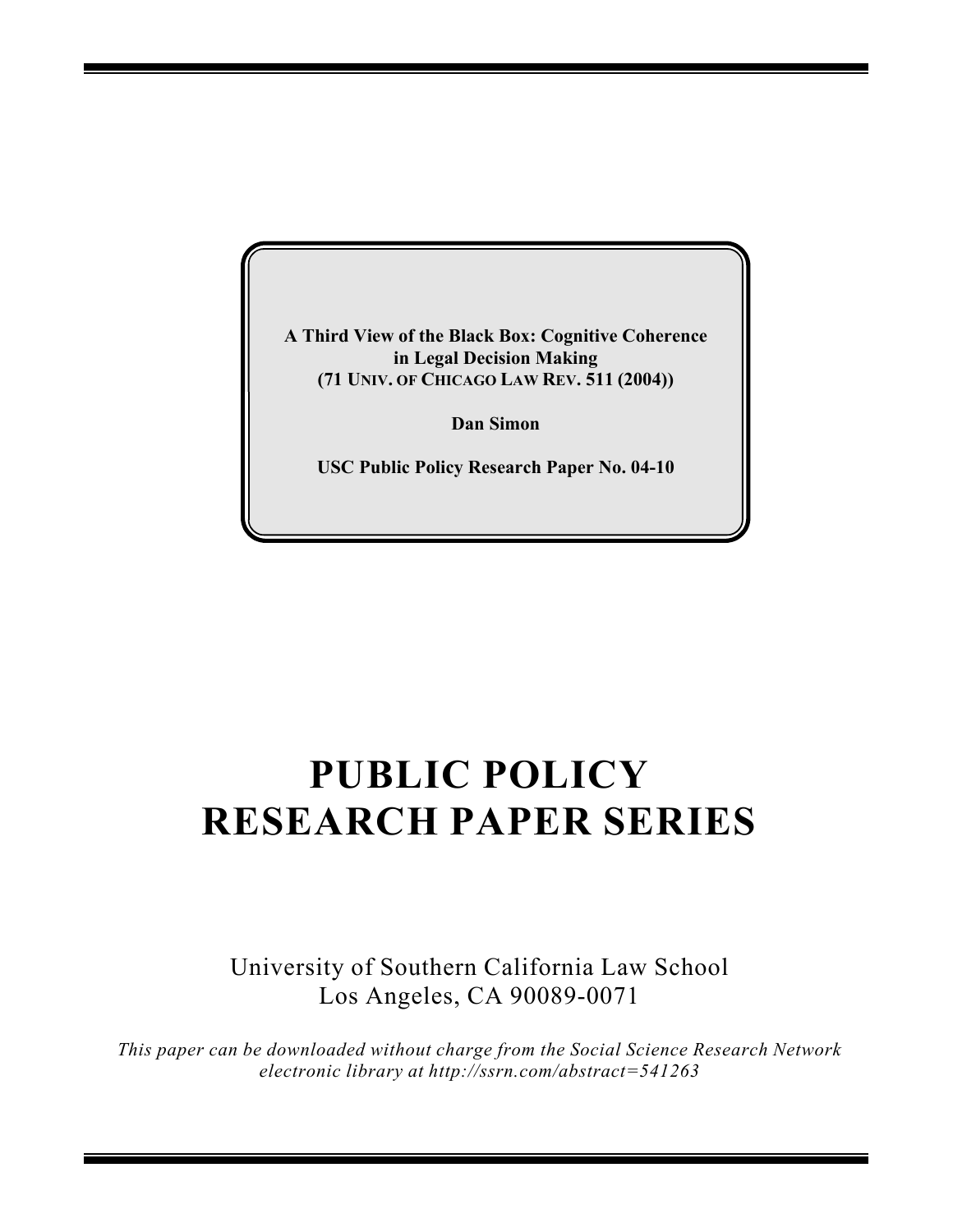## **A Third View of the Black Box: Cognitive Coherence in Legal Decision Making**

*Dan Simon*†

*This Article presents a novel body of research in cognitive psychology called coherencebased reasoning, which has thus far been published in journals of experimental psychology. This cognitive approach challenges the stalemated conflict between the Rationalist and Critical models of decision making that have dominated legal scholarship for over a century. The experimental findings demonstrate that many legal decisions fit into neither of these models. Based on a connectionist cognitive architecture, coherence-based reasoning shows that the decision-making process progresses bidirectionally: premises and facts both determine conclusions and are affected by them in return. A natural result of this cognitive process is a skewing of the premises and facts toward inflated support for the chosen decision. The Article applies this research to four important aspects of the trial. It argues that the current doctrine in these areas is based on misconceptions about human cognition, which lead to systematic legal errors. By identifying the cognitive phenomena that lie at the root of these failings, the research makes it possible to devise interventions and introduce procedures that reduce the risk of trial error.*

#### **INTRODUCTION**

How do judges and jurors decide cases? Though obviously central to the law, the mental processes for making decisions remain an opaque feature at the heart of legal discourse. For more than a century, views of the process have clustered around two ideal types. One rests on the assumption that legal decisions are the product of rational decision-making processes. According to this "Rationalist" view, legal decisions emanate naturally from prescribed forms of logical inference, namely deductions, inductions, and analogies. Critics, on the other hand, question the veracity of this account and portray the deci-

<sup>†</sup> Associate Professor, University of Southern California Law School. This Article and the underlying experimental research were supported by the National Science Foundation, grants SES-0080424 and SES-0080375, and by a USC Law School summer research stipend. I thank my collaborators, Keith Holyoak and Steve Read, for the stimulating and gratifying path we have taken together. For thoughtful comments on this Article and on much of the underlying research, I thank Scott Altman, Jody Armour, Yochai Benkler, Gary Blasi, Mary Dudziak, Catherine Fisk, Sam Fraidin, Ron Garet, Beth Garrett, Ariela Gross, Dan Kahan, Greg Keating, Dan Klerman, Russell Korobkin, Tom Lyon, Andrei Marmor, Ed McCaffery, Tamara Piety, Elyn Saks, Mike Shapiro, Larry Simon, Dave Slawson, Nomi Stolzenberg, and Eric Talley. For superb research, I thank Aaron Brownstein, Dan Krawczyk, Lien Pham, Adam Scardina, Chad Snow, and Carey Stone. As always, the staff of the USC Law School Library has been terrifically helpful. I owe special thanks to my mentors, Dan Gilbert, Martha Minow, Lew Sargentich, and Henry Steiner. Correspondence welcome: dsimon@law.usc.edu.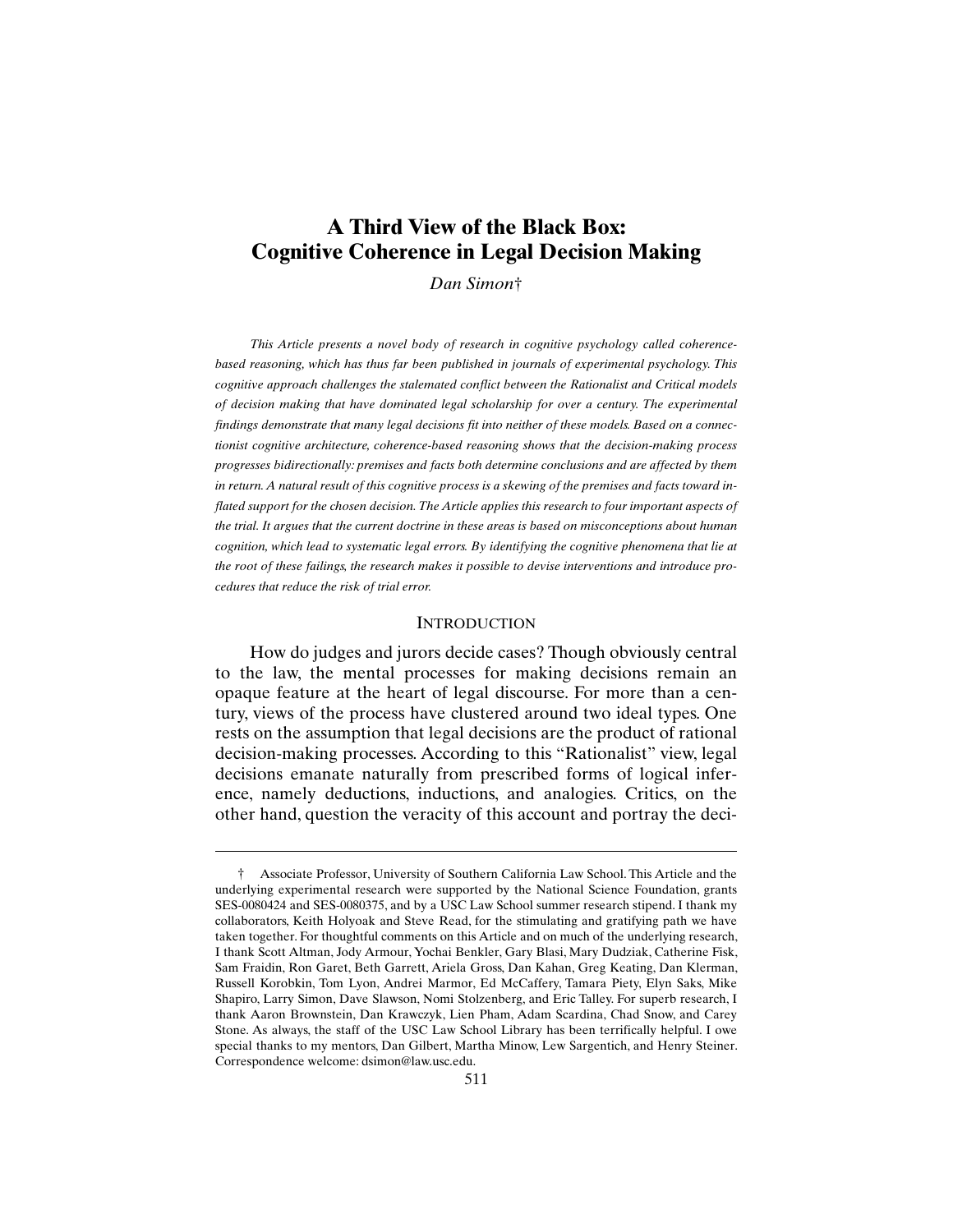sion-making process as fundamentally inconsistent with these logical forms of inference. This alternative position, associated with Oliver Wendell Holmes, Jr. and the Legal Realists, contends that "the life of the law" is based not on logic, but rather that "the felt necessities of the time," avowed and unconscious intuitions of public policy, and even judicial prejudices have more to do with legal decisions than the formal axioms of logical inference.<sup>1</sup>

Few participants in contemporary legal discourse abide explicitly by either the Rationalist or the Critical conception of decision making.<sup>2</sup> In practice, however, these conceptions continue to pervade the discourse. Numerous legal practices and institutions are based on Rationalist assumptions,<sup>3</sup> and are criticized in those terms.<sup>4</sup> The dichotomous nature of the debate is unsettling in that it denies the possibility that legal reasoning might comply with neither characterization. The very fact that this debate has persisted for so long gives reason to suspect that neither account is completely convincing.

This Article introduces into the debate an emerging body of research called *coherence-based reasoning*. This experimentally based

<sup>5</sup> The bulk of this research has been performed by Keith Holyoak, Steve Read, and me. See Keith J. Holyoak and Dan Simon, *Bidirectional Reasoning in Decision Making by Constraint Satisfaction*, 128 J Exper Psych: Gen 3 (1999); Dan Simon, et al, *The Emergence of Coherence over the Course of Decision Making*, 27 J Exper Psych: Learning, Memory & Cognition 1250

<sup>1</sup> See Oliver Wendell Holmes, Jr., *The Common Law* 1 (Little, Brown 1881).<br><sup>2</sup> "To some extent we are all Legal Realists now" Joseph William Singer *I* 

<sup>2</sup> "To some extent, we are all Legal Realists now." Joseph William Singer, *Legal Realism Now*, 76 Cal L Rev 465, 467 (1988), reviewing Laura Kalman, *Legal Realism at Yale: 1927–1960* (North Carolina 1986). See also Gary Peller, *The Metaphysics of American Law*, 73 Cal L Rev 1151, 1152 (1985) (discussing the development of American legal thought from formalism to realism).

<sup>&</sup>lt;sup>3</sup> Providing specific citations to the language of logic would be beside the point given its ubiquitous presence in legal opinions and scholarship. For an exemplary instructional text, see Ruggero J. Aldisert, *Logic for Lawyers: A Guide to Clear Legal Thinking* (National Institute for Trial Advocacy 3d ed 1997).

<sup>4</sup> See, for example, Steven D. Smith, *Believing Like a Lawyer*, 40 BC L Rev 1041, 1120 (1999) (describing lawyers' "puzzling . . . combination of skeptical sophistication and apparent naïveté" in claiming that we are all legal realists while continuing to argue in modes of formalism); Pierre Schlag, *Law and Phrenology*, 110 Harv L Rev 877, 902–06 (1997) (describing the persistence of the Langdellian paradigm in contemporary jurisprudence); Paul Gewirtz, *On "I Know It When I See It,"* 105 Yale L J 1023, 1042 (1996) (stating that the typical opinion is "marked by a rhetoric of certainty, inevitability, and claimed objectivity"); J.M. Balkin, *Some Realism about Pluralism: Legal Realist Approaches to the First Amendment*, 1990 Duke L J 375, 385 (noting that First Amendment jurisprudence has only recently embraced legal realism); Lawrence Lessig, *The Regulation of Social Meaning*, 62 U Chi L Rev 943, 946 n 12 (1995) (agreeing with Balkin that First Amendment jurisprudence is predominantly formalistic); Gerald B. Wetlaufer, *Rhetoric and Its Denial in Legal Discourse*, 76 Va L Rev 1545, 1562 (1990) (stating that whenever possible, judicial opinions take the form of "deductive, syllogistic proofs"); Richard A. Posner, *The Jurisprudence of Skepticism*, 86 Mich L Rev 827, 865 (1988) (stating that even in tough cases, most judicial opinions "depict the process of reasoning as a logical deduction"); Richard A. Wasserstrom, *The Judicial Decision: Toward a Theory of Legal Justification* 16–17 (Stanford 1961) (stating that judges continue to make decisions "dictated by prior rules applied in accordance with canons of formal logic").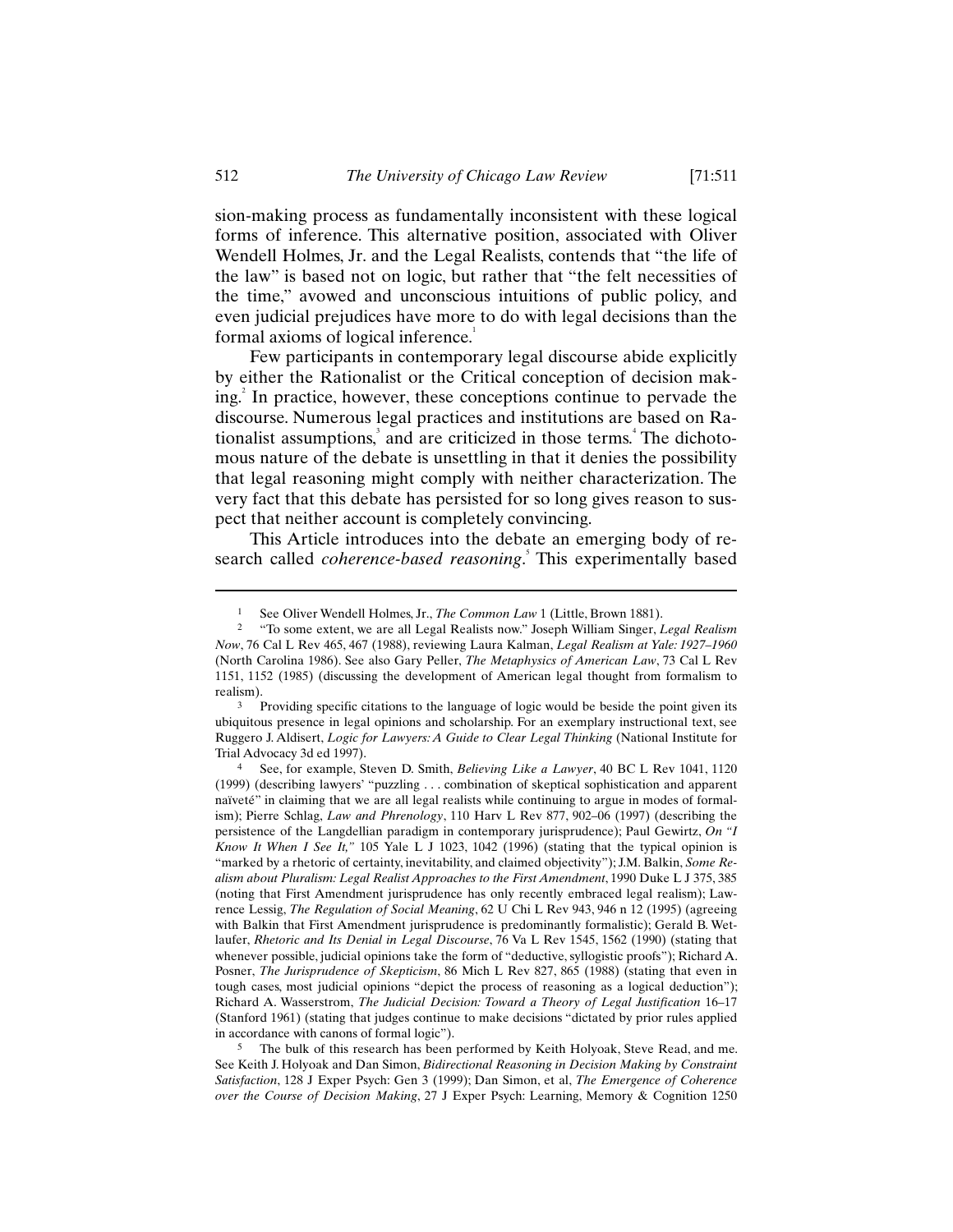cognitive psychological theory offers a third view of the black box: a new approach to decision making that indicates a way out of the stagnant dialectic. Coherence-based reasoning posits that the mind shuns cognitively complex and difficult decision tasks by reconstructing them into easy ones, yielding strong, confident conclusions. The research reveals an unconscious transformation of the way decisions are mentally represented, ultimately leading to a seemingly straightforward choice between a compelling alternative and a weak one. To date, experimentation has revealed eight cognitive features of coherence-based reasoning, which harbor interesting—and potentially troubling—implications for decision making in the legal domain and beyond.

This Article has two objectives: to present the experimental research on coherence-based reasoning to a legal readership, and to apply it to four important procedures and practices by which we conduct and review trials. I argue that there are deep incompatibilities between actual legal decision making and the primarily Rationalist assumptions on which trials are designed. These incompatibilities render some types of legal decisions susceptible to a considerable risk of error. At the same time, since the decision-making process is also incompatible with the Critical view, we need not be as frustrated with, and distrusting of, the legal system as the Critics suggest. The research indicates that, by identifying the cognitive phenomena that lie at the root of the failings, we can devise interventions and introduce procedures that reduce the risk of error and thus make the decision-making process better fit the legal ideals it is intended to serve. This constructive endeavor is the principal aspiration of this Article. Deviation from Rationalist ideals does not necessarily imply consciously strategic or deceitful conduct on the part of the decision-maker. The research shows that these deviations can be a natural product of the cognitive

<sup>(2001);</sup> Dan Simon and Keith J. Holyoak, *Structural Dynamics of Cognition: From Consistency Theories to Constraint Satisfaction*, 6 Personality & Soc Psych Rev 283 (2002); Stephen J. Read, Chadwick J. Snow, and Dan Simon, *Constraint Satisfaction Processes in Social Reasoning*, in Richard Alterman and David Kirsh, eds, *Proceedings of the 25th Annual Conference of the Cognitive Science Society* 964, online at http://homepage.psy.utexas.edu/homepage/staff/Parlee/ confproc/bost03/cogsci03/index.html (visited Apr 4, 2004).

Additional research is in the process of publication. See Dan Simon, Daniel C. Krawczyk, and Keith J. Holyoak, *Construction of Preferences by Constraint Satisfaction*, Psych Sci (forthcoming 2004) (on file with author); Aaron L. Brownstein, Stephen J. Read, and Dan Simon, *Effects of Individual Expertise and Task Importance on Pre-decision Reevaluation of Alternatives*, Personality & Soc Psych Bull (forthcoming 2004) (on file with author); Dan Simon, Chadwick J. Snow, and Stephen J. Read, *The Redux of Cognitive Consistency Theories: Evidence Judgments by Constraint Satisfaction*, J Personality & Soc Psych (forthcoming 2004); Aaron L. Brownstein, Dan Simon, and Stephen J. Read, *The Effects of Cognitive Constraint Satisfaction on Betting Decisions* (in progress) (on file with author); Dan Simon, Chadwick J. Snow, and Stephen J. Read, *The Self-Serving Bias Up Close* (under preparation).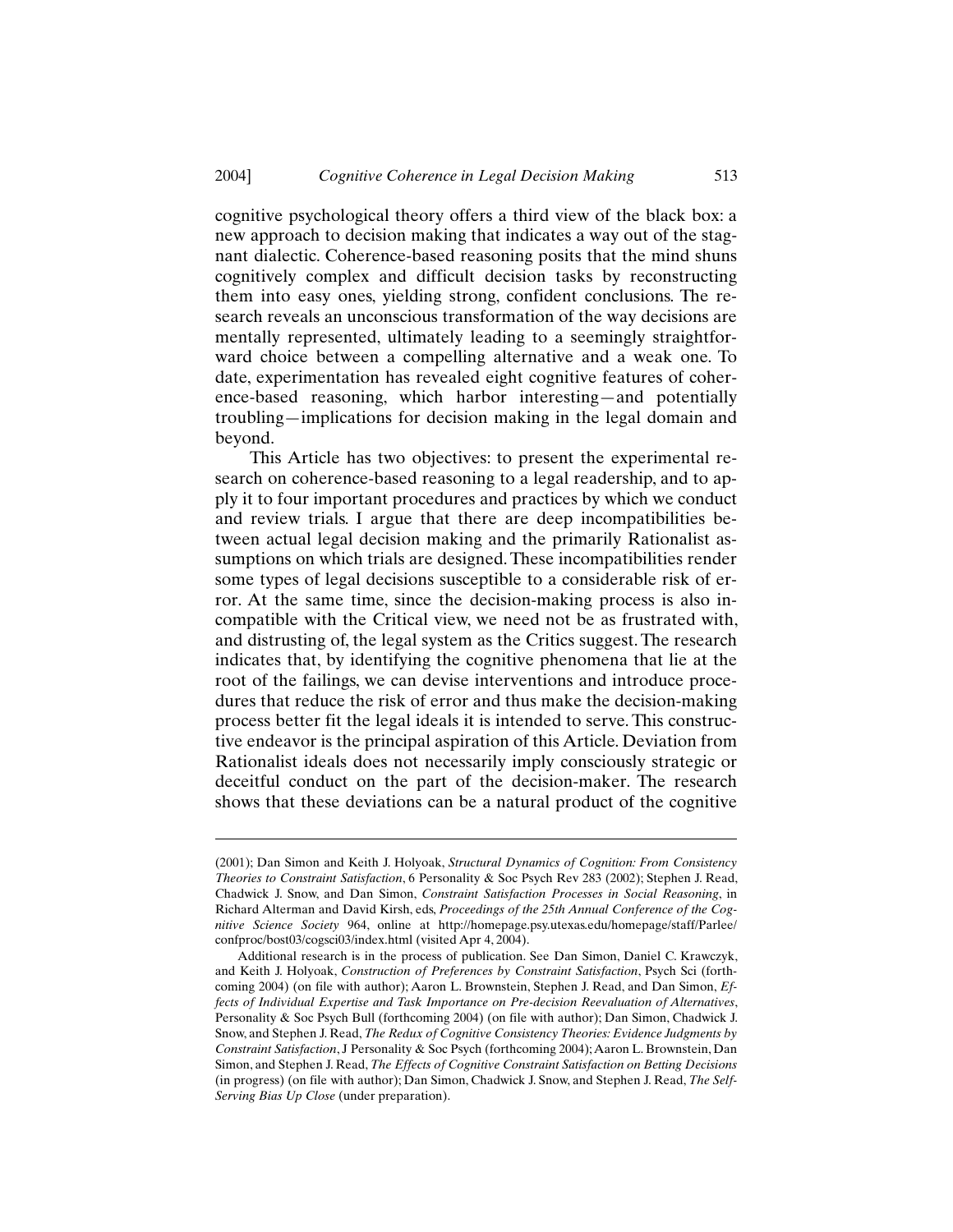process even when the decision-maker is honestly motivated to make a good decision.

One way to understand the distinction between the Rationalist and Critical positions is to compare their conceptualizations of the term "reasoning." As the term is usually used in legal discourse, reasoning stands for the articulation of the rationale for a decision. The term can also be used to denote the actual processes of inference, that is, the mental processes by which people advance from one state of belief to the next. While the Rationalist view implicitly equates the two senses of the term, the Critical view drives a wedge between them, asserting that legal decisions are driven by factors that are incompatible with or unrelated to the espoused premises, analogies, and facts.<sup>6</sup>

At a deeper theoretical level, the difference between the Rationalist and Critical approaches can be understood as hinging on the *directionality* of the reasoning process. By definition, logical forms of inference follow particular courses of reasoning: deductions progress from major and minor premises toward conclusions; inductions flow from empirical observations toward generalized rules; analogies emanate from established cases and extend to target cases; and factual determinations proceed from evidence, through inferences, toward conclusions. A core tenet of the Rationalist view is that decision-making processes strictly follow these paths of inference. Critics, on the other hand, insist that the inferences are influenced, swayed, or obstructed by nonprescribed factors or, worse yet, that they proceed in the reverse (and perverse) course—creeping backward, from desired conclusions to their putative sources.

Much rides on this debate. On the Rationalist view, logical inference promotes decision making that accords with prevailing legal precepts and factual truths, thereby serving the democratic ideal of fair, legitimate, and even-handed application of law. By contrast, the Critics question the legitimacy of legal decision making, viewing it as propelled by ulterior motives, or driven by hidden biases or other fundamentally flawed forms of inference.

<sup>6</sup> John Dewey protested that the trouble with this syllogism is that while it "sets forth the *results* of thinking, it has nothing to do with the *operation* of thinking." John Dewey, *Logical Method and Law*, 10 Cornell L Q 17, 22 (1924). He spoke also of the "absurd because impossible proposition that every decision should flow with formal logical necessity from antecedently known premises." Id at 25.

A frequent topic of criticism is the influence of ideology on judging. For two recent exchanges between critics and judges, compare Emerson H. Tiller and Frank B. Cross, *A Modest Proposal for Improving American Justice*, 99 Colum L Rev 215 (1999) (asserting that the federal justice system could be improved by considering the "partisan component of judging" in the process of assigning judges); Frank B. Cross and Emerson H. Tiller, *Judicial Partisanship and Obedience to Legal Doctrine: Whistleblowing on the Federal Courts of Appeals*, 107 Yale L J 2155, 2168–76 (1998) (presenting data indicating that partisanship affects appellate court decisions); Richard L. Revesz, *Environmental Regulation, Ideology, and the D.C. Circuit*, 83 Va L Rev 1717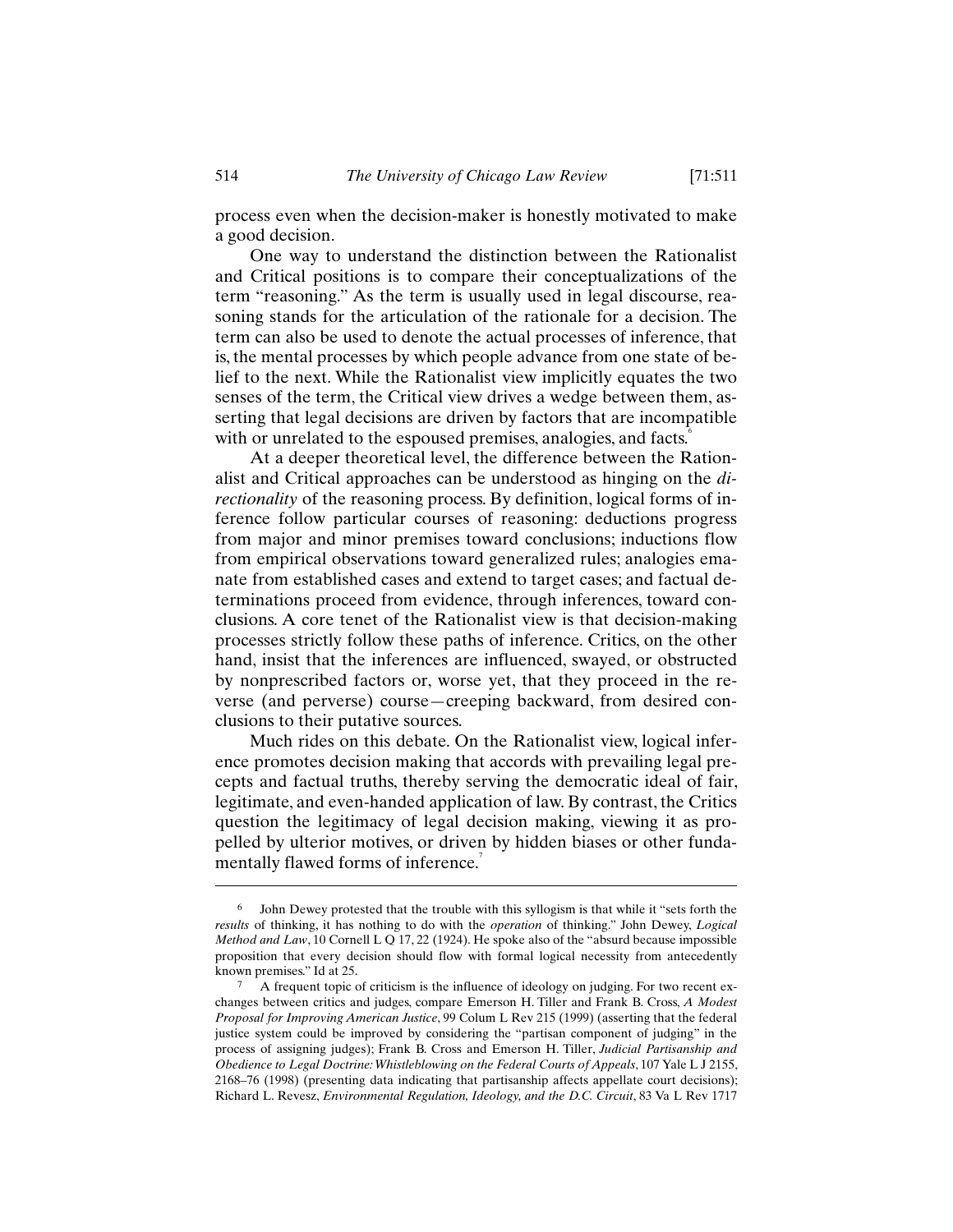This debate is not unique to legal discourse. The Rationalist view resonates with theories of logic, rational choice models of decision making, and Bayes Theorem.<sup>10</sup> The Critics' position echoes a range of empirical work that includes cognitive research on reasoning, $\frac{1}{n}$  the confirmation bias, $\frac{1}{2}$  some aspects of biases and heuristics, $\frac{1}{2}$  the "error paradigm" in social psychology,<sup>14</sup> and to some extent, cognitive dissonance theory.<sup>15</sup> According to these critical bodies of research, the reasons decision-makers give—to others and possibly also to themselves—fail to correctly reflect the decision-making process; the reasons are essentially justificatory, rather than expository.

Coherence-based reasoning offers an empirical alternative to the Rationalist and Critical approaches. This account does not deny that human cognition is capable of performing some reasoning tasks in a

<sup>10</sup> For more on Bayes Theorem, see Part II.B.<br><sup>11</sup> For example Evans and Wason have shown

1

<sup>12</sup> Confirmation bias concerns a general tendency to inappropriately bolster a hypothesis or conclusion whose truth is in question, due to preexisting beliefs about that hypothesis or conclusion. For a comprehensive review, see Raymond S. Nickerson, *Confirmation Bias: A Ubiquitous Phenomenon in Many Guises*, 2 Rev Gen Psych 175 (1998).

<sup>13</sup> One example is hindsight bias. Experimental findings demonstrate that responses after an event are influenced by knowledge of the outcome of the event (which, of course, was not known prior to the event). The ensuing judgments give one the erroneous sense that they were justified by the ex ante information. See, for example, Scott A. Hawkins and Reid Hastie, *Hindsight: Biased Judgments of Past Events after the Outcomes Are Known*, 107 Psych Bull 311 (1990). For a rich demonstration of applications of biases and heuristics, see Edward J. McCaffery and Jonathan Baron, *Thinking about Tax* (draft Mar 12, 2004) (on file with author).

14 On the cognitive origins of erroneous beliefs, see, for example, Ziva Kunda, *Social Cognition: Making Sense of People* 15–52 (MIT 1999); Thomas Gilovich, *How We Know What Isn't So: The Fallibility of Human Reason in Everyday Life* 1–6 (Free Press 1993).

<sup>15</sup> The typical experimental paradigm of cognitive dissonance theory is "forced compliance." In these experiments, participants are induced to perform an act that runs counter to their initial attitudes or moral standards. The consistent finding is that participants change their attitudes and beliefs to comport with their behavior. Newly adopted attitudes and beliefs provide a justification for past conduct. On the current state of this research, see Eddie Harmon-Jones and Judson Mills, eds, *Cognitive Dissonance: Progress on a Pivotal Theory in Social Psychology* (American Psychological 1999).

<sup>(1997) (</sup>claiming that ideology influences judging and presenting an empirical analysis), with Patricia M. Wald, *A Response to Tiller and Cross*, 99 Colum L Rev 235 (1999) (challenging Tiller and Cross's conclusion that judges vote ideologically); Harry T. Edwards, *Collegiality and Decision Making on the D.C. Circuit*, 84 Va L Rev 1335 (1998) (denying the influence of ideology on judging and contesting the empirical findings of Revesz's and Tiller and Cross's articles).

<sup>8</sup> See, for example, Irving M. Copi and Carl Cohen, *Introduction to Logic* (Prentice Hall 11th ed 2001).

<sup>9</sup> See, for example, John Von Neumann and Oskar Morgenstern, *Theory of Games and Economic Behavior* 1–45 (Princeton 2d ed 1947).

<sup>11</sup> For example, Evans and Wason have shown that people's justifications of their reasoning in performing logical tasks do not reflect insight into the underlying thought processes, but are simply plausible accounts that seem to provide a good explanation for their conclusions. See Jonathan St. B.T. Evans and P.C. Wason, *Rationalization in a Reasoning Task*, 67 Brit J Psych 479, 483–86 (1976). See also Jonathan St. B.T. Evans and David E. Over, *Rationality and Reasoning* 109–17 (Psychology 1996) (discussing "belief bias," that is, the tendency to judge the validity of reasoning according to one's a priori beliefs about the conclusion of that reasoning).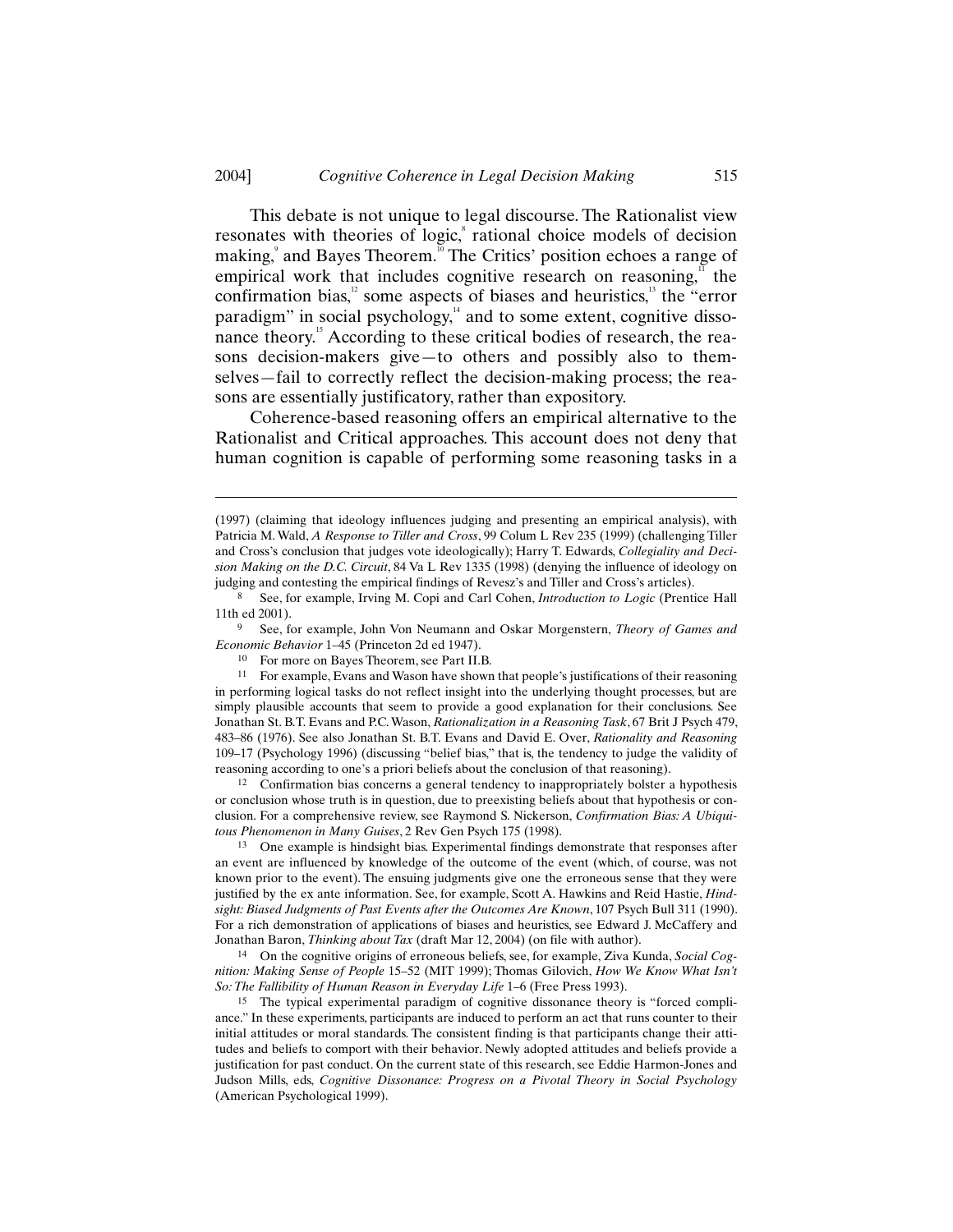manner consistent with the Rationalist account, nor that people violate these assumptions in some circumstances. Rather, it proposes a theory of cognition that contains elements of both approaches. A central tenet of the theory is that decisions are the product of a cognitive mechanism that operates *bidirectionally*, both in the prescribed and the reverse directions of reasoning.

Coherence-based reasoning applies to mental tasks in which the person must make a discrete decision or judgment in the face of complexity. Tasks are said to be complex when their constitutive considerations are numerous, contradictory, ambiguous, and incommensurate.<sup>"</sup> Most legal cases that are litigated and appealed are of this nature, in that the facts can be ambiguous, incomplete, and contradictory; different rules, values, and principles can be invoked to support opposite conclusions; and the case at hand can be somewhat analogous to more than one previous decision.<sup>17</sup> On their face, such tasks might seem intractable.

In a nutshell, coherence-based reasoning suggests that decisions are made effectively and comfortably when based on *coherent mental models*. Loosely defined, mental models capture the decision-maker's perception of the task at hand—that is, the way the considerations of the decision are represented in her mind.<sup>18</sup> A mental model of a decision task is deemed "coherent" when the decision-maker perceives the chosen alternative to be supported by strong considerations while the considerations that support the rejected alternative are weak.<sup>19</sup> Such is the case, for example, when the prosecution's eyewitness is reliable, the forensic evidence is compelling, and the defendant has a strong motive and a weak alibi. A mental model is considered "incoherent" when the decision-maker perceives the considerations as providing equivocal support for both alternatives. As defined, coherence is an empirical phenomenon, not a jurisprudential ideal.<sup>20</sup>

<sup>16</sup> William James described decision tasks in a similar fashion: "many objects, purposes, reasons, motives, [are] related to each other, some in a harmonious and some in an antagonistic way." William James, 2 *The Principles of Psychology* 1136 n 39 (Harvard 1981) (originally published in 1890).

<sup>17</sup> See Frederick Schauer, *Judging in the Corner of the Law*, 61 S Cal L Rev 1717, 1723–26 (1988) (arguing that disputes that lead to litigation tend to be more novel and indeterminate in their interpretive possibilities than disputes that do not lead to litigation).

<sup>&</sup>lt;sup>18</sup> The term mental model is used here in the broad sense of a structured representation. See Arthur B. Markman, *Knowledge Representation* 248–76 (Lawrence Erlbaum 1999).

<sup>19</sup> As in most models of decision making, decisions are understood to be determined by the level of support they receive from the task variables. This tradition goes back to William James. James noted that "[t]he reinforcing and inhibiting ideas meanwhile are termed the *reasons* or *motives* by which the decision is brought about." James, 2 *Principles of Psychology* at 1136 (cited in note 16).

<sup>20</sup> Compare Ronald Dworkin, *Law's Empire* 225–26 (Belknap 1986) (advocating coherence in the relationship between a proposition entailed in a judicial decision and precepts of law that are exterior to the decision itself).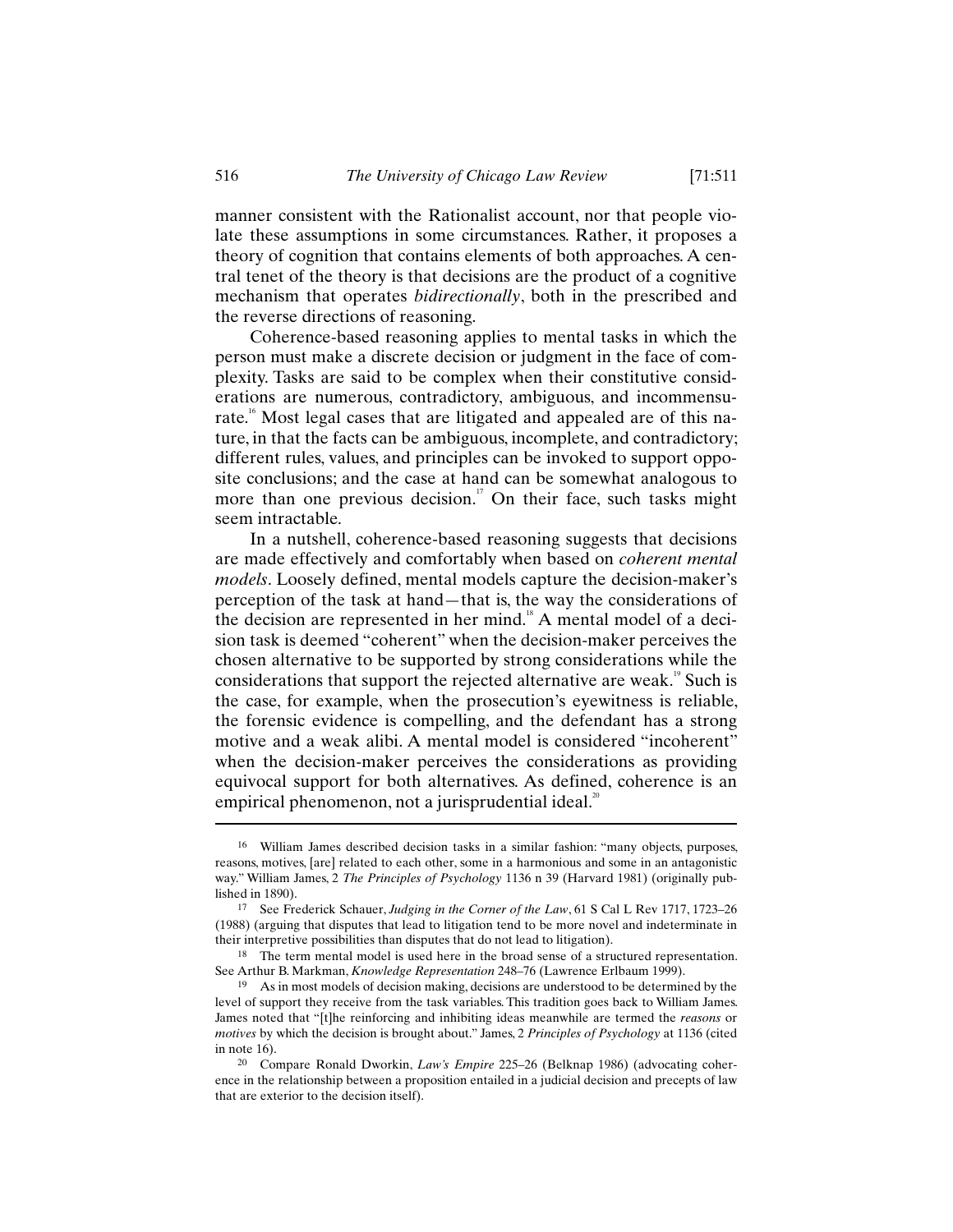The central finding of coherence-based reasoning research is that the cognitive system *imposes* coherence on complex decision tasks. Throughout the decision-making process, the mental representation of the considerations undergoes gradual change and ultimately shifts toward a state of coherence with either one of the decision alternatives. Due to these *coherence shifts*, at the culmination of the process, the decision-maker's mental model is skewed toward conformity with the emerging decision. As the hard case morphs into an easy one, the decision follows easily and confidently. The fact that decisions are ultimately based on skewed mental models and backed by high levels of confidence facilitates the making of the decision, but at the same time it can also harbor problematic implications.

Coherence shifts are a robust finding. As described below, they have been consistently observed in experiments using a number of different stimulus materials. Shifts have been observed in evaluations of factual inferences, premises, analogies, preferences, background beliefs, public policy issues, and more. Despite the ambiguity and complexity of the cases, the perceptions of the cases always shift toward either one of the two polarized mental models.

Coherence-based reasoning presents a general model of judgment and decision making in conditions of complexity. The theory parallels, but differs from, the biases and heuristics research, which underlies the burgeoning field of behavioral economics.<sup>21</sup> These two bodies of research examine different cognitive phenomena. The biases and heuristics literature deals primarily with a relatively loose assortment of specific and narrowly defined tasks of judgment and choice, and does not purport to offer a cohesive or general psychological theory.<sup>22</sup> Coherence-based reasoning is concerned with the underlying cognitive mechanism that drives the processing of large and complex processing tasks.

Coherence-based reasoning bears some resemblance to the research on group polarization, which has been successfully applied by Cass Sunstein to decision making in various legal contexts.<sup>23</sup> Group

<sup>21</sup> For a recent review of the research on biases and heuristics, see Thomas Gilovich, Dale Griffin, and Daniel Kahneman, eds, *Heuristics and Biases: The Psychology of Intuitive Judgment* (Cambridge 2002). For applications of this body of work to law, see Cass R. Sunstein, ed, *Behavioral Law & Economics* (Cambridge 2000); *Symposium: Empirical Legal Realism: A New Social Scientific Assessment of Law and Human Behavior*, 97 Nw U L Rev 1075 (2003); Russell B. Korobkin and Thomas S. Ulen, *Law and Behavioral Science: Removing the Rationality Assumption from Law and Economics*, 88 Cal L Rev 1051 (2000).

<sup>&</sup>lt;sup>22</sup> Biases and heuristics seem to be part of the brain's tendency to conserve mental effort, but that is too general a function to make for an operative psychological theory. For a proposed conceptualization of the field, see Mark Kelman, *Law and Behavioral Science: Conceptual Overviews*, 97 Nw U L Rev 1347 (2003).

<sup>23</sup> See Cass R. Sunstein, *Deliberative Trouble? Why Groups Go to Extremes*, 110 Yale L J 71 (2000) (discussing evidence and implications of group polarization in legal and political insti-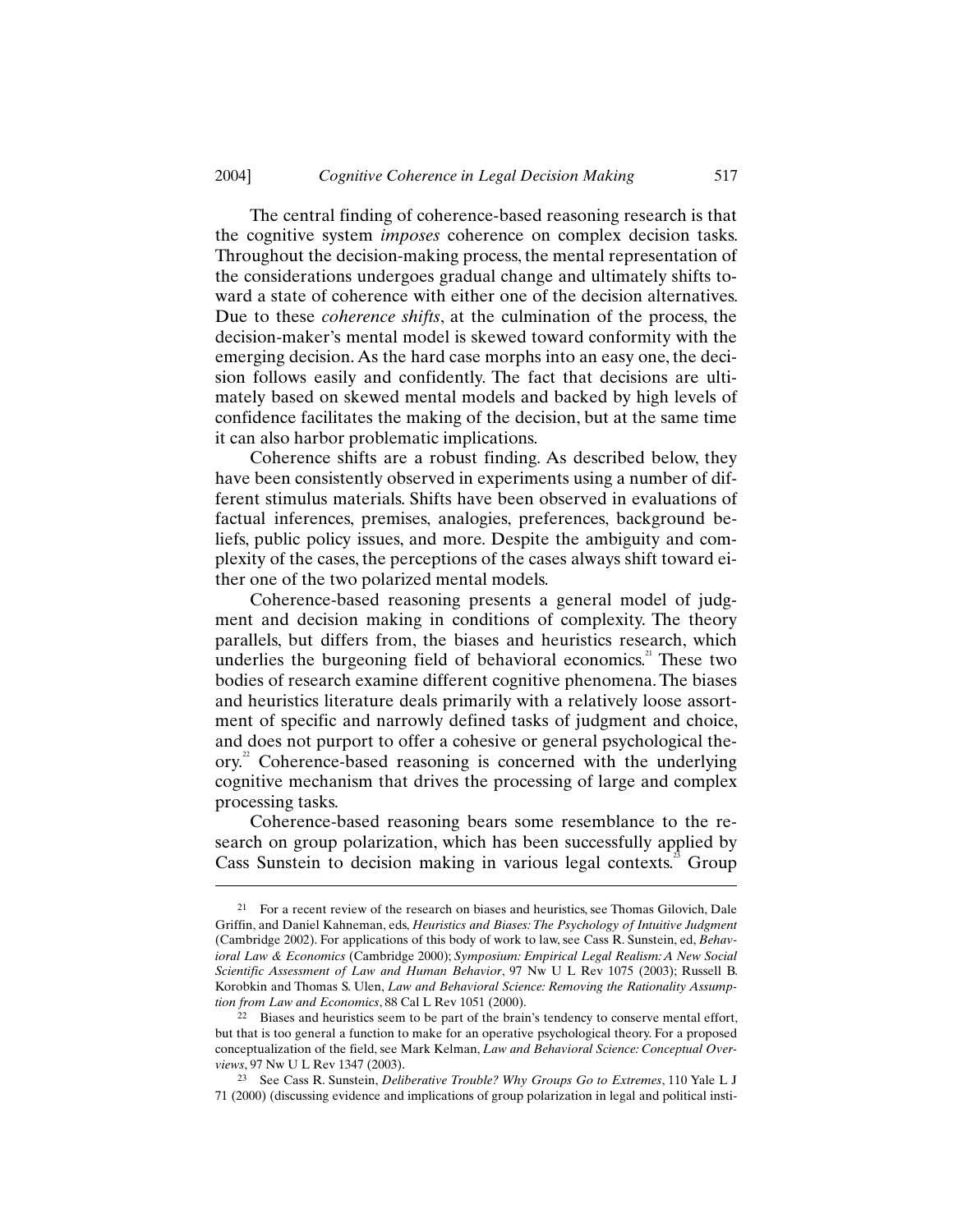polarization research shows that deliberation in groups causes systematic shifts that amplify the group members' predeliberation positions; $\frac{24}{1}$  coherence-based reasoning reveals a similar amplification at the intrapersonal level. There is good reason to believe that the two phenomena interact with and compound one another.

The bidirectional interaction between the underlying considerations and the ultimate decision bears a structural resemblance to John Rawls's concept of reflective equilibrium.<sup>25</sup> Despite the structural resemblance, however, there is an important difference between reflective equilibrium and coherence-based reasoning. The former is a normative approach and is prescribed as a process best suited to solve a category of judgments. Coherence-based reasoning, on the other hand, is an empirical construct. It is a nonconscious cognitive process that drives decisions of a certain type, and causes both sanctioned and nonsanctioned changes in the mental models representing the task.

Part I of this Article introduces the cognitive theory underlying coherence-based reasoning and reviews some of the experimental findings that support it. Together, these findings amount to an elaborate account of cognitive processing in conditions of complexity.

In Part II, I apply the research to four existing procedures and practices used to conduct and review trials. The first application follows from the finding that coherence shifts occur prior to the making of a decision. This suggests the possibility that, in both criminal and civil trials, jurors integrate the evidence into coherent mental models before having been instructed on the law. If the jurors' preconceptions of the applicable law are incorrect, this could readily lead to legally in-

tutions); Cass R. Sunstein, *Republic.com* 71–80 (Princeton 2001) (discussing group polarization with respect to the Internet, media proliferation, and group isolation).

<sup>24</sup> See Daniel J. Isenberg, *Group Polarization: A Critical Review and Meta-analysis*, 50 J Personality & Soc Psych 1141 (1986); David G. Myers and Helmut Lamm, *The Group Polarization Phenomenon*, 83 Psych Bull 602 (1976).

<sup>25</sup> In searching for a principled judgment, Rawls advocates working "from both ends," gradually revising and harmonizing the conception of the initial condition and the judgment derived from it. Rawls explains:

By going back and forth, sometimes altering the conditions of the contractual circumstances, at others withdrawing our judgments and conforming them to principle, I assume that eventually we shall find a description of the initial situation that both expresses reasonable conditions and yields principles that match our considered judgments duly pruned and adjusted. This state of affairs I refer to as reflective equilibrium.

John Rawls, *A Theory of Justice* 18 (Belknap rev ed 1999). The process is as much about justifying one's particular judgment as it is about reconceptualizing the principles of the original position. At equilibrium, the justification of a conception of justice is a function of the "mutual support of many considerations, of everything fitting together into one coherent view." Id at 19. The idea that reflective equilibrium can drive an epistemological or ethical model is inimical to foundationalist philosophical theories. The latter tend to depend critically on the unidirectionality of the reasoning process, from foundational premises to inferred beliefs and judgments. See Paul Thagard, *Coherence in Thought and Action* 4–5 (MIT 2000).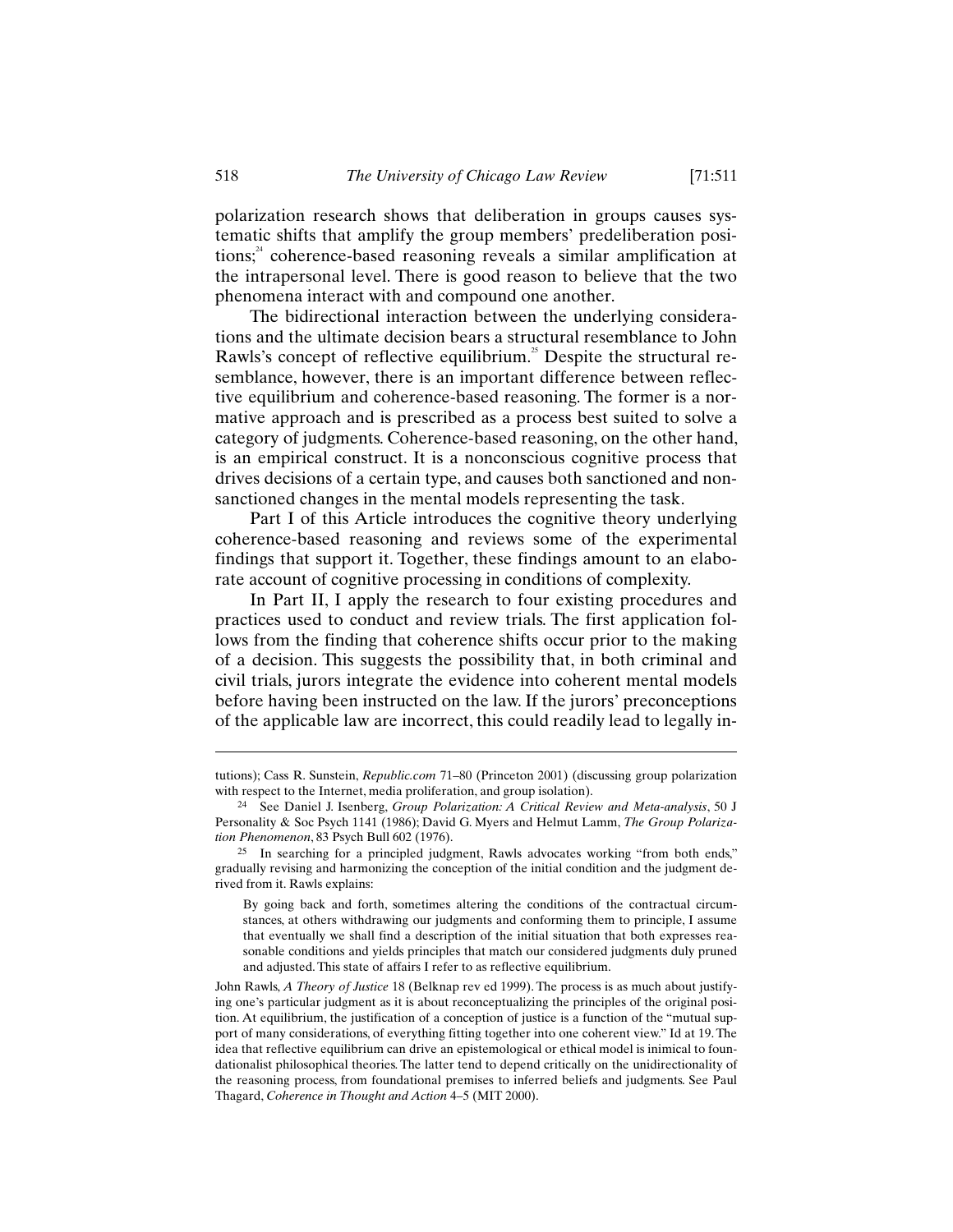correct decisions. I propose introducing substantive instructions at a preliminary stage of the trial, and discuss various implications of the proposal.

Second, coherence-based reasoning speaks to an ongoing debate as to whether fact-finders evaluate evidence in a holistic or an atomistic manner. This debate has particular significance with respect to the admissibility of potentially prejudicial evidence. While the empirical findings support the holistic account, I argue that its corollary prescription is wrong. I also caution against a Supreme Court decision that tends toward a relaxation of the restraints on the admissibility of evidence. $26$ 

The third application concerns verdict determinations in criminal trials. The primary finding of the research is that coherence shifts polarize perceptions of the evidence. Jurors with a slight initial inclination to acquit or convict are likely to amplify their perception of the case, so that evidence that is weakly probative of guilt can be transformed to create mental models that strongly support either innocence or guilt. Normatively, this matters for jurors who vote to convict, because the evidence is bolstered from overall ambiguity to a belief beyond a reasonable doubt. Thus, coherence shifts can undermine the role of the heightened standard of proof. Initial research shows that this problem can be moderated by means of a fairly straightforward instruction aimed at neutralizing the bias. I propose that, contingent on further research, juries be given such an instruction.

The final application pertains to the doctrine of harmless error in criminal trials, which has been torn between two modes of analysis: one that focuses on assessing the impact of the error on the trial outcome, and the other that focuses on assessing guilt as it appears from the remaining, presumably untainted, evidence. The Supreme Court tends to apply the latter, guilt-focused approach. The context of harmless-error review is unique in that it gives judges considerable latitude in structuring their decision. In cases that concern the erroneous admission of impermissible evidence, the appellate judge's perception of the remainder of the evidence is likely to have been affected by the impermissible evidence due to coherence effects. Since that evidence might well be tainted, judges ought to shy away from guilt-focused analysis. For cases that involve errors other than impermissible evidence, coherence-based reasoning does not by itself warrant a strong prescription, but it does offer some reasons for preferring error-based analysis.

In the Conclusion, I claim that coherence-based reasoning applies to a considerably broader range of legal issues than the four examples

<sup>26</sup> See *Old Chief v United States*, 519 US 172 (1997).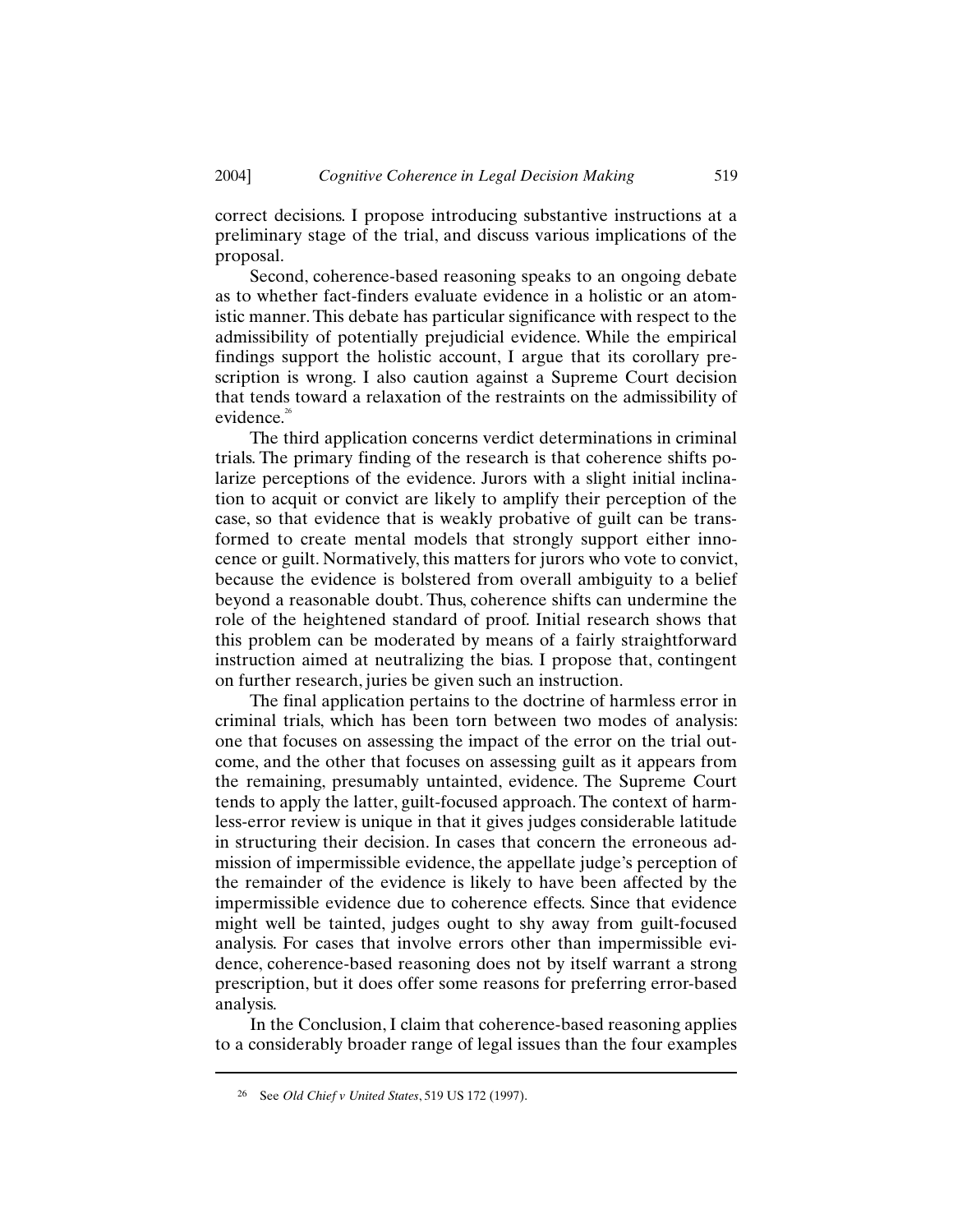discussed in Part II. To date, the experimental research is moving faster than the applications to law, and with more research underway, the theory harbors immense potential for providing unique insight to many more legal applications.

## I. COHERENCE-BASED REASONING: THEORY AND EXPERIMENTAL SUPPORT

This Part of the Article presents the psychological underpinnings of coherence-based reasoning. After a short introduction to the key theoretical aspects, I provide an account of the experimentation in some detail. The research necessary for the legal applications in Part II is summarized and discussed at the end of this Part.

## A. The Cognitive Theory

*Connectionist Representations*. All mental processing starts with a mental representation of the task.<sup>27</sup> Decisions are made within certain problem spaces that contain and delimit the representation of the task variables, that is, all the factors that are to be included in the decision at hand. The representations of the variables are called *mental models*  of the decision task.

Coherence-based reasoning presumes a connectionist architecture of mental representations, which can be likened to an intricate electrical network. $^*$  Each variable is represented in the mind as a unit,

<sup>27</sup> In order to perform any mental operation, the variables involved in the task must first be represented somehow in the mind. Put succinctly, "[a]ll that you know about the world and your only basis for acting on the world is found in your mental representations." Ronald T. Kellogg, *Cognitive Psychology* 8 (Sage 2d ed 2003). See also Lawrence W. Barsalou, *Cognitive Psychology: An Overview for Cognitive Scientists* 55 (Lawrence Erlbaum 1992).

Representation should not be understood as entailing conscious recognition. In Dennett's terms, it need not be in one's "speech centre." See D.C. Dennett, *Content and Consciousness* 118– 19 (Humanities 1969).

The exact nature of mental representations is a topic of intense debate between advocates of two general approaches: connectionist models and symbolic systems. For reviews of the debate, see Keith J. Holyoak and John E. Hummel, *The Proper Treatment of Symbols in a Connectionist Architecture*, in Eric Dietrich and Arthur B. Markman, eds, *Cognitive Dynamics: Conceptual and Representational Change in Humans and Machines* 229, 229–31 (Lawrence Erlbaum 2000); Gary F. Marcus, *The Algebraic Mind: Integrating Connectionism and Cognitive Science* 1–4 (MIT 2001).

The research reported in this Article is consistent with a hybrid conception of representation, called symbolic connectionism. See Keith J. Holyoak, *Symbolic Connectionism: Toward Third-Generation Theories of Expertise*, in K. Anders Ericsson and Jacqui Smith, eds, *Toward a General Theory of Expertise: Prospects and Limits* 301 (Cambridge 1991); Holyoak and Hummel, *Proper Treatment of Symbols* at 232–59 (articulating the theoretical position for a network-like structure of symbolic knowledge).

Symbolic connectionist networks do not define variables at the neuron level. As Holyoak and Spellman explain, systematic reasoning requires symbolic representations without which links between elements would be incapable of defining meaningful relationships. See Keith J. Holyoak and Barbara A. Spellman, *Thinking*, 44 Ann Rev Psych 265, 270–72 (1993). Representa-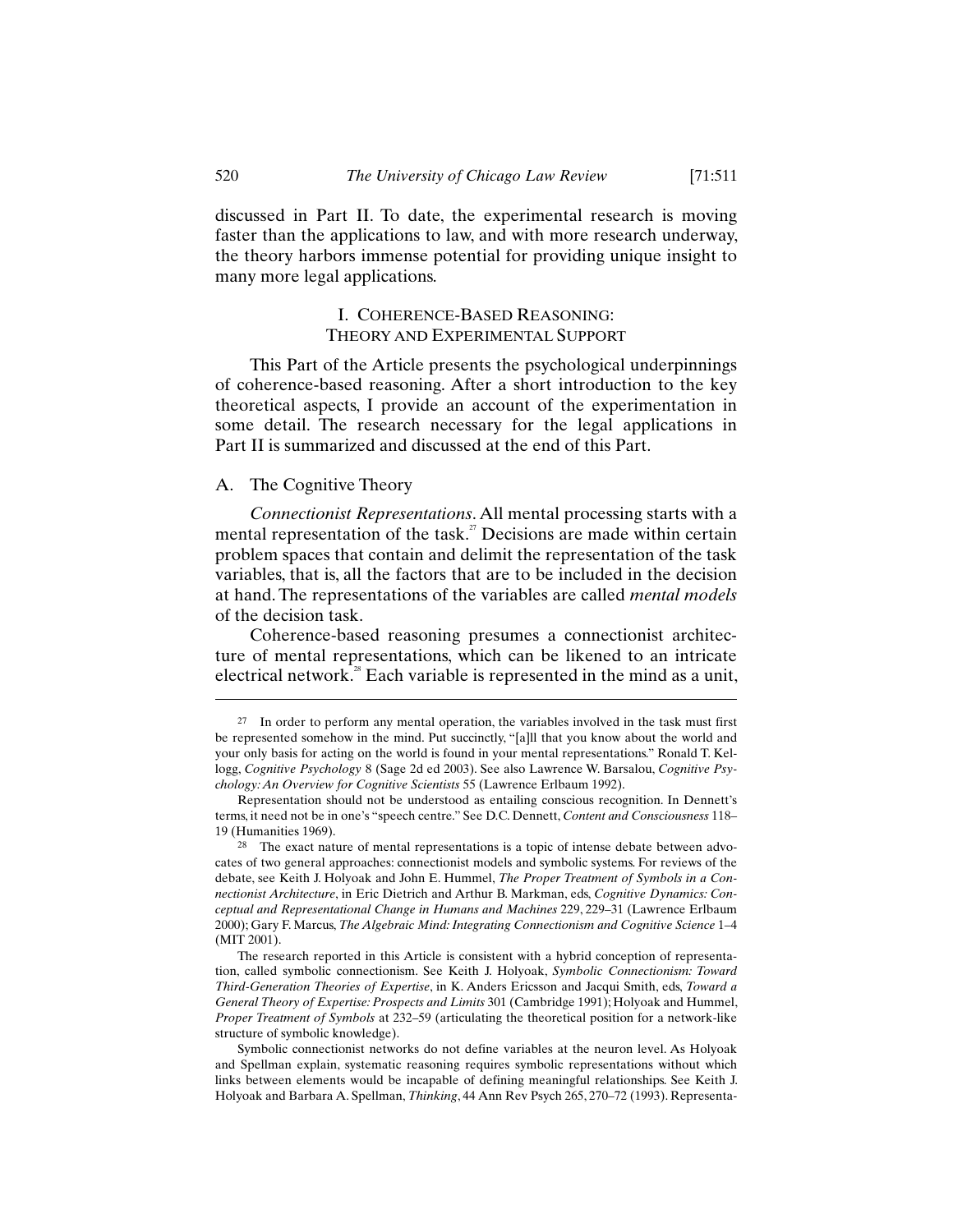which is then connected through the network to all the other units. $2^{\circ}$ The initial representation of a mental task is determined foremost by the rich and detailed store of background knowledge about one's physical, social, and conceptual worlds.<sup>30</sup> The mental model of a complex decision task contains a myriad of variables that point in more than one direction and thus do not all fit into a coherent mental model. One subset of variables  $[a_1, a_2, \ldots, a_n]$  supports conclusion A, and the other subset  $[b_1, b_2, \ldots, b_n]$  supports the opposite conclusion B.

*Constraint Satisfaction Mechanisms*. In all but easy cases, neither subset of variables dominates the other. Since each variable has some bearing on the task, it can be said to impose a *constraint* on the network.<sup>31</sup> Connectionist systems process mental tasks through a nonconscious process in which the mentally represented variables interact with one another like an electrical network. Activation spreads throughout the mental model. $3<sup>2</sup>$  Each and every constraint influences, and is influenced by, the entire network, so that every processing cycle results in a slightly modified mental model. Over time, unsupported variables or those suppressed by other variables degrade and even die out, while those that are mutually supported gain strength.

tions are thus constructed by high-level conceptual building blocks that share some of the symbolic properties of more traditional cognitive architectures. See Stephen J. Read, Eric J. Vanman, and Lynn C. Miller, *Connectionism, Parallel Constraint Satisfaction Processes, and Gestalt Principles: (Re)Introducing Cognitive Dynamics to Social Psychology*, 1 Personality & Soc Psych Rev 26, 32 (1997).

<sup>&</sup>lt;sup>29</sup> The principal characteristic of connectionist representations is the level of activation of the elements. The level of activation stands for the degree of the respective variable's strength, or acceptability. Elements are connected to other elements by links, which can be either positive (supportive) or negative (inhibitory). Coherent relationships are denoted by positive links; inconsistent relationships are denoted by negative links. Links also vary in degree: where the association between the respective variables is strong, the link is said to carry much weight.

The seminal work on constraint satisfaction theories is David Rumelhart and James McClelland, eds, 1 *Parallel Distributed Processing: Explorations in the Microstructure of Cognition* (MIT 1986). For introductions to connectionism, see Thagard, *Thought and Action* at 1–13 (cited in note 25) (explaining the importance of coherence as a concept in philosophy and psychology); William Bechtel and Adele Abrahamsen, *Connectionism and the Mind: An Introduction to Parallel Processing in Networks* (Basil Blackwell 1991). For an excellent review of the field, see Read, Vanman, and Miller, 1 Personality & Soc Psych Rev 26, 27–32 (cited in note 28).

<sup>30</sup> For a review of representations of knowledge, see Markman, *Knowledge Representation* at 1–26 (cited in note 18). See also Stephen J. Read, *Constructing Causal Scenarios: A Knowledge Structure Approach to Causal Reasoning*, 52 J Personality & Soc Psych 288 (1987).

<sup>31</sup> Each constraint is a function of the respective element's level of activation and the weight of its links. Each variable is said to constitute a soft constraint. See Bechtel and Abrahamsen, *Connectionism and the Mind* at 58–60 (cited in note 29).

<sup>32</sup> Positively linked elements excite one another, while negatively linked ones inhibit each other. The induced activation of any pair of linked elements depends on their relative initial levels of activation and on the weight and sign of the link that connects them. Highly activated elements strongly affect others and are resistant to external influence; weakly activated elements hardly affect others and are sensitive to external activations.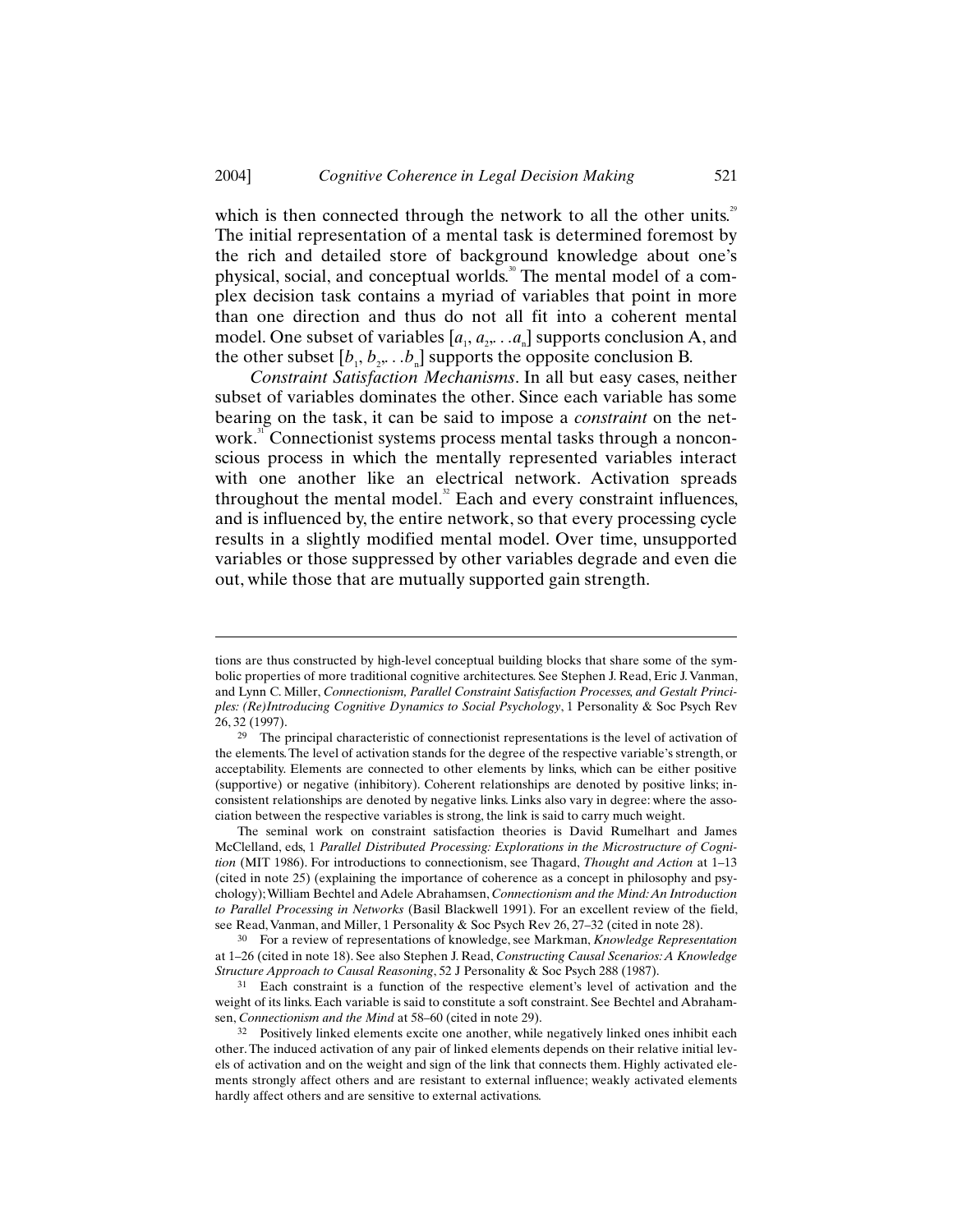The central feature of constraint satisfaction mechanisms is that the mental model will reconfigure itself until the constraints settle at a point of maximal coherence. Coherence, the state at which similarly linked variables are similarly activated, occurs when the variables that support the emerging decision are strongly endorsed and those supporting the alternative are dismissed, rejected, or ignored. In complex decisions, the initial mental representation of the task is naturally incoherent. Constraint satisfaction processes force the task variables to change toward a better fit with the gradually emerging state of coherence.<sup>33</sup> This reversed induction gives coherence-based reasoning its bidirectional character: while the strength of supporting variables determines the conclusion, the variables themselves are transformed by the cognitive process so as to provide considerably stronger support for the conclusion.<sup>34</sup>

In sum, the ultimate state of coherence is essentially a byproduct of the cognitive system's drifting toward either one of two skewed mental models. Within each of these models, the initially complex and incoherent mental model has been spread into two subsets, one of which dominates the other, thereby enabling a relatively easy and con-

The dominant theories of cognitive psychology presume separability of the two components, as do most theories of decision making and legal reasoning. These theories assume invariance and exogeneity of mental representations. That means (1) that the representations of the task variables do not change during the performance of the task, at least not in any systematic manner; and (2) that the representations of the task variables are determined by factors such as background knowledge, personal preferences, cultural conventions, and the like, which are external and antecedent to the decision-making task itself. Coherence-based reasoning demonstrates that mental representations are not entirely invariant or exogenous to the process of making decisions, and suggests that representational shifts are central to the decision-making process itself.

<sup>33</sup> The phenomena of reversed induction and structural reconfiguration are the hallmarks of Gestalt psychology. Gestalt psychologist Max Wertheimer explains "one has a feeling how successive parts should follow one another; one knows what a 'good continuation' is; how 'inner coherence' is to be achieved, etc.; one recognizes a resultant 'good Gestalt' simply by its own 'inner necessity'." Max Wertheimer, *Laws in Organization of Perceptual Forms*, in Willis D. Ellis, ed, *A Source Book of Gestalt Psychology* 71, 83 (Routledge 1955).

Constraint satisfaction theory has been dubbed a "new kind of Gestalt theory." Stephen E. Palmer, *Gestalt Psychology Redux*, in Peter Baumgartner and Sabine Payr, eds, *Speaking Minds: Interviews with Twenty Eminent Cognitive Scientists* 160 (Princeton 1995). See also Keith J. Holyoak, *Problem Solving*, in Edward E. Smith and Daniel N. Osherson, eds, 3 *An Invitation to Cognitive Science: Thinking* 267, 289–90 (MIT 2d ed 1995) (discussing similarities between the concepts of constraint satisfaction and Gestalt theory). The Gestaltian roots of connectionism have also been discussed in Simon and Holyoak, 6 Personality & Soc Psych Rev at 283–85 (cited in note 5).

<sup>34</sup> Another way to appreciate how coherence-based reasoning differs from conventional theories of cognition is to consider how it breaks with the prevalent understanding of the relationship between the two building blocks of cognitive psychology—representation and computation. At the core of cognitive psychology is the general idea that mental activity is the product of applying a procedure, computation, or manipulation to a state of affairs represented in the mind. In general terms, all cognitive processing entails the dual function of representation and computation. The latter component is best understood as a form of making an inference or judgment, whereas the former concerns mentally representing the variables. See note 28.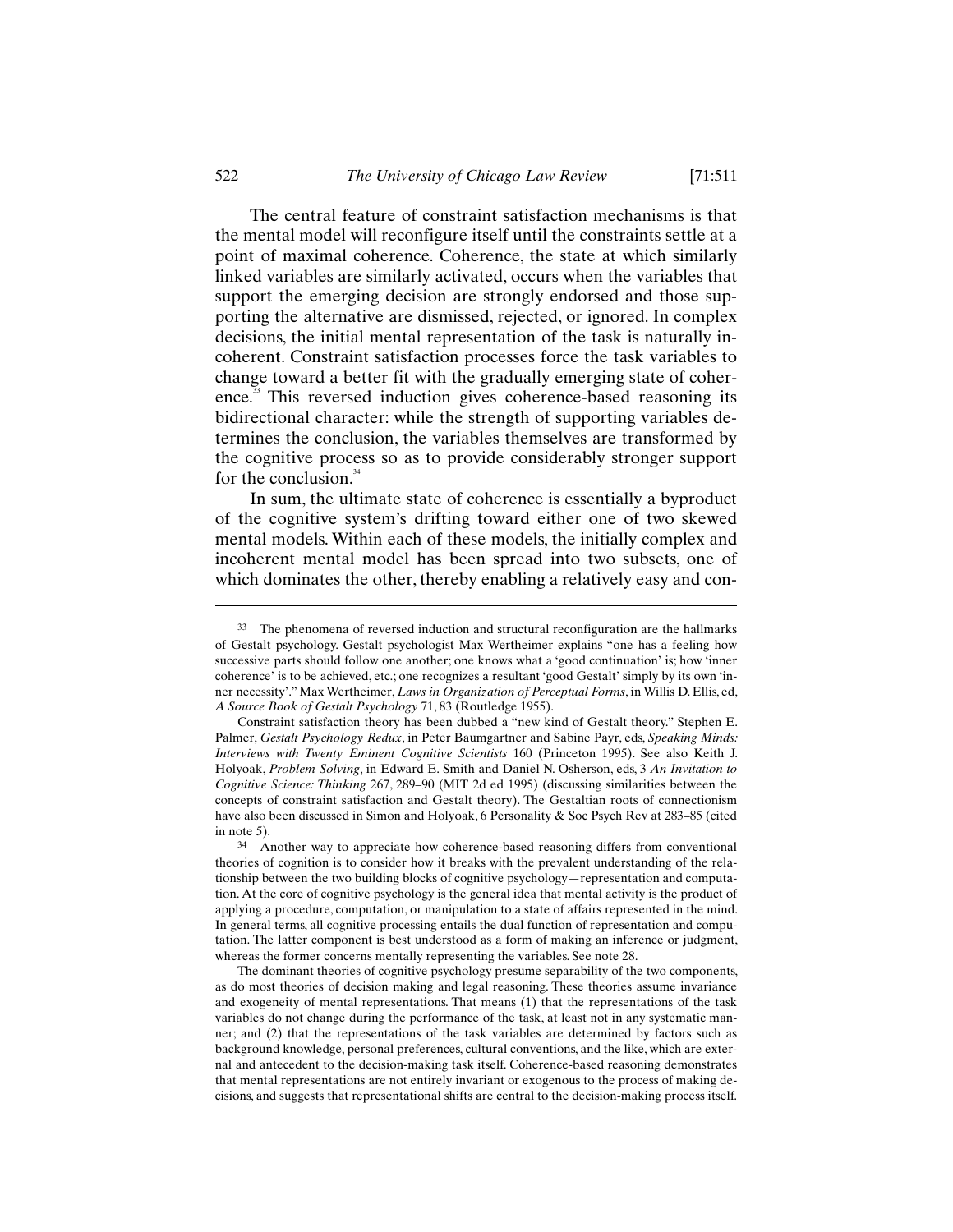fident choice. This skewed representation reflects an artificial polarization between the inflated representation of the variables that support the chosen conclusion and the deflated ones that support the rejected conclusion; it differs considerably from the way the task variables were perceived before the decision-making process got underway, and it differs also from the way they will be perceived some time after the completion of the task.

While coherence-based reasoning is a nascent field of research, constraint satisfaction mechanisms have been the subject of quite active research over the last two decades.<sup>35</sup> This research, however, has been based primarily on computer modeling and has focused on the role of coherence as a criterion for judgments and decision making. My collaborators and I designed coherence-based reasoning research as an experimental paradigm, with the additional ambition of demonstrating the effects of the decision-making process on the mental models of the task variables.

#### B. The Experimental Research

 $\overline{a}$ 

The following Part outlines the empirical support for the eight primary features of coherence-based reasoning. The research focuses on two series of experiments: one based on the case of *Quest v Smith*, performed in collaboration with Keith Holyoak of the Department of Psychology at UCLA, and one based on the case of *Jason Wells*, per-

<sup>35</sup> Paul Thagard applied constraint satisfaction theory to the construction of scientific and factual explanations. See Paul Thagard, *Explanatory Coherence*, 12 Behav & Brain Sci 435 (1989). Keith Holyoak and Paul Thagard modeled analogical reasoning in a computer simulation. See Keith J. Holyoak and Paul Thagard, *Analogical Mapping by Constraint Satisfaction*, 13 Cognitive Sci 295 (1989). Lynn Miller and Steve Read have used computerized models of constraint satisfaction to demonstrate the role of coherence in social judgment. See Lynn Carol Miller and Stephen J. Read, *On the Coherence of Mental Models of Persons and Relationships: A Knowledge Structure Approach*, in Garth J.O. Fletcher and Frank D. Fincham, eds, *Cognition in Close Relationships* 69 (Lawrence Erlbaum 1991); Stephen J. Read and Amy Marcus-Newhall, *Explanatory Coherence in Social Explanations: A Parallel Distributed Processing Amount*, 65 J Personality & Soc Psych 429 (1993) (describing experimental results consistent with Thagard's theory of explanatory coherence).

Constraint satisfaction has also been applied to model the core phenomena of cognitive dissonance theory, see Thomas R. Schultz and Mark R. Lepper, *Cognitive Dissonance Reduction as Constraint Satisfaction*, 103 Psych Rev 219 (1996) (contrasting cognitive dissonance theory with a constraint satisfaction computer model in reference to human data); decisional dilemmas, see Paul Thagard and Elijah Millgram, *Inference to the Best Plan: A Coherence Theory of Decision*, in Ashwin Ram and David B. Leake, eds, *Goal-Driven Learning* 439, 449–53 (MIT 1995) (modeling decisional dilemmas by constraint satisfaction); and stereotyping, see Ziva Kunda and Paul Thagard, *Forming Impressions from Stereotypes, Traits, and Behaviors: A Parallel-Constraint-Satisfaction Theory*, 103 Psych Rev 284, 300–04 (1996) (proposing that the interaction between stereotypical and individuating information can be modeled as a constraint satisfaction process); Paul Thagard and Ziva Kunda, *Making Sense of People: Coherence Mechanisms*, in Stephen J. Read and Lynn C. Miller, eds, *Connectionist Models of Social Reasoning and Social Behavior* 3 (Lawrence Erlbaum 1998) (same).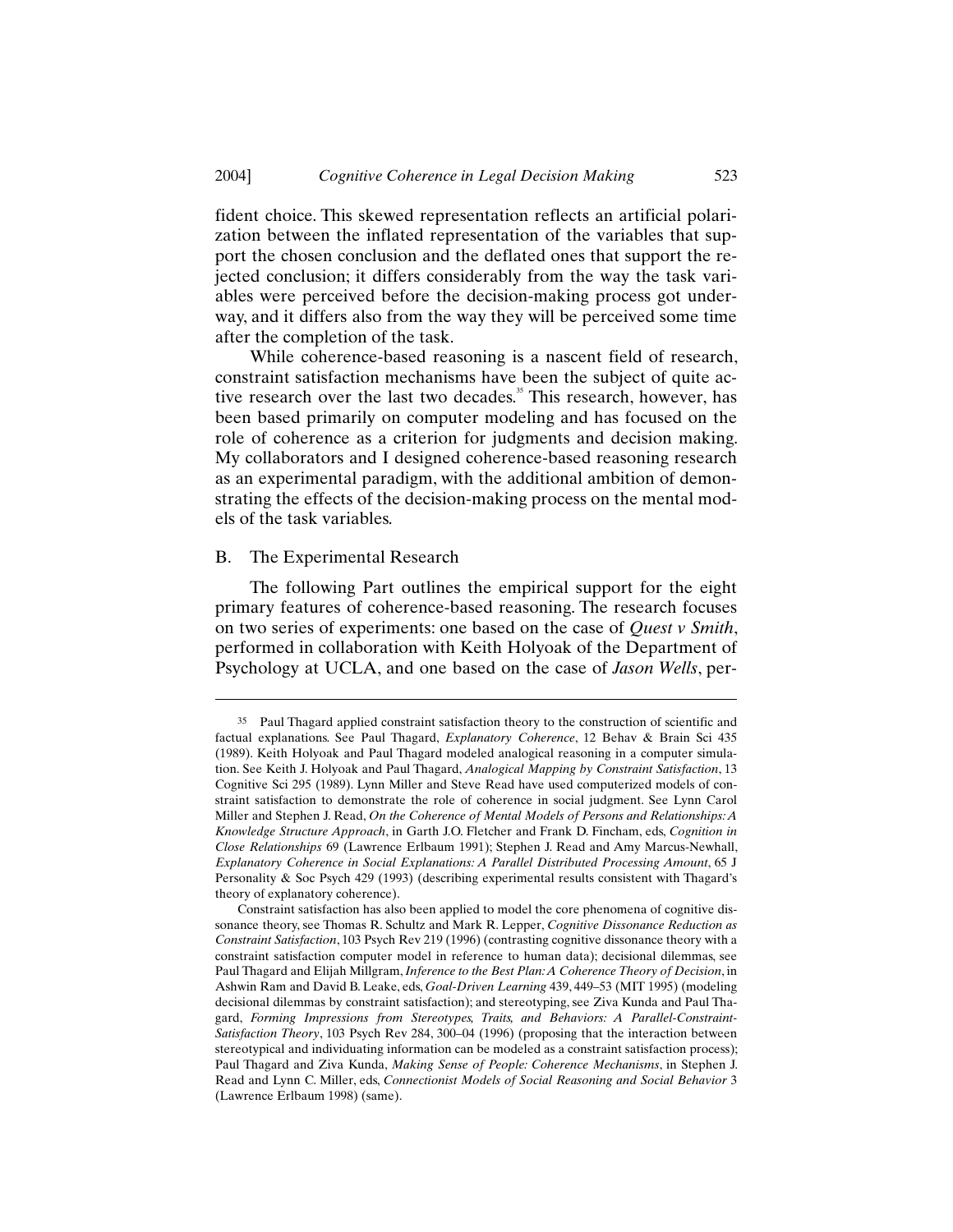formed in collaboration with Stephen Read of the Department of Psychology at USC.<sup>36</sup>

## 1. The basic finding: coherence shifts.

The first finding concerns the fundamental property of coherence-based reasoning: that in the course of making a complex decision, the mental model of the task shifts toward coherence with the emerging decision.

*The Case of Quest v Smith.*<sup>37</sup> Participants were first presented with a pretest that contained a number of apparently unrelated vignettes. Each vignette was followed by a statement or two that could be inferred from the vignette. Participants were asked to rate their agreement with each inference. Participants were told that they were not expected to have any expert knowledge, and were encouraged to use common sense and general knowledge in making their ratings. Ratings were made on an eleven-point scale, ranging from –5 ("strongly disagree") to  $+5$  ("strongly agree"), with a rating of 0 indicating neutrality. In total, participants rated twelve inferences.<sup>38</sup> Some vignettes involved factual judgments,<sup>39</sup> and some involved more abstract issues such as analogies and issues of social policy.<sup>40</sup> Unbe-

Participants were then asked to rate their agreement with the following two statements: "The investor's action was motivated primarily by vindictiveness; he was a sore loser who was happy to make money from the company's success but unwilling to sit through tough times"; and "The investor's main intention was to prevent other innocent potential investors from being misled into a bad investment."

The bulk of this research was funded by the National Science Foundation.

<sup>37</sup> This experiment was reported as Experiment 1 in Holyoak and Simon, 128 J Exper Psych: Gen 3 (cited in note 5). Forty-eight undergraduate students from UCLA participated in this study to satisfy a course requirement.

<sup>&</sup>lt;sup>38</sup> The twelve inferences were based on ten vignettes. For technical reasons, two vignettes were followed by a pair of statements rather than a single statement.

<sup>39</sup> For example, one vignette read as follows:

A company that develops computer software was a great success when it started up, but later it began to suffer from stiff competition. It did not improve its original products. Internal disputes caused the management to perform poorly. As its sales have fallen, the company has been losing money and borrowing more to fund its operations. Its stock price has been slipping steadily for months. An investor had at first made a profit from his investment in the company, but more recently has watched his investment shrivel. He discovered that the company had not been upgrading its products. The investor was becoming increasingly frustrated with the company's performance; he was especially angered by its top executive's brazen denial of any troubles and hyperbolic promises for a great future. The investor spreads a message that the company is in a mess and its situation is hopeless.

<sup>40</sup> For example, participants were presented the following text: "A newspaper is defined as: 'any publication intended for the distribution and dissemination of news, facts, or opinions to broad audiences.' An electronic 'bulletin board' is a forum on computer networks (such as the Internet) where subscribers post messages that are open to other subscribers." They were then asked to rate their agreement with the following statement: "As a matter of legal policy, messages posted on electronic bulletin boards should be treated like items published in newspapers."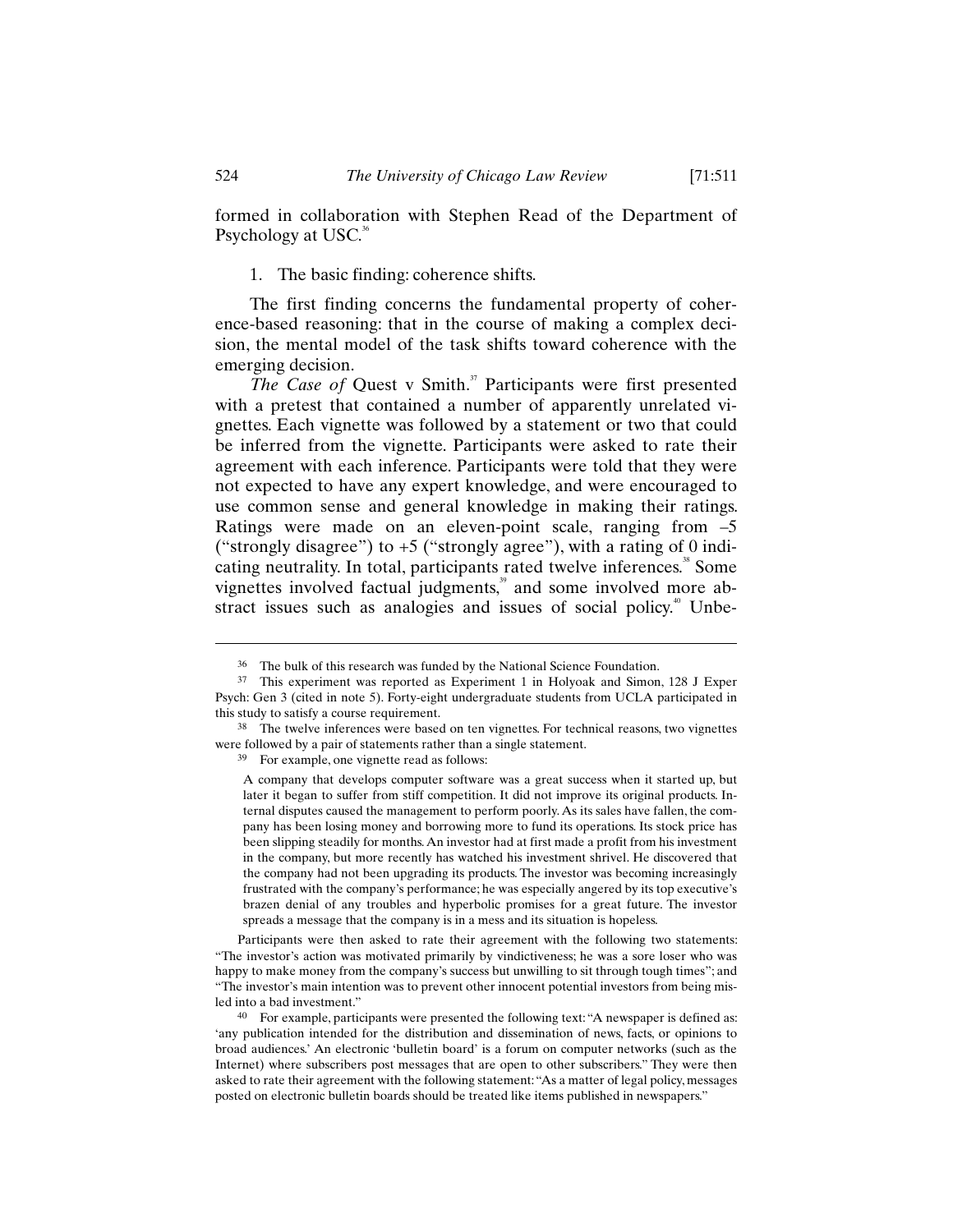knownst to the participants, these vignettes constituted the parts of a legal case which they would later be asked to decide.

In the second phase of the experiment, participants were asked to play the role of a young judge, assigned to decide a civil case in which Quest, a software company, filed a libel lawsuit against one of its shareholders, Jack Smith. The materials contained the summary of the evidence, which was loosely based on an actual case. The facts were not in dispute. Quest's financial situation was deteriorating and its managers were struggling to cope with the problems facing the company. Smith, a dissatisfied shareholder, posted a negative message on an electronic bulletin board directed at investors in which he sharply criticized the company's management and predicted a precipitous downfall. Shortly thereafter, Quest's stock price plummeted and the company went bankrupt. It was later revealed that Quest had been secretly developing a new product that might have saved the company, though this information was not known to Smith.

Each of the parties made six arguments, forming opposing pairs on the six points of dispute. $4$  Crucially, the litigants' arguments were virtually identical to the inferences that followed the vignettes in the pretest. Overall, the facts of the case were ambiguous, and the parties' arguments were plausible and balanced so as to create a complex decision.

Participants were asked to render a verdict in favor of either party. Again, they were reminded that they were not expected to have any expert knowledge, but were asked to use common sense and to base their decisions "as soundly and fairly as possible on the available facts and arguments from both sides." The verdict was followed by a request to "[r]ate your confidence that you have made the best possi-

Similarly, participants were presented the following text: "A telephone system is defined as 'a network of interconnected lines used to transmit and receive voice or data from one extension to one or more other extensions.' An electronic 'bulletin board' is a forum on computer networks (such as the Internet) where subscribers post messages that are open to other subscribers." They were then asked to rate their agreement with the following statement: "As a matter of legal policy, messages posted on electronic bulletin boards should be treated like messages sent over a telephone network."

<sup>&</sup>lt;sup>41</sup> The first three points of dispute involved matters of fact: Quest argued that Smith's negative message was unfounded, whereas Smith claimed it was true; Quest asserted that the message caused the company's downfall, whereas Smith claimed that mismanagement was the cause; and Quest claimed that Smith's action was motivated by vindictiveness, whereas Smith claimed he only aimed to protect other innocent investors. The remaining three points of dispute involved matters of law and social policy: Quest argued that as a matter of public policy, it is in society's interest to regulate speech over the Internet, whereas Smith argued that society would benefit more from an unregulated Internet; Quest likened the Internet to a newspaper, which according to precedent, was subject to libel law, whereas Smith drew an analogy to a telephone system, which is immune from libel law; and Quest claimed that, in posting his message, Smith had violated a company bylaw requiring prior notification of management, whereas Smith maintained that he had complied with the bylaw.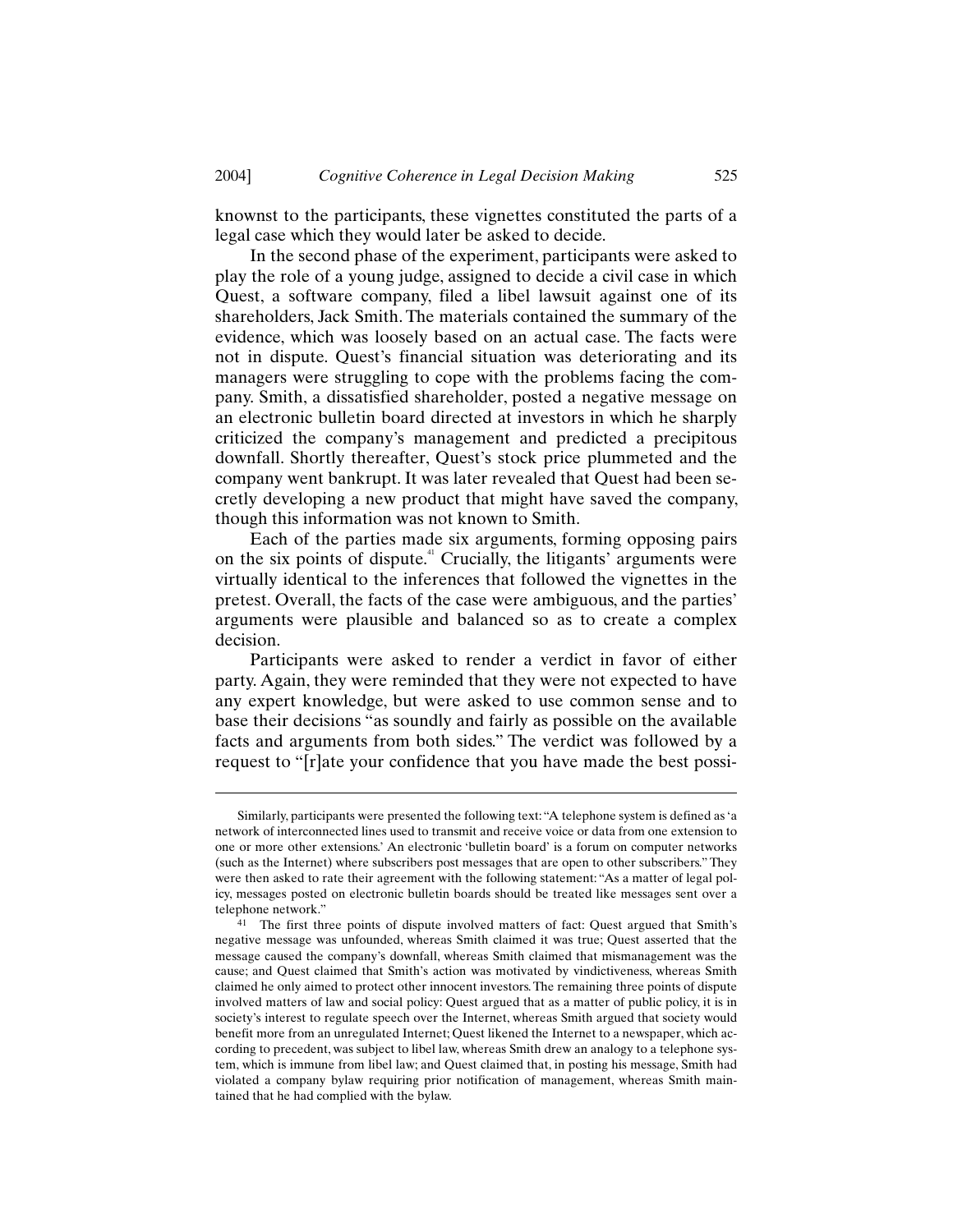ble decision." The confidence rating was made on a five-point scale, ranging from 1 (low), through 3 (medium), to 5 (high). Participants were then asked to rate their agreement with the twelve arguments made by the parties. These questions were essentially identical to the questions asked on the pretest.<sup>42</sup> The key measure in this experiment and those that follow is the comparison between the ratings given on the vignettes with those given at the subsequent stage of making the decision. Coherence-based reasoning would predict that emerging decisions will be accompanied by a general shift in the ratings, from the initial, spontaneous state in which the variables are neither coherent with the eventual decision nor with the other variables, to a state in which they cohere with the decision and with other variables that support the same decision.

All the results were consistent with these predictions. First, we found that the participants made confident decisions despite the complexity of the case. Participants reported high levels of confidence in their decisions: 75 percent of participants indicated that they had maximal or next-to-maximal confidence in their verdicts; conversely, only 5 percent indicated low or next-to-low confidence.<sup>43</sup>

<sup>43</sup> Participants were about evenly divided in their verdicts, with twenty-six deciding in favor of the plaintiff, Quest, and twenty-two deciding in favor of the defendant, Smith. Figure 1 depicts the distribution of confidence levels, plotted for all participants on a single axis, with the high values at the extreme ends of the scale. The heights of the bars represent the percentage of participants who reported the respective level of confidence.





<sup>42</sup> For example, with regard to the second issue argued by the parties, participants were asked to state their agreement with the following statements: "Smith's message caused Quest's collapse"; and "Quest collapsed because of poor performance."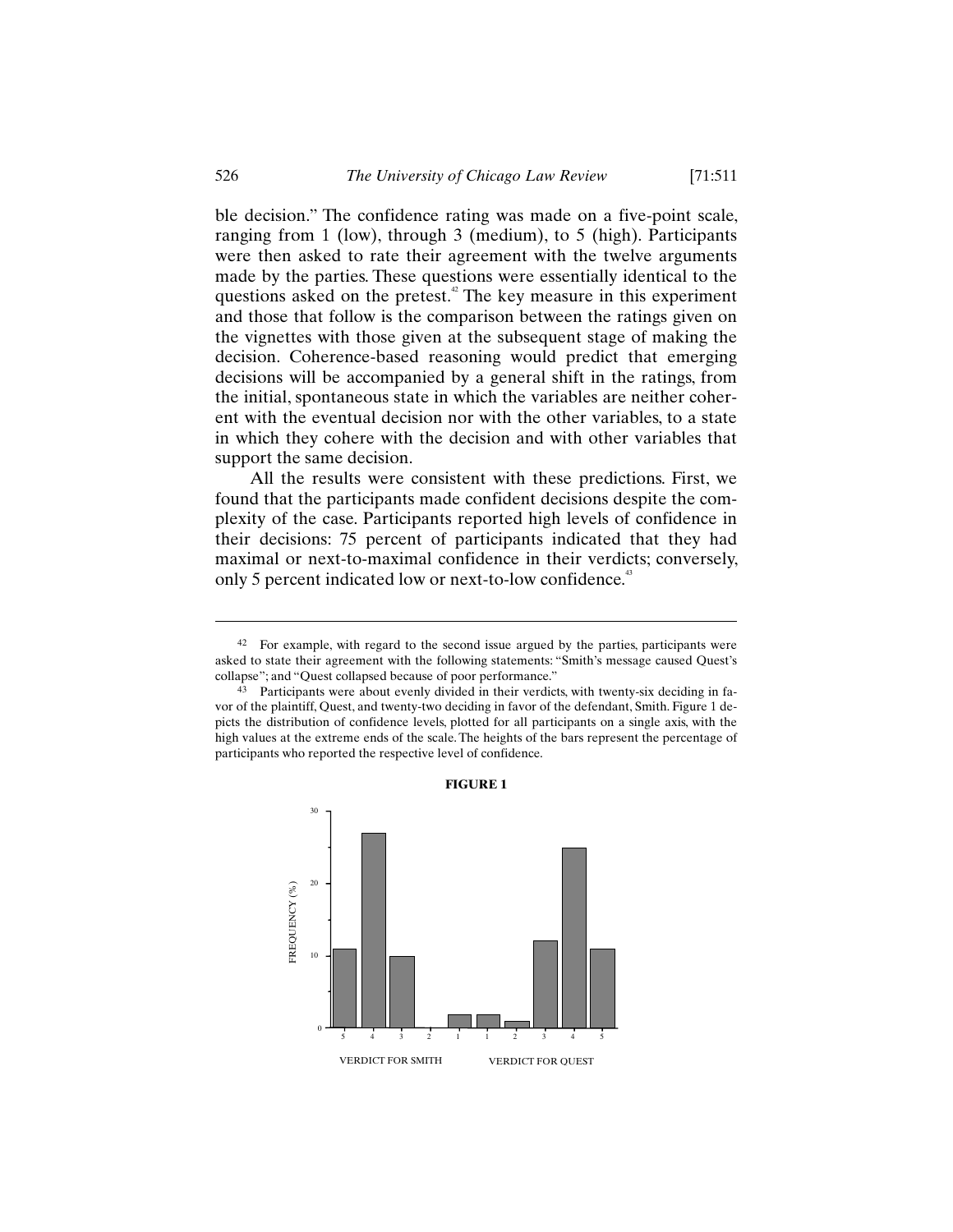Next, we examined the crucial comparison between the ratings given at the two phases of the experiment. We found that the vignette ratings were mostly moderate, whereas by the conclusion of the legal decision, the ratings of the arguments had shifted to polarized states of coherence: participants who voted for Smith reported strong agreement with the arguments that supported the Smith verdict and disagreement with the arguments that supported Quest's position, while opposite ratings were reported by participants who decided for Ouest.<sup>4</sup>

Coherence shifts can also be observed for individual points of dispute. For example, participants were told that legally, a claim of libel can be based on an expression published in a newspaper, but not an expression communicated over the telephone. The materials contained putative legal definitions of both a newspaper and a telephone system, each of which was sufficiently ambiguous to be seen as applicable to the Internet.<sup>45</sup> Based on these definitions, the lawyer for the plaintiff Quest argued that the Internet is like a newspaper and thus exposed to libel law. The lawyer for defendant Smith argued that the Internet is closer to the legal definition of a telephone system and thus immune from libel law. In the post-test questionnaire, participants were asked to rate their agreement with each of these analogies.<sup> $*$ </sup>

 $\overline{a}$ 

The right panel depicts the coherence shifts for participants who voted for Quest. The combined mean of the arguments that favor the chosen decision increased from  $+1.68$  to  $+2.46$ , whereas the combined mean of the arguments supporting the rejected decision decreased from  $+0.95$  to  $-0.23$ .



Unless stated otherwise, all results presented in this Article were significant at the level of  $p < 0.05$ , and most were significant at the level of 0.001.

- <sup>45</sup> For the definitions of a newspaper and of a telephone system, see note 40.
- 46 Figure 3 shows that at the vignette phase, participants gave similarly positive ratings for

<sup>44</sup> The left panel of Figure 2 depicts the coherence shifts for participants who voted for Smith. The vertical axis represents the mean rating with the legal arguments, plotted separately for arguments that supported Quest's position and for arguments that supported Smith's position. The combined mean of the arguments that favor the chosen decision increased from +1.32 to +1.9, whereas the combined mean of the arguments supporting the rejected decision decreased from +0.8 to –0.66.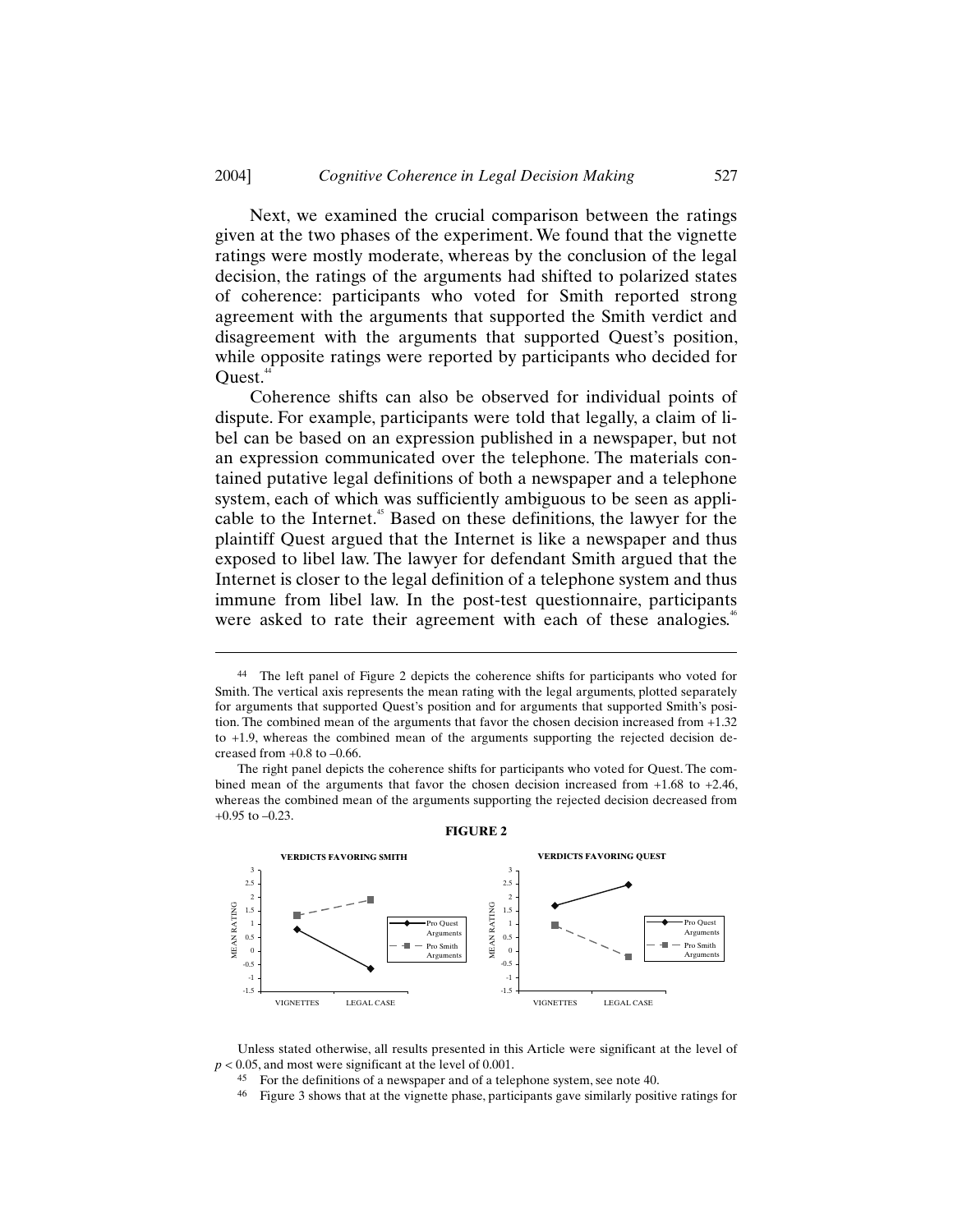Coherence shifts were evident not only from the combined mean shifts of the ratings, but also from an inter-correctional analysis.<sup>47</sup> It is noteworthy that the coherence shifts occurred within a single experimental session of only one hour.<sup>48</sup>

*The case of Jason Wells.*<sup>49</sup> The second set of materials was designed to test simulated jury decision making in a fact-laden criminal

both analogies (positive ratings were expected since both analogies were plausible). However, when the same analogies were evaluated in the context of the case, the ratings shifted in a predictable pattern: the initially moderate ratings clustered around the range from +0.82 to +1.12, and then increased to  $+1.58$  and  $+2.88$ , and decreased to  $-1.12$  and  $-1.46$ , all in the predicted directions.



<sup>47</sup> Although these analyses reveal a clear shift in the aggregate ratings of the six points of dispute, they do not suffice to establish that individual participants reached a broadly coherent position across all the disputed issues. It remains theoretically possible that these mean effects were caused by shifts in just one or two arguments rather than by imposition of coherence on the entire sets of arguments.

To rule out this possibility, we performed a correlational analysis of all six arguments and the eventual verdicts. We predicted that at the vignette phase, participants' ratings of the six positions would not constrain one another, and hence would tend to be uncorrelated, and that at the decision phase coherence effects would yield positive correlations among the disputed points, and between each point and the verdict. This, in fact, is the pattern we observed. In the first measurement, we found that only two of the twenty-one correlations were significantly positive, and several were negative. This further demonstrates that the materials in fact created a genuine sense of complexity and ambiguity. In contrast, in the second measurement, all but one of the twenty-one correlations were significantly positive, including all six correlations between disputed points and the verdict; the nonsignificant correlation was also positive.

48 Initially, we suspected that coherence shifts might not be obtained within a single experimental session, because participants might be sufficiently aware of their initial responses and would maintain consistency in their responses. We first ran the *Quest* experiment with a week delay between the two phases. See Experiment 2, in Holyoak and Simon, 128 J Exper Psych: Gen at 10–11 (cited in note 5). In subsequent experiments, we found that our concerns were groundless: similar shifts occurred within a single experimental setting of one hour.

<sup>49</sup> This research on juror decision making is reported in Simon, Snow, and Read, *Evidence Judgments* (cited in note 5). The specific study described here is the basic study with the *Jason Wells* materials. It was ultimately left out of that article, though it overlaps with the studies reported there.

Ninety-one participants took part in this basic study. A total of 1,077 people took part in the four studies. The participants ranged in age between eighteen and eighty with a mean age of thirty-four. These experiments were completed over the Internet. Participants were solicited through links posted on a number of psychology-related websites and advertisements placed on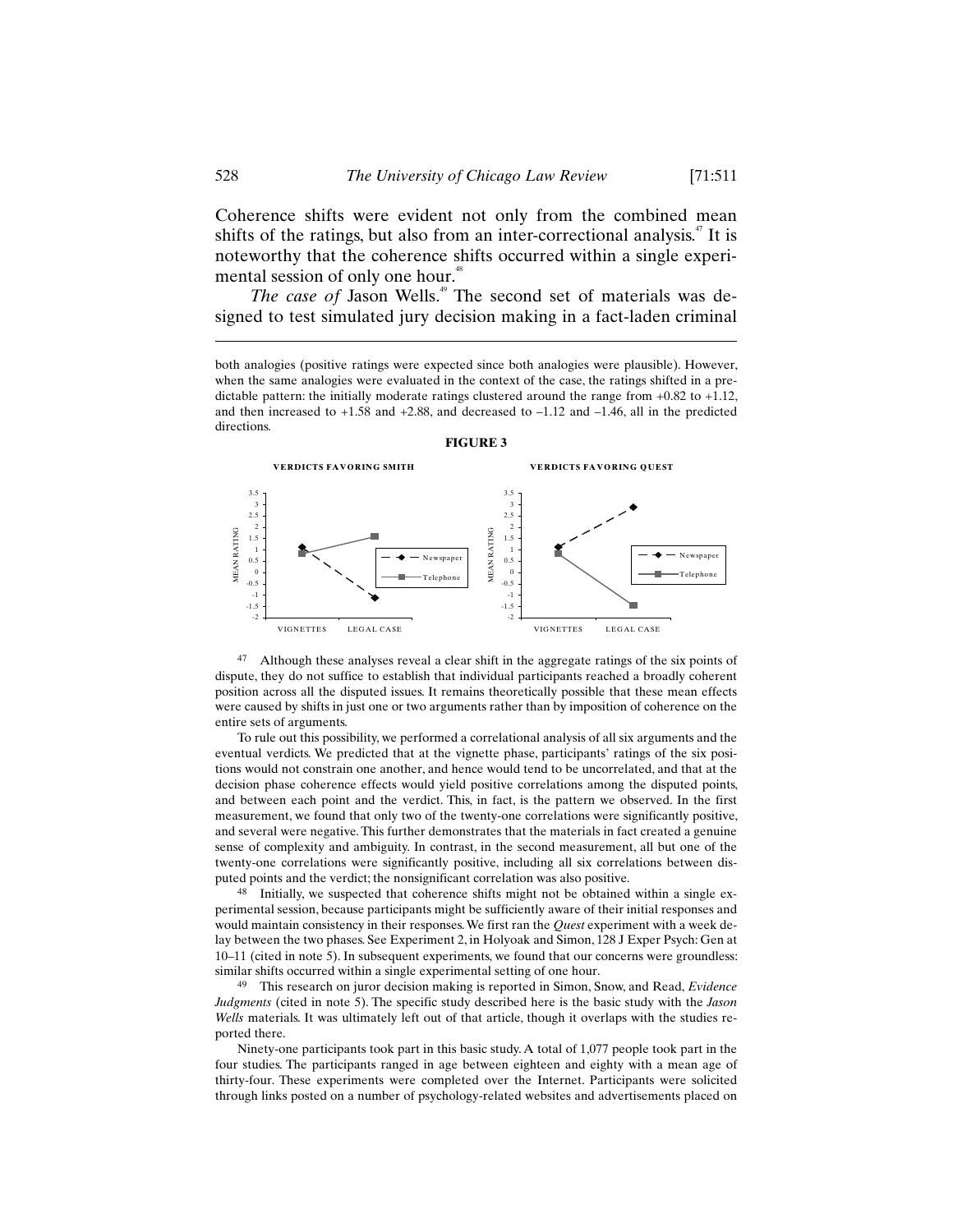case. We conducted these experiments, first, to replicate the findings of the *Quest* experiments using different materials, and, second, to test whether coherence effects would be present in tasks that hinge entirely on probabilistic evidence, including evidence expressed in numeric terms. The experimental design enabled a comparison between the descriptive power of coherence-based reasoning and Bayes Theorem, considered by many to be the reigning conceptual framework for the understanding of evidence law. Additionally, we sought to increase the external validity of coherence-based reasoning by using a larger and more diverse pool of participants. In this study, participants, all of whom were eligible for jury service, were presented with a task that would be demanded of actual jurors.<sup>50</sup>

As in the *Quest* experiments, participants were first presented with, and asked to draw factual inferences from, a pretest that consisted of seven apparently isolated vignettes. For example, a vignette that concerned an eyewitness identification of a person was followed by a factual question about the likelihood that the identification was  $correct.<sup>51</sup>$ 

The second phase of the experiment presented participants with a whodunit case that involved a theft of money from a construction company's safe. The sole question in the case concerned the identity of the perpetrator. One of the company's employees, Jason Wells, was suspected of committing the theft. Participants were asked to play the role of jurors assigned to decide the case.<sup>5</sup>

The pieces of evidence—all circumstantial—were unrelated to each other. Four items tended to incriminate the defendant: an eyewitness identification; a security camera that captured a car like the one defendant drives screeching out of the parking lot soon after the crime was committed; a call the defendant made on his cell phone from the vicinity of the building soon after the crime; and an apparent grudge that he held against the company (these items will be labeled "inculpating items"). $\frac{3}{5}$  Two of the inculpating items were defined in

1

<sup>53</sup> For example, the evidence pertaining to the eyewitness identification read as follows:

The night of the crime, a technician was called in to repair the photocopying machine in Big

the website "About.com." As an incentive, participants entered a lottery for \$200, with odds of winning at 1/200. Participation was limited to American citizens over the age of eighteen.

<sup>&</sup>lt;sup>50</sup> This extension was also intended to rule out the remote possibility that the previous findings were driven by what the participants might have considered to be an experimental demand. It is conceivable that the participants in the *Quest* experiments imposed coherence because they believed that coherence is the way judges (whom they were simulating) perform the task. There is no reason to suspect that they hold the same conception of juror decision making.

<sup>51</sup> The factual questions were followed by questions pertaining to participants' general beliefs concerning the respective facts. For a discussion on the findings regarding the general beliefs, see Part I.B.4.

<sup>52</sup> In some of the studies, participants were asked to play the role of an arbitrator in a disciplinary hearing brought by the company against Jason Wells.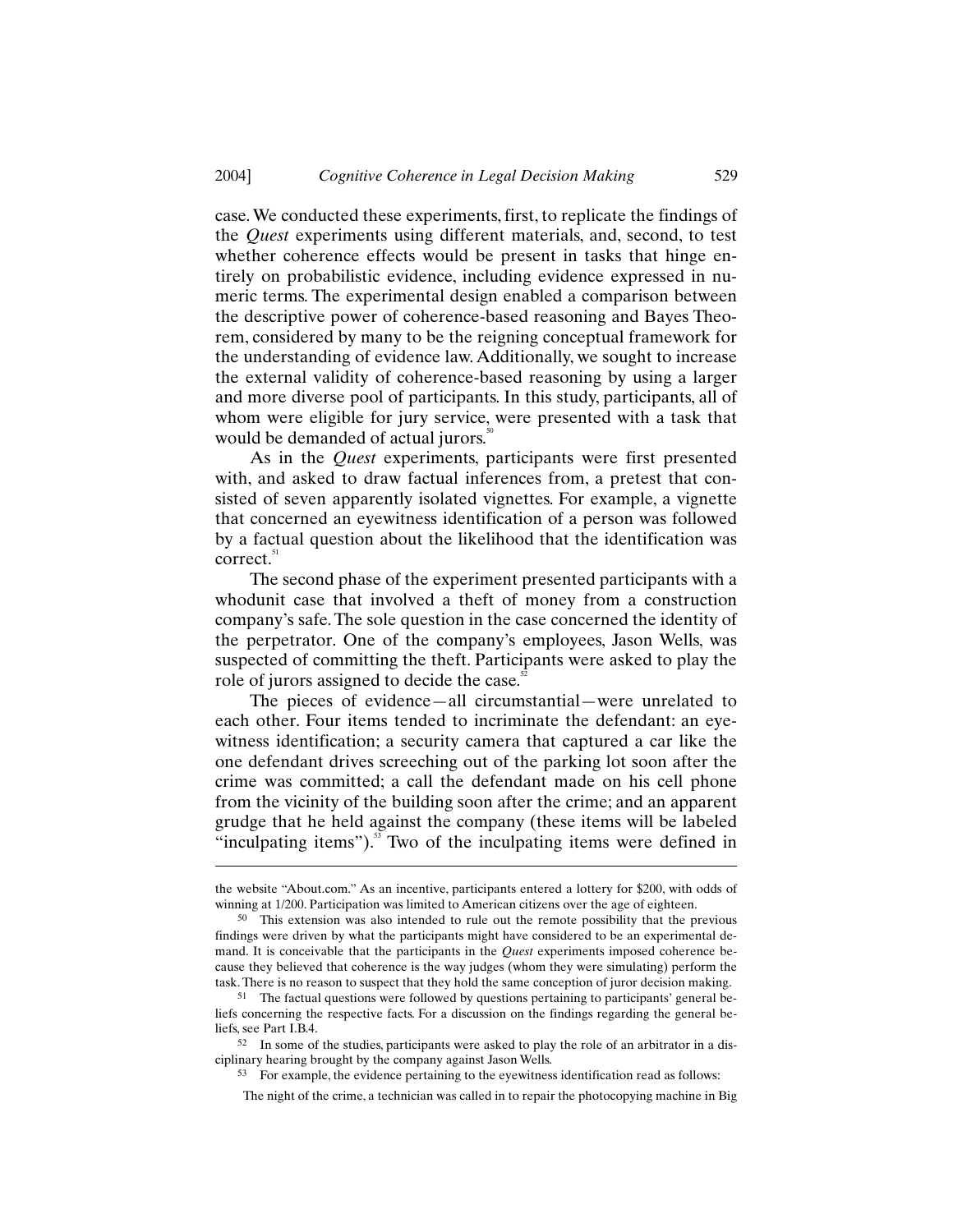numeric values.<sup>54</sup> Three pieces of evidence had an exonerating effect: he was seen far away from the crime scene later that evening; payments he made after the crime came from legitimate family transactions; and it was possible that he was working harder to make amends with the company (these items will be labeled "exculpating items"). The evidence was virtually identical to the factual issues contained in the vignettes. In all, the evidence was sufficiently multifarious and balanced so as to create a complex case.

Participants were next presented with the arguments made by the attorneys of both sides of the case. The arguments pertained to inferences from the underlying evidence. Participants were asked to render a verdict and to rate their confidence in the decision.<sup>5</sup> They were then asked to rate their agreement with the inferences as argued by the parties. The questions were phrased in terms of the likelihood of the defendant's guilt, given each piece of evidence, a phrasing that approximates Bayesian judgments.<sup>56</sup> These questions were essentially identical to those asked on the pretest. $\frac{5}{10}$ 

Consistent with our predictions and with the findings in the *Quest* case, the ratings of the facts shifted considerably and consistently toward coherence with the eventual verdict. As seen in Figure 4, at the vignette phase, the facts are ambiguous and nonprobative: there is no significant difference between the mean pretest ratings of the inculpating and exculpating items, and there are no differences between the mean ratings given by participants who ultimately decided against the defendant and ratings given by those who acquitted him. At the

55 To obtain high sensitivity in responses, the confidence rating was elicited on an elevenpoint scale, ranging from 1 (low), through 6 (medium), to 11 (high).

Buildings' office. The technician testified that as he was on his way out of the office, he saw a person rushing out of the bookkeeper's office and then disappearing down the stairs. The time then was about 7:15 PM. The next day, police detectives asked the technician to go to identify the defendant. When they got to Jason's office, the technician said that he recognized Jason as the man he saw the night before leaving the bookkeeper's office. When asked how certain he was, the technician responded that he was completely certain that it was Jason. He added that he had seen Jason in the building once or twice before.

<sup>54</sup> One numerically defined piece of evidence was the uniqueness of the match with the defendant's car. A video camera depicted a car screaming away from the scene of the crime, but its license plate could not be deciphered. The car make and color matched the defendant's car, and he was seen driving it to work that day. Participants were told that only 1 percent of the cars in the county matched the description. Another piece of evidence concerned a phone call Jason made just minutes after the crime. The cell phone company identified the location of the call as very close to his office. This information undermined Jason's alibi (of being at home). Participants were also told that the location of calls was accurate in 98 percent of cases.

<sup>56</sup> For example, participants were asked to rate their agreement with the factual statement: "The technician's identification of Jason makes it likely that the person hurrying out of the bookkeeper's office was in fact Jason."

<sup>57</sup> Responses to the inference questions were collected on the same eleven-point response scale.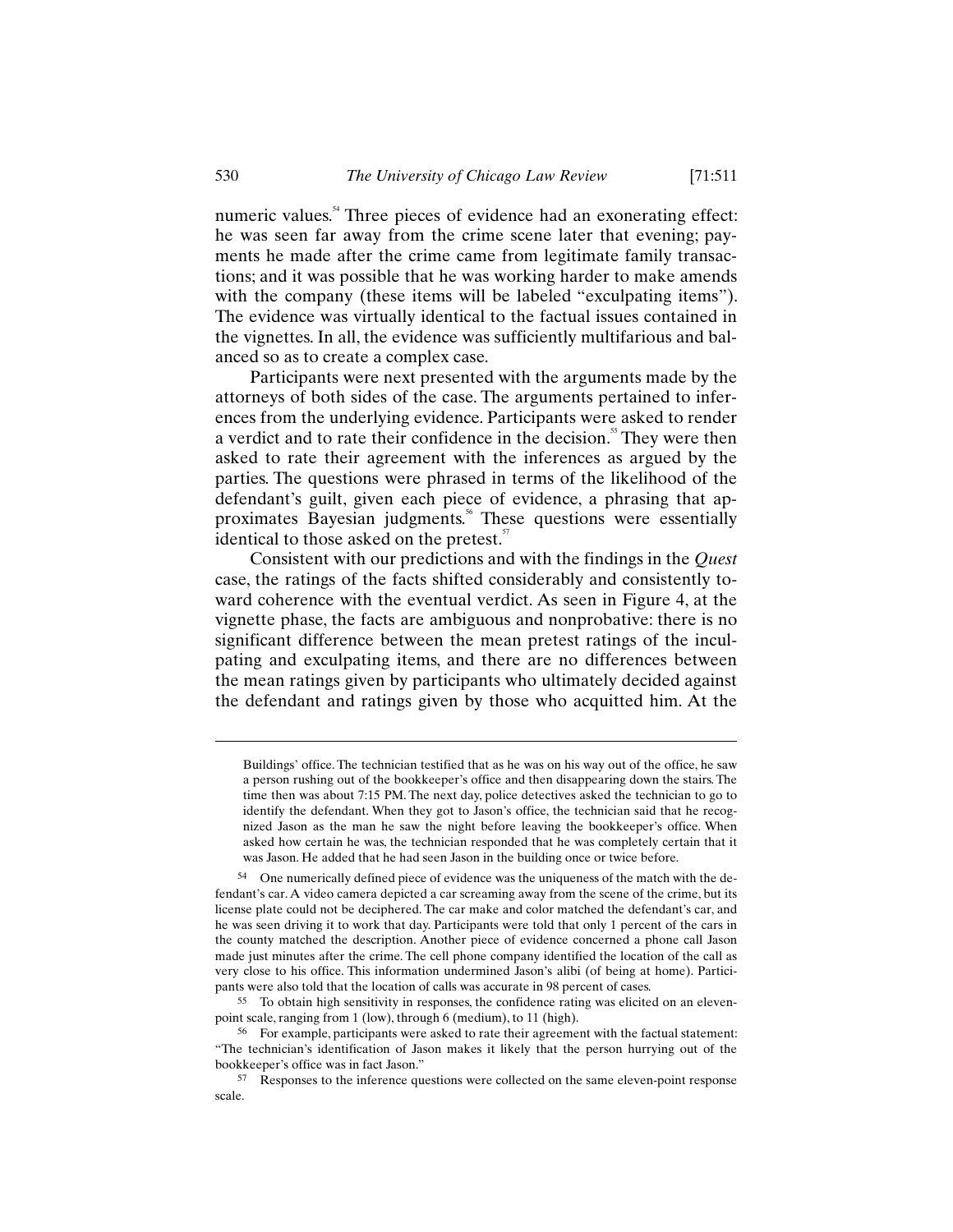$\overline{a}$ 

second measurement, in contrast, we see large differences between participants who found the defendant guilty and those who found him innocent. For the former, we observe an increase in ratings of the inculpating items and an acute decrease in that of the exculpating items; opposite shifts are seen for those who decided in his favor.<sup>88</sup> In other words, by the point of decision, the mental models of the evidence are skewed toward strong support of the respective verdicts. Notably, these coherent representations were not inherent to the perceptions of the evidence itself. Rather, they resulted from the polarizing transformation of the originally ambiguous and nonprobative evidence toward either one of the two coherent mental models, each of which was decidedly probative with regard to the respective verdict.<sup>59</sup>

<sup>58</sup> Figure 4 presents the mean ratings separately for participants who decided against the defendant ("Convictors," in the left panel) and participants who decided in favor of the defendant ("Acquitters," right panel). The graphs represent the mean rating for inculpating items and exculpating items separately.



As seen on the left panel, for participants who convicted the defendant, ratings of inculpating items increased relative to the ratings of virtually the same evidence at the vignette phase (from a mean of 1.47 to 1.90), while the ratings of the exculpating items dropped dramatically (from 1.18 to –0.94). Opposite shifts are found for those who acquitted the defendant, with ratings of inculpating items decreasing relative to the vignette phase (from a mean of 1.02 to 0.02), and ratings of the exculpating items increasing (from 1.04 to 1.57).

<sup>59</sup> Another way to depict the polarization of the perceptions of the evidence is a histogram that plots the aggregate number of ratings given to the inculpating items (light-colored bars) and exculpating items (dark-colored bars). Figure 5 presents the ratings only for the participants who convicted the defendant. The horizontal axis represents the scale of ratings, ranging from –5 ("strongly disagree") to +5 ("strongly agree"). The vertical axis represents the frequency of those ratings, that is, the number of times each rating was given by this population. At the vignette stage (top panel), the ratings of both inculpating and exculpating items are distributed relatively evenly across the scale, suggesting that these participants found both types of evidence to be similarly true. At the decision phase (lower panel), there is a polarization in the ratings, with more positive ratings given to inculpating evidence and more negative ratings given to exculpating evidence. This is, of course, another manifestation of the coherence shifts. Similar polarization (not depicted here) was found among participants who acquitted the defendant.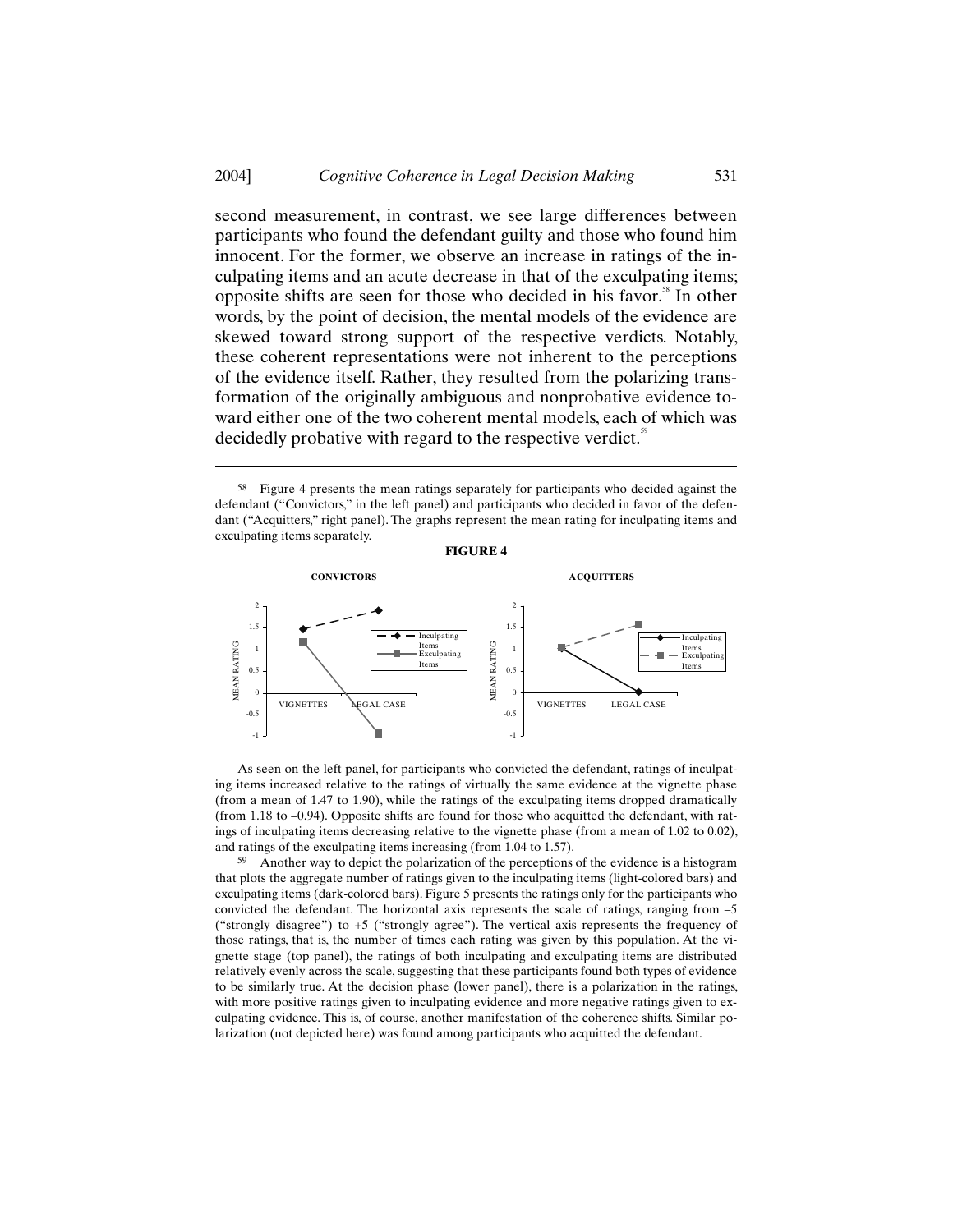As predicted, and consistent with the *Quest* findings, participants demonstrated remarkably high levels of confidence in their decisions, regardless of their verdicts. Virtually none of the subjects were neutral or uncertain about a verdict: only 11 percent of the participants gave confidence ratings values of between 1 and 5 (on a scale ranging from 1 to 11), and 49 percent gave ratings of 9 and above. We next sought to test for a relationship between participants' ratings of the evidence and their reported levels of confidence. We found that the confidence levels were statistically related to the difference between the ratings of the inculpating and exculpating evidence, so that higher discrepancies in perceptions of evidence resulted in higher levels of confidence.<sup>®</sup> Finally, levels of confidence were also positively related to the magnitude of the coherence shift, so that participants who displayed higher differences between the ratings of the evidence at the two points of measurement also reported higher levels of confidence.<sup>61</sup> In



<sup>60</sup> For this analysis, we split the participants (regardless of their decisions) into groups of high confidence (ratings of 9 and above), and low confidence (ratings of 8 and below). The discrepancy between the inculpating and exculpating difference was found to be 1.90 for the low confidence participants and 3.00 for the participants who reported high confidence. This difference was highly significant.

61 Using the same split between high and low levels of confidence, we compared the discrepancy between the inculpating and exculpating ratings at the two points of measurement. The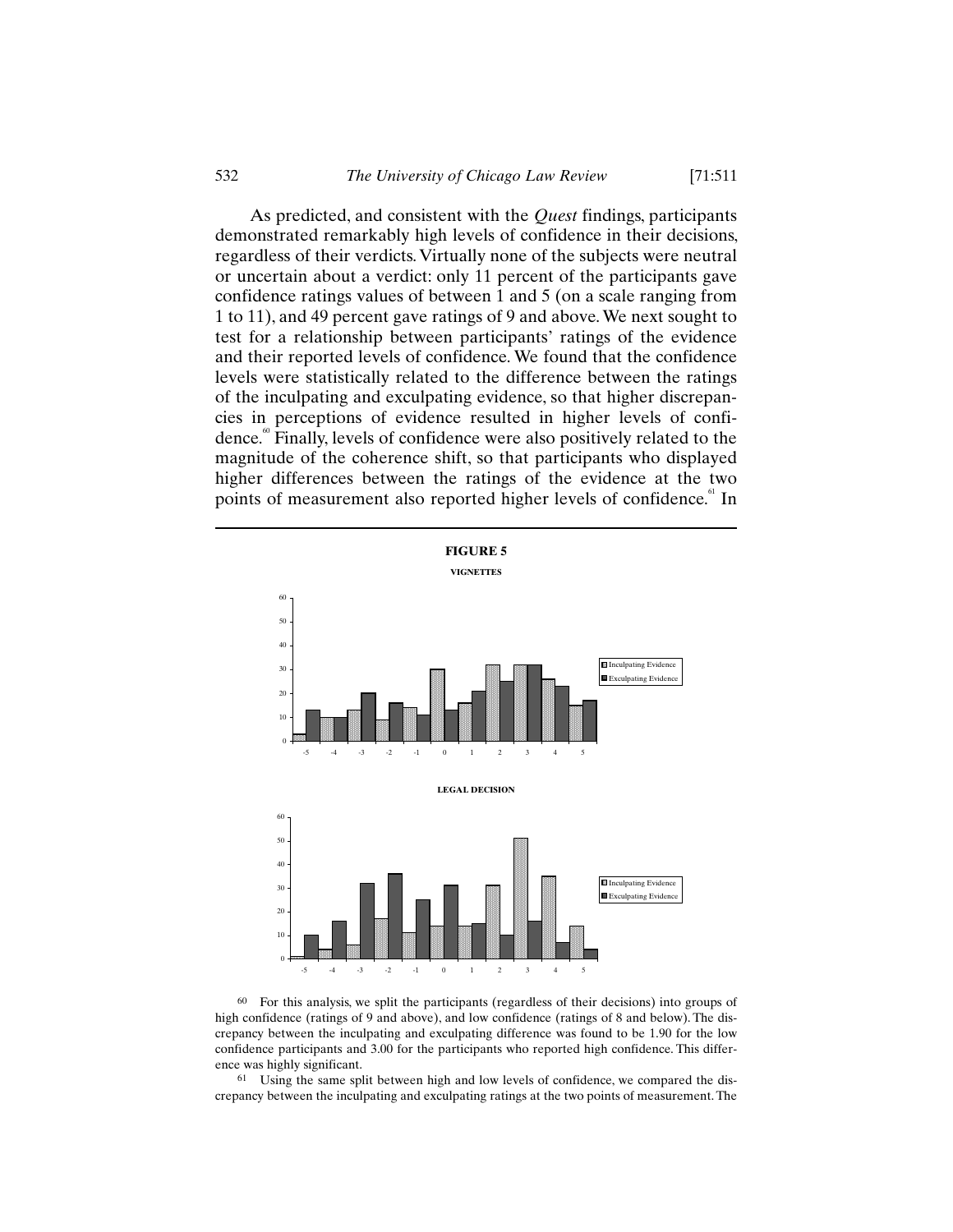other words, the greater the transformations of the mental models, the higher the confidence experienced.

## 2. The lack of awareness of coherence shifts. $62$

The second feature of coherence-based reasoning concerns its metacognitive dimension—the degree to which people are aware of the process, particularly of their shifting perceptions of the task variables. We hypothesized that coherence shifts transpire without awareness—that they are mostly an automatic, rather than a controlled and conscious, form of cognitive processing. $\frac{63}{5}$ 

Testing for metacognition typically requires indirect measures. Our method was based on the assumption that one must have knowledge of both the original and the subsequent ratings of the task variables to be aware of coherence shifts. A failure to recall the original state precludes the possibility of comparing the two states, and thus of noticing change. We ran two studies that were identical to the first *Quest* study, except that we added another instrument. After the decision task was completed, the participants were asked to recall the ratings they gave at the vignette phase.<sup>\*</sup>

Results showed that the participants recalled their original ratings inaccurately: the ratings they reported actually approximated their current, post–coherence shift ratings. This finding suggests that people's awareness of coherence shifts is limited; people feel that their current beliefs are the ones they held all along. As discussed below, this phenomenological state maintains the aura of rationality and legitimacy in the decision-making process.

discrepancy was 1.23 for the low confidence participants and 1.71 for participants who reported higher confidence. This difference was highly significant.

<sup>62</sup> These studies were published as Experiments 2 and 3 of Holyoak and Simon, 128 J Exper Psych: Gen 3 (cited in note 5).

<sup>63</sup> Mental processes are generally said to be automatic when they occur outside of awareness, require no conscious cue for initiation, consume little cognitive effort, and are readily stoppable. All four criteria do not have to be present in order to treat a process as automatic. On the increasingly important distinction between automatic and controlled processing, see Daniel M. Wegner and John A. Bargh, *Control and Automaticity in Social Life*, in Daniel T. Gilbert, Susan T. Fiske, and Gardner Lindzey, eds, 1 *The Handbook of Social Psychology* 446 (McGraw-Hill 1998); John A. Bargh, *The Four Horsemen of Automaticity: Awareness, Intention, Efficiency, and Control in Social Cognition*, in Robert S. Wyer, Jr. and Thomas K. Srull, eds, 1 *Handbook of Social Cognition* 1 (Lawrence Erlbaum 2d ed 1994).

<sup>64</sup> Participants had not been told of this final recall task in advance.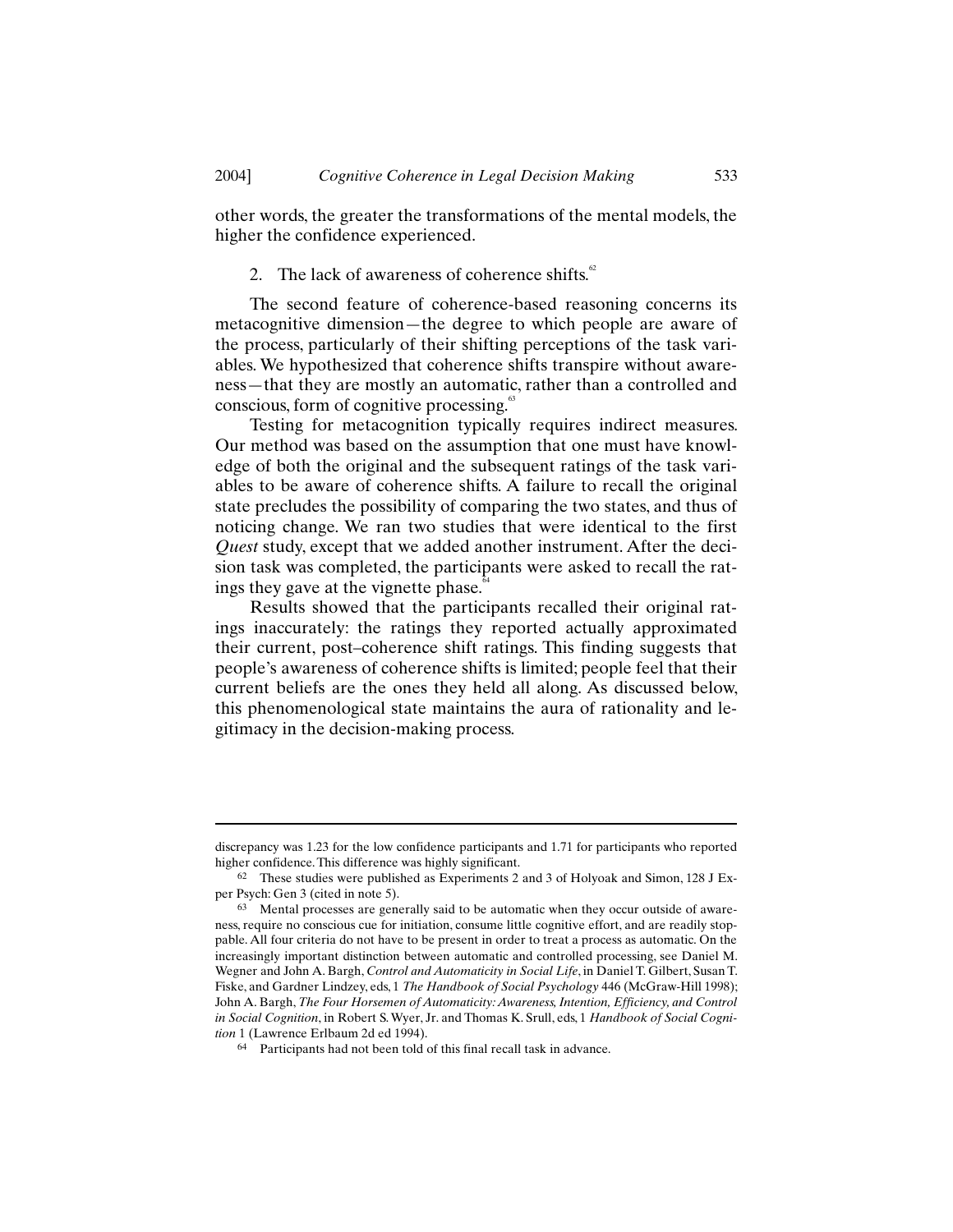3. The facilitative function of coherence shifts: not mere post hoc justification.<sup>6</sup>

The next series of experiments examined the important theoretical question of the role that coherence shifts play in the decisionmaking process. It could be argued that the shifts play no active role in the process itself, but serve only as post hoc rationalizations for decisions driven by other factors or different mechanisms. This is the view offered by cognitive dissonance theory, which posits that attitudes and preferences change exclusively due to post-decision regret. Only after a person commits herself to a course of action does regret cause the arousal of dissonance, which is then reduced by rationalizing the decision.<sup>66</sup> We sought to test this aspect of coherence-based reasoning.

In a series of studies based on the *Quest* case, we induced participants to delay their decisions and measured their preliminary rating of the arguments during the period of delay. $\degree$  Contrary to dissonance

<sup>65</sup> These studies were reported as Experiment 1 of Holyoak and Simon, 128 J Exper Psych: Gen 3 (cited in note 5), and as Experiments 1–3 of Simon, et al, 27 J Exper Psych: Learning, Memory & Cognition 1250 (cited in note 5).

<sup>66</sup> See Leon Festinger, *Conflict, Decision, and Dissonance* 30–31, 153 (Stanford 1964); Leon Festinger, *A Theory of Cognitive Dissonance* 34–35, 42–47 (Stanford 1957). Jerome Bruner criticized dissonance theory, claiming that "the most interesting aspects of cognition are those that *precede* the making of decisions rather than those that *follow* [it]." Jerome Bruner, *Discussion*, in Jerome S. Bruner, et al, *Contemporary Approaches to Cognition: A Symposium Held at the University of Colorado* 152 (Harvard 1957). Bruner commented that dissonance theory amounted to a "rather autistic tradition." Id. Coherence-based reasoning can be seen as the experimental corollary of Bruner's observation.

For reviews of the relationship between cognitive dissonance theory and Gestalt psychology, see Read, Vanman, and Miller, 1 Personality & Soc Psych Rev at 44–46 (cited in note 28) (discussing the reliance of cognitive dissonance on Gestalt psychology); Hazel Markus and R.B. Zajonc, *The Cognitive Perspective in Social Psychology*, in Gardner Lindzey and Elliot Aronson, eds, 1 *Handbook of Social Psychology* 137, 197–214 (Random House 3d ed 1985). For a critical view of cognitive dissonance as a field of decision making, see Simon and Holyoak, 6 Personality & Soc Psych Rev at 283–85 (cited in note 5).

<sup>67</sup> In these studies, participants completed essentially the same procedure as did those in the basic condition, except that in the initial instructions participants were told that before reaching a verdict they should wait to hear the verdict of another judge in a very similar case, as the other verdict would provide additional information relevant to their decision. We also explained that the other judge was more senior and had an outstanding reputation, and that reaching different results would cause some legal confusion and be a personal embarrassment for the participants. In the meantime, they were instructed to read the case and think about it. Before receiving any new information, these participants were asked to state their "preliminary leaning" toward either Quest or Smith, and to report their evaluations of the arguments. After their response forms were collected, participants were then told that the other judge was not going to deliver a verdict after all and that they should proceed to reach a final verdict by themselves based on the facts and arguments they had read. After stating their verdict, they completed the second assessment instrument again (with a different random order of the arguments). See Holyoak and Simon, 128 J Exper Psych: Gen at 5–6 (cited in note 5) (Experiment 1, three-phase participants only); Simon, et al, 27 J Exper Psych: Learning, Memory & Cognition at 1252–53 (cited in note 5) (Experiment 1).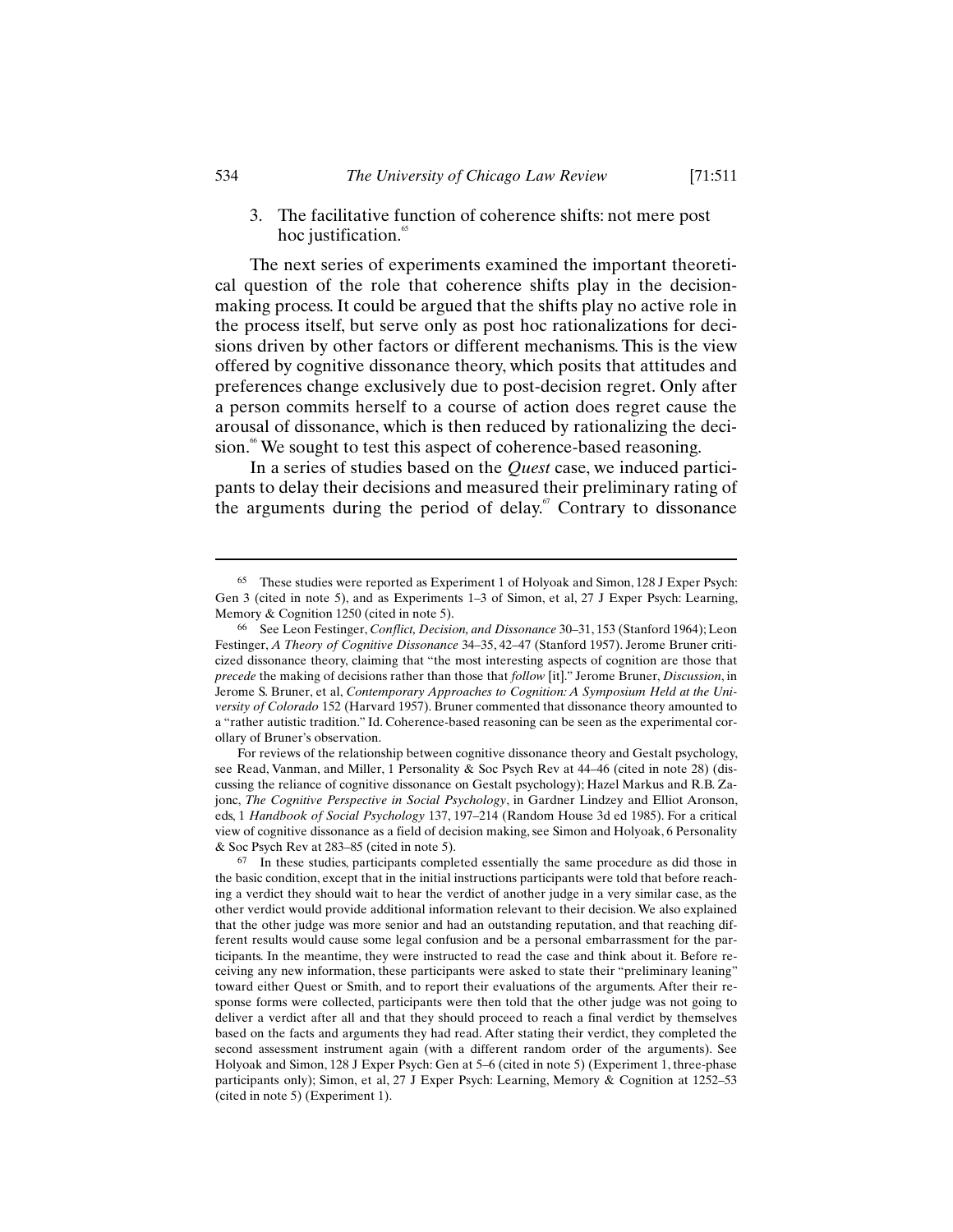1

theory, significant coherence shifts were observed at this early stage.<sup>88</sup> This finding suggests that coherence shifts play a functional role in the decision-making process, in that the spreading apart of the variables creates dominance of one alternative over its rival, thereby enabling a confident decision. Similar predecisional shifts were observed in a study based on the *Jason Wells* case.<sup>69</sup> In addition to the shifts that preceded the decision, coherence shifts were also observed following the point of decision, though the post-decisional shifts were typically marginal.<sup>70</sup> Coherence shifts, the data suggest, precede decisions.<sup>71</sup>

Participants who chose the Quest verdict (top graph) shifted to high support with Quest's arguments by the interim measurement, and opposite shifts are noticeable for participants who decided for Smith (bottom graph). A small additional shift is observed between the interim measurement and the final decision. The latter shift can be understood to have occurred postdecisionally.



69 See Experiment 3 of the *Jason Wells* study in Simon, Snow, and Read, *Evidence Judgments* (cited in note 5). Further evidence of predecisional shifts comes from an experiment described below in which participants were found to re-shift their mental models in the middle of a decision following introduction of new evidence. See Part I.B.5. Predecisional shifts were also observed in a study (not reported here) that involved a choice between two job offers. Judgments made during the delay phase displayed substantial shifts. See Study 1 in Simon, Krawczyk, and Holyoak, *Construction of Preferences* (cited in note 5).

 $70$  In most of these conditions, the post-decisional shifts did not reach statistical significance. See Holyoak and Simon, 128 J Exper Psych: Gen at 7, 10–11, 14 (cited in note 5); Simon, et al, 27 J Exper Psych: Learning, Memory & Cognition at 1253–56 (cited in note 5).

<sup>71</sup> It is theoretically possible to interpret the findings of coherence shifts at the delay phase not as predecisional shifts. Participants could be deemed to have already made a decision by that point, so that the observed shifts are effectively post-decisional. To refute this possibility, we ran two studies in which the *Quest* case was presented not as a decision task at all. For example, in one study, participants were not asked to play the role of the judge nor were they asked to make any decision; rather, they were instructed to memorize the arguments made by the lawyers in preparation of a memory test. Simon, et al, 27 J Exper Psych: Learning, Memory & Cognition 1250 (cited in note 5) (Experiment 2). We found substantial coherence shifts at this point. This finding suggests that coherence shifts are not post-decisional phenomena. They are better understood as a general mechanism of cognition in conditions of complexity. For a similar experiment,

Figure 6 presents the results of Study 1 in Simon, et al, 27 J Exper Psych: Learning, Memory & Cognition at 1250 (cited in note 5). The vertical axis represents the degree of support for the vying decisions, with positive scores supporting Quest. The graphs represent the "Quest Score" at the three points of measurement, that is, the ratings of the variables that support Quest combined with a reverse score of the variables that support Smith. Positive "Quest Scores" represent strong agreement with Quest's arguments and disagreement with Smith's arguments.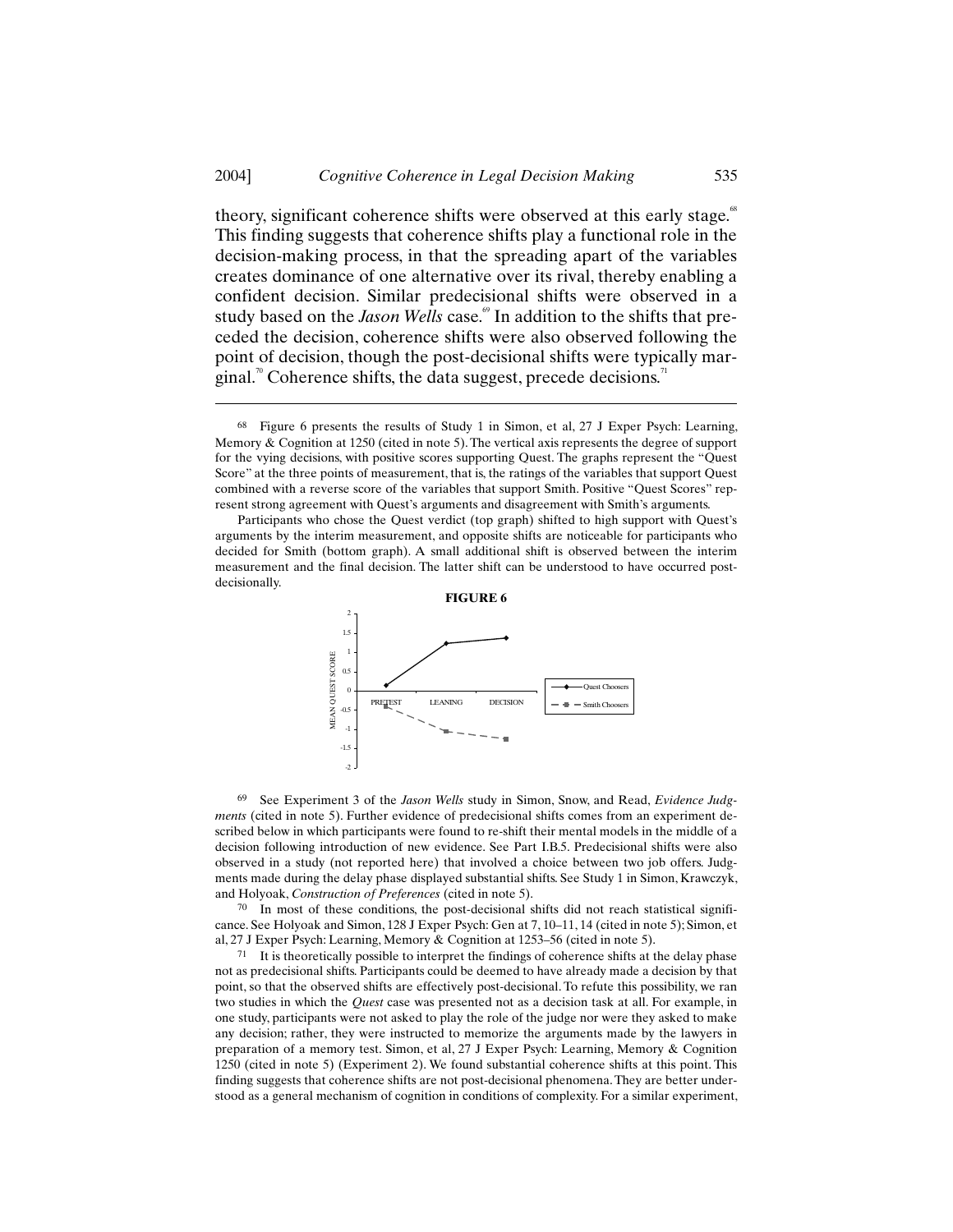## 4. The depth and breadth of coherence effects. $\alpha$ <sup>2</sup>

All mental processing draws closely from one's background knowledge.<sup> $3$ </sup> A decision to cross a street, for example, is contingent on one's experience-born knowledge about vehicles, motion, and driver behavior. A choice to form a friendship is influenced by one's knowledge of cues for trustworthiness, love, selfishness, and the like. Thus, when a juror in a criminal case is presented with testimony about an eyewitness identification, his judgment of that evidence is bound to be informed by his background beliefs about the accuracy of eyewitness identification in general. There is a natural coherence between specific inferences and the decision-maker's background belief system.

This relationship, however, is hardly fixed. Take, for instance, a juror who generally believes that people often misidentify strangers and who thus tends to treat a certain eyewitness identification with suspicion. Despite his doubt, the juror might be convinced by some other piece of inculpating evidence—say, the fact that a car seen screeching away from the crime scene is the same car that the defendant drives. If the latter piece of evidence is sufficiently compelling, this juror would lean toward conviction, and as a result of coherence effects, he would also become more likely to endorse the eyewitness evidence. The question, then, is what happens to the relationship between the judgment of the particular eyewitness testimony and the now contradictory belief about the accuracy of eyewitness identification in general.

One possibility is that an inconsistency arises, presumably resulting in discord between the shifting inference and the background belief system. Such discord could potentially have a destabilizing effect on the emerging conclusion, resulting in lower confidence. Another possibility is that the background beliefs shift too, and thus maintain coherence with the respective inferences. For example, as the juror leans toward conviction and increasingly believes the prosecution's eyewitness, his belief about eyewitness accuracy in general becomes less skeptical. If this were the case, it would mean that coherence is a pervasive and powerful feature that spreads beyond the specific task variables and into background knowledge structures.

Experiments using the *Jason Wells* materials indicated that the latter possibility is correct. Six questions about participants' general

see id (Experiment 3). For a detailed discussion of this issue, see Simon, Snow, and Read, *Evidence Judgments* (cited in note 5).

<sup>72</sup> The results concerning the depth of coherence effects were obtained in all of the *Jason Wells* experiments reported in Simon, Snow, and Read, *Evidence Judgments* (cited in note 5). The results of the breadth of coherence effects were reported in Experiment 3 of Holyoak and Simon, 128 J Exper Psych: Gen 3 (cited in note 5).

<sup>73</sup> See note 30 and accompanying text.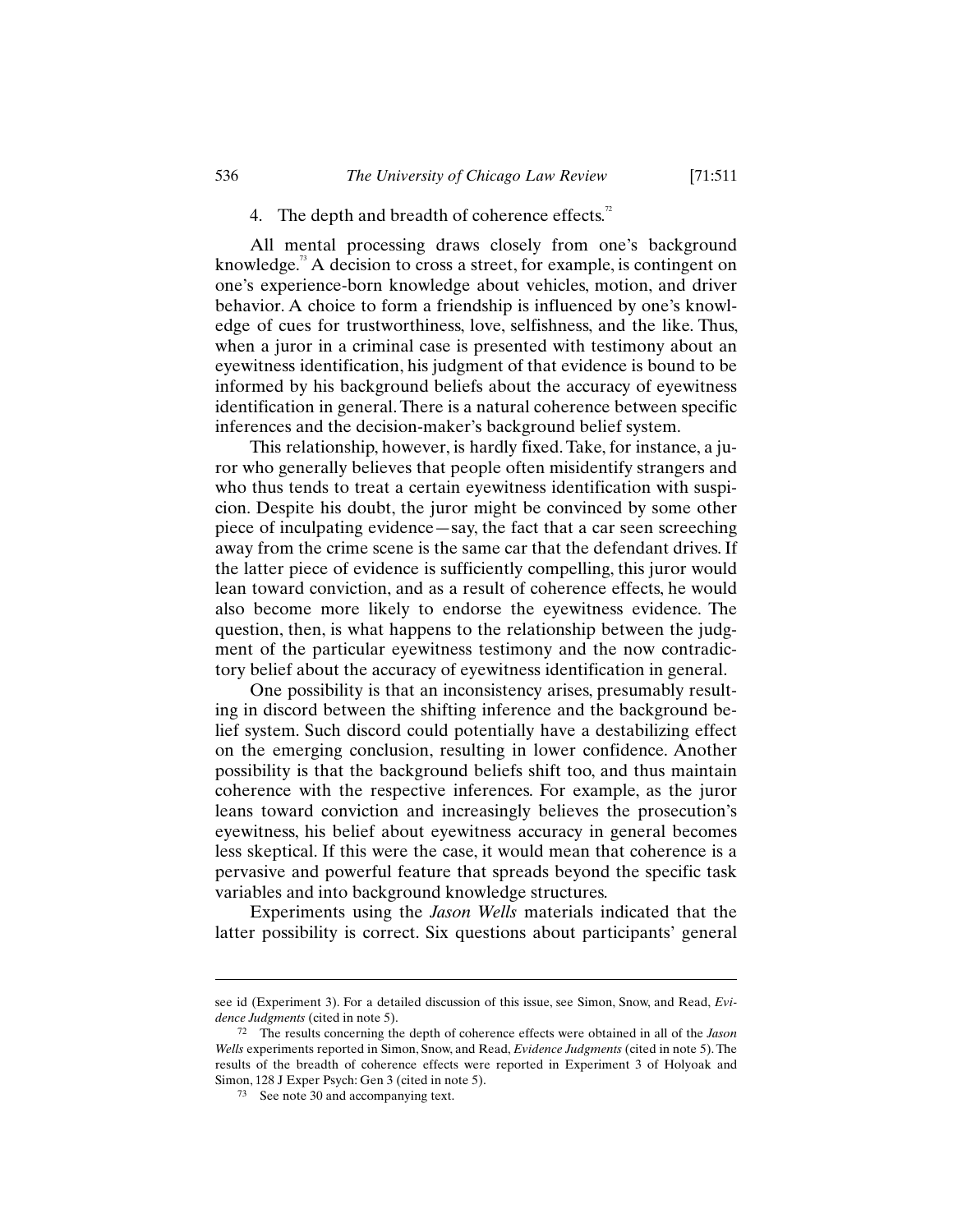beliefs were included at both the vignette phase and the final phase, $4\pi$ and these beliefs were also referred to in closing arguments. We compared the ratings of the same questions at both phases and found that the background beliefs shifted significantly toward coherence with the respective verdict, $\frac{1}{2}$  though, not as strongly as the shifts observed in the factual inferences. This difference is not surprising since background beliefs are presumably learned and rehearsed, and therefore more stable than specific judgments in ad hoc tasks.

It is noteworthy that coherence effects not only run deep, they also run wide; they can spread from one case to the next. In another experiment, after deciding the *Quest* case, participants were asked to decide a second, unrelated case that shared a single common issue.<sup>76</sup> We found that coherence spread from the first verdict, through the common issue to the verdict of the second case, and reached as far as causing shifts in other variables in that case.

## 5. The effects of indirect influences. $\overline{r}$

 $\overline{a}$ 

Another feature of coherence-based reasoning that warrants attention concerns the effect of changes in one task variable on other variables. Connectionist theories posit that any variable can potentially influence the entire network, including variables to which it is not directly linked. In a study based on the *Quest* case, one-half of the participants received an account in which the defendant Smith was described as a benevolent person, and the other half received a description of a malevolent defendant. We expected that this manipula-

<sup>74</sup> For example, following a question about the accuracy of a specific eyewitness identification, participants were asked to report their general belief by rating their agreement with the following sentence: "In general, when people identify someone whom they've seen once or twice before the identifications are accurate." The same question was used at both measurement phases.

For participants who convicted the defendant, ratings of beliefs associated with innocence declined (from 0.47 to  $-0.17$ ); and for those who acquitted him, the ratings of inculpating items decreased (from a mean of 1.26 to 0.37), while ratings of the exculpating items increased (from 0.78 to 1.11). For participants who decided to convict, inculpating evidence decreased slightly relative to the ratings at the vignette phase (from a mean of 1.87 to 1.69). This mild decrease was the only shift that did not match predictions. All other shifts occurred as predicted, and the interactions were highly statistically significant.

<sup>76</sup> The second case involved a contract dispute over the size of the bonus to be paid to the employees of an Internet company. The contract contained a clause that was argued to hinge on a comparison of the Internet company to either the newspaper or the local phone company—the same analogy involved in the *Quest* case. This study is published as Experiment 3 in Holyoak and Simon, 128 J Exper Psych: Gen 3 (cited in note 5).

<sup>77</sup> The results for the *Quest* study discussed in this Part, based on the participation of eighty students, are published as Experiment 3 in Holyoak and Simon, 128 J Exper Psych: Gen 3 (cited in note 5). The results for the *Jason Wells* case are reported in Studies 1 and 4 of Simon, Snow, and Read, *Evidence Judgments* (cited in note 5). Two hundred and eighty-six people participated in this study via the Internet. They were recruited as in the previous studies.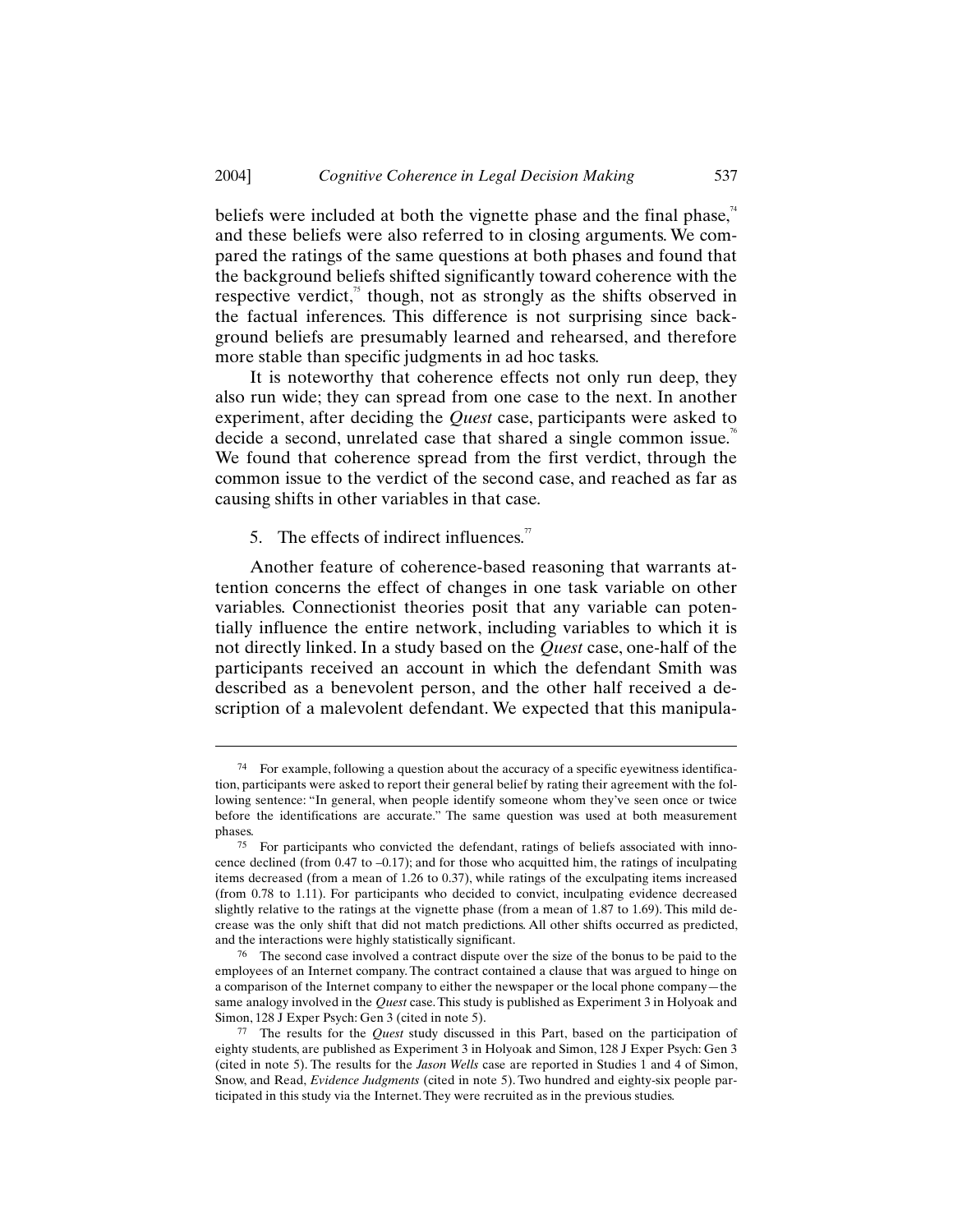tion would affect the verdicts so that more verdicts favoring the defendant would be rendered in the former case than in the latter. The crucial question, however, was whether and how this manipulation would influence the ratings of the other variables involved in the case, none of which had any plausible relation to Smith's character.

As expected, the information about Smith's previous conduct had a strong influence on the distribution of the verdicts. Of the participants who received positive information about Smith, 72 percent rendered verdicts in his favor, whereas only 22 percent of those who received negative information decided for him. More importantly, we analyzed the ratings of all of the other variables in the case to see whether they were influenced by the new information. All the variables shifted to cohere with the chosen decision.<sup>8</sup> In other words, the manipulated piece of information had a substantial effect on variables with which it had no plausible relationship. For example, manipulating the defendant's character changed participants' views on the analogy likening the Internet to a newspaper and on the appropriateness of regulating free speech over the Internet. Similar findings of indirect influences were made in a study based on the *Jason Wells* case. The introduction of DNA evidence that inculpated or exculpated the defendant resulted in predicted changes in all the other pieces of evidence.<sup>79</sup>

Another experiment based on the *Jason Wells* case was designed to get a closer look at the dynamics of coherence-based reasoning by examining what happens when people change their minds during the decision-making process. In light of the finding that coherence effects occur before decisions are made, $\degree$  one might believe that people should rarely change their minds in response to new information and that when they do, they are left in a state of strong incoherence with their previous mental models. Yet, experience suggests that, under some conditions, people respond to new evidence that contradicts

80 See Part I.B.3.

<sup>78</sup> Combined mean shifts were from –0.27 to +0.93, and from +0.01 to –0.71. We omitted assessment of the defendant's motive, one of the original six variables, due to the possibility that this variable would be directly affected by the information about Smith.

<sup>&</sup>lt;sup>79</sup> All participants were presented with the same basic evidence, with one key exception. One-half of the participants were presented with evidence of a positive DNA match between the defendant and the perpetrator, whereas the other half was presented with evidence of a negative DNA match. As expected, the DNA manipulation affected the distribution of verdicts, with 32 percent voting to convict with a negative match and 69 percent voting to convict with a positive match. Again, the manipulation of a single piece of unrelated evidence altered the entire factual pattern. See Experiment 1 in Simon, Snow, and Read, *Evidence Judgments* (cited in note 5).

Similar indirect influences were also observed in a job choice experiment (not reported here), where we found that manipulating the favorability of the office location (located adjacent to a fun shopping center versus a dreary industrial area) affected both the job choice itself and also the participants' preferences for other variables (for example, salary and length of commute). See Simon, Krawczyk, and Holyoak, *Construction of Preferences* (cited in note 5).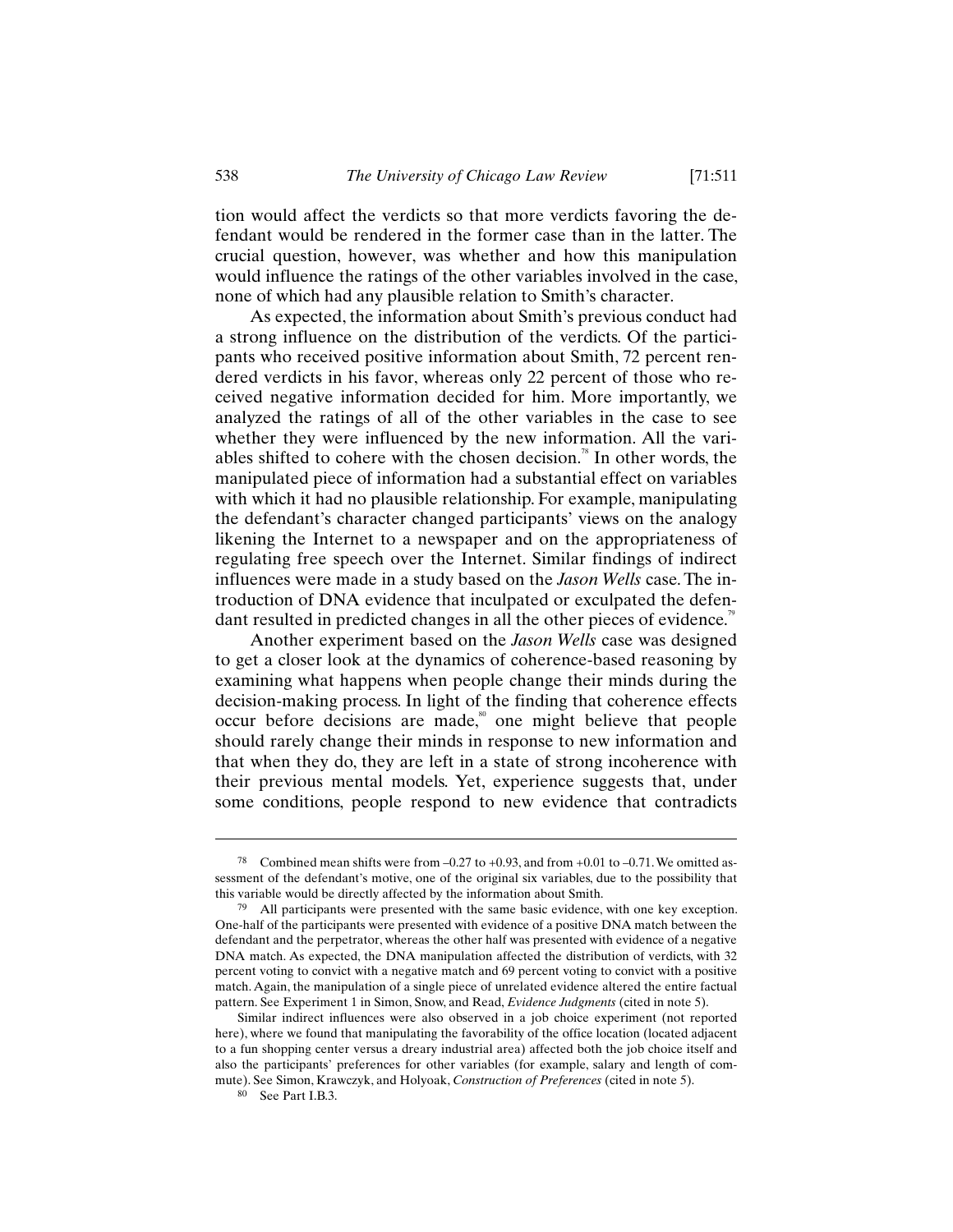prior leanings by changing their minds, $\frac{8}{3}$  and that changing one's mind does not seem to have notable influences on the resulting decisions.

The experiment tracked the representation of the evidence after we introduced strong new evidence that was inconsistent with the person's previous leanings. One possibility is that since the preexisting evidence cohered with the previous decision, the new decision would not be supported by a coherent set of variables. The alternative possibility is that a second shift would occur—in the opposite direction ultimately leading to a newly formed state of coherence. Prior to the presentation of the evidence, participants were told that an important piece of evidence was expected to become available at a later stage, and that they were therefore advised to withhold deciding the verdict until they received the missing evidence. During the delay, participants were asked to indicate their "tentative leanings," and to rate the evidence already presented. $8^{\circ}$  Following the delay, one-third of the participants were presented with incriminating evidence, one-third with exonerating evidence, and one-third were told that no new information would be made available.<sup>83</sup> Participants were then asked to decide the verdict, report their confidence, and rate the evidence again.

The results showed that a majority of participants followed their initial leanings, but some did switch their verdicts.<sup>84</sup> Not surprisingly, participants who did not switch their verdicts displayed coherence shifts that resembled those observed in the previous delay studies that is, a significant shift from the pretest to the interim judgments, and then a further, more moderate shift at the decision phase. $\degree$  Of particular interest, though, were those participants who switched their

<sup>&</sup>lt;sup>81</sup> This is not to say that people always respond to the new evidence or that the responses are always adequate. Indeed, in some contexts, people respond very poorly. See, for example, research on confirmation bias, Nickerson, 2 Rev Gen Psych at 175 (cited in note 12); and groupthink, Irving L. Janis, *Groupthink: Psychological Studies of Policy Decisions and Fiascoes* 2–13 (Houghton Mifflin 1982).

<sup>82</sup> Participants were reassured that any assessments they would make at this point would not be binding and that they would later "be free to make whichever decision you think is appropriate."

<sup>83</sup> The new evidence was based on information obtained from the cell phone company as to the defendant's location soon after the money was stolen. In the incriminating condition, testimony was presented that the defendant had made a call on his cell phone from several blocks away from his office just minutes after the crime had occurred. In the exonerating condition, evidence was presented that the defendant had made a call on his cell phone from a location near his house, which was about forty-five minutes from the scene of the crime. In the third condition, participants were told that no new evidence would be obtained and they were advised to decide the case with the available evidence.

<sup>84</sup> About one of every five participants "switched." Of the participants who originally leaned toward acquittal, 165 subjects were "consistent acquitters," and 23 "switched" to conviction. Of the 121 who initially leaned toward conviction, 86 maintained a consistent preference for conviction, whereas 35 "switched" to acquittal.

<sup>85</sup> See note 68 (illustrating predecisional shifts).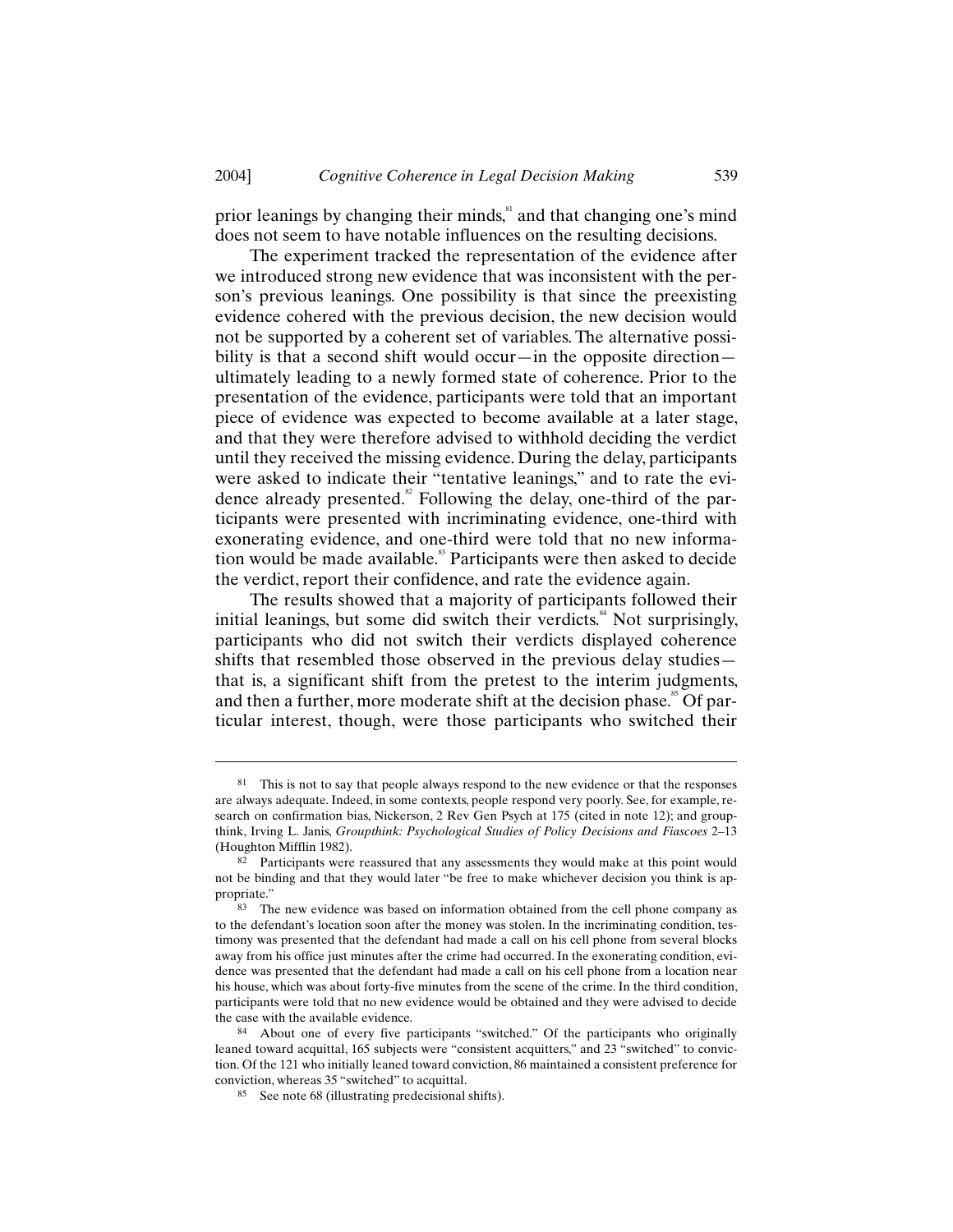verdicts. Switchers displayed a unique pattern; their ratings dovetailed with their new verdict preferences. Their ratings first shifted from pretest levels to a state of coherence with their initial leanings, but as their preferred verdicts changed, so did their ratings of the evidence.<sup>86</sup> The ratings of the evidence, then, shifted twice—in opposite directions—from an initial state of complexity toward coherence with whichever verdict seemed more appealing at that time. Interestingly, switchers were no less confident than those who did not switch.

The findings of this tracking experiment also support the conclusion that coherence shifts occur before participants commit themselves to verdicts.<sup>87</sup> Participants showed strong coherence shifts at the interim measurement, despite the unavailability of supposedly important evidence, and despite being urged to withhold the decision.

In all, the experiments showing the effects of indirect influences provide the additional methodological benefit of strengthening the basic finding of coherence shifts. In these experiments, we showed not only that people drift spontaneously toward polarized mental models, but that they can be driven to do so by experimental manipulation.<sup>88</sup>



The left panel corresponds to participants who initially tended toward conviction but subsequently voted to acquit, whereas the right side panel corresponds to those who initially tended toward acquittal but ultimately convicted. Note, for example, that participants who ultimately acquitted (left panel) first reported higher evaluations for the guilt items and lower evaluations for the innocence items, but then switched to lower evaluations for the inculpating items and higher evaluations for the exculpating items. The opposite trend is observed for participants who switched from innocence to guilt (right panel).

<sup>87</sup> See Part I.B.3.

<sup>88</sup> It could be argued that the coherence shifts that resulted from the DNA manipulation do not provide conclusive proof of bidirectional reasoning. Unlike the *Quest* case, where the character of the defendant cannot conceivably be related to the other issues, such as the analogy of the Internet to a newspaper or a telephone system, in identity cases, the inferences could theoretically affect one another. For example, it could be said that a positive DNA match warrants a strong belief of the prosecution's eyewitness because the defendant was proven to have been at the crime scene, and that justifies treating his alibi claim with suspicion. This possibility cannot be ruled out, though I doubt that these types of inferences can fully explain the strong coherence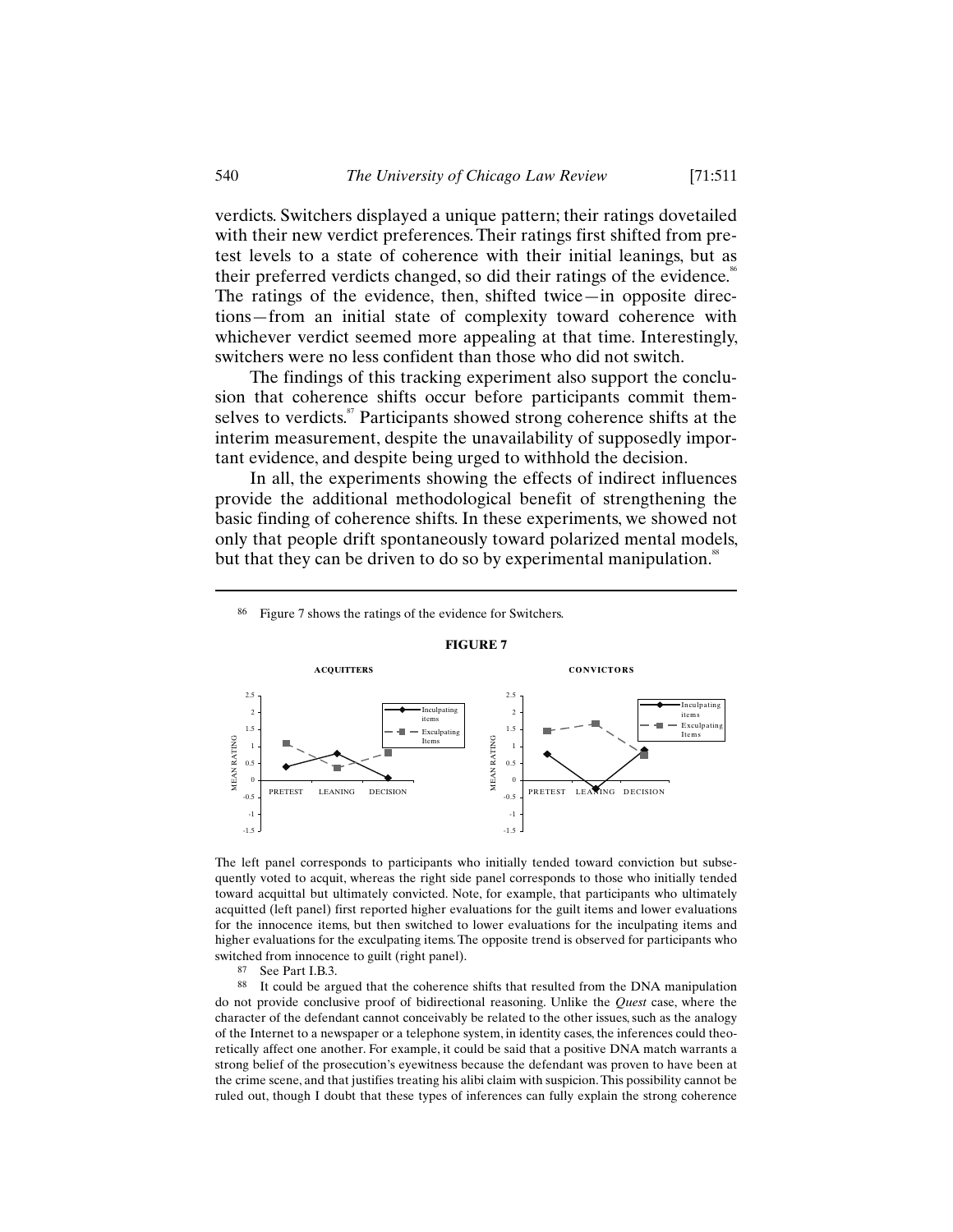## 6. The effect of predilections—motivations and attitudes.

One of the most important developments in experimental psychology over the past two decades has been the retreat from the view that cognitive psychology can be reduced to pure models of information processing. The prevailing consensus is that motivations guide and interact with the cognitive system, influencing how people reason and perceive their environments.<sup>89</sup>

We sought to test whether motivations interact with coherence effects. $\alpha$ <sup> $\alpha$ </sup> A series of experiments revealing shifts in estimates of the likelihood of winning a horse race provide partial empirical support. We found that as people approach the decision of placing a gamble on a horse, they report increasingly higher estimations of winning. As we interpret this finding, the positive valence of winning the race influences the mental model of the race variables so that they cohere with the desired outcome, thus causing an increase in the purportedly objective criterion for the choice—the perceived odds of winning. $\overline{a}$ 

Stronger empirical support has recently been collected in a study that offers a more direct test for the relationship between motivated outcomes and coherence-based reasoning. In this case, called *Dixon v Providential Life*, a widow is suing an insurance company for the proceeds of her late husband's life insurance. $\degree$  The company refused compensation based on its view that the death was a suicide. The facts are ambiguous with respect to the cause of death. Participants were assigned to play the role of the parties' lawyers. The findings show strong coherence effects supporting the desired conclusions: partici-

shifts observed across all of the items. For example, it is not so easy to conjecture a rational link between the DNA evidence and the inference that the defendant's grudge against his employer makes it more likely that he was the culprit.

<sup>89</sup> For discussions of the rapprochement, see Kunda, *Social Cognition* at 211–63 (cited in note 14); Eliot R. Smith, *Social Cognition Contributions to Attribution Theory and Research*, in Patricia G. Devine, David L. Hamilton, and Thomas M. Ostrom, eds, *Social Cognition: Impact on Social Psychology* 77, 82 (Academic 1994) (concluding that "cognition and motivation are inseparable"); Richard M. Sorrentino and E. Tory Higgins, eds, *Handbook of Motivation and Cognition* 3–19 (Guilford 1986).

<sup>&</sup>lt;sup>90</sup> Theoretical support for this proposition can be found in Paul Thagard's conception of emotional coherence. Thagard argues that coherence systems have emotional valence. Valence indicates such features as likeability, desirability, or similar kinds of positive or negative attitudes. Variables can be seen to be related to one another by valence constraints. A variable that is strongly valenced can affect the valence of the entire mental model. See Thagard, *Thought and Action* at 170–77 (cited in note 25).

<sup>91</sup> See Brownstein, Read, and Simon, *Pre-decision Reevaluation* (cited in note 5); Brownstein, Simon, and Read, *Betting Decisions* (cited in note 5). The interpretation of the role of coherence is somewhat tentative because we have not yet tested for the ratings of the other task variables that were available to the participants.

<sup>92</sup> The materials are taken from Edward R. Stein and Frank D. Rothschild, eds, *Dixon v. Providential Life Insurance Co.* (National Institute for Trial Advocacy 2000). I am grateful to NITA for permission to use these materials.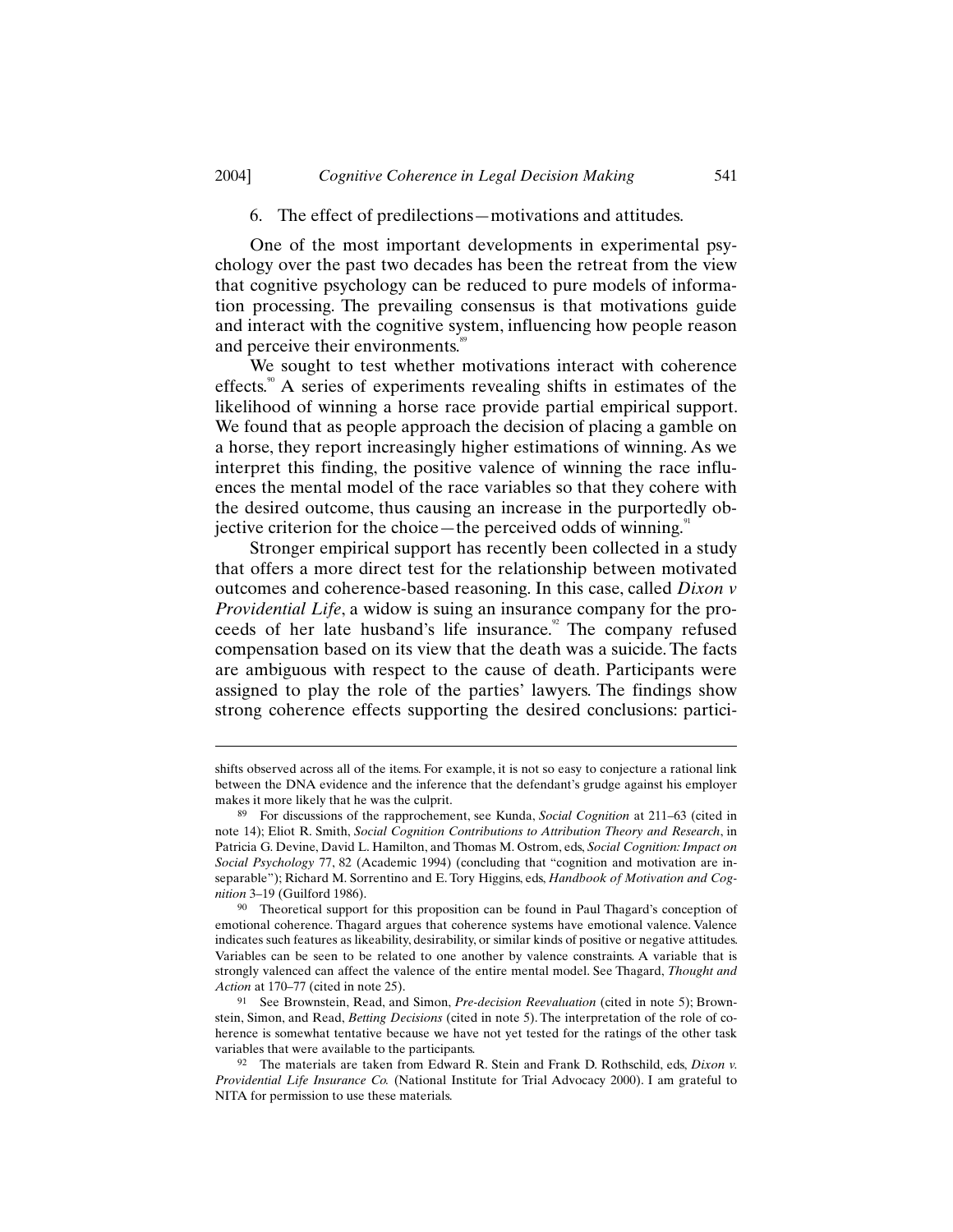pants report optimistic predictions of the jury decision; they make settlement offers that are skewed in their clients' favor; they rate the contested facts of the case as supportive of their side; they believe that fairness is on their side; they find their own witnesses to be more credible than the opponent's and maintain that jurors would believe the same; they believe that jurors would like their client more than the opponent; and more.<sup>93</sup> We observe a strong and significant correlation between the strength of desire and the magnitude of the distorted views of the case.

We have also found evidence that supports the proposition that coherence effects interact with the decision-maker's preexisting attitudes, particularly those embedded in the person's enduring value system. $94$  For example, we found that, consistent with previous research, $95$ participants with strong pro–death penalty attitudes were more likely to convict the defendant than participants with anti–death penalty attitudes. As predicted, the mental models of the evidence and beliefs cohered with the corresponding verdicts, so that people with strong pro– or anti–death penalty attitudes interpreted all the evidence in the case in a way that cohered with conviction and acquittal, respectively.<sup>86</sup>

7. The transitory nature of coherence. $\mathbb{S}^7$ 

In another recent experiment, we tested the endurance of coherence shifts; we intended to explore whether coherence shifts cause long-term changes in people's attitudes, or whether they are merely transitory states. The former hypothesis suggests that decisions bind one to certain positions for future decisions, with the result of exacerbating complexity and incoherence under different circumstances. The latter hypothesis implies that the cognitive system is flexible and adaptive, and enables representations to shift toward coherence on the task at hand without encumbering the person for future decisions.

<sup>93</sup> See Simon, Snow, and Read, *Self-Serving Bias* (cited in note 5). We are continuing to run studies intended to replicate these findings and obtain more detail on the interaction between motivation and coherence phenomena.

<sup>&</sup>lt;sup>94</sup> Attitudes embedded in one's enduring values are also called ego-involving attitudes. See Blair T. Johnson and Alice H. Eagly, *Effects of Involvement on Persuasion: A Meta-analysis*, 106 Psych Bull 290, 305–11 (1989) (discussing the effects of involvement on attitude change).

<sup>95</sup> See, for example, Jane Goodman-Delahunty, Edith Greene, and Winston Hsiao, *Construing Motive in Videotaped Killings: The Role of Jurors' Attitudes toward the Death Penalty*, 22 L & Human Behav 257, 265–67 (1998); William C. Thompson, et al, *Death Penalty Attitudes and Conviction Proneness: The Translation of Attitudes into Verdicts*, 8 L & Human Behav 95, 109–11 (1984).

<sup>96</sup> See Study 2 in Simon, Snow, and Read, *Evidence Judgments* (cited in note 5).

<sup>97</sup> These findings will be reported in Dan Simon, Daniel C. Krawczyk, and Keith J. Holyoak, *Coherence Comes and Goes: Testing the Endurance of Coherence Effects* (in progress) (on file with author). Thus far, forty-one participants have completed all three measurements discussed in this Part.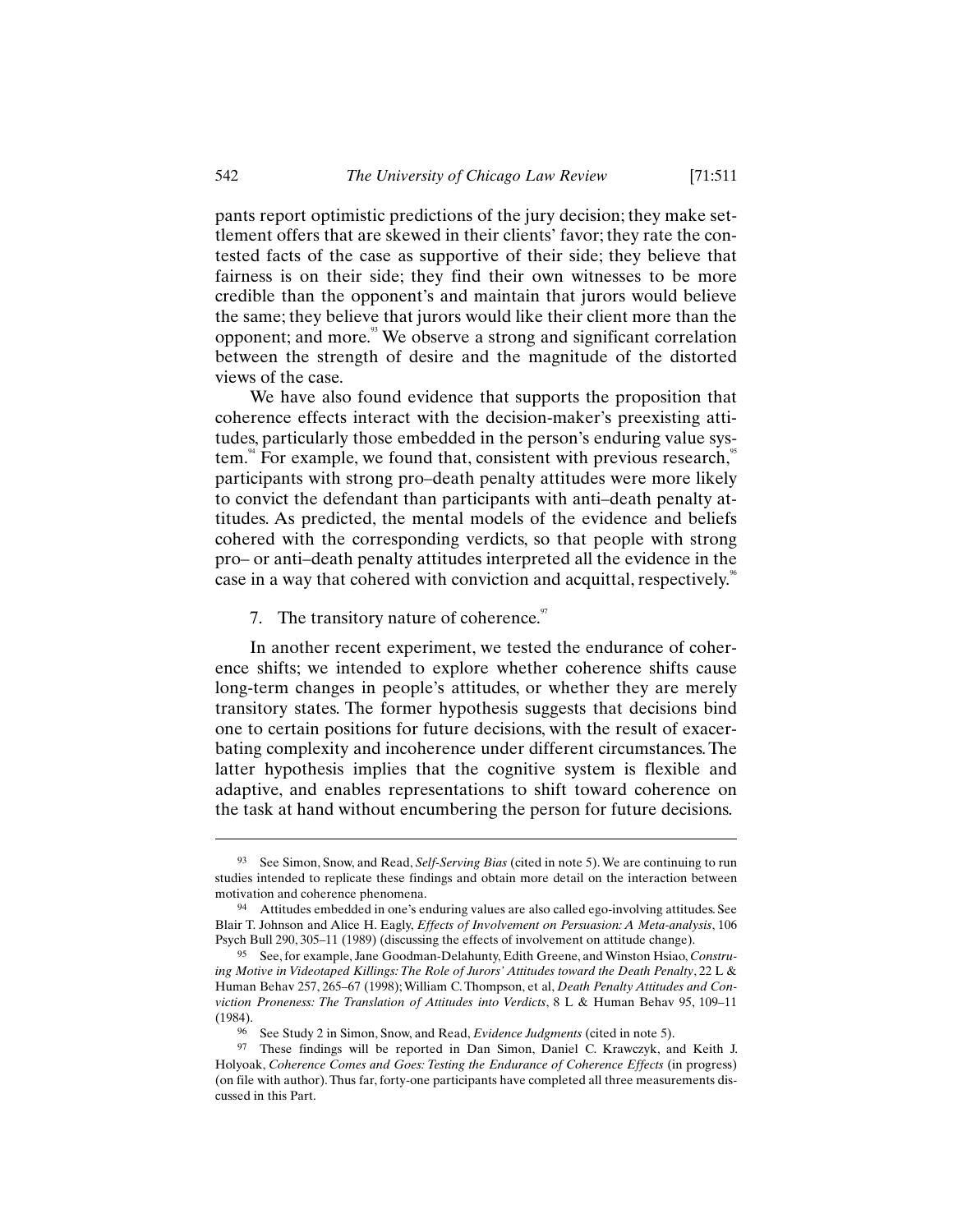To study this question, we used materials that had elicited coherence shifts in a job choice task (an experiment that is not reviewed in detail). $\degree$  In the current experiment, we measured the ratings three times: on the pretest, at the time of making the decision, and then again one week later." As with all the other coherence experiments, the ratings of the attributes shifted from the pretest to the decision phase. The crucial test was to observe the ratings on the last measurement. We found that the coherence shifts had essentially disappeared by that point.<sup>100</sup> These results suggest that at least under some circumstances, coherence effects are transient: they peak at the point of decision, but then recede as the point of decision passes.

## 8. Moderating (debiasing) coherence.<sup>101</sup>

1

Another version of the *Quest* case examined whether coherence effects can be undone, or at least moderated. In other fields of research, attempts to "debias" people and prevent them from making errors in judgment and choice tasks have had mixed results. Direct approaches, like informing participants of the existence of the bias and imploring them to "try harder" or to "be unbiased" have been generally unsuccessful. $102$  Some success has been obtained with techniques

100 Figure 8 shows the compounded values of the ratings of the attributes of the two job offers and the weights assigned to them, at three points in time: at pretest, decision, and follow-up. Note that the ratings were coherent with the decisions only at the point of making the decision. One week after the decision was made, the ratings were not different from their spontaneous state preceding the decision.



<sup>101</sup> These findings are reported in Daniel C. Krawczyk, Dan Simon, and Keith J. Holyoak, *Moderating the Effects of Decision Making by Constraint Satisfaction* (in progress) (on file with author).

<sup>102</sup> See, for example, Baruch Fischhoff, *Perceived Informativeness of Facts*, 3 J Exper Psych: Human Perception & Performance 349, 352–54, 356–57 (1977) (reporting the ineffectiveness of

<sup>98</sup> See Simon, Krawczyk, and Holyoak, *Construction of Preferences* (cited in note 5). In that original study, participants' preferences for the relative attributes of competing job offers namely, the salary, length of commute, vacation package, and type of office—shifted toward greater support for the job offer that was eventually chosen.

<sup>99</sup> At the last phase, participants were not asked to make the decision again. They were asked only for their ratings of the attributes.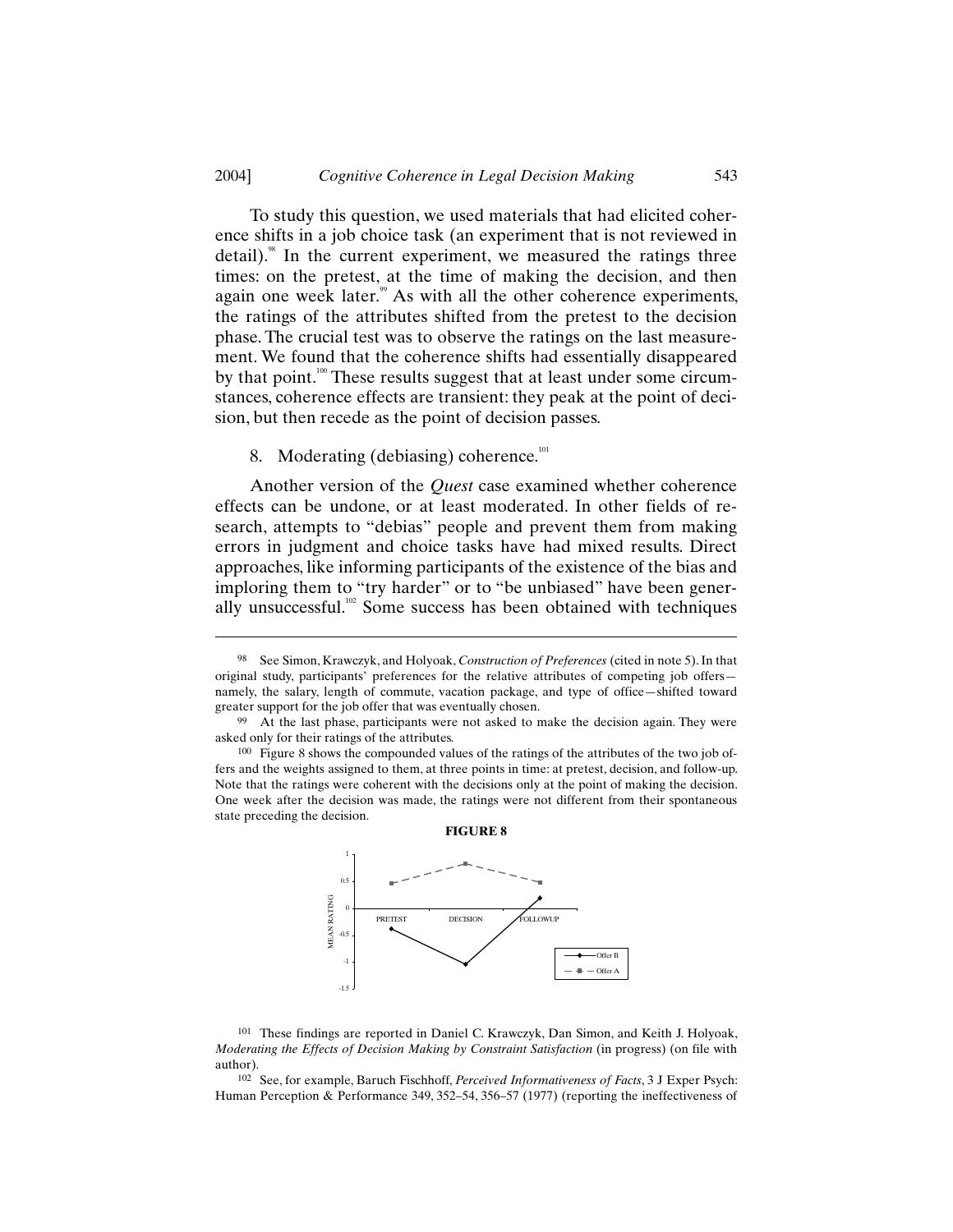that induce participants to actively create mental models in which they imagine alternative conclusions by urging them to consider the correctness of the opposite conclusion<sup>103</sup> and to note the weaknesses of their preferred conclusion. $\frac{10}{10}$ 

Participants were randomly assigned to one of three conditions a control condition in which no debiasing instruction was given, a condition in which participants were given an instruction imploring them to "be unbiased," $105$ " and a condition in which they were instructed to "take some time to seriously consider the possibility that the opposite side has a better case."

The results showed that the "be unbiased" instruction made little difference as compared to the control condition, but the "considerthe-opposite" instruction had a moderating effect on coherence shifts. The magnitude of the coherence shifts in the "consider-the-opposite" condition were about one-half of what they were in the control condition, whereas the shifts in the "be unbiased" condition did not differ from those in the control condition. Based on this first study, it appears that coherence shifts can be reduced substantially by means of a simple instruction. We expected also to find lower confidence levels in the "consider-the-opposite" condition, but found in fact no such difference. More studies are required to gain a better sense of the effects of the debiasing intervention.

## C. Summary and Discussion of Experimental Findings

The picture that emerges thus far from the experimentation is that decision making in complex tasks is governed by coherence-based reasoning, and this process appears to enable people to solve computationally daunting tasks with great confidence. Specifically, the experimentation reveals eight features of coherence-based reasoning:

1. The basic finding of coherence shifts.

Throughout the decision-making process, mental representation of the task shifts toward a state of coherence with the emerging ver-

exhorting participants to "work harder" or telling them about the "knew-it-all-along" bias).

<sup>103</sup> See, for example, Charles G. Lord, Mark R. Lepper, and Elizabeth Preston, *Considering the Opposite: A Corrective Strategy for Social Judgment*, 47 J Personality & Soc Psych 1231 (1984) (debiasing assimilation biases); Paul Slovic and Baruch Fischhoff, *On the Psychology of Experimental Surprises*, 3 J Exper Psych: Human Perception & Performance 544 (1977) (reducing the effect of hindsight bias in judgments of the predictability of scientific results).

<sup>104</sup> See, for example, Linda Babcock, George Loewenstein, and Samuel Issacharoff, *Creating Convergence: Debiasing Biased Litigants*, 22 L & Soc Inquiry 913 (1997) (debiasing in the context of self-serving biases).

<sup>105</sup> The "be unbiased" instructions read in part: "We would like you to be as objective and unbiased as possible in making your decision about the verdict."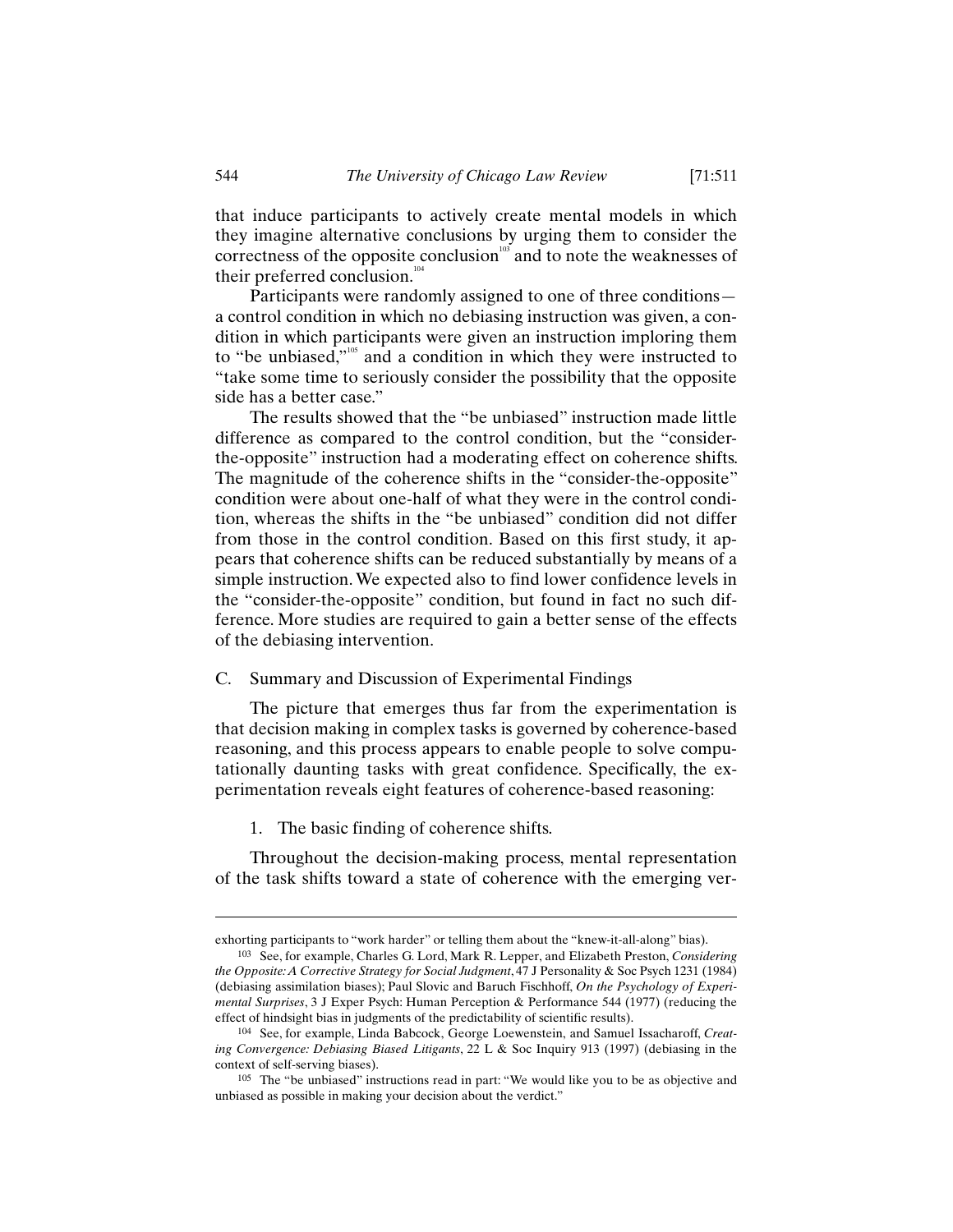dict. Ambiguous, equivocal, and conflicting variables are transformed into coherent models, that is, lopsided and exaggerated mental representations in which the variables that support the emerging decision are strongly accepted while those that support the losing decision are dismissed, rejected, or ignored.

#### 2. Lack of awareness.

People tend not to appreciate the incompatibility between their initial and eventual mental models of the task. This finding supports the view that coherence shifts are governed by automatic cognitive mechanisms that operate under the level of conscious awareness. Coherence shifts are part of the many important cognitive processes that take place in the background of our conscious arena, without which making sense of the world would be difficult, if at all possible.<sup>106</sup> This finding is consistent with a robust body of literature demonstrating that people have a general tendency to perceive objectivity in their reasoning processes, $\frac{107}{100}$  and to view the world through a perspective of "naïve realism."<sup>108</sup> The lack of awareness gives the decision-maker a false sense of constancy in his own perception of the case. The ensuing decision is thus experienced as rationally warranted by the inherent values of the variables, rather than by an inflated perception imposed by the cognitive system. The lack of awareness then helps the decision-maker maintain the phenomenological experience of rationality and objectivity.

Coherence shifts, consequently, do not represent conscious, strategic, or deceitful conduct on the part of a decision-maker; rather, they

<sup>106</sup> On the breadth and importance of automatic processing, see John A. Bargh and Tanya L. Chartrand, *The Unbearable Automaticity of Being*, 54 Am Psychologist 462 (1999); Wegner and Bargh, *Control and Automaticity* at 446 (cited in note 63).

<sup>107</sup> It is the coupling of biased processes with lack of awareness that makes for what has been called mental contamination. See Timothy D. Wilson and Nancy Brekke, *Mental Contamination and Mental Correction: Unwanted Influences on Judgments and Evaluations*, 116 Psych Bull 117 (1994). See also Nickerson, 2 Rev Gen Psych at 175 (cited in note 12).

<sup>108</sup> Naïve realism refers to one's

unshakable conviction that he or she is somehow privy to an invariant, knowable, objective reality—a reality that others will also perceive faithfully, provided that they are reasonable and rational, a reality that others are apt to misperceive only to the extent that they (in contrast to oneself) view the world through a prism of self-interest, ideological bias, or personal perversity.

Robert J. Robinson, et al, *Actual versus Assumed Differences in Construal: "Naive Realism" in Intergroup Perception and Conflict*, 68 J Personality & Soc Psych 404, 405 (1995). See also Lee Ross and Andrew Ward, *Naive Realism in Everyday Life: Implications for Social Conflict and Misunderstanding*, in Edward S. Reed, Elliot Turiel, and Terrance Brown, eds, *Values and Knowledge*  103, 110–11 (Lawrence Erlbaum 1996). The term naïve realism is a technical term used in social psychology and has no connection to legal realism.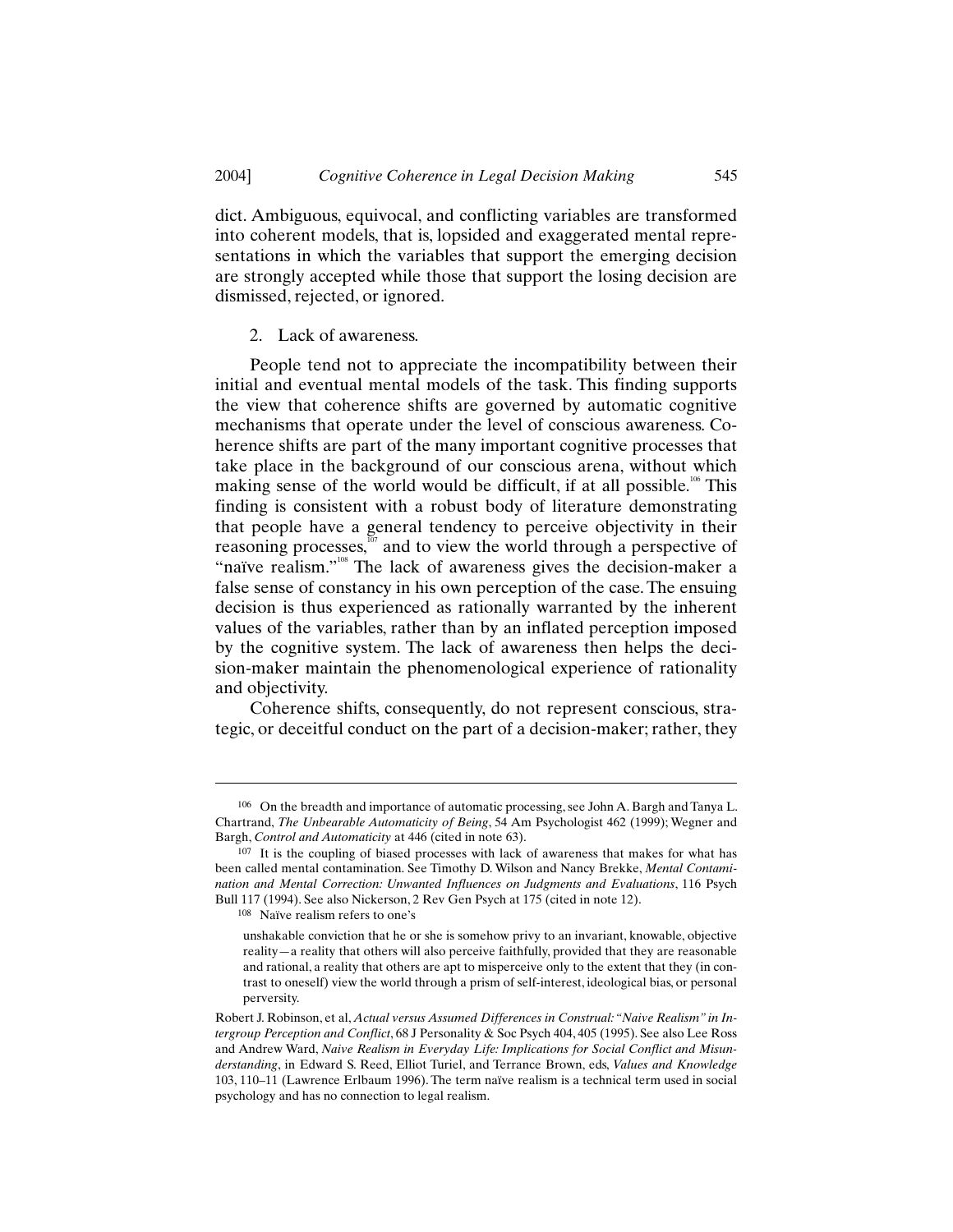are the natural consequence of the normal mechanisms of cognitive processing.

# 3. The facilitative function of coherence shifts.

Coherence shifts occur, for the most part, before the point of the decision. This finding refutes the view, espoused by cognitive dissonance theory, that the cognitive changes serve only to justify decisions by reducing post-decisional regret. It suggests, rather, that coherence shifts play an operative role in the decision-making process—the spreading apart of the considerations into one strong and one weak set facilitates confident choice. Any observed post-decisional shifts tended to be much weaker than the predecisional ones, suggesting that the regret-induced post-decisional distortions are secondary.<sup>109</sup>

### 4. The breadth and depth of coherence effects.

 Coherence shifts occurred both in the variables directly involved in the task and in related background beliefs. For example, changes were observed not only in the rating of the probativeness of an eyewitness's testimony but also in beliefs regarding the accuracy of eyewitness testimony in general. These findings demonstrate that coherence effects are sufficiently strong so as to pervade people's belief systems and skew background knowledge toward coherence with the case at hand.110 Coherence shifts have considerable breadth as well. In a separate experiment, we found that the verdict in one case spilled over into a subsequent case that shared one common variable, but was otherwise unrelated.

<sup>109</sup> As I have discussed elsewhere, there are at least three additional reasons why cognitive dissonance theory fails to provide a theoretical account for complex decision making: (1) dissonance theory is limited only to single pairs of variables, whereas complex decisions contain large numbers of variables; (2) dissonance is limited only to direct, obverse relations between elements, whereas complex cases entail structural inconsistencies that are not directly opposite of one another; (3) dissonance research has also focused almost exclusively on situations that threaten the self-concept, a feature that is only marginally implicated in many domains of decision making. See Simon and Holyoak, 6 Personality & Soc Psych Rev at 283–84 (cited in note 5); Simon, Snow, and Read, *Evidence Judgments* at 6 (cited in note 5).

<sup>110</sup> It is interesting to note that the shifting of background belief bears a structural resemblance, again, with Rawls's reflective equilibrium. In the original formulation of the reflective equilibrium, Rawls posited a two-tier mechanism consisting of moral principles and moral judgments. The weakness of the theory was in its disjunction from broader theories of justification. See Norman Daniels, *Wide Reflective Equilibrium and Theory Acceptance in Ethics*, 76 J Phil 256, 258–59 (1979). In his later work, Rawls added a third tier of relevant background theories. In this "wide" reflective equilibrium, moral justifications are reached by working back and forth and finding the point at which all three tiers equilibrate. See id. See also John Rawls, *The Independence of Moral Theory*, in Samuel Freeman, ed, *John Rawls: Collected Papers* 286, 289–90 (Harvard 1999). Here, too, one should keep in mind the difference between Rawls's prescriptive approach and the current conceptualization of coherence. See note 25.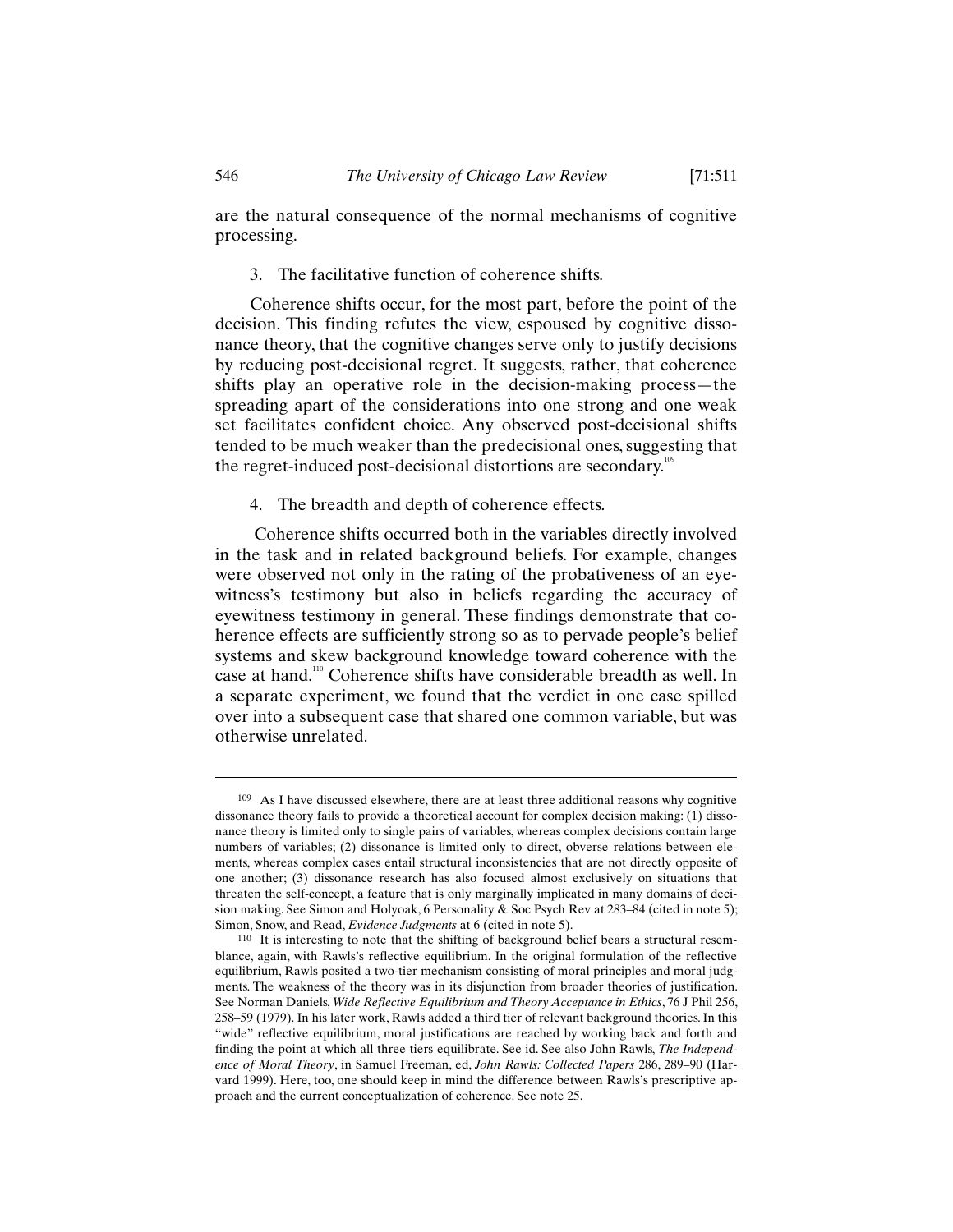# 5. The effects of indirect influences.

In a number of experiments, we found that changing one aspect of the case triggered changes throughout the mental models: not only did it alter the verdict distribution, but it also influenced the ratings of variables that were unrelated to the manipulated variable. Such circuitous and indirect influences inhere in the connectionist nature of cognition. This finding becomes particularly acute in combination with the finding that people have low awareness of the shifts. Decisionmakers are likely to perceive sufficient reason to base a decision on a particular set of variables, unaware that their perception of those variables is influenced by an extraneous—possibly illegitimate—variable.

6. The effect of predilections—motivations and attitudes.

Coherence effects are not isolated from noncognitive characteristics of the task. Recently obtained findings strongly support the view that coherence-based reasoning interacts with motivations. Not only do people's choices comport with their desired goals, but the mental models of the entire task tend strongly to cohere with the respective outcome. In a separate set of studies we found that coherence effects interact with preexisting attitudes to generate mental models that cohere with those attitudes.

### 7. The transitory nature of coherence.

The experimental evidence illustrates that coherence can be transitory. Coherence shifts were found to decay one week after the task was completed. At least in some conditions, then, coherence can be understood as an ad hoc state that is constructed only to solve the task at hand. Dissipation of coherence enables decision-makers to approach new tasks unencumbered by previous coherence shifts. In subsequent tasks, different, perhaps opposite, pressures may activate the same variables, causing them to take on different values.

Under different circumstances, coherence effects may be more permanent. Recurring coherence shifts may leave a stronger imprint, as repeated shifts in background beliefs might operate as a form of learning. Thus, for example, a judge who repeatedly presides over criminal cases in which the rate of conviction is high (as it is in real life) might well experience increasing reinforcement of beliefs about people's guilt, and thus come to develop a guilt-prone attitudinal system. Further experimentation is required to gain better insight into the duration of coherence shifts.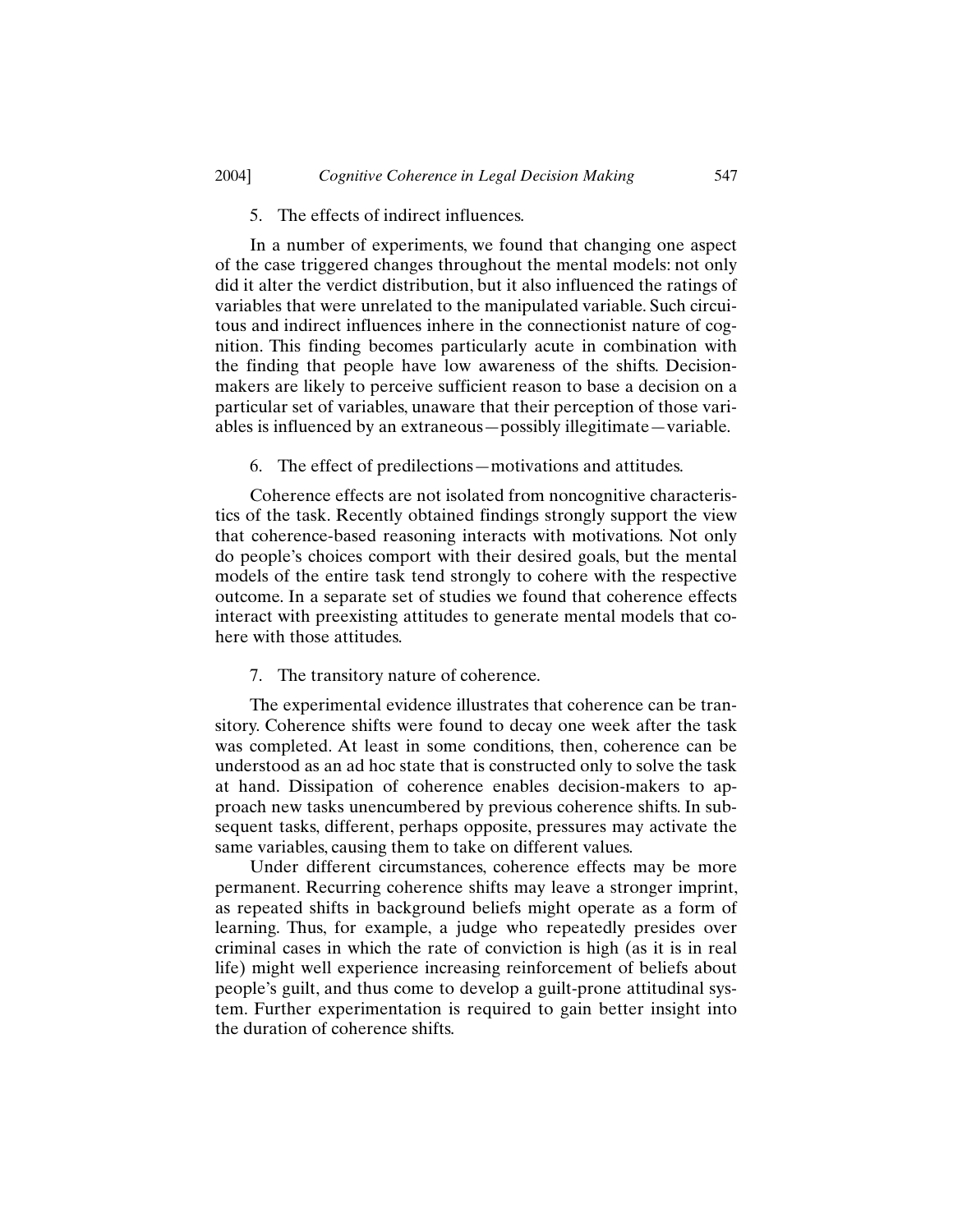From a prescriptive point of view, an important experimental finding is that coherence shifts can be reduced by means of a straightforward moderating technique.<sup>111</sup> A moderating instruction to "consider the opposite" reduced coherence shifts by about one-half, so that participants' reasons for deciding as they did were closer to their initial, pre-coherence perception of the case. The fact that the technique is simple and can be self-administered makes it a potentially powerful and expedient means of tempering the effects of coherence-based reasoning.

Undoubtedly, coherence effects have their limits. While the observed coherence shifts are substantial and highly significant from a statistical standpoint, they do not reach extreme values.<sup>112</sup> Coherence shifts are mediated by task-specific factors, most notably, by the degree of ambiguity inherent in the task. Ambiguous variables are more amenable to change; $113$  unambiguous variables, such as indisputable facts and paramount principles are less likely to shift.<sup>114</sup> It is also likely that coherence shifts are mediated by the idiosyncratic characteristics of the decision-maker. $115$ 

It is also important to appreciate the exact implications of coherence effects. Coherence shifts skew the mental models and generate

114 As Robert Abelson explained, cognitive restructuring runs into difficulties when it becomes "too great a distortion of reality." Robert P. Abelson, *Modes of Resolution of Belief Dilemmas*, 3 J Conflict Resol 343, 345 (1959).

<sup>&</sup>lt;sup>111</sup> Since I do not propose to label coherence effects a "bias," the intervention technique is best not referred to as "debiasing," even though it is the same kind of intervention used in the context of some biases.

<sup>112</sup> The evaluations do not shift to the end of the scale, to values of –5 or +5. On average, the shifts were in the order of 2 units on this scale. A number of evaluations intersect the neutral line, thus changing from positive to negative values. Crossing the neutral line is notable in that participants ultimately disagree with inferences with which they previously agreed.

<sup>113</sup> A proposition is said to be ambiguous when a multiplicity of its attributes can be isolated from one another with relative ease. Ambiguous propositions are malleable and thus especially susceptible to restructuring. For example, Christopher Hsee has shown that malleability in his terms, elasticity—lends flexibility to the reasoning process. See Christopher K. Hsee, *Elastic Justification: How Unjustifiable Factors Influence Judgments*, 66 Org Behav & Human Dec Processes 122 (1996). Similarly, McGuire suggested that the greatest change is imposed on issues "most easily redefined." William J. McGuire, *Cognitive Consistency and Attitude Change*, 60 J Abnorm & Soc Psych 345, 349 (1960). The malleability of ambiguous propositions has also been empirically demonstrated in Abraham Tesser and Claudia L. Cowan, *Some Attitudinal and Cognitive Consequences of Thought*, 11 J Rsrch Personality 216 (1977) (testing attitude polarization and finding that it increased with the level of ambiguity).

<sup>115</sup> Research shows individual differences in people's tolerance for inconsistency. See Donna M. Webster and Arie W. Kruglanski, *Individual Differences in Need for Cognitive Closure*, 67 J Personality & Soc Psych 1049 (1994); Steven L. Neuberg and Jason T. Newsom, *Personal Need for Structure: Individual Differences in the Desire for Simple Structure*, 65 J Personality & Soc Psych 113 (1993). Leon Festinger referred to this construct as "mental agility." See Festinger, *Cognitive Dissonance* at 44 (cited in note 66).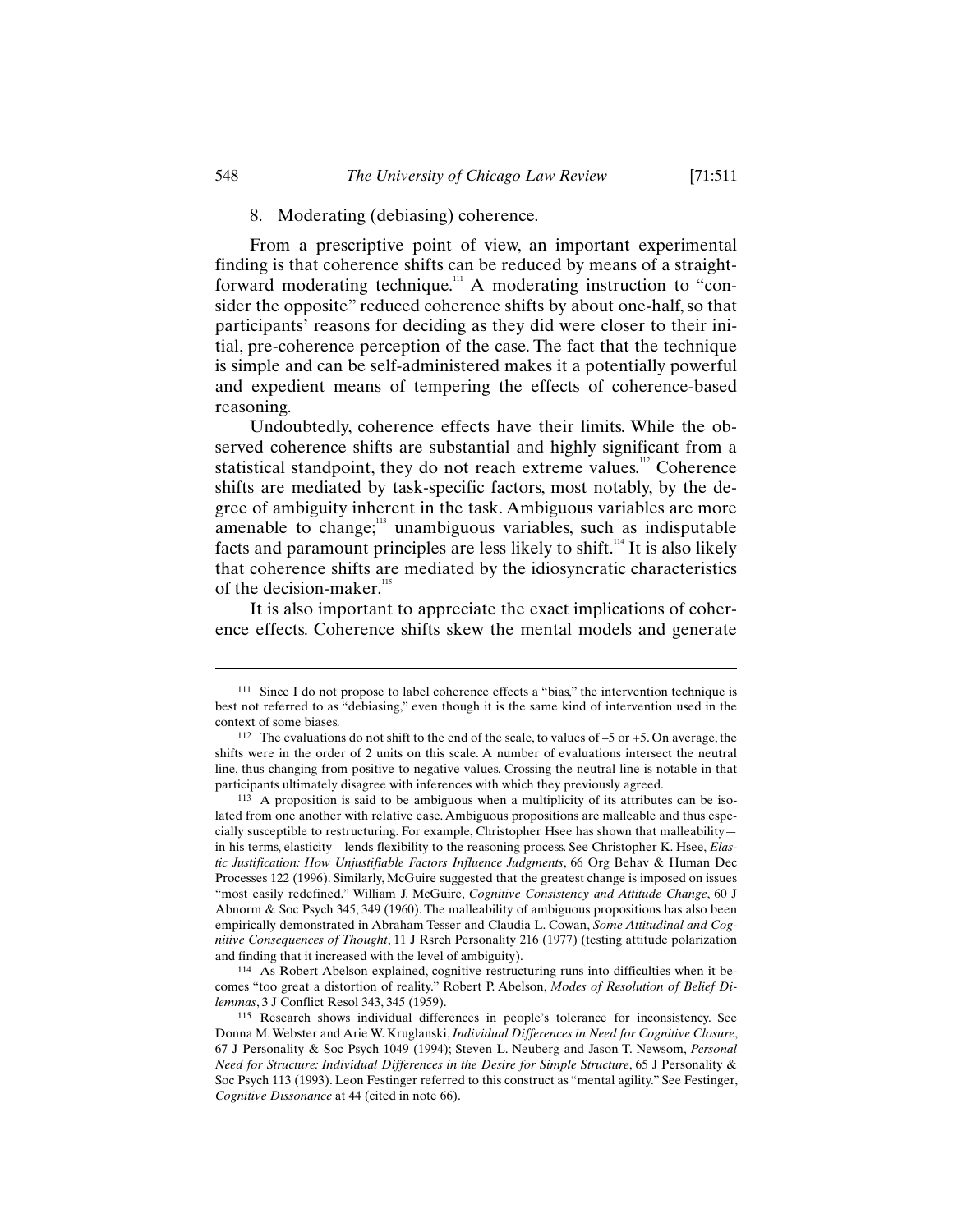an inflated sense of confidence even in close decisions, but it cannot be said that the shifts necessarily result in objectively wrong decisions, nor that they cause cardinal changes in the decision-maker's own perceptions of the case.116 They do, however, cause a substantial increase in the risk of error in certain circumstances. The four applications discussed in the next Part of the Article exemplify such circumstances.

#### II. APPLICATIONS TO LEGAL DECISION MAKING

I now bring coherence-based reasoning to bear on the legal system. This body of research offers a third view of the black box of legal decision making, and thus provides a way to break the stifling and unconstructive grip of the Rationalist and Critical approaches.

In previous writing, I applied this view to appellate judicial decision making, aiming to understand the enigmatic argumentative style that typifies legal opinions—the fact that virtually every argument cited converges to the same result. I argued that the exaggerated and lopsided portrayal of the case is not an accurate reflection of the legal materials; to a large degree, it is driven by the judge's skewed perception of them.<sup>117</sup> I also argued that the resulting argumentative style has a harmful impact on the legal culture it fosters.<sup>11</sup>

This Article focuses on the trial. Most trials are paradigmatic examples of complex tasks. Fact-finders, typically jurors, are presented with a host of evidence—that is voluminous, fragmentary, incomplete, ambiguous, and inconsistent—from which they are expected to pro-

<sup>116</sup> Cardinal shifts are described in the judgment and decision-making literature as "preference reversals." See Paul Slovic and Sarah Lichtenstein, *Preference Reversals: A Broader Perspective*, 73 Am Econ Rev 596–605 (1983).

<sup>117</sup> See Dan Simon, *Freedom and Constraint in Adjudication: A Look through the Lens of Cognitive Psychology*, 67 Brooklyn L Rev 1097, 1129–39 (2002); Dan Simon, *A Psychological Model of Judicial Decision Making*, 30 Rutgers L J 1, 121–41 (1998). The exaggerated argumentation is in part also the product of the practice of "padding" opinions. See Richard A. Posner, *Judges' Writing Styles (And Do They Matter?)*, 62 U Chi L Rev 1421, 1441 (1995). By itself, however, padding cannot fully account for the observed argumentative style. Padding can inflate the opinion by expanding and adding some arguments that were not part of the underlying decision to vote for the particular verdict, but it cannot explain how virtually every one of the arguments—including the core issues—aligns so perfectly to cohere with the verdict. Coherencebased reasoning, however, goes a long way toward explaining the phenomenon.

<sup>118</sup> See Simon, 67 Brooklyn L Rev at 1129–37 (cited in note 117); Simon, 30 Rutgers L J at 130–32 (cited in note 117). I ended that discussion with an aspiration toward a different argumentative style, in which, as advocated by Richard Posner, the highest ambition of a judge faced with a difficult case would be to make "a 'reasonable' (practical, sensible) decision, as distinct from a demonstrably correct one." See id at 137, citing Richard A. Posner, *The Problems of Jurisprudence* 456 (Harvard 1990). I suggested then that the natural tendency to impose coherence might be overcome by means of a debiasing procedure which, as described above, has since been substantiated experimentally. Although it is rather unlikely that a formal debiasing procedure will be introduced into the working practices of the bench, the susceptibility of the cognitive process to debiasing is encouraging in that it suggests that there are prospects for informal or indirect means of reducing the excessive coherence.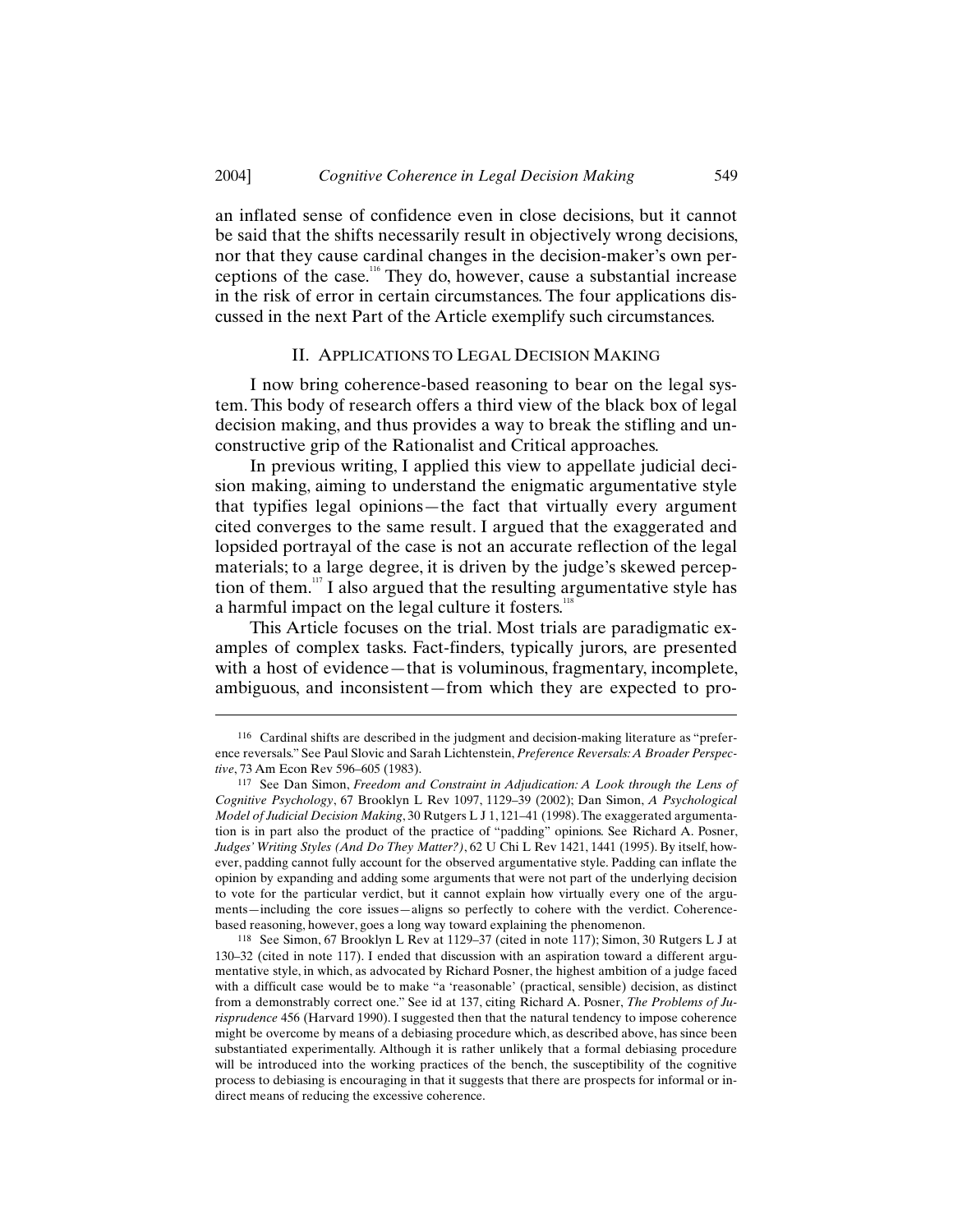duce a categorical verdict.<sup>119</sup> The practices used to conduct and review trials are based primarily, though not exclusively, on the Rationalist paradigm, and thus do not always correspond to the cognitive capabilities and limitations of legal decision-makers. In this part of the Article, I present four situations in which coherence-based reasoning causes systematic errors in trials. Understanding coherence-based reasoning makes it possible to introduce interventions and procedures to overcome these breakdowns and thus provide more accurate and fair trial outcomes.

A possible objection to the following discussion is that the research examines the cognitive processes of individuals, while verdicts are decided by groups of jurors or panels of judges. Ample research shows differences between decisions made by individuals and by groups.<sup>120</sup> This research, however, does not demonstrate that groups are necessarily less susceptible to bias and error.<sup>121</sup> In the context of jury verdicts, the research has shown repeatedly that group verdicts tend to correspond closely to predeliberation individual preferences, $\frac{12}{2}$ and there is little reason to believe that group deliberation purges the preceding coherence effects.<sup>123</sup>

# A. Correcting for Ignorance: The Timing of Jury Instructions

Jurors do not receive instructions on substantive law until late in the trial. Our experimentation showed that coherence shifts precede the making of the decision. Quite possibly, by the time jurors receive instructions, their perception of evidence has already shifted to either side of the issue, with a diminished chance of being affected by the legal instruction. This problem can be alleviated by providing jurors more extensive preliminary jury instructions.

Common law trials aspire to jury verdicts based on a thoughtful application of the correct legal rules to evidence properly admitted at trial. Hence, the trial is sequenced so that juries render their verdicts only after exposure to the evidence and arguments presented by both

<sup>119</sup> For careful and detailed analyses of evidentiary complexity, see David A. Schum, *Alternative Views of Argument Construction from a Mass of Evidence*, 22 Cardozo L Rev 1461, 1493– 1502 (2001); David A. Schum, *Evidential Foundations of Probabilistic Reasoning* 1–10 (John Wiley 1994). Schum's work follows in the tradition of Wigmore's inference networks. See John H. Wigmore, *The Problem of Proof*, 8 Ill L Rev 77 (1913–1914).

<sup>120</sup> See, for example, Norbert L. Kerr, Robert J. MacCoun, and Geoffrey P. Kramer, *Bias in Judgment: Comparing Individuals and Groups*, 103 Psych Rev 687, 713–15 (1996) (examining the difference between groups and individuals in their susceptibility to types of bias).

<sup>121</sup> Id at 715 (concluding that the social decision scheme model identifies "conditions under which groups are both more and less biased than individuals").

<sup>122</sup> See note 207.

<sup>123</sup> Indeed, my collaborators and I suspect that group processes amplify and compound coherence shifts, and we have proposed studies to test for these effects.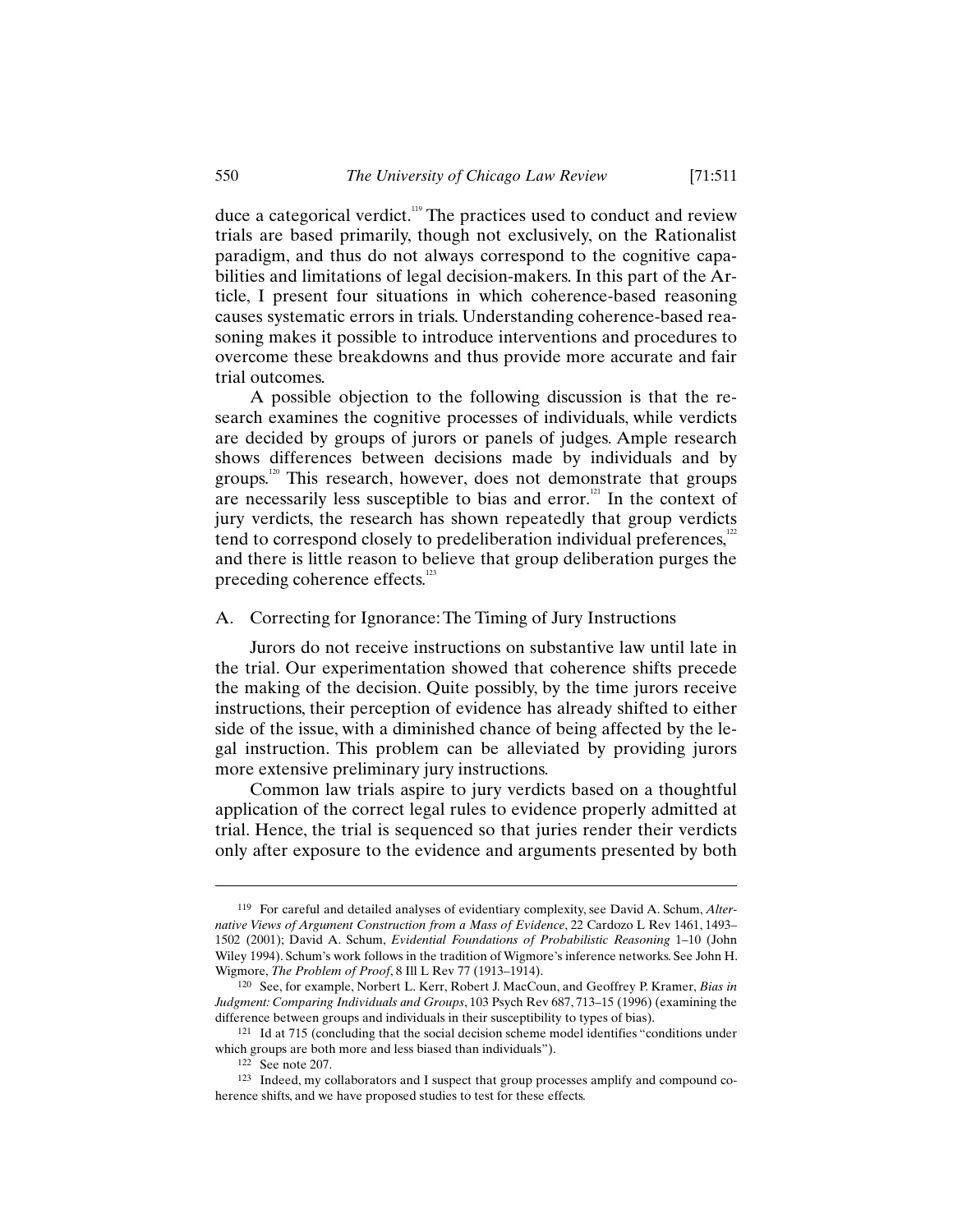parties, and only after receiving the appropriate legal instructions from the judge. From a normative point of view, this design makes perfect sense; its viability from a cognitive perspective, however, is questionable.

The prevailing trial design rests on the assumption that the complex and vast amount of testimony, presented over the course of days and weeks, can be encoded, retained, and retrieved from memory in an unaltered state. Suspended in a state of cognitive abeyance, the juror dutifully awaits the formal announcement of the legal rules before starting to make sense of the case. Only after the rules are introduced does the juror retrieve the unadulterated evidence, sift relevant facts from irrelevant ones, and begin to generate theories, develop preferences, and lean toward a decision.

The findings from the coherence-based reasoning research are markedly inconsistent with these assumptions. Recall that in a number of experiments, we observed coherence shifts even when participants were awaiting important evidence and were instructed to delay a decision. Rather than waiting, the participants apparently processed the evidence quite vigorously and shifted toward mental models that were skewed toward either one of the verdicts. $124$  The magnitude of these predecisional shifts was roughly as strong as shifts observed in fullfledged decisions. $^{125}$ 

These findings are consistent with research that shows a general human tendency to make sense of one's social and physical worlds proactively, even in the absence of specific processing goals.<sup>126</sup> Moreover, people are apt to spontaneously develop a liking or disliking toward the objects of their judgment. $\frac{127}{12}$  The findings are consistent also with experiments with simulated jurors, $128$  and with data obtained from

<sup>124</sup> See notes 67–69 and accompanying text.

<sup>125</sup> See notes 68–70.

<sup>126</sup> See, for example, Reid Hastie and Bernadette Park, *The Relationship between Memory and Judgment Depends on Whether the Judgment Task Is Memory-Based or On-Line*, 93 Psych Rev 258, 261–66 (1986) (arguing that much social judgment occurs on-line, rather than being based on retrospective reconstructions of features from memory); Laraine Winter and James S. Uleman, *When Are Social Judgments Made? Evidence for the Spontaneousness of Trait Inferences*, 47 J Personality & Soc Psych 237, 248–51 (1984) (discussing research demonstrating that the exposure to information about other people prompts spontaneous, automatic judgments of those targets, even when the explicit task requires no such judgments).

<sup>127</sup> See, for example, R.B. Zajonc, *Feeling and Thinking: Preferences Need No Inferences*, 35 Am Psychologist 151, 160–65 (1980) (finding that feelings and preferences preceded cognitive judgments).

<sup>128</sup> See Vicki L. Smith, *Impact of Pretrial Instruction on Jurors' Information Processing and Decision Making*, 76 J Applied Psych 220, 225–26 (1991) (showing a high prevalence of mid-trial verdict decisions); Saul M. Kassin and Lawrence S. Wrightsman, *On the Requirements of Proof: The Timing of Judicial Instruction and Mock Juror Verdicts*, 37 J Personality & Soc Psych 1877, 1883 (1979) ("To some extent, then, subjects' decisions were substantially formed very early in the trial presentation."). Similarly, in a simulated civil trial, 34 percent and 44 percent of the two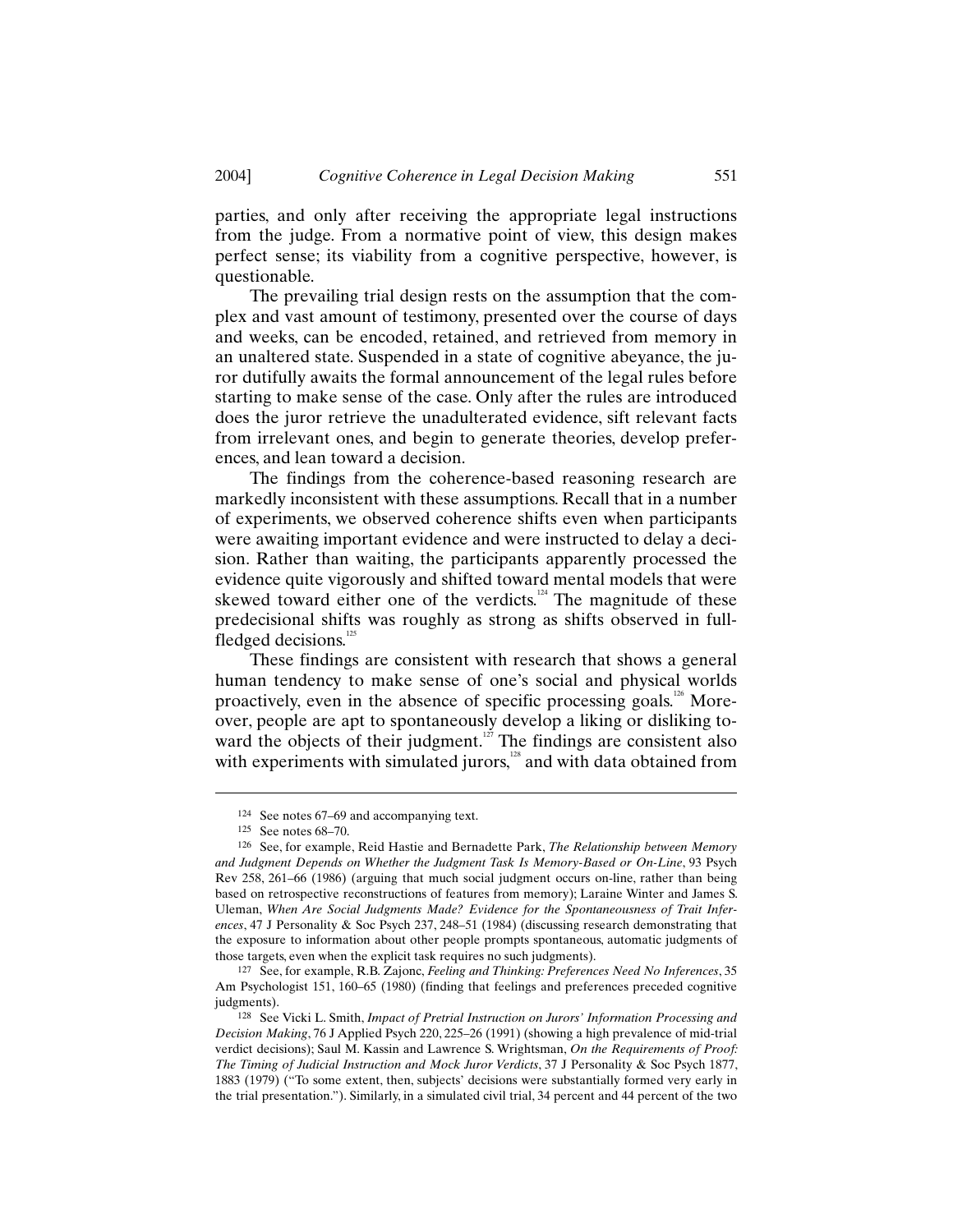real jurors serving in actual trials,<sup>129</sup> that show that preferences for verdicts—and to some degree, also final decisions—can emerge during the evidence phase of the trial.

The fact that jurors develop preferences and make up their minds before the case is submitted to them can have significant ramifications for the decision. The decision-making process is strongly influenced by the mental representation of the task variables. Incoming evidence becomes integrated into the mental model and linked to other pieces of evidence. The juror's understanding of the conceptual framework of the task influences the manner in which each piece of evidence is incorporated into the model. Ideally, jurors' frameworks will be shaped by the legal rule as instructed by the judge. The framework guides the juror as she assesses the potential significance of each piece of evidence and establishes its connections with the other evidence. For example, to appreciate testimony about a complex chain of events that led to an accident, the juror must have a correct understanding of tort liability, including rules concerning duties of care, causality, contributory negligence, and the like. To properly evaluate evidence about a criminal defendant's liability for a robbery, one ought to be familiar with the elements that constitute the crime. In the coherence experiments, there was little doubt as to how each variable fit into the conceptual framework, because the connections between the variables and the verdicts were designed to be obvious. In real life, however, people are often unfamiliar with the exact content of the legal rule. Expecting jurors to make legally correct judgments without instructing them on the law has been likened to introducing a person to the game of baseball and asking him to determine who won the game before having explained the rules. $130$  Worse yet, experimental evidence

groups of participants reported that they had reached a decision at the halfway point of trial. See Martin J. Bourgeois, et al, *Nominal and Interactive Groups: Effects of Preinstruction and Deliberations on Decisions and Evidence Recall in Complex Trials*, 80 J Applied Psych 58, 61 (1995).

<sup>129</sup> A study of 1,385 jurors from 172 civil trials held in Arizona in 1995 reveals that 65 percent of the jurors developed a leaning in favor of one of the parties prior to the jury instructions, and 40 percent actually made up their minds prior to that point. See Paula L. Hannaford, et al, *The Timing of Opinion Formation by Jurors in Civil Cases: An Empirical Examination*, 67 Tenn L Rev 627, 628, 637, 640 (2000). A rate of 73 percent of predecisional leanings was observed in a study performed in criminal trials in 30 urban state court centers, with 3,626 jurors responding. See Paula L. Hannaford-Agor, et al, *Are Hung Juries a Problem?* 32, 63–64 (National Center for State Courts 2002). In-depth analyses conducted by the Capital Jury Project also show premature decisions with respect to the punishment in capital trials. Almost half of the 916 jurors interviewed reported that they had decided the punishment during the guilt phase of the trial. See William J. Bowers, Marla Sandys, and Benjamin D. Steiner, *Foreclosed Impartiality in Capital Sentencing: Jurors' Predispositions, Guilt-Trial Experience, and Premature Decision Making*, 83 Cornell L Rev 1476, 1486–88 (1998).

<sup>130</sup> See Willaim W. Schwarzer, *Reforming Jury Trials*, 132 Fed R Dec 575, 583–84 (1991) (discussing the case for giving jury instructions at the start of the trial). Anecdotally, having been introduced to the game of baseball as an adult, my first impressions of the game led me to mis-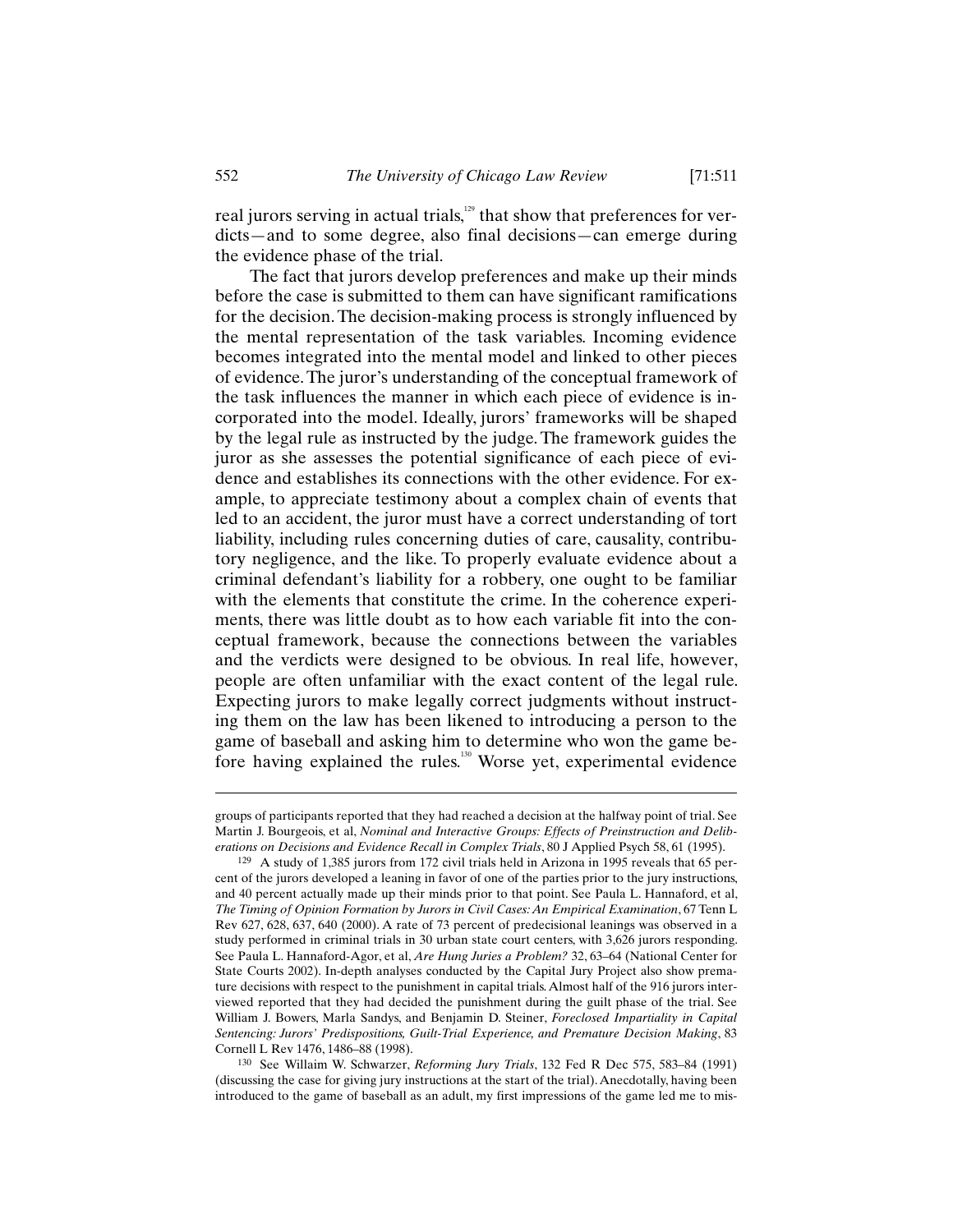shows that people who lack familiarity with the law tend to apply their often erroneous preconceptions about the content of the rules. Such findings have been observed with relatively familiar crimes such as burglary, kidnapping, and murder.<sup>131</sup> There is less reason to expect accurate preconceptions when it comes to adjudicating antitrust violations or Occupational Safety and Health Agency regulations.

There is a strong reason to suspect that applying misconceived rules is bound to lead to unwarranted decisions.<sup>132</sup> Coherence-based reasoning research suggests that by the time the judge divulges legal rules, jurors' mental models have already shifted, yielding strong preferences, if not complete decisions. At that point, it is more difficult to educate jurors as to the correct legal rules because the misconceived rule is already integrated into a coherent and stable mental model, and the evidence is skewed accordingly. This is not to say that jurors cannot be corrected or swayed, but that a corrective effort requires overcoming a certain degree of inertia. Recall that in the *Jason Wells* "switcher" study, after eliciting participants' tentative leanings, we gave them additional evidence, yet a majority did not switch their decision despite the strength of the newly revealed evidence.<sup>133</sup>

Familiarizing jurors with the correct legal rules before they encode the evidence can increase the conformity of verdicts to those

 $\overline{a}$ 

Misconceptions of criminal prohibitions were also found in research by psychologist John Darley and criminal law professor Paul Robinson. Specifically, they found that people tend to believe that the criminal code matches their own moral sense of the issues. See John M. Darley, Kevin M. Carlsmith, and Paul H. Robinson, *The Ex Ante Function of the Criminal Law*, 35 L & Socy Rev 165 (2001).

<sup>132</sup> For experimental evidence, see Vicki L. Smith, *When Prior Knowledge and Law Collide: Helping Jurors Use the Law*, 17 L & Human Behav 507, 532–35 (1993); Darley, Carlsmith, and Robinson, 35 L & Socy Rev at 175 (cited in note 131) (illustrating the difference between people's belief of the law and the actual law).

133 See note 84. It is quite possible that the experimental design contributed to the stickiness of the shifts, because asking participants for their preliminary leanings can inhibit people from changing their minds. But that does not seem sufficient to fully explain the fact that a majority of participants stuck with their preliminary leanings despite the introduction of very strong evidence to the contrary. Field data suggest that over the course of the trial, a large proportion of jurors reverse their leanings, but one-half of these changes occur before jury instructions. See Hannaford, et al, 67 Tenn L Rev at 638–39 (cited in note 129).

conceive the meaning of home runs. Based on my familiarity with tennis, it seemed to me that a premium should be placed on accuracy rather than on brute force, giving the pitching team a fair opportunity to throw out the runners on the field. According to my conceptual framework of the game, home runs should have counted against the batting team.

<sup>131</sup> Vicki Smith tested undergraduate students at Northwestern University for their knowledge of a number of familiar crimes. Most of the reported features were inconsistent with the Illinois criminal code. Thus, for example, participants defined burglary as: something of value is taken (54 percent, incorrect), occurs in home or apartment (46 percent, inaccurate), involves a break in (42 percent, incorrect), with a purpose to steal (33 percent, inaccurate). The correct elements of burglary in Illinois at the time of the research were: entering a building without authority with the intent to commit a felony. See Vicki L. Smith, *Prototypes in the Courtroom: Lay Representations of Legal Concepts*, 61 J Personality & Soc Psych 857, 861 (1991).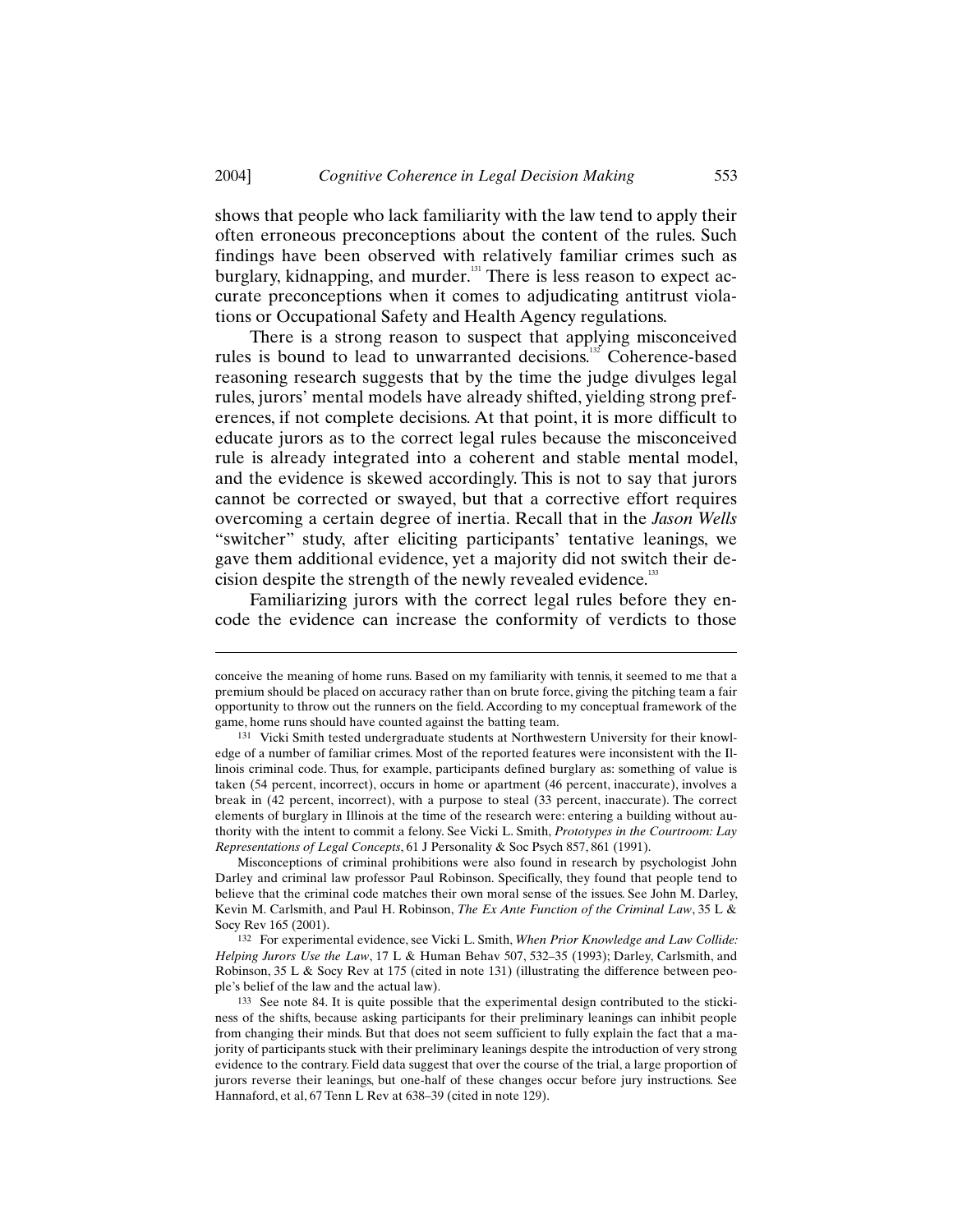rules. Thus, I propose that jurors be provided with substantive preliminary instructions. The instructions should be determined at a pretrial conference. The judge should explain to the jury that these preliminary instructions might well be supplemented and revised during the trial, and that the later instructions will be decisive. The judge may then add and revise the instructions during the trial to reflect changes in the plaintiff's or prosecution's case, and to prepare the jury for the defendant's case. Such updating and recapping of the instructions would not differ much from the practice of interim summations given by lawyers.

The idea of substantive preinstruction has received some attention from legal scholars and practitioners, $\frac{134}{4}$  and a handful of legal psychologists have been studying the topic experimentally. The available research can assist in assessing the benefits and costs of the proposal.

The primary advantage sought is an improvement in jurors' comprehension of the law, resulting in greater conformity between the legal rules and the verdicts rendered. Based on the available evidence, the hypothesis seems to be borne out as predicted by coherence-based reasoning theory. In experiments with a complex tort case, preinstructed juries could better differentiate among the plaintiffs, so that the awarded compensation corresponded to the severity of the various plaintiffs' injuries.<sup>135</sup> In experiments based on criminal trials, participants who were instructed both before and after a trial applied the legal instructions to factual situations with greater accuracy.<sup>136</sup> In a study of actual juries that decided sixty-seven civil and criminal cases in Wisconsin, jurors who were given preliminary instructions were compared with jurors who were not preinstructed. The former group reported finding the jury instructions more helpful to the performance of their task.<sup>1</sup>

<sup>134</sup> See G. Thomas Munsterman, Paula L. Hannaford, and G. Marc Whitehead, eds, *Jury Trial Innovations* 151–52 (National Center for State Courts 1997) (discussing preinstructing the jury); *ABA Standards for Criminal Justice Discovery and Trial by Jury* 231 (ABA 3d ed 1996) (mentioning the use of preliminary jury instructions); E. Barrett Prettyman, *Jury Instructions— First or Last?*, 46 ABA J 1066 (1960) (suggesting that jury instructions should be given at the start of a trial).

<sup>135</sup> Lynne ForsterLee, Irwin A. Horwitz, and Martin J. Bourgeois, *Juror Competence in Civil Trials: Effects of Preinstruction and Evidence Technicality*, 78 J Applied Psych 14, 18 (1993) (finding that postinstructed jurors were less able to differentiate among the plaintiffs than preinstructed jurors).

<sup>136</sup> Smith, 76 J Applied Psych at 224 (cited in note 128). In the four conditions, participants were given jury instructions before the evidence, after the evidence, both before and after, or never at all. The author found that participants who were instructed both before and after the trial performed significantly better than all others in applying the law to the facts of the case. Id.

<sup>137</sup> Larry Heuer and Steven D. Penrod, *Instructing Jurors: A Field Experiment with Written and Preliminary Instructions*, 13 L & Human Behav 409, 424 (1989). Specifically, preinstruction was reported to be more helpful in evaluating the evidence, understanding the law, and applying the law to the facts. Id. No differences were found on questions about the clarity of the judge's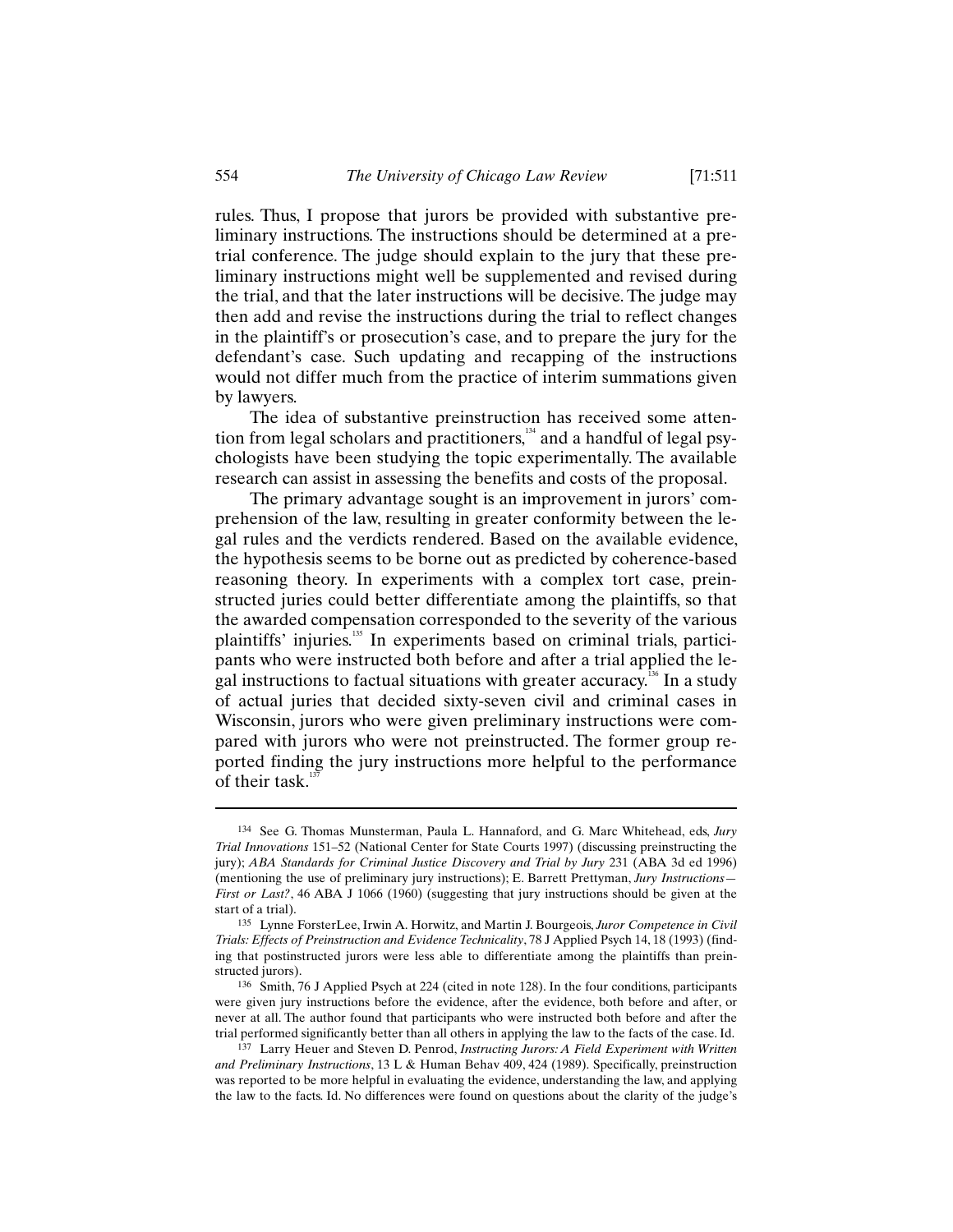A second potential advantage of preinstruction concerns jurors' memory of the evidence. Coherence-based reasoning predicts that preinstruction improves recall by providing jurors with a conceptual framework that contributes to the associative relationship among the facts of the case. The findings on this point have been positive overall, with three out of four experiments demonstrating improved recall. $138$ 

A third potential advantage of preinstruction pertains to jurors who somehow refrain from imposing preconceived views of the law onto the evidence. Confronted with complicated evidence and unarmed with knowledge of the appropriate conceptual basis for the looming decision, these jurors might experience anxiety and feel illprepared for the task. Research in basic psychology shows that performance of difficult tasks is positively related to people's perceptions of their efficacy.139 In such situations, people are more likely to base their decisions on various heuristics and stereotypes that could detrimentally affect the case at hand.<sup>140</sup> Preinstruction could thus improve juror performance. Coherence-based reasoning research suggests that

1

Vicki Smith, however, found no improvement in evidence recall due to preinstruction. Smith, 76 J Applied Psych at 223 (cited in note 128). Heuer and Penrod also found no improvement in juror evidence recall, but this report should be taken with caution since the study did not include a test for recall. See Heuer and Penrod, 13 L & Human Behav at 409 (cited in note 137). The authors' conclusion was based only on jurors' self-reported levels of confidence of recall, a measure that is often infected with metacognitive difficulties and overconfidence. See id.

<sup>139</sup> See, for example, Albert Bandura, *Social Cognitive Theory of Self-Regulation*, 50 Org Beh & Human Dec Processes 248, 257–58 (1991) (concluding that confidence in self-efficacy positively affects choices, aspirations, effort, perseverance, and stress levels); Barry J. Zimmerman, *A Social Cognitive View of Self-Regulated Academic Learning*, 81 J Educ Psych 329, 331 (1989) (summarizing data suggesting that perceptions of high self-efficacy are positively associated with persistence and achievement in an academic context).

<sup>140</sup> See, for example, Felicia Pratto and John A. Bargh, *Stereotyping Based on Apparently Individuating Information: Trait and Global Components of Sex Stereotypes under Attention Overload*, 27 J Exper Soc Psych 26, 44 (1991) (finding that people faced with an unassimilable amount of data tended to rely on sexual stereotypes in judging behavior); Galen V. Bodenhausen and Meryl Lichtenstein, *Social Stereotypes and Information-Processing Strategies: The Impact of Task Complexity*, 52 J Personality & Soc Psych 871 (1987) (concluding that when facing a complex judgmental situation, participants were more likely to base their judgments on stereotypes as a way of simplifying the judgment, causing (negative) stereotype-confirming decisions accompanied by high recall of the negative evidence and a neglect of the positive information).

instructions, nor on whether the instructions reduced the confusion about the trial procedure. Id at 425.

<sup>138</sup> See ForsterLee, Horowitz, and Bourgeois, 78 J Applied Psych at 19 (cited in note 135) (finding that preinstruction increases juror recall of probative evidence and decreases recall of nonprobative facts). See also Lynne ForsterLee and Irwin A. Horowitz, *Enhancing Juror Competence in a Complex Trial*, 11 Applied Cognitive Psych 305, 314 (1997) (replicating the earlier study with added trial complexity and achieving similar results); Kassin and Wrightsman, 37 J Personality & Soc Psych at 1881 (cited in note 128) (finding moderately positive effects). I have not included the work of Elwork and his colleagues in the count of positive findings since they found improvement in only two of the three key factual issues of the trial. See Amiram Elwork, Bruce D. Sales, and James J. Alfini, *Juridic Decisions: In Ignorance of the Law or in Light of It?*, 1 L & Human Behav 163, 177 (1977).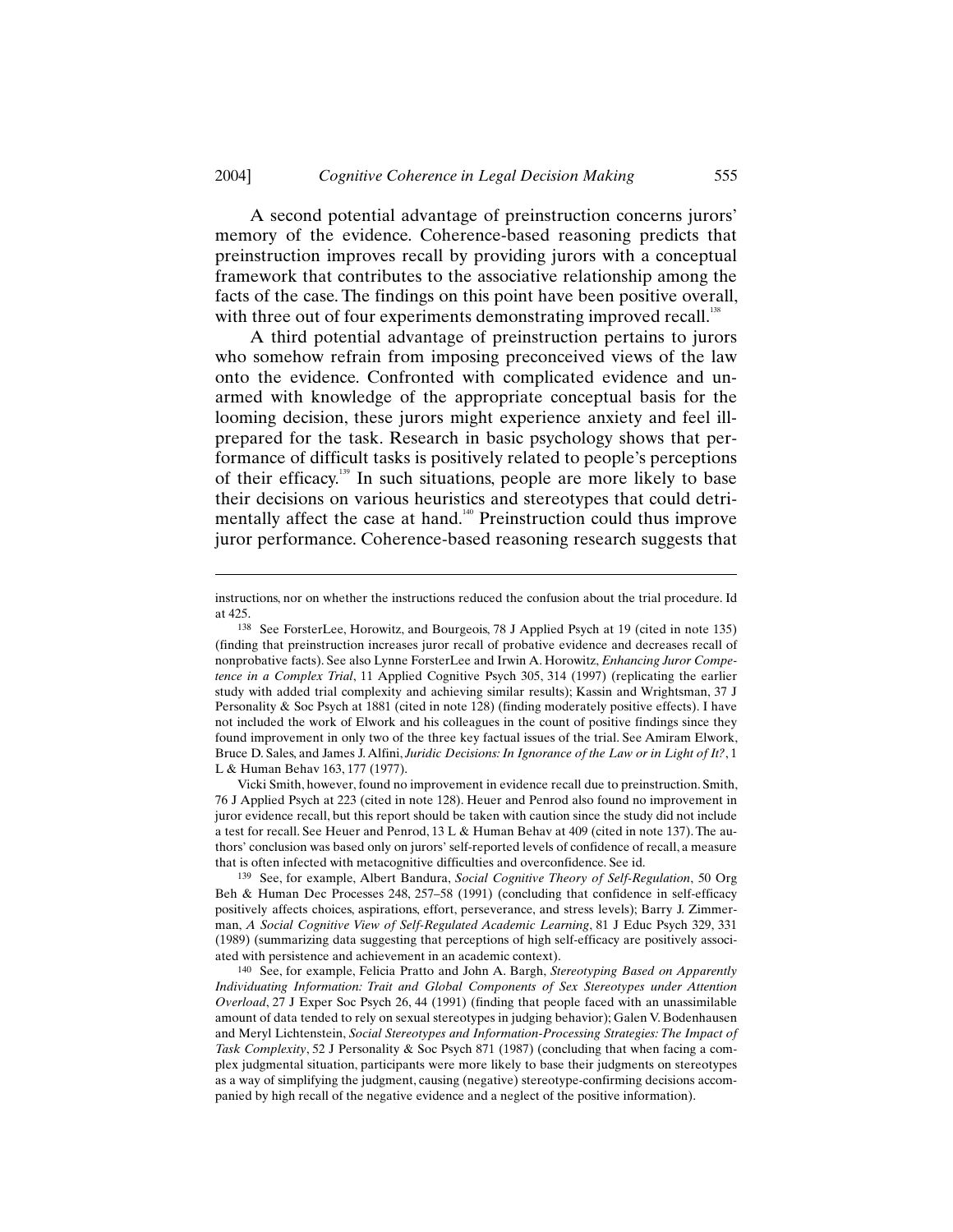providing jurors with conceptual legal blueprints for their mental models would enhance their sense of competence. The only available evidence to this effect supports the prediction; jurors in the Wisconsin study reported higher levels of perceived competence in tackling their task. $\overline{1}$ 

A potential disadvantage of preinstruction is that the procedure will complicate the trial, especially by making it hard for judges to predict which instructions should be given.<sup>142</sup> Instructions that turn out to be irrelevant in light of the subsequent evidence might somehow affect verdicts. Though theoretically possible, the concern applies only to the infrequent instances where a surprise renders the initial cause of action or criminal charge irrelevant, without ending the trial by way of a directed verdict.<sup>143</sup> Furthermore, the preliminary instructions will be conveyed as prefatory and explicatory, not as conclusive statements of law. The judge will forewarn jurors that changes are to be expected, and will have ample opportunity to enter revisions.

A related objection is that the opportunity for counsel to submit special requests for preinstruction might complicate preparation and delay trials. But, in most cases, the jurisdiction's pattern jury instructions are not a cause of dispute, and when they are contested, clarification in advance might well be advantageous in helping lawyers better plan their cases. Furthermore, any time spent on determining the content of the preliminary instructions will likely be saved at the post-trial phase. In the Wisconsin field experiment, for instance, the twenty-nine participating judges were specifically asked about these difficulties and denied finding them problematic.<sup>144</sup> Indeed, a majority of these judges asserted their general belief that preinstruction increases the fairness of the trial. $145$ 

Another important concern is that pretrial instructions might cause systematic biases in favor of one side or the other. If, as I believe, erroneous preconceptions are randomly distributed, corrective instructions should result in a decrease in error that is evenly distrib-

<sup>141</sup> Heuer and Penrod, 13 L & Human Behav at 424 (cited in note 137) (finding that jurors believed preinstruction procedures helped them to be more effective in their responsibilities).

<sup>142</sup> See Vicki L. Smith, *The Feasibility and Utility of Pretrial Instruction in the Substantive Law: A Survey of Judges*, 14 L & Human Behav 235, 243–45 (1990). In a survey of the California judges, 71 percent of the judges who expressed their opposition to preliminary instructions cited this concern. Another notable concern was that the practice would waste time and effort. Id.

<sup>143</sup> See FRCP 50 (providing the standard for a directed verdict); FRCrP 29 (same for criminal trials).

<sup>144</sup> Heuer and Penrod, 13 L & Human Behav at 426 (cited in note 137).

<sup>145</sup> Id. Positive responses were reported also by two judges and several counsel who participated in a small-scale experiment conducted in the Second Circuit. Leonard B. Sand and Steven Alan Reiss, *A Report on Seven Experiments Conducted by District Court Judges in the Second Circuit*, 60 NYU L Rev 423, 439–42 (1985) (discussing fourteen cases in which preinstructions were given).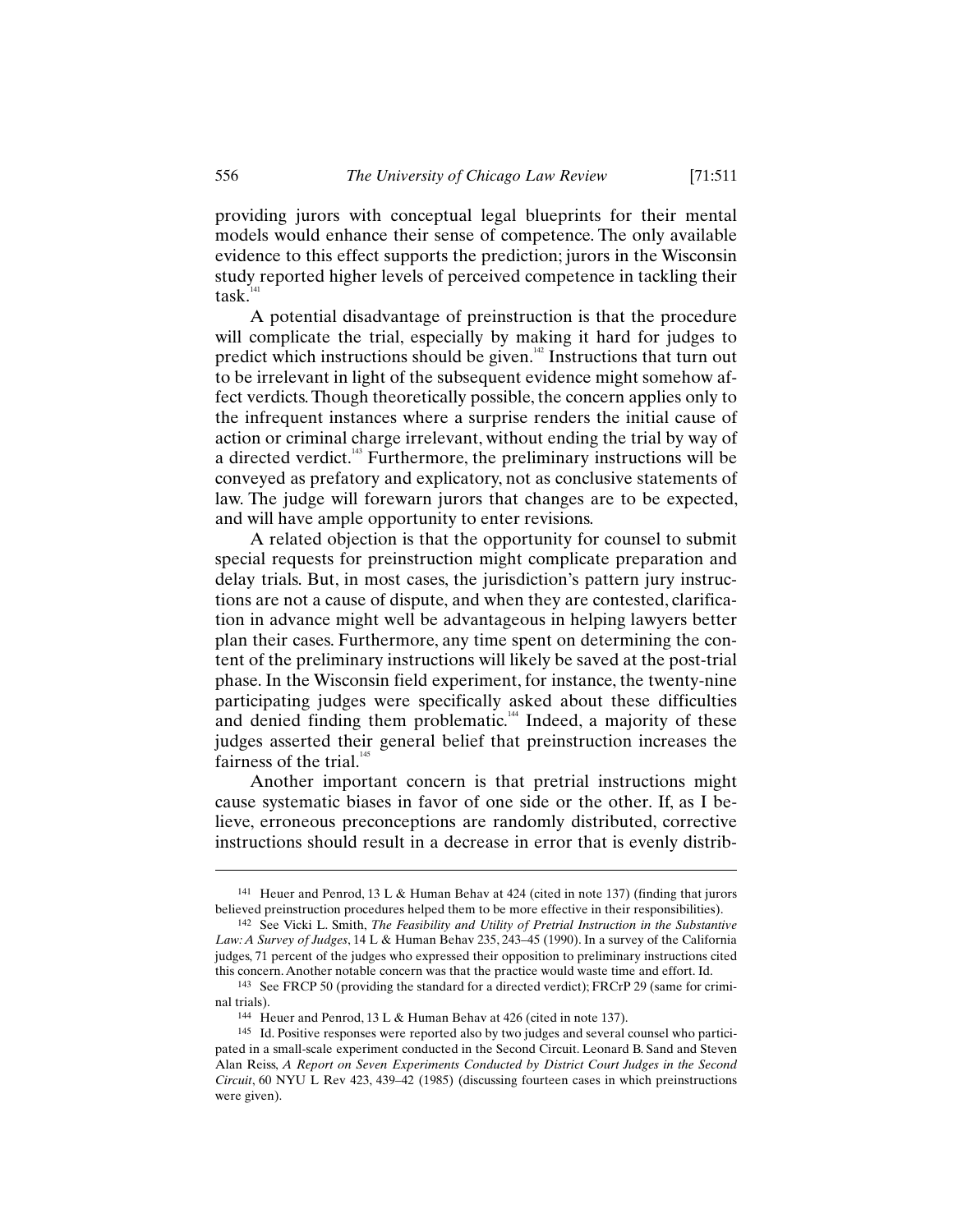uted. The sole type of instruction for which one might expect an asymmetric effect is the heightened requirement of proof in criminal trials. A preinstruction on the beyond a reasonable doubt standard could be expected to lead jurors to scrutinize the prosecution's evidence more thoroughly, thus lowering the conviction rates. Though mixed, the experimental evidence on this matter generally tends to refute this hypothesis,<sup>146</sup> presumably because most people are relatively familiar with the beyond a reasonable doubt standard, and are thus capable of employing it correctly without the aid of judicial instructions.147 Moreover, even if preinstruction on the requirements of proof did in fact tip the balance, that would hardly be an undesirable outcome. It would merely mean that criminal defendants would benefit from a fundamental constitutional protection that had previously been misapplied. The fear of systematic changes in the distribution of verdicts due to preinstruction might well be a cause for bureaucratic obstruction, but it hardly makes for a principled objection. It amounts to a perpetuation of erroneous decisions due to misconceived legal rules and jury ignorance of constitutional guarantees.

It has also been suggested that in criminal trials, preliminary instructions might tip the balance in the favor of the prosecution. Since the defense is bound to withhold its strategy until after the presentation of the prosecution's evidence, jurors may initially receive instructions that bear mostly on the prosecution's case. The fear is that this might cause jurors to improperly focus their attention on only half of the picture.<sup>148</sup> Indeed, during the first part of the trial, jurors do fix their attention primarily on the prosecution's case; that is simply because the bulk of the evidence is devoted to that side. For the same reason, jurors concentrate more on the defendant's case during the subsequent part of the trial. There is little reason to believe that ju-

<sup>146</sup> The hypothesis is supported by Kassin and Wrightsman's finding that, of the participants who were given preinstructions on the requirements of proof, 37 percent returned guilty verdicts in a criminal trial, compared to 59 percent among those instructed after the evidence and 63 percent of those who were not instructed at all. Kassin and Wrightsman, 37 J Personality & Soc Psych at 1880 (cited in note 128). Vicki Smith, however, found no difference in conviction levels. Smith, 76 J Applied Psych at 225 (cited in note 128). In an unpublished experiment, run on a considerably larger group of participants, Steve Read, Chad Snow, and I found no difference in conviction rates.

<sup>&</sup>lt;sup>147</sup> Research that monitors perceptions of the standard reveals that while assessments vary with the methodology of elicitation, the responses tend to converge in the range of 80 to 90 percent certainty satisfying the standard. See, for example, Reid Hastie, *Algebraic Models of Juror Decision Processes*, in Reid Hastie, ed, *Inside the Juror: The Psychology of Juror Decision Making* 84, 102 (Cambridge 1993) (listing results from numerous empirical studies).

<sup>148</sup> See Wayne R. Lafave, Jerold H. Israel, and Nancy J. King, 5 *Criminal Procedure* § 24.8(a) at 567 (West 2d ed 1999 & Supp 2003) (noting that arguments against substantive preliminary instructions include the possibility that jurors will "improperly focus . . . on only some of the many elements they must consider").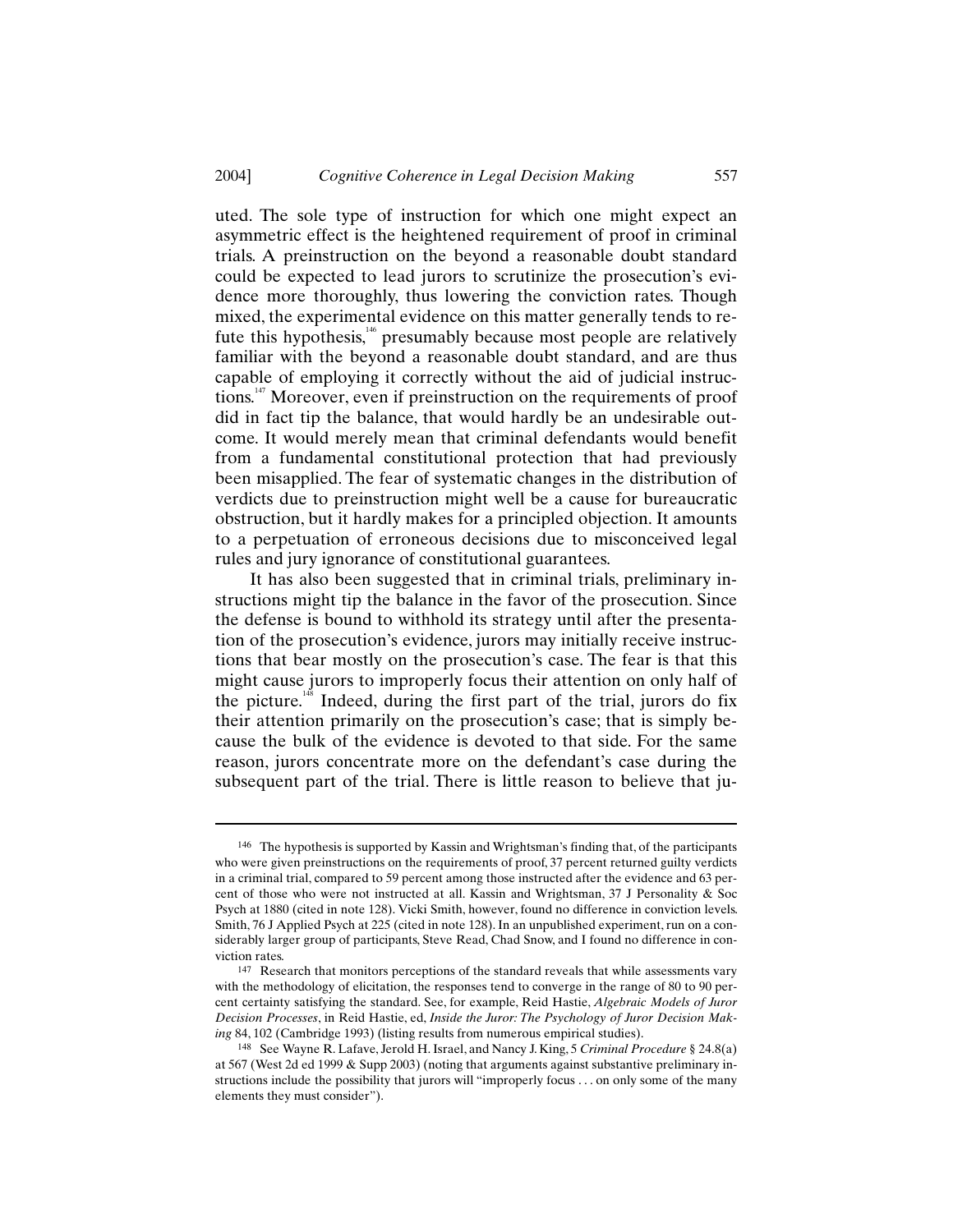rors' focal point will be affected by the fact that they approach either part of the evidence with a more accurate understanding of the law.

A final concern is that providing a conceptual framework at the beginning of the trial might foster hypothesis-confirming reasoning, which would result in premature decision making.<sup>149</sup> The little available experimental evidence refutes that concern. The findings indicate that preinstructed jurors tend to make their decisions at a later stage than their post-instructed counterparts. $\frac{1}{2}$ 

The law with respect to preliminary instructions is rather barren. For the most part, judges have broad discretion with respect to the form and timing of jury instructions.<sup>151</sup> Preliminary instructions are explicitly included or suggested in procedural law and pattern jury instructions in some jurisdictions,<sup>152</sup> but not in others.<sup>153</sup> The little case law on the topic has not exhibited any notable objection to the practice.<sup>15</sup> The key to the widespread adoption of substantive preliminary instruction procedure lies mostly in the hands of judges and lawyers. $\mathbb{S}^5$ 

<sup>149</sup> See Heuer and Penrod, 13 L & Human Behav at 414–15 (cited in note 137), citing Reid Hastie, Final Report to the National Institute for Law Enforcement and Criminal Justice (1983). This concern was also cited by a minority of the California judges surveyed by Smith. Smith, 14 L & Human Behav at 244 (cited in note 142).

<sup>150</sup> See Bourgeois, et al, 80 J Applied Psych at 61 (cited in note 128) (finding that preinstructed jurors did not decide the case early); Smith, 76 J Applied Psych at 225 (cited in note 128) ("Contrary to the fears of critics, jurors instructed before trial were significantly more likely to defer their verdict decisions than were those instructed after trial.").

<sup>151</sup> See Kevin F. O'Malley, Jay E. Grenig, and William C. Lee, *Federal Jury Practice and Instructions: Jury Trial* § 7.06 at 504 (West 5th ed 2000 & Supp 2003) ("The federal judge need not give instructions in any particular form . . . so long as the substance of the suggested instruction is fully stated.").

<sup>152</sup> Both Rule 51 of the Federal Rules of Civil Procedure and Rule 30 of the Federal Rules of Criminal Procedure provide that judges may instruct the jury before or after the arguments, or at both times. Preinstruction would thus be introduced in addition to the statutory requirement. See, for example, Manual of Model Civil Jury Instructions for the District Courts of the Ninth Circuit § 1 (West 2001); Manual of Model Criminal Jury Instructions for the District Courts of the Eighth Circuit § 1 (West 2000); Pennsylvania Suggested Standard Civil Jury Instructions § 1.31 (Pennsylvania Bar Institute 2003); Howard G. Leventhal, *Charges to the Jury and Requests to Charge in a Criminal Case: New York* § 1:03 (Callaghan 2003).

<sup>153</sup> See, for example, Illinois Pattern Jury Instructions: Civil 5–15 (West 2000); Illinois Pattern Jury Instructions: Criminal § 1.01 (West 4th ed 2000); New York Pattern Jury Instructions— Civil § 1 (Law Co-op 3d ed 1996).

<sup>154</sup> See, for example, *United States v Marsh*, 144 F3d 1229, 1238 (9th Cir 1998) (noting, without criticism, that preliminary jury instructions were given); *United States v Hegwood*, 977 F2d 492, 495 (9th Cir 1992) (holding that faulty preliminary jury instructions were cured by a subsequent correct charge).

<sup>155</sup> A survey administered to 157 Superior Court Judges in California in 1990 revealed that 43 percent of the surveyed judges stated that they favored preinstruction, whereas 57 percent opposed it. Eighty-two percent reported giving procedural instructions before the evidence phase, 74 percent instructed on the requirements of proof, and 34 percent gave preinstructions on substantive law. The survey was sent to 350 of the then-712 Superior Court judges; 45 percent responded. Smith, 14 L & Human Behav at 241–42 (cited in note 142). It should be noted that neither the civil nor the criminal manuals of California Jury Instructions contain pretrial instructions.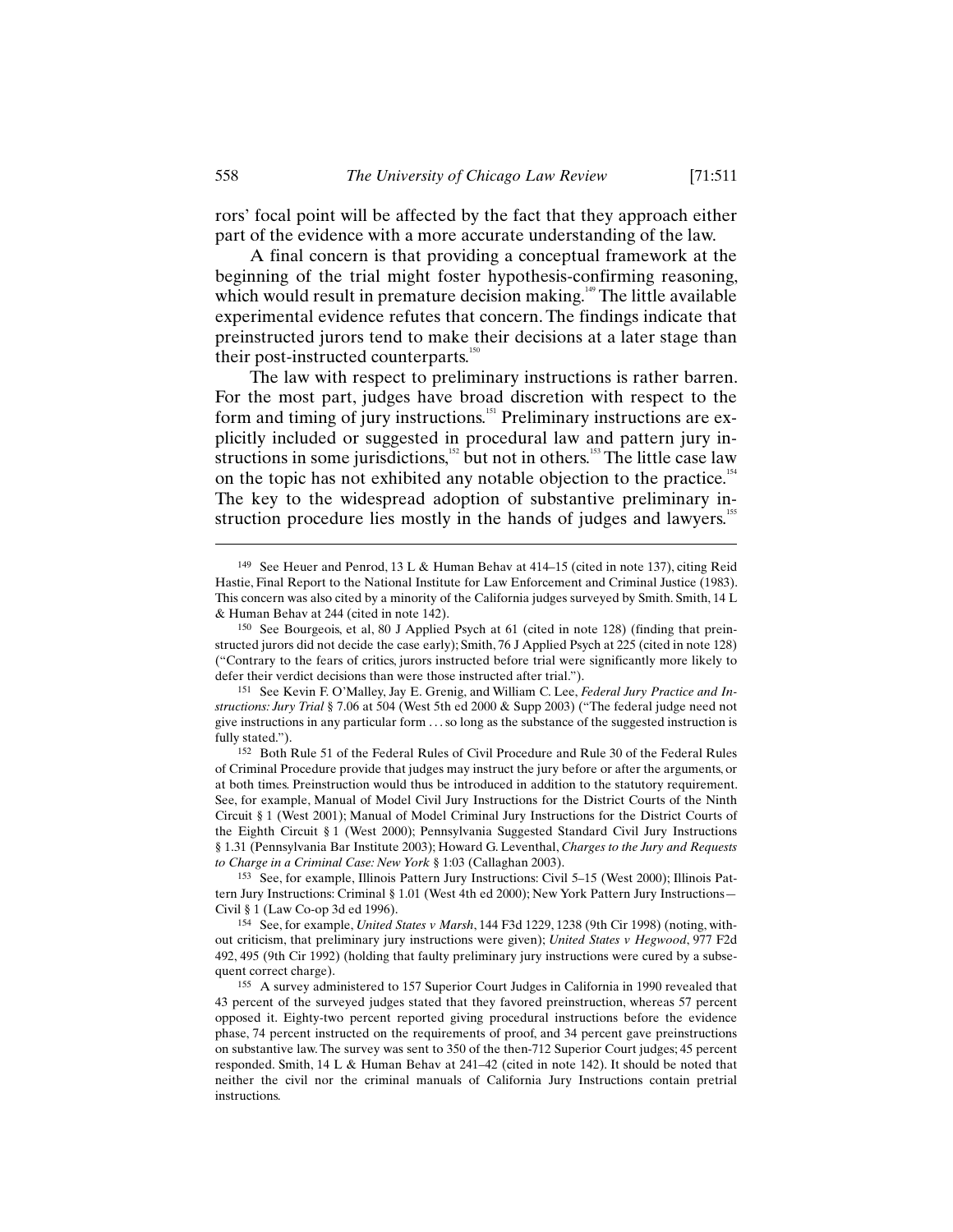As with any bureaucratic change, concerns born of unfamiliarity and fears about administrative feasibility are bound to hinder reform efforts. The best way to allay these anxieties—and, indeed, to verify that they are unwarranted—is by implementing the change in an incremental manner, while carefully monitoring its consequences. Worries of this kind should not thwart improving the fairness and accuracy of trials. $156$ 

## B. Atomism, Holism, and the Admissibility of Prejudicial Evidence

The second application of coherence-based reasoning theory to trial procedure concerns a long-standing debate that goes to the heart of evidence law—whether fact-finders evaluate evidence in a holistic or an atomistic manner.<sup>157</sup> This debate pertains to the ever-important and befuddling rule of relevancy and its exceptions due to prejudicial impact.<sup>158</sup> Coherence-based reasoning provides empirical support for the holistic view, but questions the prescriptive corollary advocated by its proponents.

One approach to evidentiary inference is based on mathematical models that capture the probabilistic value of the evidence. Most notable in this line is the reliance on Bayes Theorem, which appears to have attained prominence within mainstream evidence scholarship.<sup>15</sup> Bayesians posit that the probability of an event can be derived algebraically by means of a sequential multiplication of the probabilistic values of the event's constitutive elements.<sup>160</sup> Verdicts are determined

1

For dispassionate overviews of the debate, see generally Mirjan Damaška, *Atomistic and Holistic Evaluation of Evidence: A Comparative View*, in David S. Clark, ed, *Comparative and Private International Law: Essays in Honor of John Henry Merryman on his Seventieth Birthday* 91 (Duncker & Humblot 1990); William Twining, *Rethinking Evidence: Exploratory Essays* 219–61 (Basil Blackwell 1990).

<sup>158</sup> Federal Rule of Evidence 403 prescribes the exclusion of evidence "if its probative value is substantially outweighed by the danger of unfair prejudice." The balancing of relevancy and prejudice is central also to the question of admissibility of character evidence, FRE 404(a), and evidence of past crimes, wrongs, or acts, FRE 404(b).

<sup>156</sup> Admittedly, there is no panacea in these matters, and one ought not expect too marked an improvement in jury performance. On the persistence of erroneous beliefs about the law, see Smith, 17 L & Human Behav at 532–35 (cited in note 132).

<sup>157</sup> The debate has been the topic of at least three dedicated conferences. See *Bayesianism and Juridical Proof*, 1 Intl J Evid & Proof 253–360 (1997); *Decision and Inference in Litigation*, 13 Cardozo L Rev 253–1079 (1991); *Symposium: Probability and Inference in the Law of Evidence*, 66 BU L Rev 377–952 (1986), excerpted as Peter Tillers and Eric D. Green, eds, *Probability and Inference in the Law of Evidence: The Uses and Limits of Bayesianism* (Kluwer 1988). The debate also takes up much of the symposium: *New Perspectives on Evidence*, 87 Va L Rev 1491–2081 (2001). The debate can be traced back to Richard Lempert's seminal piece, *Modeling Relevance*, 75 Mich L Rev 1021 (1977) (advocating Bayes Theorem as it relates to evidence processing).

<sup>159</sup> See, for example, Richard O. Lempert, Samuel R. Gross, and James S. Liebman, *A Modern Approach to Evidence: Text, Problems, Transcripts and Cases* 228–39 (West 3d ed 2000) (applying Bayesian analysis to explain basic concepts in evidence).

<sup>160</sup> See, for example, David H. Kaye, *Introduction: What Is Bayesianism?*, in Tillers and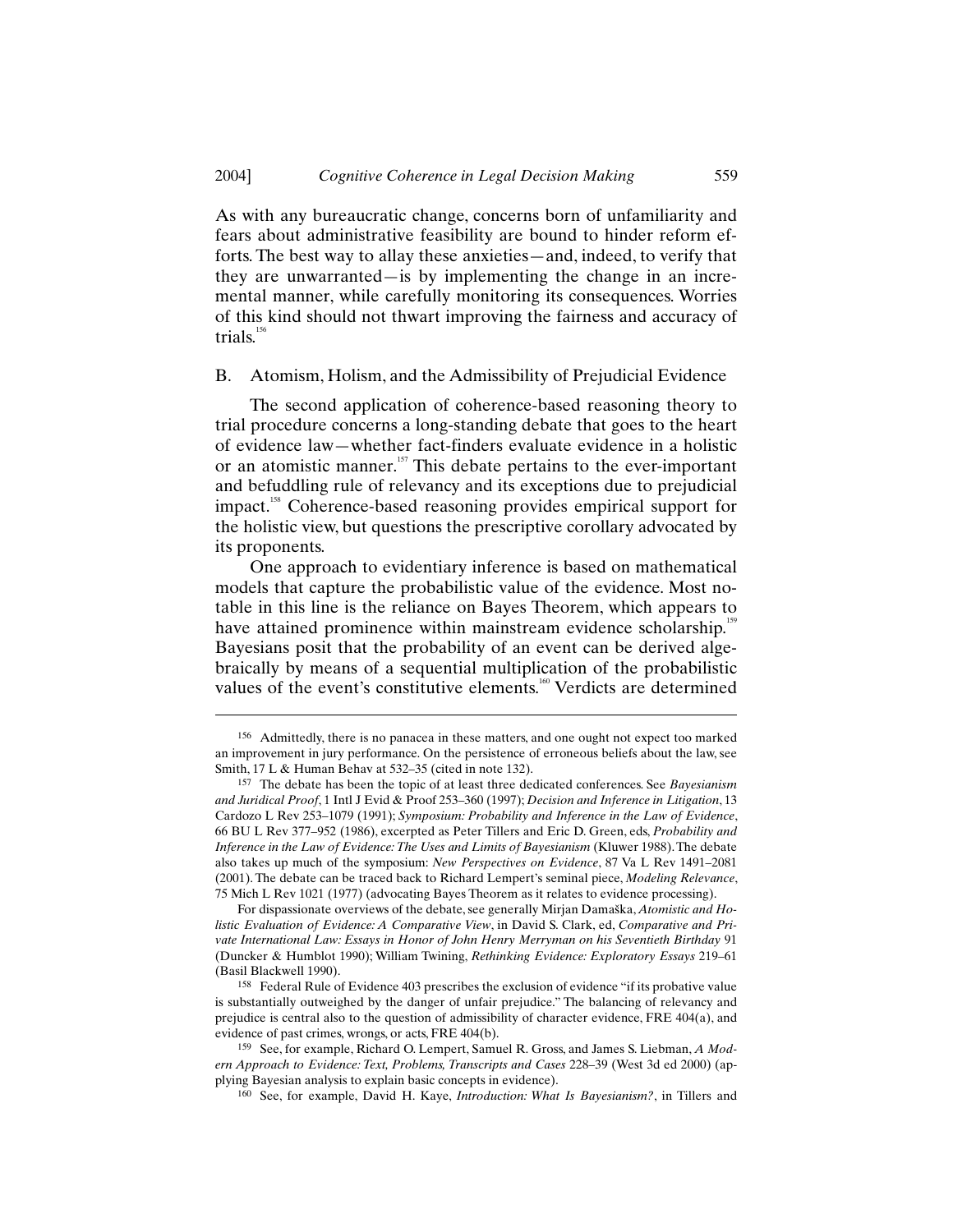by comparing the posterior likelihood produced by the Bayesian computation with the numerical value assigned to the respective standard of proof.<sup>161</sup> Mathematical approaches are also described as *atomistic*, in that each piece of evidence is individually evaluated, quantified, and entered at face value into the calculus of inference.<sup>16</sup>

Bayes Theorem relies heavily on syntactic assumptions, the most important of which is that each piece of evidence is evaluated on its own terms, and is affected neither by the other pieces of evidence (unless the items are substantively interdependent) nor by the conclusion of the process. This assumption relies in turn on a conception of uni-directionality in human reasoning: inferences flow from the individual pieces of evidence toward a computed judgment, but the perception of the evidence is in no way affected in the reverse direction. In other words, the evaluation of the evidence precedes, and is thus entirely exogenous to, the process of making the judgment.

The alternative position conceives of juridical inference making in *holistic* terms. According to this view, evidence is evaluated not as isolated pieces, but rather in large cognitive structures, most familiarly in the form of narratives, stories, or global accounts. The sufficiency of holistic proof is evaluated not on the probabilistic value of a single focal hypothesis, but rather, as advocated by Ronald Allen, by a global comparative assessment of the competing evidential accounts.<sup>163</sup> This "Bayesioskeptic"<sup>164</sup> approach proposes that legal fact-finding hinges on the *relative plausibility* of the vying explanations offered at trial. In civil cases, the fact-finder determines the facts by simply identifying

Green, eds, *Probability and Inference in the Law of Evidence* 1 (cited in note 157).

<sup>161</sup> See, for example, Lempert, Gross, and Liebman, *A Modern Approach to Evidence* at 237 (cited in note 159); Reid Hastie, *Introduction*, in Hastie, ed, *Inside the Juror* 3, 15 (cited in note 147).

<sup>162</sup> For similar reasons, mathematical models have also been called meter models. As Lola Lopes explains, "The meter model is based on the conception that inside the head are one or more mechanisms that continuously track, and can read out, one or more values that reflect the juror's current evaluation of the evidence." Lola Lopes, *Two Conceptions of the Juror*, in Hastie, ed, *Inside the Juror* 255, 255 (cited in note 147).

<sup>163</sup> See Ronald J. Allen, *Rationality, Algorithms, and Juridical Proof: A Preliminary Inquiry*, 1 Intl J Evid & Proof 254 (1997); Ronald J. Allen, *Factual Ambiguity and a Theory of Evidence*, 88 Nw U L Rev 604 (1994) (addressing three ways in which the relative plausibility theory is superior to Bayesian theory). For a recent formulation, see Ronald J. Allen and Brian Leiter, *Naturalized Epistemology and the Law of Evidence*, 87 Va L Rev 1491, 1527–37 (2001) (explaining the emergence of relative plausibility theory as a response to Bayesian theory). For Bayesian-based critiques, see Dale A. Nance, *Naturalized Epistemology and the Critique of Evidence Theory*, 87 Va L Rev 1551, 1595–1616 (2001) (claiming Allen and Leiter did not sufficiently realize the role for Bayesianism in the naturalized epistemology discussion); Richard D. Friedman, *"E" is for Eclectic: Multiple Perspectives on Evidence*, 87 Va L Rev 2029, 2040–48 (2001) (elucidating Bayesian responses to Allen and Leiter).

<sup>164</sup> For use of the term Bayesioskeptic, see Richard D. Friedman, *Economic Analysis of Evidentiary Law: An Underused Tool, an Underplowed Field*, 19 Cardozo L Rev 1531, 1535 (1998).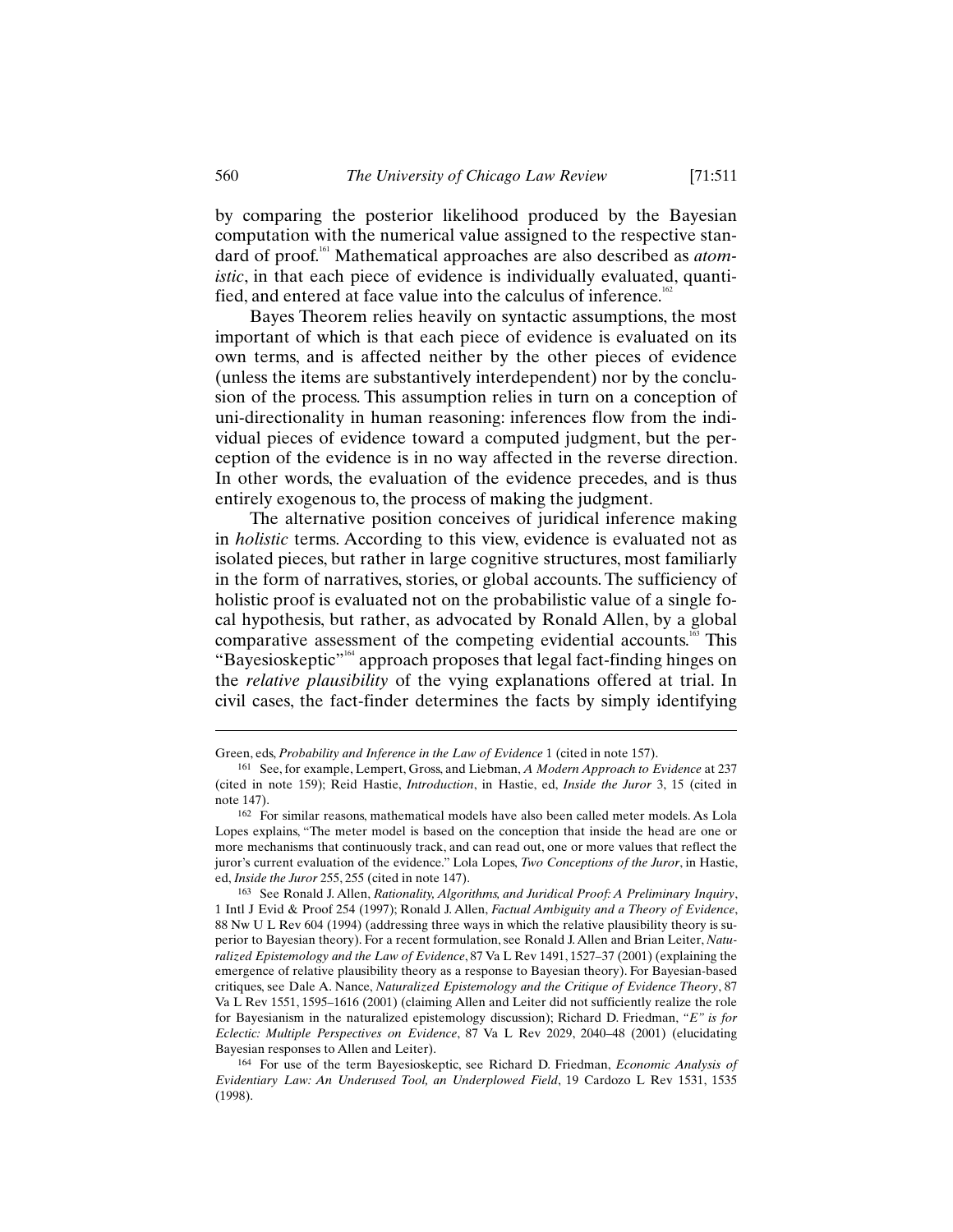the most plausible account. In criminal trials, she will convict only if the prosecution provides an account of guilt that leaves no room for a plausible account of innocence. A central claim of relative plausibility theory is that it best comports to what jurors actually do.<sup>165</sup> The empirical work most often cited in support for holism is Nancy Pennington and Reid Hastie's "story model" research.<sup>166</sup>

According to the story model, people make sense of complicated bodies of evidence by constructing narratives, rather than by aggregating measures of the strength of the raw evidence. Stories are structured around episodes held together by certain types of causal and physical relationships that explain the actors' conduct and mental states. A pervasive type of narrative structure is based on schemas of human action: initiating events cause characters to respond in a variety of ways and to form goals that then motivate subsequent actions. The acceptance of a story is determined by its global strength based on four certainty principles—coverage, coherence, uniqueness, and goodness-of-fit. Of the stories constructed from the evidence presented at trial, a juror adopts as the best explanation for the events the one that best meets these certainty principles.<sup>167</sup>

An interesting feature of the evidence debate is that most participants tend to proclaim superiority on both descriptive and prescriptive grounds.<sup>168</sup> The shared assumption seems to be that an atom-

<sup>165</sup> See Allen, 88 Nw U L Rev at 604 (cited in note 163) ("[C]ognitive psychology generally, and research into jury decisionmaking specifically, [ ] have made it rather plain that virtually no one thinks as the [Bayesian] legal theory requires."); Allen and Leiter, 87 Va L Rev at 1528 (cited in note 163).

<sup>166</sup> See generally Reid Hastie and Nancy Pennington, *Explanation-Based Decision Making*, in Terry Connolly, Hal R. Arkes, and Kenneth R. Hammond, eds, *Judgment and Decision Making: An Interdisciplinary Reader* 212 (Cambridge 2d ed 2000); Nancy Pennington and Reid Hastie, *The Story Model for Juror Decisionmaking*, in Hastie, *Inside the Juror* 192 (cited in note 147).

<sup>167</sup> For experimental results, see Nancy Pennington and Reid Hastie, *Explaining the Evidence: Tests of the Story Model for Juror Decision Making*, 62 J Personality & Soc Psych 189 (1992) (finding that story model constructions were more likely to be used when jurors are asked to make a global judgment at the end of the case, but linear models were more likely to be used when jurors are asked to make judgments after each evidence block); Nancy Pennington and Reid Hastie, *Explanation-Based Decision Making: Effects of Memory Structure on Judgment*, 14 J Exper Psych: Learning, Memory & Cognition 521 (1988) (finding that manipulating the order in which evidence was presented shifted verdicts toward the most easily constructed story); Nancy Pennington and Reid Hastie, *Evidence Evaluation in Complex Decision Making*, 51 J Personality & Soc Psych 242 (1986) (finding that jurors organize evidence into causal relationships when asked to decide on a verdict). The story model was preceded by work by Lance Bennett and Martha Feldman. See W. Lance Bennett and Martha S. Feldman, *Reconstructing Reality in the Courtroom: Justice and Judgment in American Culture* 41–90 (Rutgers 1981).

<sup>168</sup> Compare Allen and Leiter, 87 Va L Rev at 1507–10 (cited in note 163) (critiquing Bayes Theorem on both conceptual and empirical grounds and charging that computational complexity undermines its plausibility), with Nance, 87 Va L Rev at 1599–1602 (cited in note 163) (defending Bayes Theorem from the computational complexity argument on both descriptive and prescriptive grounds).

As an exception to this tendency, some Bayesian-oriented evidence scholars have been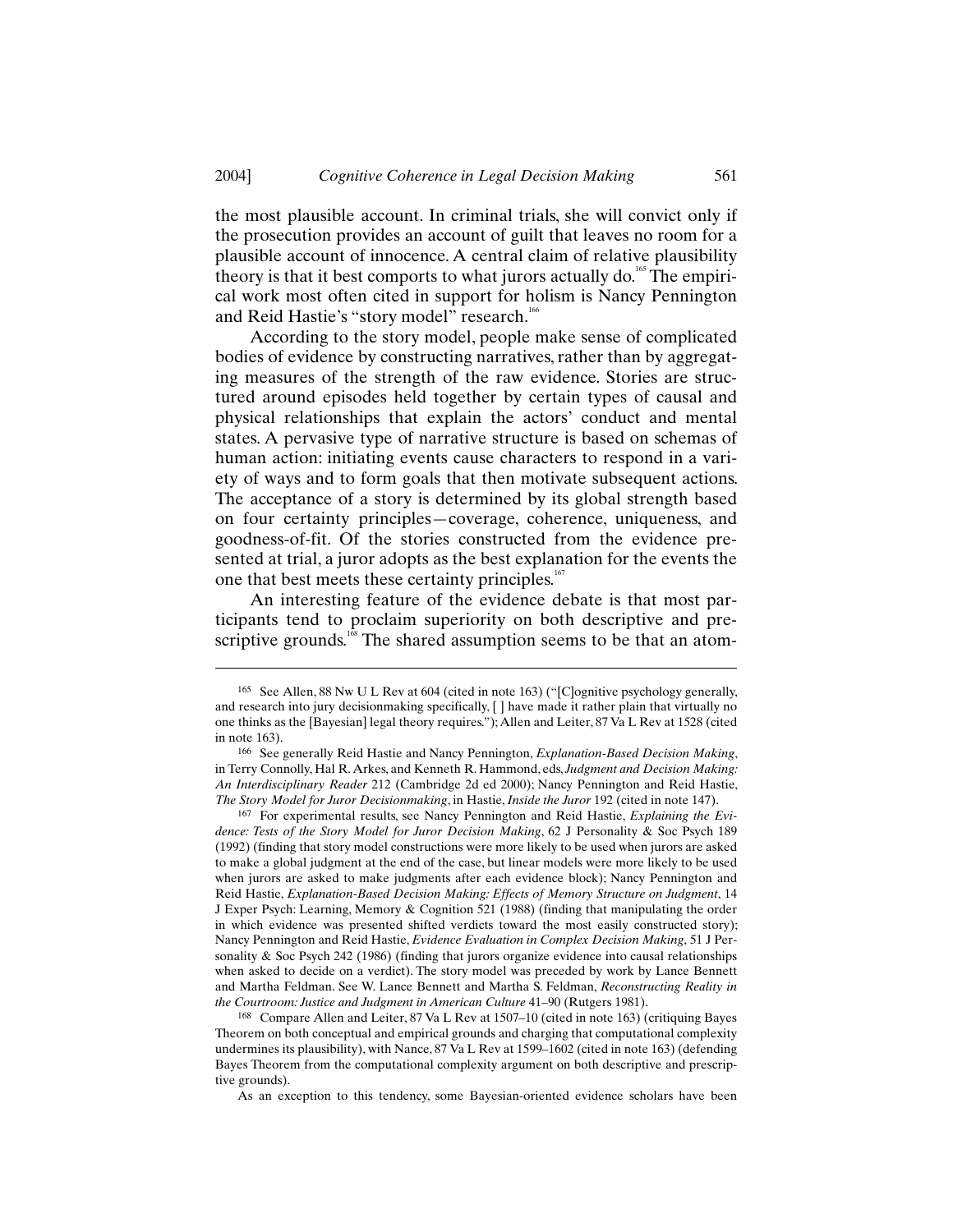istic conception warrants an interventionist set of rules tailored to regulate the admissibility of each and every piece of evidence, whereas a holistic conception justifies only minimal interference in the flow of evidence—an evidentiary regime known as "free proof."<sup>69</sup>

Coherence-based reasoning research speaks to both the descriptive and prescriptive dimensions of the evidence debate. The experimental results contest the descriptive validity of the atomistic approaches by showing that participants defy the syntactic rules of unidirectional inference. The perception of evidence changes as the pieces interact with the emerging verdict and indirectly also with one another; human reasoning progresses bidirectionally, from evidence to conclusion and back to evidence. $170$ 

These experimental results favor the holistic approach of relative plausibility theory. The fact that the evidentiary items on each of the respective sides are found to shift together suggests that processing is done in a global, rather than an atomistic, manner. The notion of relative plausibility is also distinctly present in the skewed nature of the mental models, in which the evidence for one side is perceived to be highly plausible while the other subset is deemed weak. Moreover, the confidence levels reported in the experimentation were strongly related to the difference between the ratings of the inculpating and exculpating evidence. In other words, the higher the discrepancy between the plausibility of the verdicts, the higher the levels of confidence reported. $17$ <sup>n</sup> This ordinal comparison between the accepted and the rejected version of facts is unique to relative plausibility theory; Bayesian theories look only to a cardinal comparison between the facts of the single focal hypothesis and the standard of proof. $12$ 

rather conciliatory on the question of empirical validity. See Richard Lempert, *Of Flutes, Oboes, and the* As If *World of Evidence Law*, 1 Intl J Evid & Proof 316, 320 (1997) (emphasizing that applying Bayes Theorem to evidence law does not depend on its descriptive accuracy); Richard D. Friedman, *Answering the Bayesioskeptical Challenge*, 1 Intl J Evid & Proof 276, 291 (1997) (same); Lempert, 75 Mich L Rev at 1023, 1056 (cited in note 157) (same).

<sup>169</sup> See Allen, 88 Nw U L Rev at 632 n 88 (cited in note 163) (stating that free proof is implicit in his proposed theory of evidence); Allen and Leiter, 87 Va L Rev at 1536 (cited in note 163) (arguing that liberal standards of admission support the relative plausibility theory). The argument is also made explicitly by one of Allen's students. See Michael S. Pardo, Comment, *Juridical Proof, Evidence, and Pragmatic Meaning: Toward Evidentiary Holism*, 95 Nw U L Rev 399, 441 (2000) (advocating a shift to a free proof system based on the holistic account).

<sup>170</sup> While this experimental finding belies the syntactic rules of uni-directional inference, it does not necessarily contradict the Bayesian tenet of calculating posterior odds by updating the likelihood ratios. It is theoretically possible that evidence undergoes coherence shifts and then gets calculated by means of a Bayesian updating. Though I believe this possibility to be rather remote, our experimental results do not prove or disprove any specific algorithm.

<sup>171</sup> See note 60 and accompanying text.

<sup>&</sup>lt;sup>172</sup> It should also be noted that relative plausibility theory is claimed to be based on connectionist conceptions of cognition. See Allen and Leiter, 87 Va L Rev at 1528 (cited in note 163), referencing Paul Thagard, *Conceptual Revolutions* 25–27 (Princeton 1992).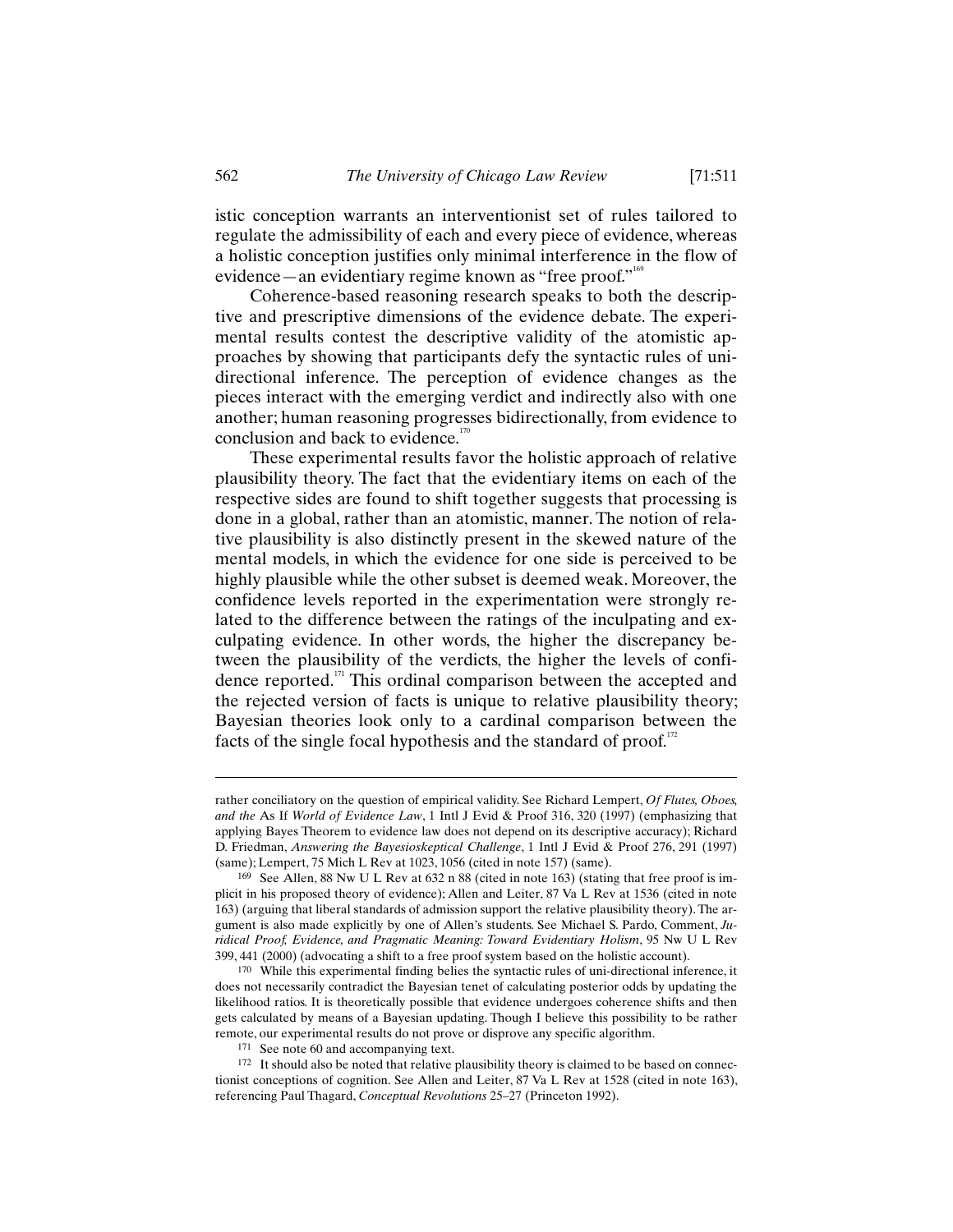The experimental results explain some empirical phenomena that Bayesian researchers observe but cannot explain. In a frequently cited experimental investigation by Bayesian advocates, David Schum and Anne Martin found it "[q]uite startling" that unpredicted interdependence appeared between evaluations of seemingly unrelated pieces of evidence.<sup>173</sup> Similarly, in another experiment testing for Bayesian updating, experimenters were surprised to find that ratings of prosecution evidence increased after the presentation of the defendant's weak alibi.<sup>174</sup> These findings are readily explainable as coherence effects that result from constraint satisfaction processing.<sup>175</sup>

Coherence research fits with the story model. Both approaches posit that evidentiary conclusions are not derived from mathematical computations of the independent values of raw evidence. Inferences, rather, are based on constructed representations of coherence, and it is these constructed representations that ultimately determine the verdicts. Coherence research overcomes an important limitation of the story model. As indicated by its name, the story model proposes that the representation of evidence bears a distinct narrative structure. Pennington and Hastie's results showed that participants' stories were centered on a narrative that captured the intentional and causal scheme of the defendant's behavior—intentions, psychological states,

<sup>173</sup> David A. Schum and Anne W. Martin, *Formal and Empirical Research on Cascaded Inference in Jurisprudence*, 17 L & Socy Rev 105, 144 (1982). Schum and Martin found that participants interpreted contradictory testimony as either probatively valueless or even corroborative, and "double counted" corroboratively redundant testimony. Consistent with coherence-based reasoning, these findings were observed only when participants were instructed to make overall evaluations of the evidence; they were not obtained when the evidence was assessed piecemeal. See id.

<sup>174</sup> See Brian C. Smith, et al, *Jurors' Use of Probabilistic Evidence*, 20 L & Human Behav 49 (1996).

<sup>&</sup>lt;sup>175</sup> It should be noted, however, that the findings of coherence-based reasoning are not radically discordant with some of the more nuanced and sophisticated views offered by Bayesian scholars. For example, Richard Lempert has approvingly discussed the contribution of the story model to evidence law. Richard Lempert, *Telling Tales in Court: Trial Procedure and the Story Model*, 13 Cardozo L Rev 559 (1991) (exploring the utility of the story model in each aspect of the trial process). Similarly, Richard Friedman has espoused a hybrid "storytelling Bayesian approach," which is not very dissimilar to coherence-based reasoning. Friedman explains that

an observer might at any time make a set of probability assessments that are inconsistent. If the inconsistency is a glaring one, the cognitive dissonance will be apparent, and the observer will adjust the assessments to bring them more closely into line. This adjustment might involve altering any probability assessment, including a prior probability. The tendency will be to move towards equilibrium, in which there are no inconsistencies, but new information might disrupt the situation and start the process again.

Friedman, 1 Intl J Evid & Proof at 289 (cited in note 168) (footnote omitted). Both Lempert and Friedman have also relaxed the Bayesian precept on separately updating the likelihood ratios of every piece of evidence, suggesting instead that evidence can be "chunked," or "batched" in ways that closely resemble coherence-based processing. See id at 288; Lempert, 1 Intl J Evid & Proof at 317 (cited in note 168).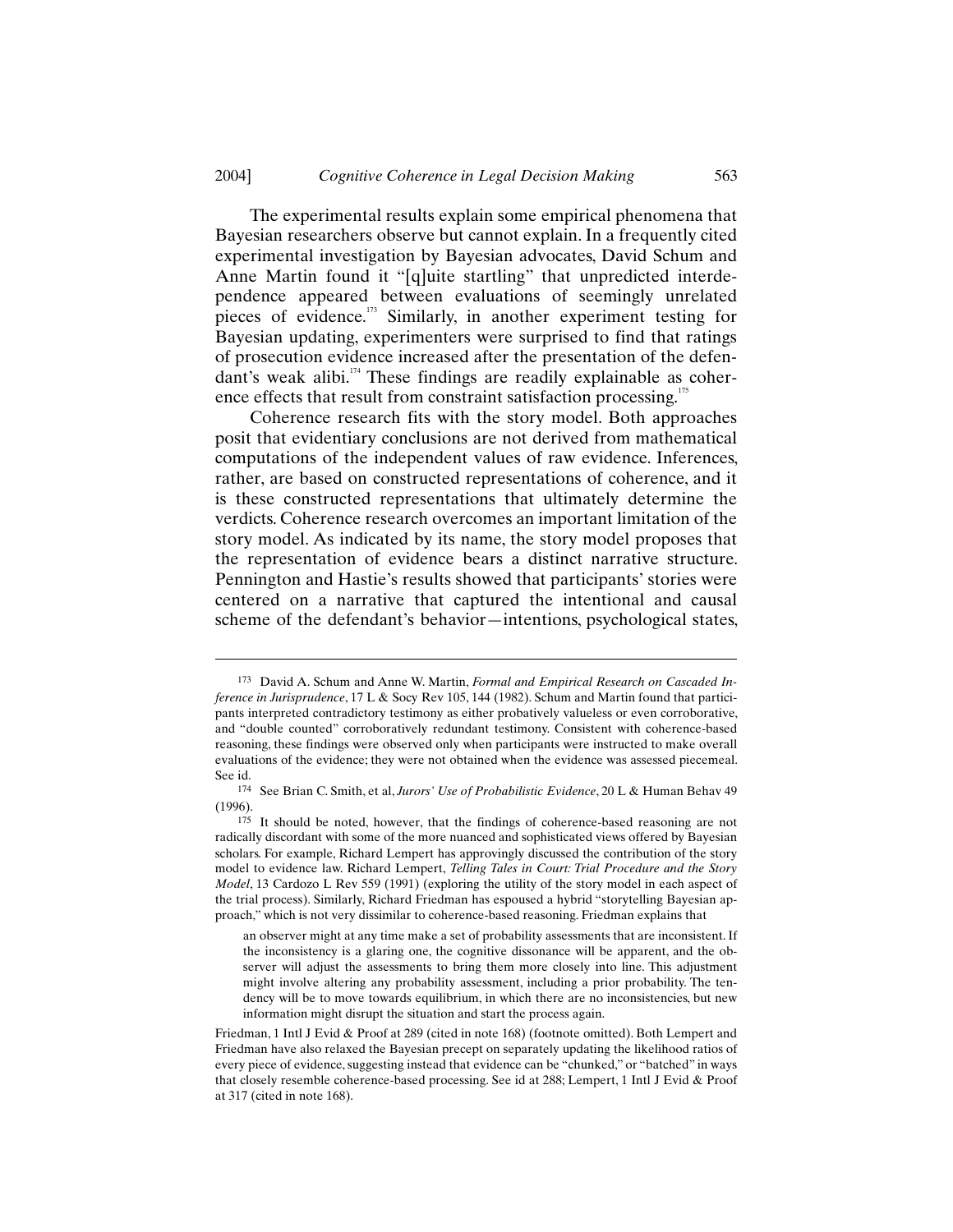goals, and motivations.<sup>176</sup> But, in a range of evidentiary situations, the material facts "may concern a situation or state of affairs rather than a sequence of events. $"''$  A narrative of human intentionality is of little relevance to negligence cases where the contested issue is a failure in appreciating a risk, to identification cases, or to cases in which the material facts concern the physical conduct of the defendant, the quality of a product, the extent of damages, and the like.<sup>178</sup>

With this concern in mind, the *Jason Wells* case was designed to contain evidence that is entirely physical, circumstantial, and disjointed. Our findings indicate that restructuring of cognitive representations is not limited to stories that hinge on human intentionality. Coherence-driven representations are found in the absence of such narrative possibilities.<sup>179</sup> Furthermore, by relating coherence effects to constraint satisfaction theory, coherence-based reasoning provides a deeper theoretical explanation of holistic processing, thus enabling its extension to other realms of reasoning.<sup>180</sup> While narrative structures might not be essential for holistic processing, coherence shifts are likely to be particularly pronounced in their presence. $\frac{181}{100}$ 

The evidence debate has recently been joined by the Supreme Court in the case of *Old Chief v United States*.<sup>182</sup> Appellant Old Chief had previously been sentenced to five years' imprisonment for committing an assault that caused serious bodily injury. The current case concerned an altercation in which he allegedly fired a gun. The

<sup>176</sup> Pennington and Hastie, *The Story Model for Juror Decision Making* at 196 (cited in note 166) ("Stories involve human action sequences connected by relationships of physical causality and intentional causality between events.").

<sup>177</sup> Twining, *Rethinking Evidence* at 225 (cited in note 157).

<sup>&</sup>lt;sup>178</sup> The story model's applicability is equally questionable in tasks of evidence integration outside the realm of legal decisions, such as judgments about historical and physical events, as well as scientific knowledge. For applications of constraint satisfaction–based processing to such domains, see Keith J. Holyoak and Paul Thagard, *Mental Leaps: Analogy in Creative Thought* (MIT 1995); Thagard, *Coherence in Thought and Action* (cited in note 25).

<sup>&</sup>lt;sup>179</sup> The extension of holistic processing to identity cases is noteworthy, in that they account for a great deal of convictions of innocent people. For errors in adjudication of identity cases, see generally Barry Scheck, Peter Neufeld, and Jim Dwyer, *Actual Innocence: Five Days to Execution and Other Dispatches from the Wrongly Convicted* (Doubleday 2000).

<sup>&</sup>lt;sup>180</sup> It should also be noted that while the story model is compelling on both theoretical and methodological grounds, it did not include a baseline comparison. By enabling a comparison between participants' representations of the evidence at two points in time, coherence-based reasoning research provides more direct proof of the reconstruction of evidence.

<sup>181</sup> See Melanie C. Green and Timothy C. Brock, *The Role of Transportation in the Persuasiveness of Public Narratives*, 79 J Personality & Soc Psych 701 (2000) (showing that evaluations of facts and beliefs are related to the story's narrative transportability); James F. Voss, Jennifer Wiley, and Rebecca Sandak, *On the Use of Narrative as Argument*, in Susan R. Goldman, Arthur C. Graesser, and Paul van den Broek, eds, *Narrative Comprehension, Causality, and Coherence: Essays in Honor of Tom Trabasso* 235 (Lawrence Erlbaum 1999) (demonstrating the effect of narrative structure on simulated juror verdicts).

<sup>182</sup> 519 US 172 (1997).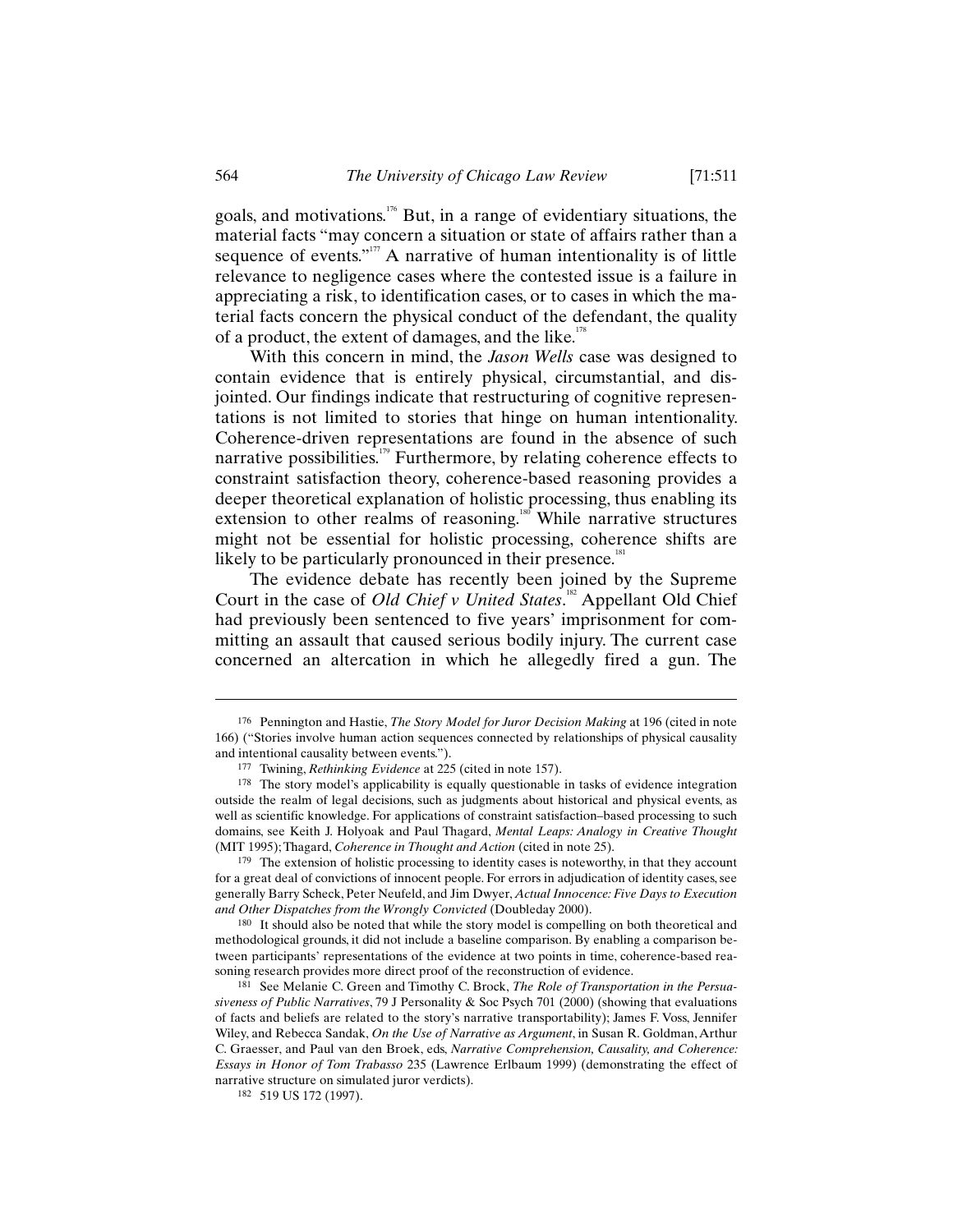charges included a violation of a law forbidding convicted felons from possessing firearms.<sup>183</sup> Old Chief feared that if the jury were to learn of the full extent of his previous assault, it would be more prone to convict him on the current charges. He thus moved for an order prohibiting the prosecution from revealing the nature of the previous conviction and the sentence imposed on him; instead, he offered to stipulate to a prior conviction that would meet the standard of the "felon in possession" law.184 The trial court heeded the prosecution's insistence on describing the nature of the previous conviction to the jury in full. Old Chief was convicted, and his appeal was rejected by the Ninth Circuit Court of Appeals. Writing for a five-justice majority, Justice Souter reversed the conviction, finding that in this specific case, the stipulation did not compromise the prosecution's case.<sup>1</sup>

Despite the narrow holding, this case has drawn a great deal of attention due to the potential effects of its broad dictum on evidence doctrine. First, Justice Souter openly rejected the atomistic view. An item of evidence should not be considered an "island," whose "own probative value and unfairly prejudicial risk [are] the sole reference points" of admissibility.<sup>186</sup> The opinion then goes on to endorse a distinct version of holism:

Unlike an abstract premise, whose force depends on going precisely to a particular step in a course of reasoning, a piece of evidence may address any number of separate elements, striking hard just because it shows so much at once; the account of a shooting that establishes capacity and causation may tell just as much about the triggerman's motive and intent. Evidence thus has force beyond any linear scheme of reasoning, and as its pieces come together a narrative gains momentum, with power not only to support conclusions but to sustain the willingness of jurors to draw the inferences, whatever they may be, necessary to reach an honest verdict.<sup>187</sup>

This account is consistent with coherence-based reasoning research and other holistic approaches. Each piece of evidence is seen as having more implications than its own isolated probativeness in a linear chain of inference; the pieces come together to form a narrative that is stronger than the sum of its parts. The opinion should be cele-

<sup>183</sup> See 18 USC § 922(g) (2000). For factual findings, see *Old Chief*, 519 US at 174–77.

<sup>184</sup> See *Old Chief*, 519 US at 175. Appellant requested the trial court to "instruct the jury that he has been convicted of a crime punishable by imprisonment exceeding one (1) year." Id.

<sup>185</sup> Justice Souter's opinion was joined by Justices Stevens, Ginsburg, Breyer, and Kennedy. Id at 173.

<sup>186</sup> Id at 182.

<sup>187</sup> Id at 187.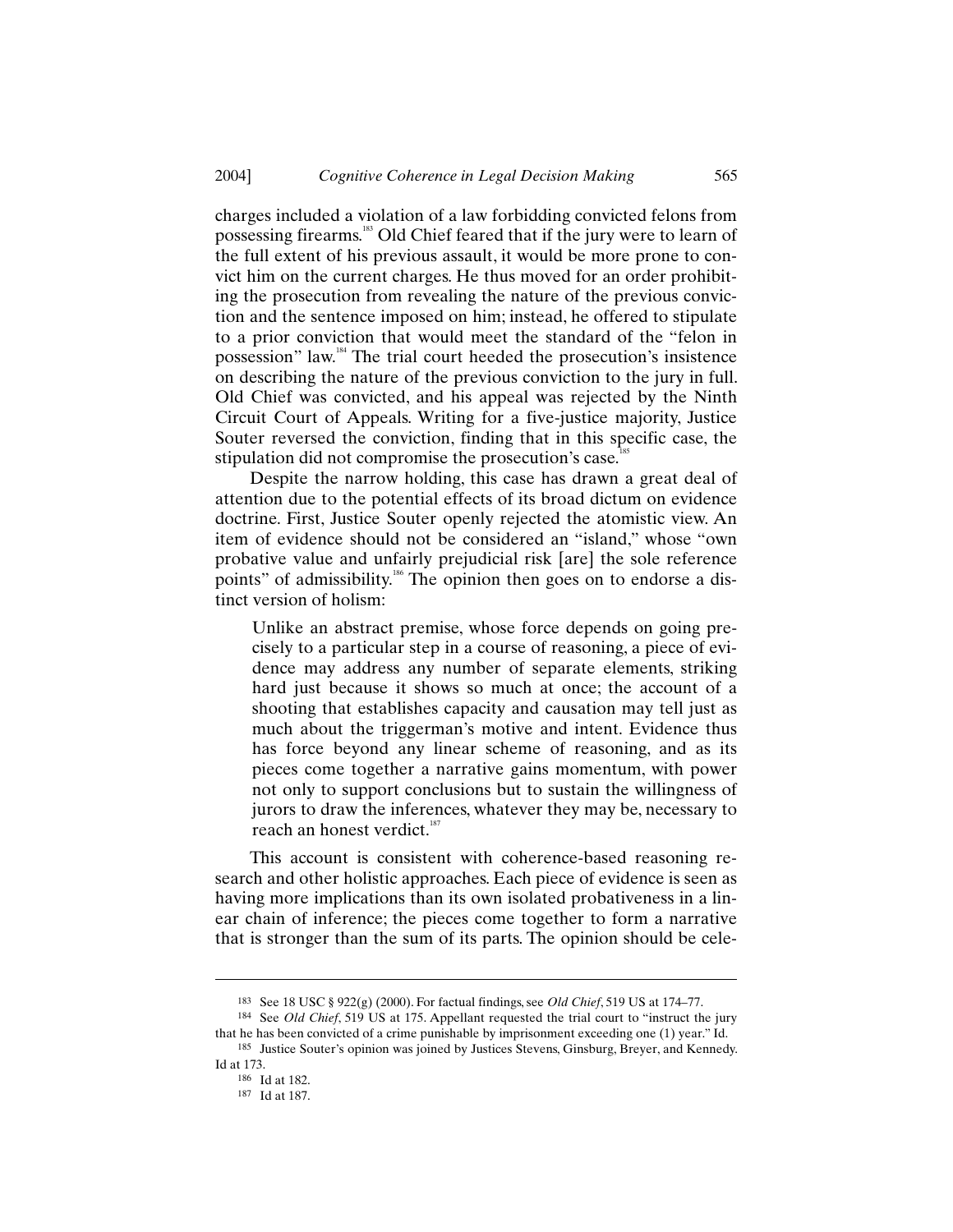brated for taking a step toward a realistic reckoning with the capabilities and limitations of human cognition.<sup>1</sup>

But the Court did more than embrace a particular concept of human cognition. It followed its endorsement with a matching prescription:

[T]he prosecution may fairly seek to place its evidence before the jurors, as much to tell a story of guiltiness as to support an inference of guilt, to convince the jurors that a guilty verdict would be morally reasonable as much as to point to the discrete elements of a defendant's legal fault.<sup>189</sup>

The doctrinal implication of the opinion lies in its innovative notion of "narrative relevance."<sup>190</sup> The Court suggested that relevance and thus, presumably, also admissibility—should not depend solely on conventional tests of idiosyncratic probativeness.191 Relevance, according to the Court, can also be based on how the piece of evidence interacts with the other evidence and how it contributes to the argument's overall narrative force. In the ever-elusive domain of balancing probativeness against prejudicial impact, the Court seems to be shifting the ground toward a more lax inclusion of potentially prejudicial evidence, under which prosecutors may "tell a story of guiltiness."

To justify this approach, Justice Souter explained that since "[j]ury duty is usually unsought and sometimes resisted," telling a colorful story helps to secure jurors' "obligation to sit in judgment."<sup>192</sup>

The Court's decision is an exception to the other applications discussed in this Article since it is not borne by rationalist assumptions. On the contrary, the Court's endorsement of holism breaks from a priori conceptions about juror rationality. The problem, as I discuss below, lies with the normative implications of the issue.

<sup>190</sup> See Lempert, Gross, and Liebman, *A Modern Approach to Evidence* at 251–54 (cited in note 159) (explaining the relationship between narrative relevance and demonstrative evidence).

<sup>191</sup> For the conventional test, see FRE 401 ("'Relevant evidence' means evidence having any tendency to make the existence of any fact that is of consequence to the determination of the action more probable or less probable than it would be without the evidence.").

<sup>188</sup> There is a general sense among legal psychologists that the legal system harbors unrealistic conceptions of human cognition. There is considerable doubt as to jurors' ability to accurately gauge their own susceptibility to bias, to follow judicial instructions to disregard inadmissible evidence, to consider admissible evidence only for a designated purpose, to accurately detect liars, and to be capable of determining truth from scientific evidence. See, for example, Roselle L. Wissler and Michael J. Saks, *On the Inefficacy of Limiting Instructions: When Jurors Use Prior Conviction Evidence to Decide on Guilt*, 9 L & Human Behav 37 (1985); Richard O. Lempert, *Built on Lies: Preliminary Reflections on Evidence Law as an Autopoietic System*, 49 Hastings L J 343 (1998) ("My thesis is that our system of evidentiary rules . . . works in part because it often falsely portrays reality."). Indeed, Lempert has celebrated *Old Chief* on these grounds. See Richard O. Lempert, *Narrative Relevance, Imagined Juries, and a Supreme Court Inspired Agenda for Jury Research*, 21 SLU Pub L Rev 15 (2002) (arguing that the *Old Chief* Court complicates the questions that must be answered in determining the role of human frailties in establishing evidence admissibility).

<sup>189</sup> *Old Chief*, 519 US at 188.

<sup>192</sup> *Old Chief*, 519 US at 187–88.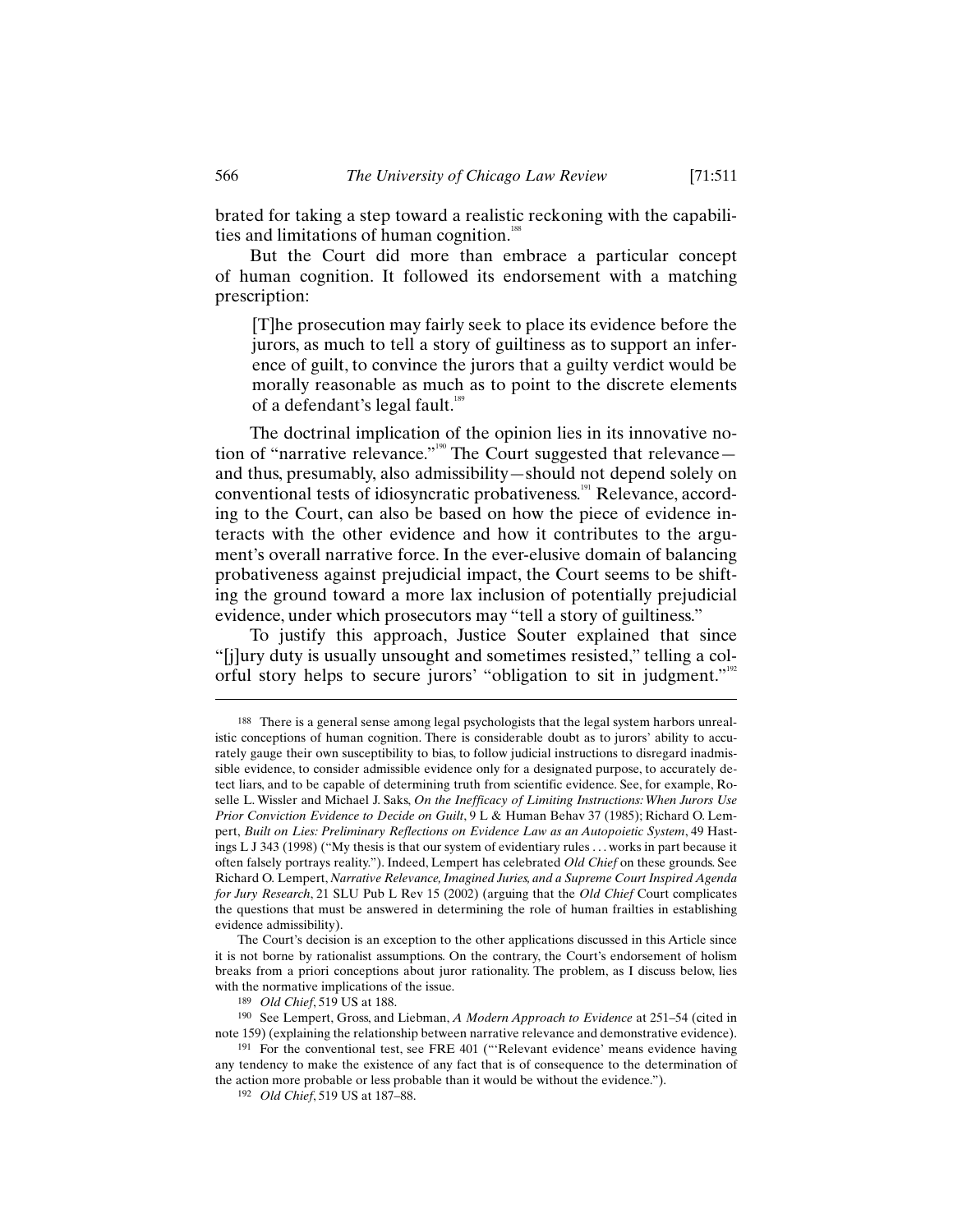Next, he argued that presenting the evidence in all its particularity is needed to satisfy the jurors' expectations about what proper proof should be.<sup>193</sup> Both of these reasons are wanting and beside the point.<sup>194</sup> Rather, the opinion is based primarily on the same enmeshment of the descriptive with the prescriptive that pervades the academic debate.<sup>195</sup> Underlying the opinion is the seemingly straightforward rationale that the prosecution should be allowed to present its case in a manner that corresponds to the holistic way in which jurors process evidence.

As the coherence experiments show, sufficiently strong pieces of evidence can affect the entire mental model of the case through indirect influences on other variables. For example, describing a defendant as either benevolent or malevolent changed participants' views of a range of unrelated variables, including whether the Internet is analogous to a newspaper. Similarly, the introduction of DNA evidence in the *Jason Wells* theft case affected judgments of numerous other pieces of evidence, including the veracity of an eyewitness's testimony and beliefs about the accuracy of eyewitness identifications in general.<sup>196</sup> The holistic outcome is, after all, an integration of the atoms of evidence that enter the mix.

Governing the admission of evidence by a regime of free proof because it seems to comport with holistic processing could undermine the regulatory purpose of evidence law. This superficial equation of *is*

<sup>193</sup> See id at 188.

<sup>194</sup> As for the first argument, the Court seems to adopt a highly distrustful view of the jury. If, as the Court suggests, a juror might lose interest in criminal cases, which tend to be inherently interesting, because some especially interesting fact is left out, then one ought to reconsider the trust we place in the institution of the jury. What can be said about jury duty on cases that lack drama altogether? We nonetheless take seriously jury verdicts in lifeless cases involving violations of tax laws, building codes, and other dreary technical issues. We seem to believe that jurors are capable of sitting through such cases and paying due attention without any particular form of stimulation.

The argument that jurors ought to be presented with evidence merely to fulfill their expectations is similarly problematic. Satisfying jurors' expectations by providing them with evidence that would otherwise be ruled prejudicial seems to be a perversion of the normative role of evidence law. Furthermore, the role of the juror is highly regulated and restricted in ways that are bound to frustrate curious minds. Jurors are regularly deprived of large and crucial segments of evidence: they are forbidden to ask the witnesses questions and to explore the scene of the crime, they are often deprived of the testimony of the criminal defendant, they are not allowed to take into account anticipated sentences, and much more. One ought to wonder whether satisfaction of jurors' expectations warrants admitting potentially prejudicial evidence.

For critical analyses of the Court's reasoning, see D. Michael Risinger, *John Henry Wigmore, Johnny Lynn Old Chief, and "Legitimate Moral Force": Keeping the Courtroom Safe for Heartstrings and Gore*, 49 Hastings L J 403, 455–58 (1998) (characterizing the opinion as falling into the "near mystical excess of some contemporary narrative theorists"); James Joseph Duane, *"Screw Your Courage to the Sticking-Place": The Roles of Evidence, Stipulations, and Jury Instructions in Criminal Verdicts*, 49 Hastings L J 463 (1998) (arguing that, in *Old Chief*, the Court's supposed justifications of narrative integrity and evidentiary richness are implausible).

<sup>195</sup> See text accompanying notes 168–69.

<sup>196</sup> See Part I.B.5.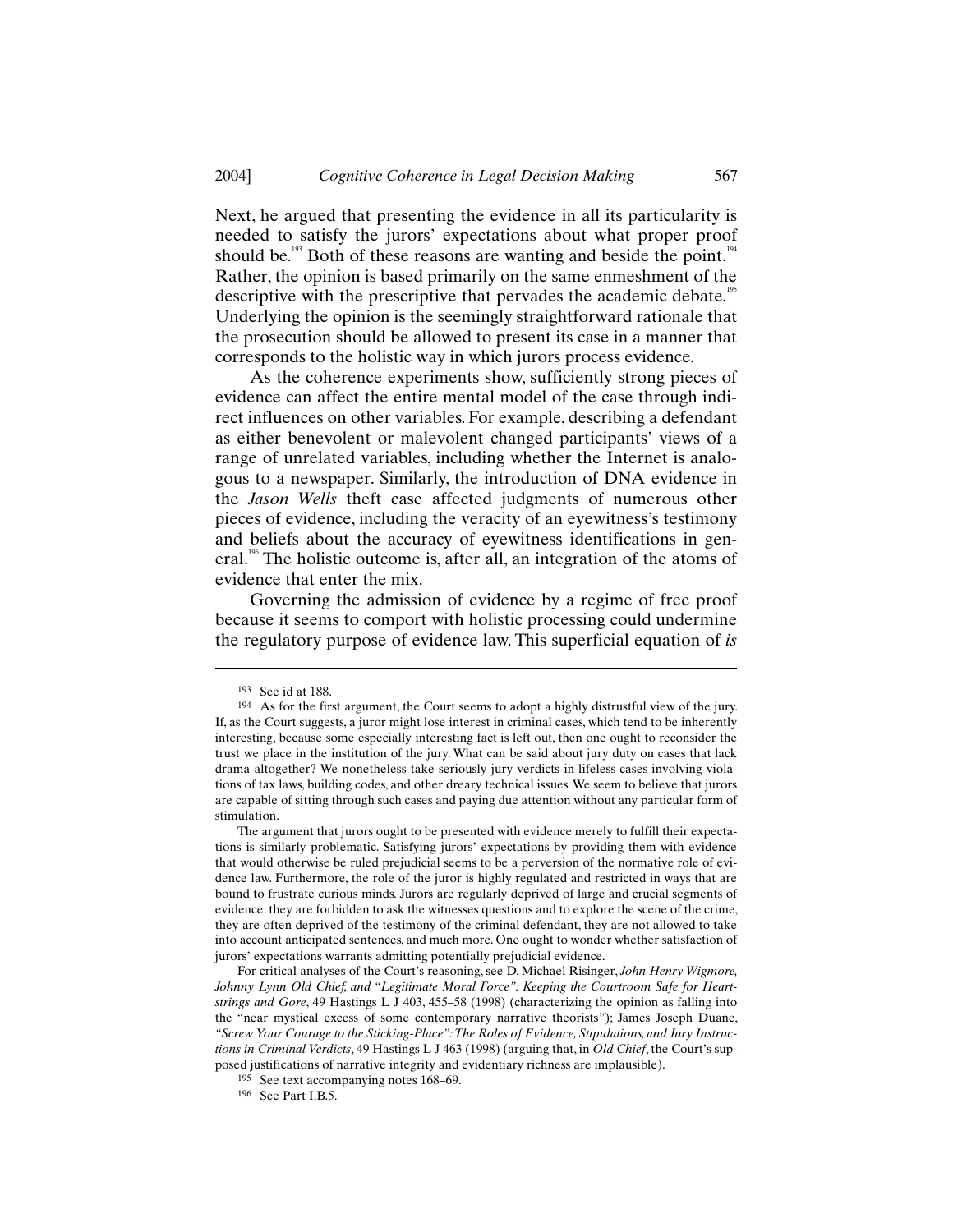with *ought* bypasses the basic principle of seeking truth and balancing it with other policy considerations. Thus, for example, prosecutors are normally barred from presenting evidence of a defendant's criminal past not because the jury would find the evidence useless for the construction of a "story of guiltiness."<sup>197</sup> We do so precisely because juries tend to find these kinds of evidence all too useful, leading to verdicts that are likely to be driven by questionable judgments of the defendant's character rather than a fair-minded assessment of the conduct in question.

Research in both attribution theory and stereotyping strongly supports this proposition, showing that people harbor chronically activated blueprints for the judgment of other people. Past conduct, perceived character traits, and group identity are centrally embedded in these mental models, and thus lead readily and often uncritically to corresponding judgments.<sup>198</sup> Coherence-based reasoning suggests that these judgments will be accompanied by coherence shifts in the perception of the evidence. The appropriate test for admissibility of potentially prejudicial evidence should continue to be the one endorsed by the Advisory Committee of Federal Rules of Evidence: whether the specific piece of evidence has an undue tendency to suggest a decision on an improper basis.<sup>199</sup>

The Court's proposition warrants attention because it extends beyond questions of the admissibility of predicate offenses in the face of a defendant's stipulation. The language of the opinion could open the door to broader admissibility of other types of evidence, including emotionally arousing information. Under Justice Souter's proposed regime, graphic depictions of "heartstrings and gore" could be admitted more liberally because such evidence adds richness of detail to the story of guiltiness. $200$ 

We should be wary of this doctrinal development. The coherence experiments showed that affective dimensions can have a strong impact on putatively rational decision making. Affect-laden outcomes sway mental models so that the evidence is perceived to cohere with

<sup>197</sup> See text accompanying note 189.

<sup>198</sup> For examples of such research, see Daniel T. Gilbert, *Ordinary Personology*, in Daniel T. Gilbert, Susan T. Fiske, and Gardner Lindzey, eds, 2 *The Handbook of Social Psychology* 89 (McGraw-Hill 4th ed 1998); Susan T. Fiske, *Stereotyping, Prejudice and Discrimination*, in Gilbert, Fiske, and Lindzey, eds, 2 *The Handbook of Social Psychology* 357. For an application of constraint satisfaction models to stereotyping, see Kunda and Thagard, 103 Psych Rev 284 (cited in note 35).

<sup>199</sup> See FRE 403, Advisory Committee's Note.

<sup>200</sup> Such evidence also meets Justice Souter's other objectives of sustaining jurors' willingness to determine the case and convincing them of the moral reasonableness of a conviction. The term "heartstrings and gore" is borrowed from Michael Risinger, 49 Hastings L J at 403 (cited in note 194).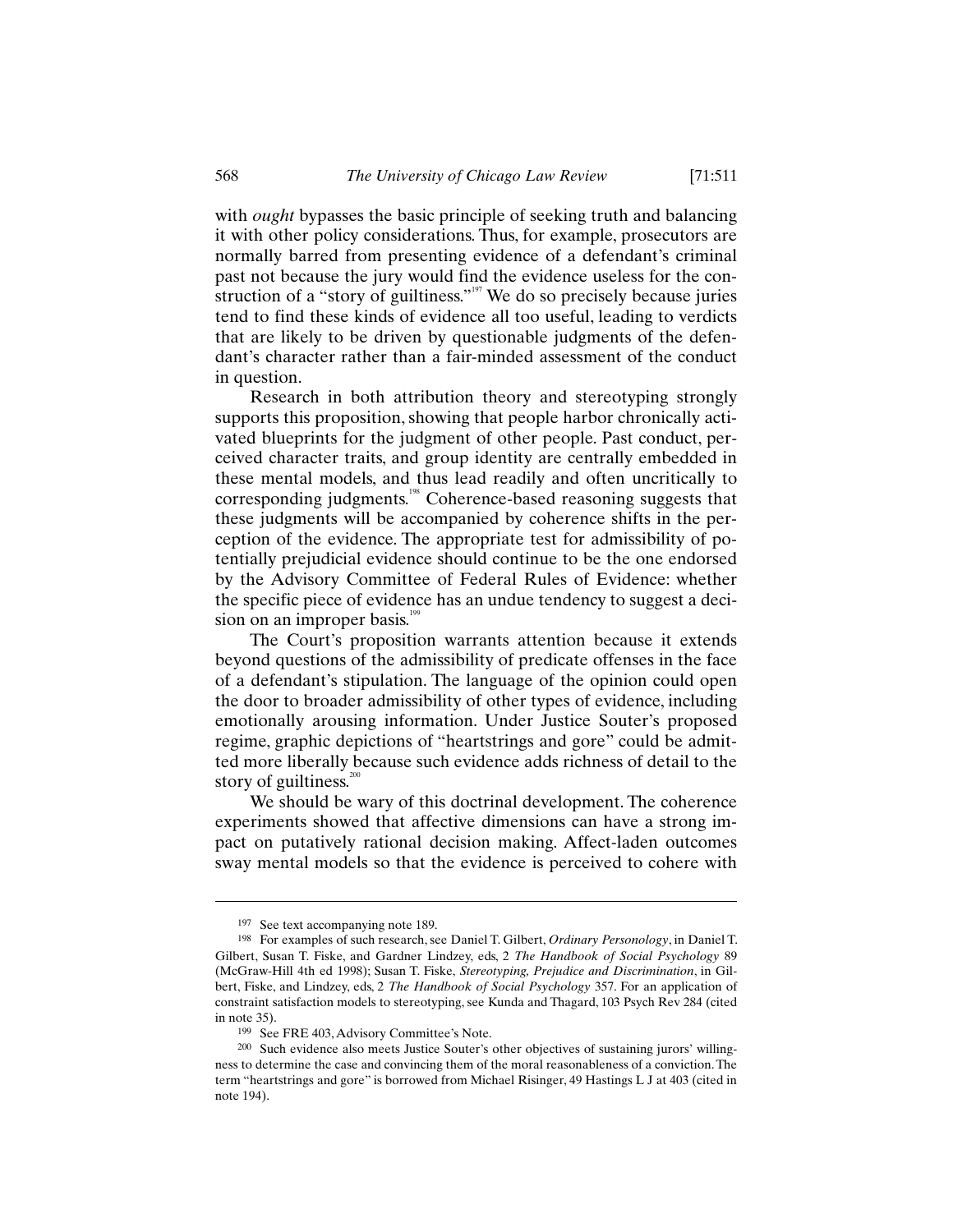the verdict, while maintaining the subjective belief that the decision was properly based on the evidence.<sup>201</sup> The Federal Rules of Evidence provide sound guidance by drawing attention to the fact that prejudicial evidence is commonly of an emotional nature. Indeed, the effects of emotional influences on judgments of blame are clearly demonstrated in simulations of criminal trials. Studies have shown that emotionally arousing evidence can lead to higher levels of conviction, even when the evidence has no probative value for the issue at hand.<sup>202</sup> As a result, litigants' fates are adversely affected by the emotional baggage that comes along with nonprobative, or weakly probative, evidence.

Precisely because the holistic account of human cognition is correct, its prescription is wrong. Due to the connectionist nature of the decision-making process, extra vigilance is needed to contain the adverse effect of potentially prejudicial evidence—a task best performed by an atomistic analysis. Litigants ought to be allowed to tell their stories in court, but preserving the narrative integrity of the stories should not come at the expense of eroding the safeguards against the infiltration of prejudicial evidence.

### C. Debiasing Criminal Jurors

1

The next application concerns the way in which fact-finders reach verdicts in criminal cases. The findings of coherence shifts suggest that even mild perceptions of evidence will polarize and thus seem strongly probative. In this way, coherence effects can amplify the probativeness of ambiguous evidence, elevating the confidence levels of some jurors to beyond a reasonable doubt. Such an effect undermines the protective function of the heightened standard of proof. I suggest

<sup>201</sup> Participants betting on a horse displayed overconfidence in assessing the likelihood of winning, and participants playing the role of an attorney displayed optimistically distorted perceptions of the case. See text accompanying notes 91–93.

<sup>202</sup> For example, Douglas, Lyon, and Ogloff have demonstrated that showing participants photographs of a murder victim's body results in higher levels of conviction than when the state of the body was described verbally in a medical examiner's report, despite the irrelevance of the state of the body to the question at trial (the defense was based on alibi testimony). The heightened level of convictions was found to be mediated by the participants' reported emotional states. See Kevin S. Douglas, David R. Lyon, and James R. Ogloff, *The Impact of Graphic Photographic Evidence on Mock Jurors' Decisions in a Murder Trial: Probative or Prejudicial?*, 21 L & Human Behav 485 (1997). Other research supports this finding. See, for example, James R.P. Ogloff and Neil Vidmar, *The Impact of Pretrial Publicity on Jurors: A Study to Compare the Relative Effects of Television and Print Media in a Child Sex Abuse Case*, 18 L & Human Behav 507 (1994) (showing that jurors were more likely to believe victim testimony if they had previously heard about the story in the media); Denise H. Whalen and Fletcher A. Blanchard, *Effects of Photographic Evidence on Mock Juror Judgment*, 12 J Applied Soc Psych 30, 33–38 (1982) (demonstrating the effect of emotions on the determination of damages in a tort case). For a more sanguine approach to the effect of emotionality on juror decisions, see Eric A. Posner, *Law and the Emotions*, 89 Georgetown L J 1977, 1999–2000 (2001) (arguing that emotions such as disgust and anger will not necessarily interfere with jurors' ability to deliberate effectively).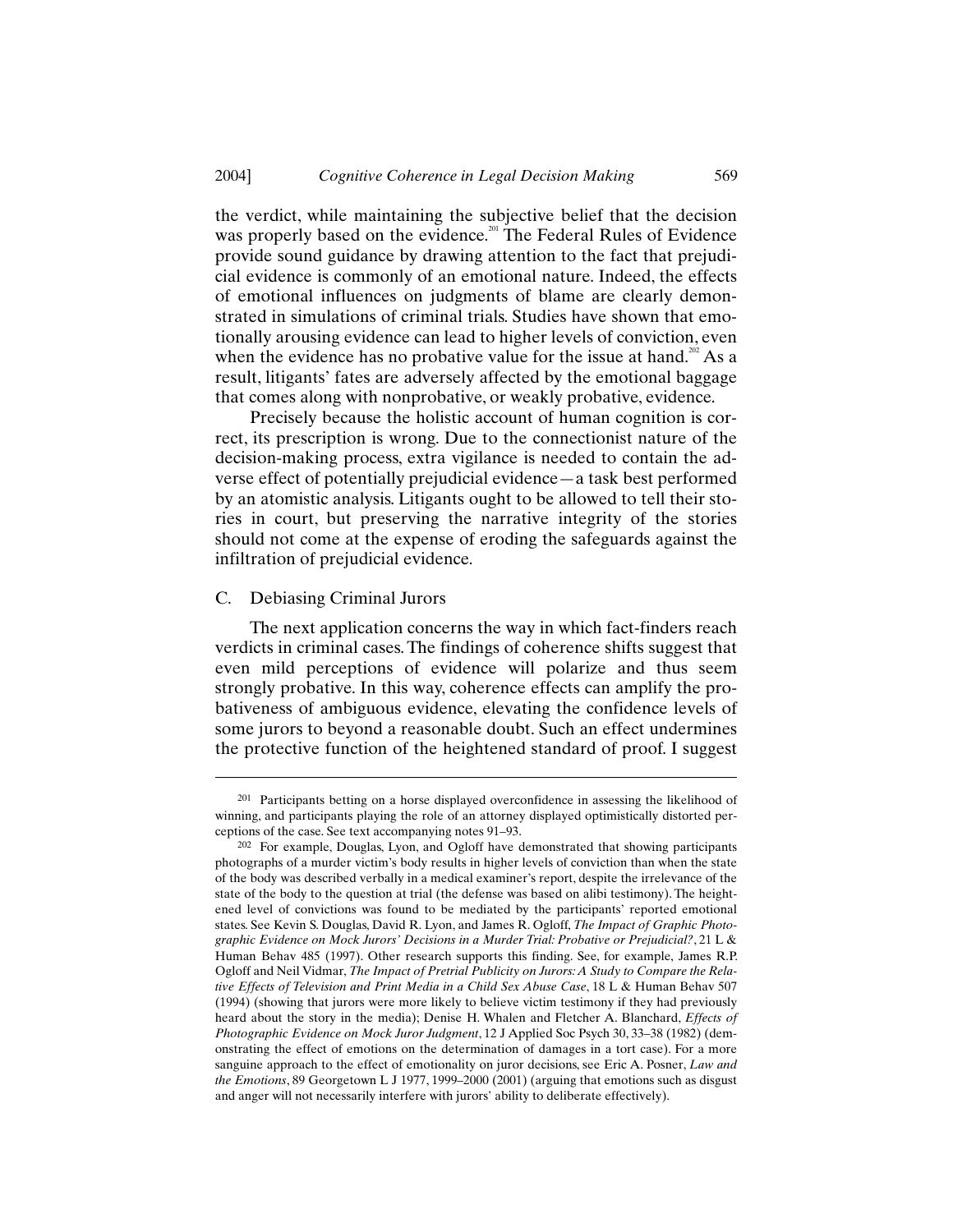correcting for this problem by introducing a jury instruction to moderate the effects of coherence shifts.

Evidence has no meaningful independent existence but for the decision-maker's perception of it. Thus, to understand how verdicts are decided, one needs to understand how evidence is processed and represented in the decision-maker's mind. Recall that at the vignette phase of the *Jason Wells* experiments, the evidence was indistinct and nonprobative of the defendant's guilt.<sup>203</sup> By the point of decision, however, the perceptions of the evidence had shifted toward skewed mental models that were strongly probative, and the decisions were backed by high levels of confidence.

In civil trials, where the standard of proof is located near the point of indifference, the impact of coherence shifts on determinations of liability should be quite limited. An assessment that falls slightly under or over the mid-point should suffice no less than an extreme assessment in determining the corresponding verdict. Coherence shifts polarize the reasons for deciding for either side, but they should not make a substantial impact on the distribution of verdicts.

In criminal trials, however, the polarization can affect the distribution of verdicts. There is no indication that the participants who voted to convict Jason Wells violated the heightened standard of proof. The evidence, as they perceived it, was strong and unambiguous; they strongly agreed with the inculpating evidence and strongly disagreed with the exculpating evidence, reporting high confidence in their judgments.<sup>204</sup> Yet, virtually the same evidence was deemed weak and nonprobative before the coherence shifts occurred. These shifts are responsible for the amplification of the weak evidence into evidence demonstrating guilt beyond a reasonable doubt.<sup>205</sup> This conclusion is also supported by the finding that the participants whose evidence ratings shifted most intensely were also most confident about their decisions.<sup>206</sup> For some of the participants who decided to convict, this bolstered confidence was apparently enough to surpass the be-

<sup>203</sup> See Figure 4 and text accompanying note 58.

<sup>204</sup> See text accompanying note 60.

<sup>205</sup> The reported ratings represent the mean value for each of the groups of participants, and thus they conceal the true distribution of ratings. One can easily imagine that the coherence shifts made no difference for participants who initially agreed strongly with the inculpating evidence, nor did they affect those who firmly agreed with the exculpating evidence. These participants would vote to convict and acquit respectively, regardless of the coherence shifts. Coherence shifts, however, are bound to make a big difference for the presumably sizeable group of people who started off around the point of indifference or with moderate inclinations toward conviction and ultimately decided to convict. Absent the cognitive transformation, these participants would (and should) have decided, perhaps reluctantly, to acquit. They convicted nonetheless due to the extra measure of polarization that drove their mental models and confidence levels above the standard of proof threshold.

<sup>206</sup> See text accompanying note 61.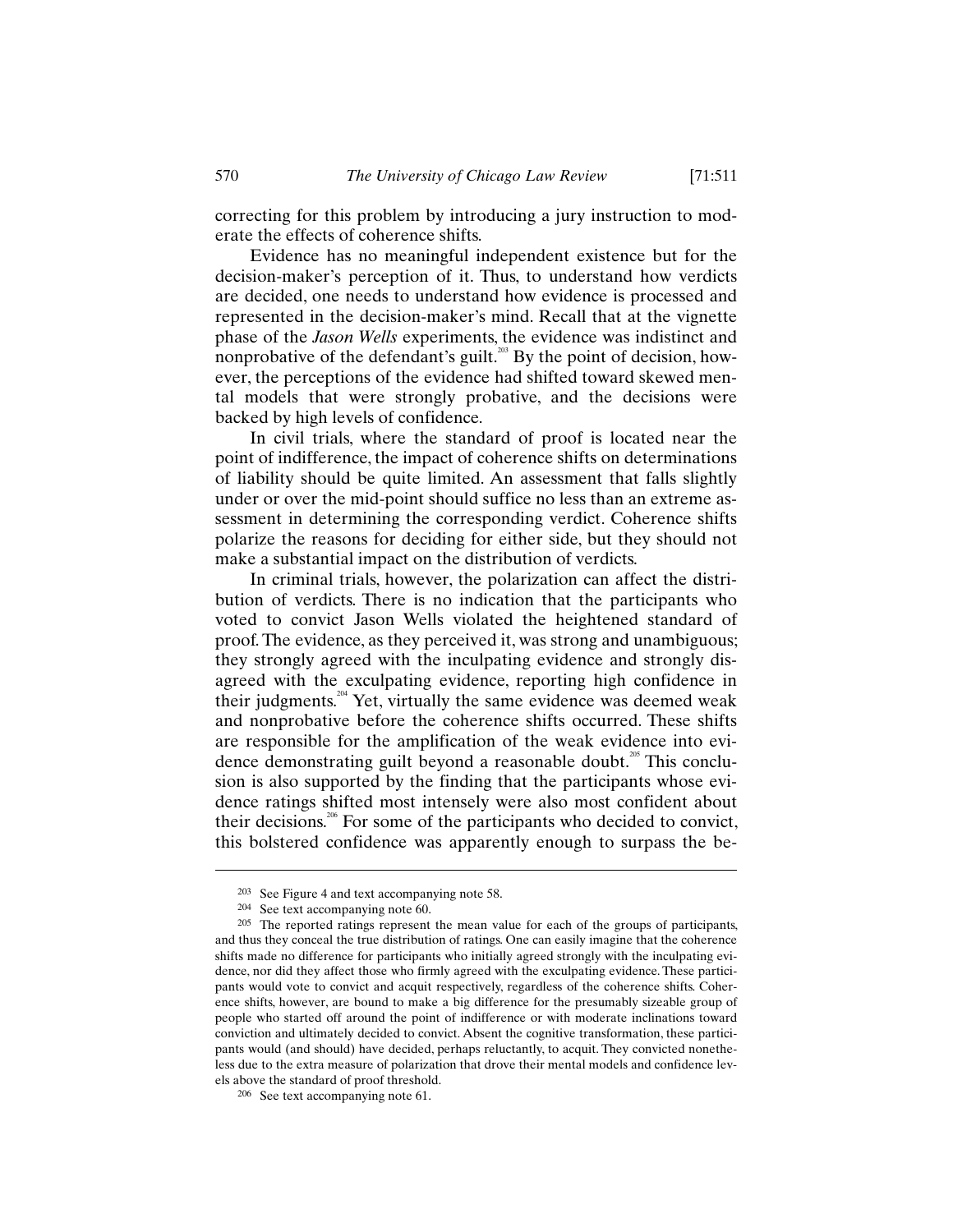yond a reasonable doubt level. In other words, coherence shifts have the effect of undercutting the protection promised by the heightened standard of proof. $207$ 

Assuming that coherence shifts do in fact contribute to the rate of convictions, the normative implications of this phenomenon are not obvious. The participants' decisions to convict were, after all, made in the normal manner in which people make decisions. There was nothing illicit or prejudiced about these verdicts. The real dilemma is whether or not to introduce a moderating mechanism into jury deliberation.

The idea of introducing a moderating intervention is bound to meet resistance. It rubs against the intuition that the legal system should refrain from disrupting jurors' decision-making processes, especially in the absence of any untoward influence. One of the justifications for the use of juries is the premium we place on their common sense and reliance on everyday reasoning.<sup>208</sup> Juries, then, should be left to determine verdicts by their normal decision-making processes. While attractive on its face, this deferential approach is unjustifiable. As described above, verdicts are loosely based on the initial perceptions of the evidence, but these perceptions are impacted in turn by the emerging verdicts. This transformation enables choice, but also entails a distortion of the perception of the evidence. The strong probativeness of the mental model is an artifact of the cognitive process, rather than a property of the evidence itself. It is questionable whether we owe allegiance to this inflated sense of coherence.

Furthermore, the phrasing of the proposed instruction—"please take some time to seriously consider the possibility that the opposite side has a better case"<sup>209</sup> $-$ hardly amounts to an unwarranted disruption or contamination of the decision-making process. The need for the intervention stems from the fact that once people adopt a skewed

<sup>207</sup> An increase in the likelihood that a single juror will decide to convict is bound to carry over to decisions by juries. It has been shown repeatedly in both experimental and naturalistic settings that jury verdicts are highly contingent on the predeliberation distribution of votes. In close cases, a shift of as few as one or two jurors can bear a strong impact on the distribution of jury verdicts. See Harry Kalven, Jr. and Hans Zeisel, *The American Jury* (Little, Brown 1966) (arguing, in part, that the majority opinion predeliberation will be equal to the final verdict); Marla Sandys and Ronald C. Dillehay, *First-Ballot Votes, Predeliberation Dispositions, and Final Verdicts in Jury Trials*, 19 L & Human Behav 175 (1995) (confirming, mostly, the Kalven and Zeisel findings). On experimentally based findings, see, for example, Dennis J. Devine, et al, *Jury Decision Making: 45 Years of Empirical Research on Deliberating Groups*, 7 Psych, Pub Pol & L 622 (2001) (reviewing 206 major studies conducted between 1955 and 1999 involving jury decision making).

<sup>208</sup> See Mirjan R. Damaška, *Evidence Law Adrift* 27 (Yale 1997) (arguing that juries follow a decision process with which they are familiar, and which is similar to one used in "ordinary life and personal affairs").

<sup>209</sup> See text accompanying note 105.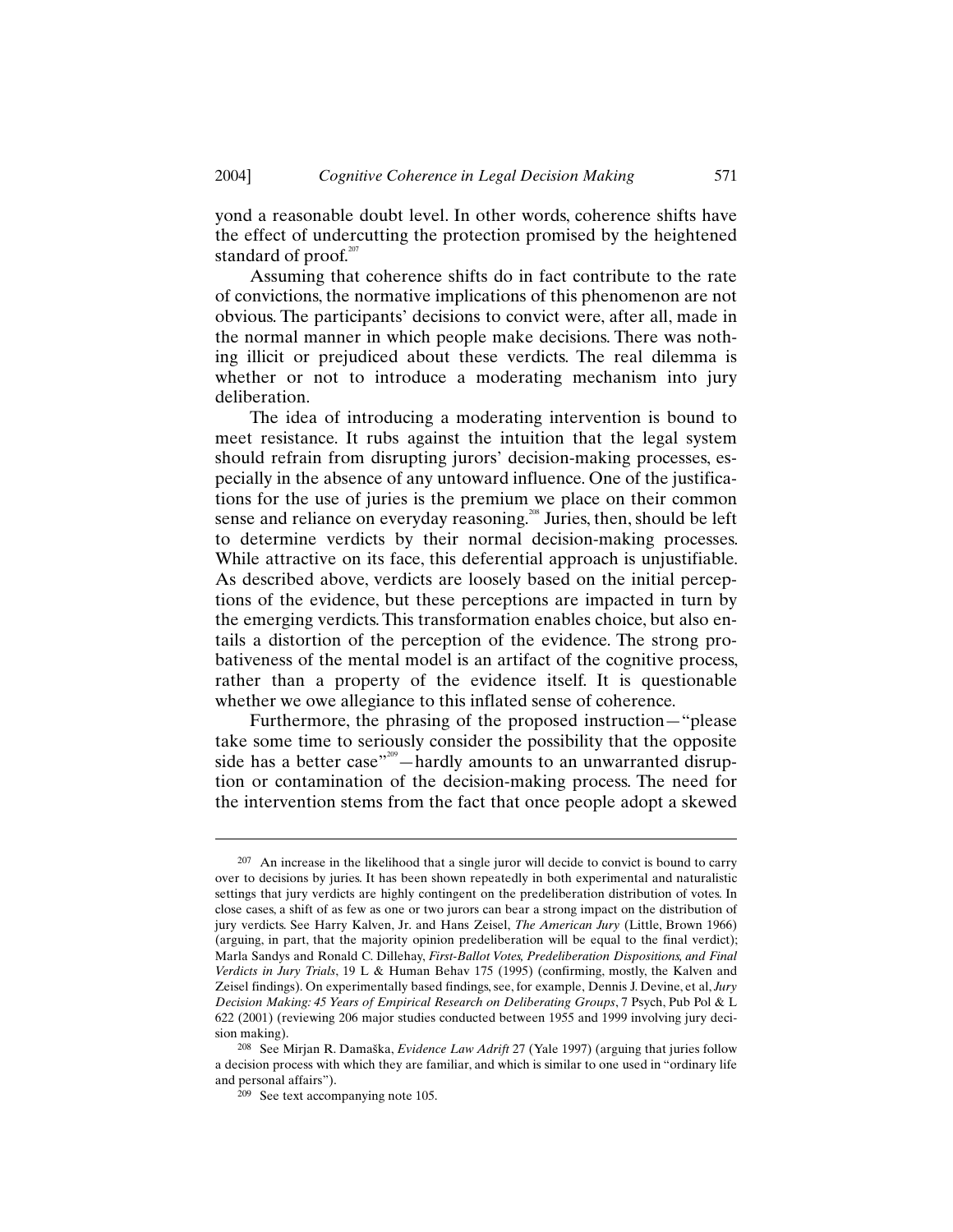mental model, they do not spontaneously consider the opposite alternatives. The moderating intervention prods jurors to engage in a mental step that is quite consistent with the expectation that the jury engage in a diligent and thorough consideration of all aspects of the case.

Prosecutors might argue that it is not undesirable that coherence effects lead to heightened levels of conviction. Given the common law's tendency to adapt and gravitate toward optimal social equilib $ria<sup>40</sup>$  one could infer that the extant conviction levels are the product of such an adaptation. The thrust of the objection, then, is that if we debias jurors, we ought to readjust the system to make it more amenable to convictions; the most natural way to do so is by lowering the standard of proof.<sup>211</sup> This objection makes little sense; it is doubtful that any aspect of the criminal justice system can be traced historically to, or normatively justified by, the purpose of maintaining a predetermined rate of conviction. The standard of proof has a distinct lineage and function of providing a calculus for trading off the costs of erroneous judgments. As stated in *In re Winship*,<sup>212</sup> it offers an "assessment of the comparative social disutility" of trial errors.<sup>213</sup> Blackstone's adage that "it is better that ten guilty persons escape, than that one innocent suffer,"<sup>214</sup> is a cornerstone in legal doctrine. It is consistent with decision theoretic analyses,<sup>215</sup> as well as with assessments observed in empirical studies.<sup>216</sup> Lowering the standard expresses an acceptance of a higher ratio of erroneous convictions. But there is no reason for such an acceptance.

1

213 Id at 371 (Harlan concurring).

<sup>210</sup> See, for example, Jeffrey J. Rachlinski, *Heuristics and Biases in the Courts: Ignorance or Adaptation?*, 79 Or L Rev 61 (2000) (highlighting law's adaptive characteristic). On the efficiency of the common law, see Richard A. Posner, *Economic Analysis of Law* Part 2 (Aspen 6th ed 2003).

<sup>211</sup> The reason for focusing on the standard of proof is that it is more intimately connected with the rate of conviction than evidentiary rules and other trial procedures, and it is also readily modifiable.

<sup>212</sup> 397 US 358 (1970).

<sup>214</sup> William M. Blackstone, 4 *Commentaries* at \*358. For a helpful discussion, see Lawrence Solan, *Refocusing the Burden of Proof in Criminal Cases: Some Doubt about Reasonable Doubt*, 78 Tex L Rev 105 (1999) (discussing the history and motivations behind the standard).

<sup>215</sup> The value of 90 percent shows up in both normative and descriptive analyses. According to decision theory, a ratio of nine false acquittals to one false conviction should lead to a standard of proof of about 90 percent. See Francis C. Dane, *In Search of Reasonable Doubt: A Systematic Examination of Selected Quantification Approaches*, 9 L & Human Behav 141, 154–56 (1985) (testing several quantification approaches to determine practical reasonable doubt). But see Erik Lillquist, *Recasting Reasonable Doubt: Decision Theory and the Virtues of Variability*, 36 UC Davis L Rev 85, 114–17 (2002) (criticizing these conclusions and suggesting supplementing the calculus with the utilities of correct acquittals and correct convictions).

<sup>216</sup> Research that monitors people's perceptions of the standard reveals similar values. While assessments vary somewhat with the methodology of elicitation, the responses tend to converge in the range of 80 percent to 90 percent. See Reid Hastie, *Algebraic Models* at 102 (cited in note 147) (listing results from numerous empirical studies).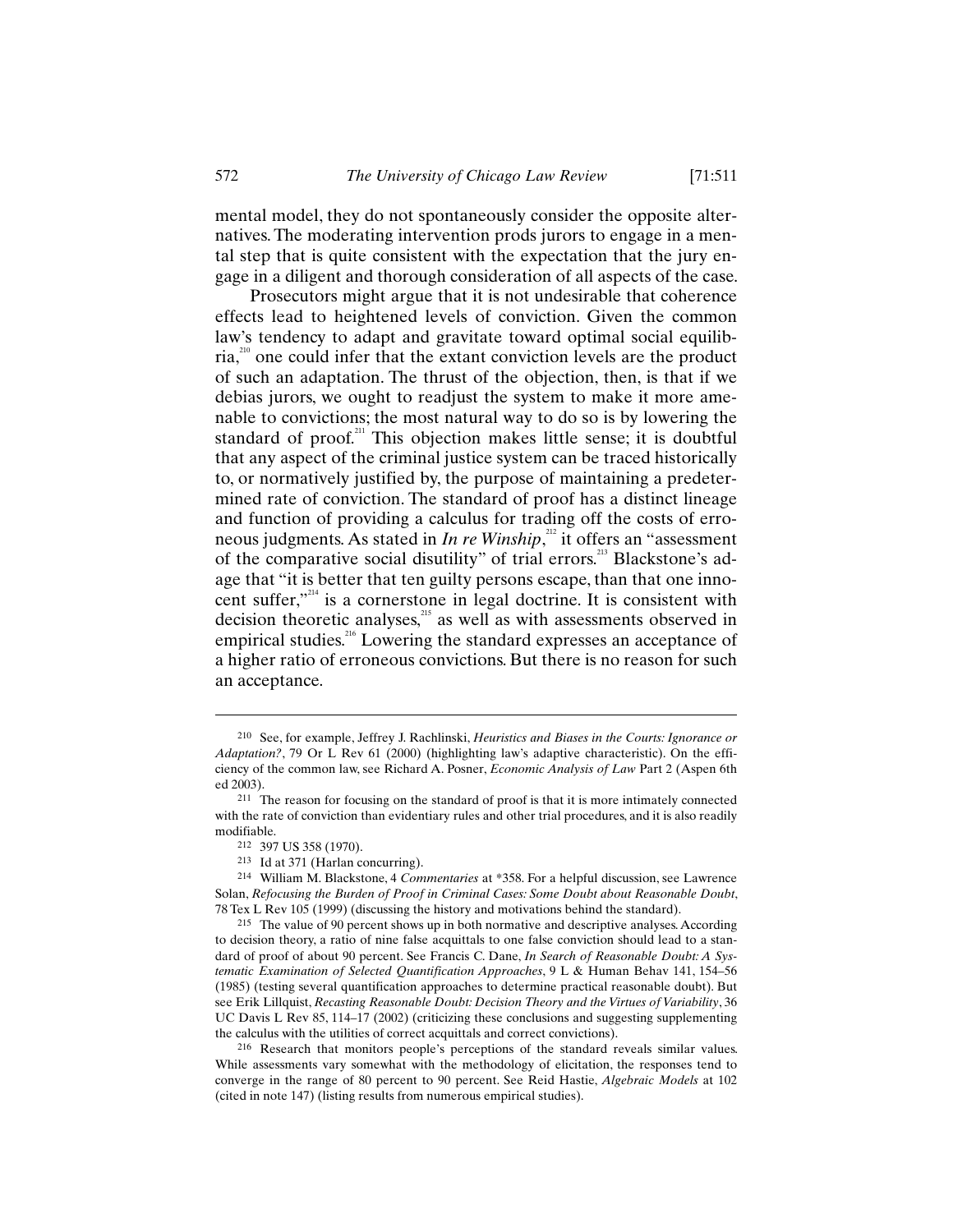Another objection is that a moderating intervention is unnecessary because its function is already taken care of by the adversarial nature of the trial; even when the arguments of defense attorneys fail to sway jurors, they might nonetheless moderate the coherence effect. Although advocates' arguments may conceivably have a moderating effect, the research suggests that it will be a limited one. Recall that in both the *Quest* and *Jason Wells* cases, participants were presented with the arguments by both lawyers before being asked to decide the verdict. Yet, we observed substantial coherence shifts. Research on persuasion also shows that the effectiveness of a persuasive message depends upon the target's perception of the source. Most notably, persuasion is adversely affected when the source is deemed to lack credibility.<sup>217</sup> Thus, a juror is not likely to respond to the urging of an advocate for the disbelieved party, especially when the juror is already close to making up her mind. Moreover, given the lopsidedness of the juror's representation, the opposing advocate's arguments might appear to be extreme, and thus become even less credible.<sup>218</sup> There is also a danger that the arguments will backfire; in some situations, resistance to persuasion can entrench one's position.<sup>219</sup>

Another objection is that the jury instructions given at trial render a moderating procedure unnecessary. Jury instructions contain a barrage of directives and admonitions intended to prevent error and bias in verdict decisions. For example, judges tell jurors to presume innocence, to base their decisions on all the relevant evidence, to give careful attention to the testimony and exhibits, and to keep an open

<sup>217</sup> The consequence of source credibility on the effectiveness of persuasion is broadly acknowledged, and has become a classic experimental finding. See, for example, Shelly Chaiken and Durairaj Maheswaran, *Heuristic Processing Can Bias Systematic Processing: Effects of Source Credibility, Argument Ambiguity, and Task Importance on Attitude Judgment*, 66 J Personality & Soc Psych 460, 464–66 (1994); Martin Fishbein and Icek Ajzen, *Belief, Attitude, Intention, and Behavior: An Introduction to Theory and Research* 451–509 (Addison-Wesley 1975); Carl I. Hovland, Irving L. Janis, and Harold H. Kelley, *Communication and Persuasion: Psychological Studies of Opinion Change* 25–48 (Yale 1953).

<sup>218</sup> The "accentuation effect" is the tendency to exaggerate the discrepancies between one's own position and those expressed by people on the opposite side of the issue. The stronger one's own views, the more extreme the other position seems. See Robyn M. Dawes, David Singer, and Frank Lemons, *An Experimental Analysis of the Contrast Effect and Its Implications for Intergroup Communication and the Indirect Assessment of Attitude*, 21 J Personality & Soc Psych 281, 294 (1972) ("Subjects in the [ ] experiments had a strong tendency to exaggerate the differences in attitude between themselves and the people with whom they disagree."); Robert J. Robinson, et al, *Actual versus Assumed Differences in Construal: "Naive Realism" in Intergroup Perception and Conflict*, 68 J Personality & Soc Psych 404 (1995) (studying differences of opinion on abortion and race).

<sup>219</sup> See Zakary L. Tormala and Richard E. Petty, *What Doesn't Kill Me Makes Me Stronger: The Effects of Resisting Persuasion on Attitude Certainty*, 83 J Personality & Soc Psych 1298 (2002) (showing that high certainty in one's initial attitudes increased resistance to subsequent attacks and further enhanced the correspondence between attitudes and behavioral intentions).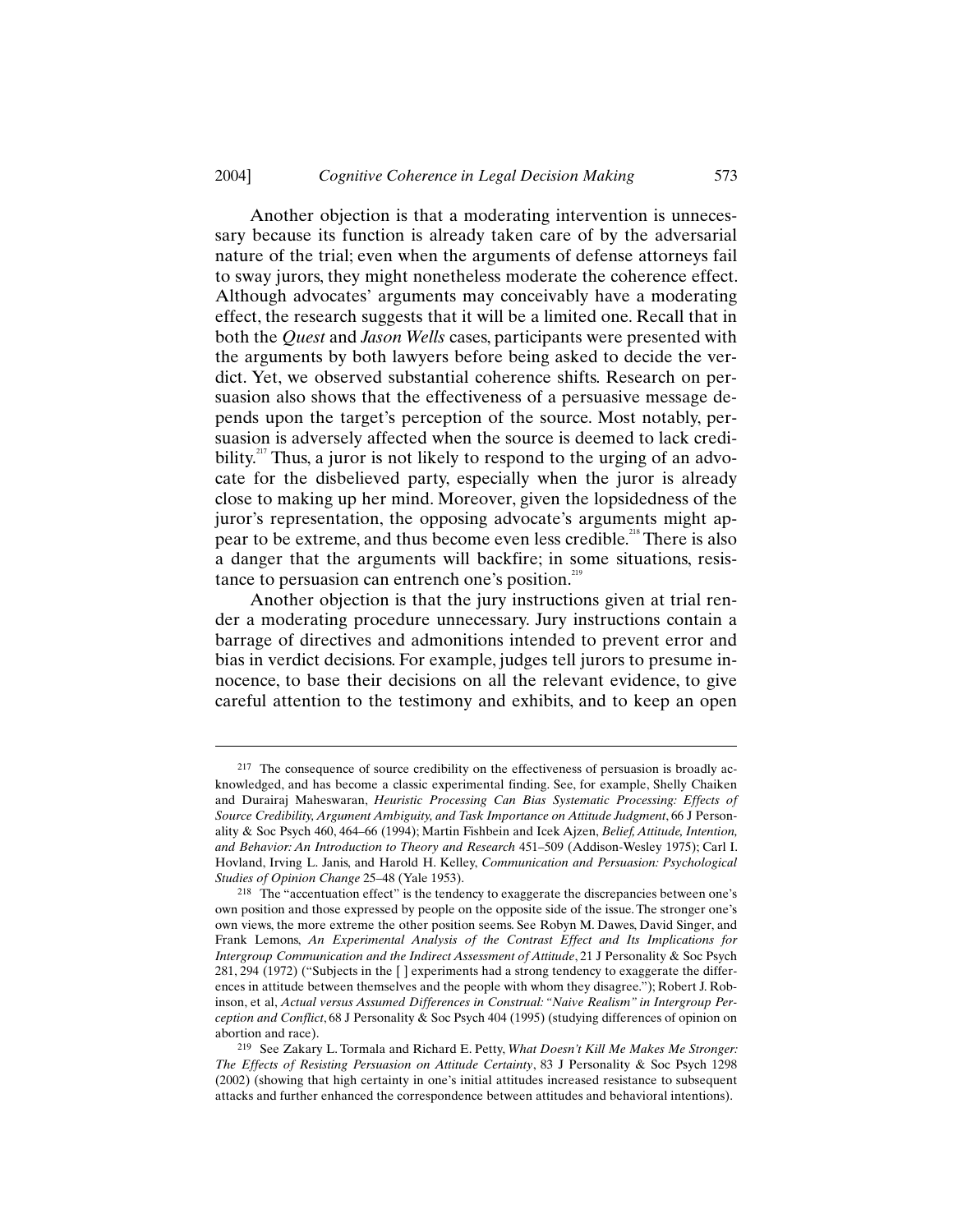mind until the entire case has been submitted for deliberation.<sup>220</sup> However desirable, these instructions are unlikely to have an appreciable impact on coherence shifts. The debiasing experiment indicates that coherence effects are moderated only when participants are specifically instructed to actively generate an alternative mental representation.<sup>221</sup> Judicial instructions contain no such directives.

Even if we were to introduce a moderating instruction, its effectiveness would be unclear. There is indeed doubt whether jury instructions produce their intended effects. Research has shown that many instructions are not properly comprehended by jurors, $\overline{a}$ <sup>22</sup> while others demand that jurors perform tasks that are cognitively very difficult, if not outright impossible.<sup>23</sup> Neither of these difficulties applies to the moderating intervention I have proposed; the instruction is clear and readily feasible. The effectiveness of the proposed instruction might also be hindered by limits of human attention. Jury instructions are already very long, they are often communicated poorly, and there is little doubt that jurors cannot apply or even recall them in full.<sup>224</sup> Thus, it is quite possible that an additional instruction will simply fall by the wayside. Therefore, I suggest that judges take simple steps to increase the instruction's effectiveness, including repeating it, placing it at the beginning and end, resorting to emphatic language, and even requiring jurors to write down reasons supporting the opposite conclusion.

In sum, the adverse effects of coherence shifts on criminal verdicts merit consideration of a moderating instruction.<sup>225</sup>

1

223 See, for example, Lempert, 1 Intl J Evid & Proof at 316–17 (cited in note 168). For a review of the empirical research, see Joel D. Lieberman and Bruce D. Sales, *What Social Science Teaches Us about the Jury Instruction Process*, 3 Psych, Pub Pol & L 589 (1997).

224 See, for example, Peter Tiersma, *The Rocky Road to Legal Reform: Improving the Language of Jury Instructions*, 66 Brooklyn L Rev 1081, 1084–85 (2001) (noting studies that conclude that instructions are hard for juries to remember, understand, and apply). See also Lieberman and Sales, 3 Psych, Pub Pol & L at 623–39 (cited in note 223) (recounting various empirical studies on jury memory and comprehension).

<sup>220</sup> See, for example, O'Malley, Grenig, and Lee, *Federal Jury Practice & Instructions* § 10.01 (cited in note 151) (listing suggested jury instructions); *California Jury Instructions: Criminal* § 0.50 at 4–9 (West 6th ed 1996 & Supp 2002) (providing a preliminary admonition to the jury).

<sup>221</sup> See Part I.B.8.

<sup>222</sup> See, for example, Darryl K. Brown, *Regulating Decision Effects of Legally Sufficient Jury Instructions*, 73 S Cal L Rev 1105, 1105 (2000) (indicating cases and empirical studies suggesting that juries often get instructions wrong); Stephen P. Garvey, Sheri Lynn Johnson, and Paul Marcus, *Correcting Deadly Confusion: Responding to Jury Inquiries in Capital Cases*, 85 Cornell L Rev 627, 628–33 (2000) (discussing jury misunderstandings). For a review of the empirical research, see Phoebe C. Ellsworth and Alan Reifman, *Juror Comprehension and Public Policy: Perceived Problems and Proposed Solutions*, 6 Psych, Pub Pol & L 788, 788–92 (2000).

<sup>225</sup> This reform could benefit from further critical examination and debate. In addition to replicating the moderating effect, it would be worth verifying that it will not have a debilitative effect on jurors' ability to decide on a verdict. There is good reason to believe that the moderating intervention will improve group deliberation, but it might also have other unintended effects. I am currently involved in experimentation designed to replicate the effect and to evaluate its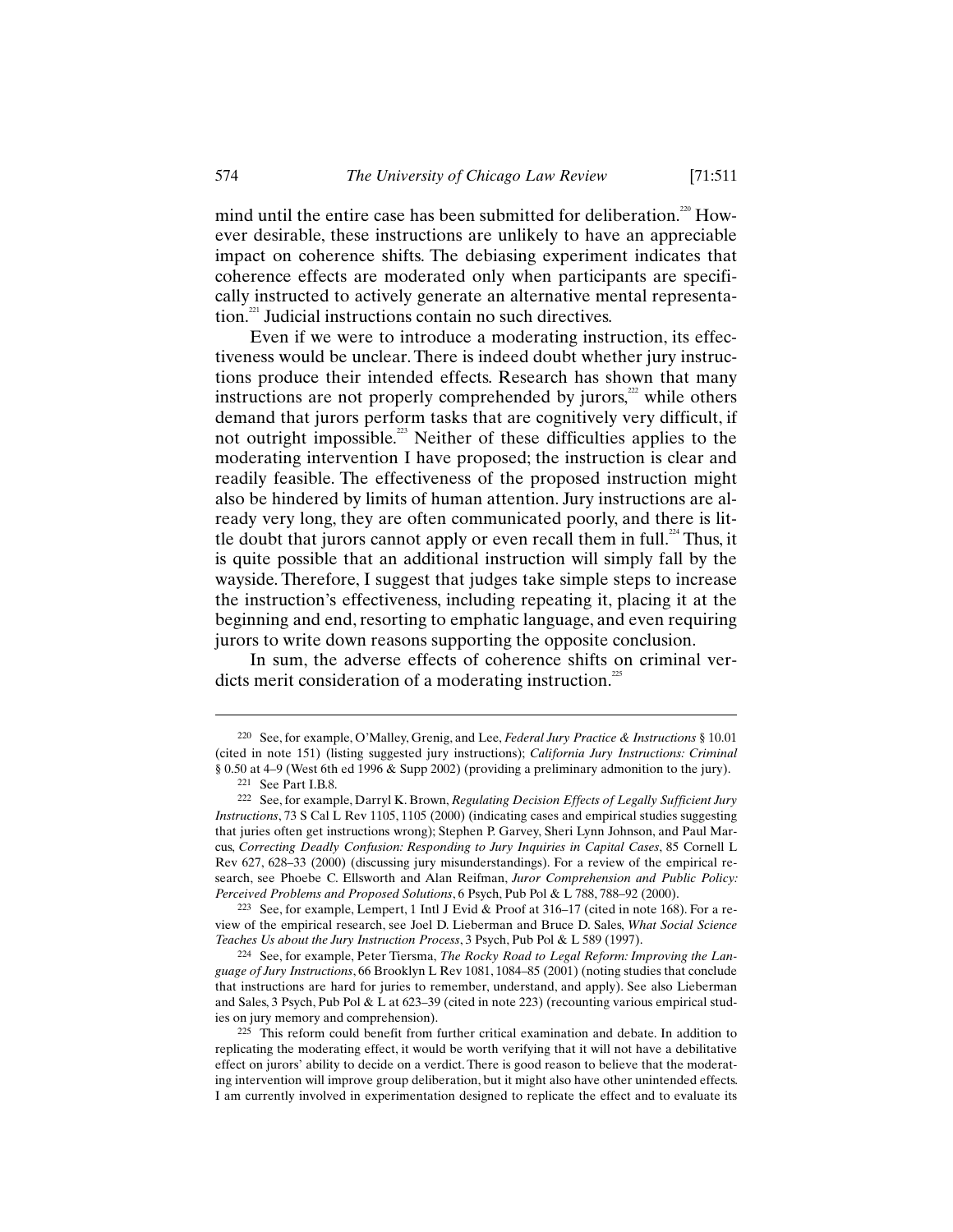### D. Reducing Error in Harmless-Error Analysis

Legal decision-makers rarely have a choice as to the nature of their tasks. One notable exception is appellate review of harmless error, a doctrine that has been the subject of a jurisprudential split between two modes of analysis. One approach focuses on the impact of the error on the trial outcome, and the other hinges on assessing guilt as it appears from the remaining, presumably untainted, evidence. Coherence-based reasoning research indicates that the latter is more prone to erroneous judgments.

Harmless error is one of the most frequently discussed issues in criminal appeals.<sup>226</sup> The power of appellate courts to set aside lower court verdicts is of crucial importance to the administration of justice.<sup>227</sup> The harmless-error doctrine is a direct and powerful means by which appellate courts regulate and censure trial judges, prosecutors, and police investigators. Though it applies similarly to criminal and civil law, the following discussion will focus on the former, where it is more frequently litigated and more hotly contested.

While the right to a fair trial is a fundamental constitutional right, the ideal, error-free trial proves to be rather elusive in practice.<sup>228</sup> The conflicting interests derive from Herbert Packer's dichotomy between the Crime Control and Due Process models of the criminal process.<sup>229</sup> One obviously crucial objective of the trial is to make accurate factual determinations as to the question of the defendant's guilt or innocence.<sup>230</sup> Naturally, this objective is frustrated when true determinations of guilt are reversed due to inconsequential investigative or trial flaws.231 Yet another principal objective of the trial is to enforce the

advantages and potential collateral effects.

<sup>226</sup> See William M. Landes and Richard A. Posner, *Harmless Error*, 30 J Legal Stud 161, 161 (2001).

<sup>&</sup>lt;sup>227</sup> As Wigmore explained, whether to grant a new trial is "a great question, because ... the whole status of the law of evidence, as well as the efficiency of our methods of doing justice, is dependent upon the answer." John H. Wigmore, *New Trials for Erroneous Rulings upon Evidence: A Practical Problem for American Justice*, 3 Colum L Rev 433, 433 (1903). See also Roger J. Traynor, *The Riddle of Harmless Error* 80 (Ohio State 1970) ("[T]he evaluation of an error as harmless or prejudicial is one of the most significant tasks of an appellate court, as well as one of the most complex.").

<sup>228</sup> The Court repeatedly reminds us that "the Constitution entitles a criminal defendant to a fair trial, not a perfect one." *Delaware v Van Arsdall*, 475 US 673, 681 (1985).

<sup>229</sup> See Herbert L. Packer, *The Limits of the Criminal Sanction* 149–73 (Stanford 1968).

<sup>230</sup> See, for example, *Van Arsdall*, 475 US at 681 ("The harmless-error doctrine recognizes the principle that the central purpose of a criminal trial is to decide the factual question of the defendant's guilt or innocence.").

<sup>231</sup> See, for example, *Kotteakos v United States*, 328 US 750, 760 (1946) (concluding that the congressional intent in limiting the scope for reversal was to preserve the right to a fair trial "without giving men fairly convicted the multiplicity of loopholes which any highly rigid and minutely detailed scheme of errors, especially in relation to procedure, would engender and reflect in a printed record").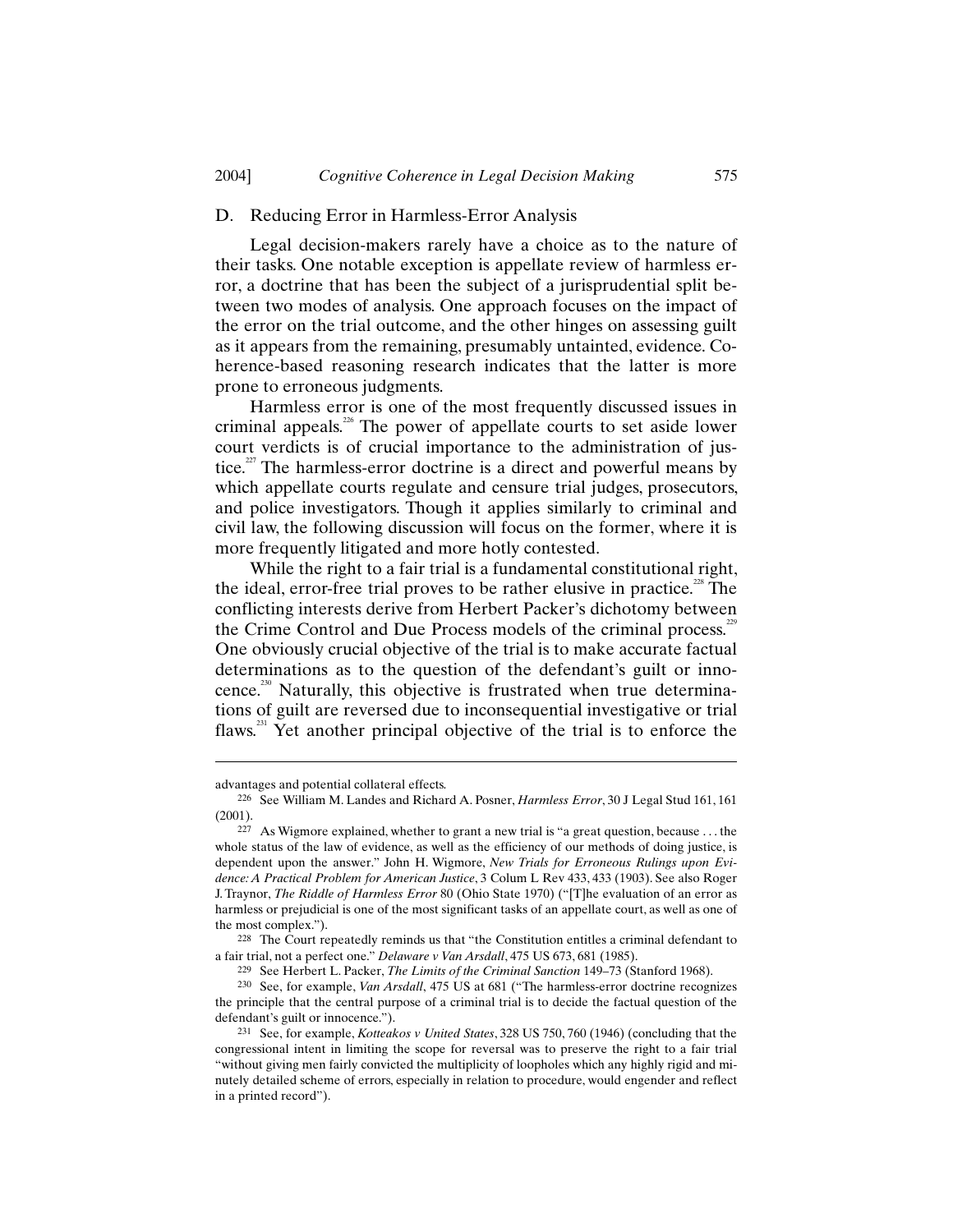safeguards owed to criminal defendants.<sup>232</sup> Letting convictions stand despite failings of the officers of the criminal justice system increases trial error and diminishes the judiciary's ability to deter the recurrence of such flaws.<sup>233</sup> In the long run, consistent rebukes by appellate courts would have a cleansing effect that both protects defendants' rights and results in an increase in trial accuracy.<sup>234</sup> Both sides to the debate claim correctly that inattention to their respective objective is bound to erode the public's confidence in the criminal justice system.<sup>23</sup>

Needless to say, these objectives are not amenable to an easy balancing judgment, and the terse language of the Federal Rules of Criminal Procedure offers little guidance.<sup>236</sup> Devising the appropriate test for harmless-error analysis has been the topic of much jurisprudential contention.<sup>237</sup> In grappling with this task, courts have analyzed

<sup>234</sup> Justice Traynor argued, "If appellate judges forthrightly opened the way to a new trial whenever a judgment was contaminated by error, there would be a cleansing effect on the trial process. A sharp appellate watch would in the long run deter error at the outset, thereby lessening the need of appeal and retrials." Traynor, *Riddle of Harmless Error* at 50 (cited in note 227).

235 Compare *Van Arsdall*, 475 US at 681 (noting the principle that the fact that trials are intended foremost to decide the factual question of guilt or innocence "promotes public respect for the criminal process by focusing on the underlying fairness of the trial rather than on the virtually inevitable presence of immaterial error"), with *Rose*, 478 US at 588 (Stevens concurring) (emphasizing that protecting constitutional values besides the reliability of the determination of guilt or innocence serves to strengthen public confidence in the administration of justice).

<sup>236</sup> The determination of harmfulness hinges on whether the error affected the defendant's "substantial rights." See FRCrP 52(a) ("[Any] error, defect, irregularity, or variance that does not affect substantial rights must be disregarded."). See also FRCP 61 ("The court at every stage of the proceeding must disregard any error or defect in the proceeding which does not affect the substantial rights of the parties.").

<sup>237</sup> For representative scholarly discussions, see generally Sam Kamin, *Harmless Error and the Rights/Remedies Split*, 88 Va L Rev 1, 72, 78–86 (2002) (arguing that the state should be precluded from claiming harmless error when they knew or should have known they were violating the defendant's constitutional rights); Landes and Posner, 30 J Legal Stud at 162–69 (cited in note 226) (establishing an economic model to maximize social welfare in harmless-error rulings); Harry T. Edwards, *To Err Is Human, But Not Always Harmless: When Should Legal Error Be Tolerated?*, 70 NYU L Rev 1167, 1205–09 (1995) (arguing tentatively for a bright-line approach to the harmless-error analysis of trial errors implicating the constitutional rights of the defendant); Gregory Mitchell, *Against "Overwhelming" Appellate Activism: Constraining Harmless Error Review*, 82 Cal L Rev 1335, 1341 (1994) (arguing that "the overwhelming-evidence approach to harmless error review is much too permissive of appellate activism, whereas the contribution-

Harmless-error doctrine developed as a reaction to a state in which federal courts were viewed as "impregnable citadels of technicality." Marcus A. Kavanagh, *Improvement of Administration of Criminal Justice by Exercise of Judicial Power*, 11 ABA J 217, 222–23 (1925).

<sup>232</sup> See, for example, *Rose v Clark*, 478 US 570, 588 (1986) (Stevens concurring) ("[O]ur Constitution, and our criminal justice system, protect other values besides the reliability of the guilt or innocence determination. A coherent harmless-error jurisprudence should similarly respect those values.").

<sup>233</sup> See, for example, id at 588–89 (warning that a broad application of the harmless-error rule "can only encourage prosecutors to subordinate the interest in respecting the Constitution to the ever-present and always powerful interest in obtaining a conviction in a particular case"); *Harrington v California*, 395 US 250, 255 (1969) (Brennan dissenting) (warning that the deterrent effect of constitutional protections "on the actions of both police and prosecutors, not to speak of trial courts, will be significantly undermined").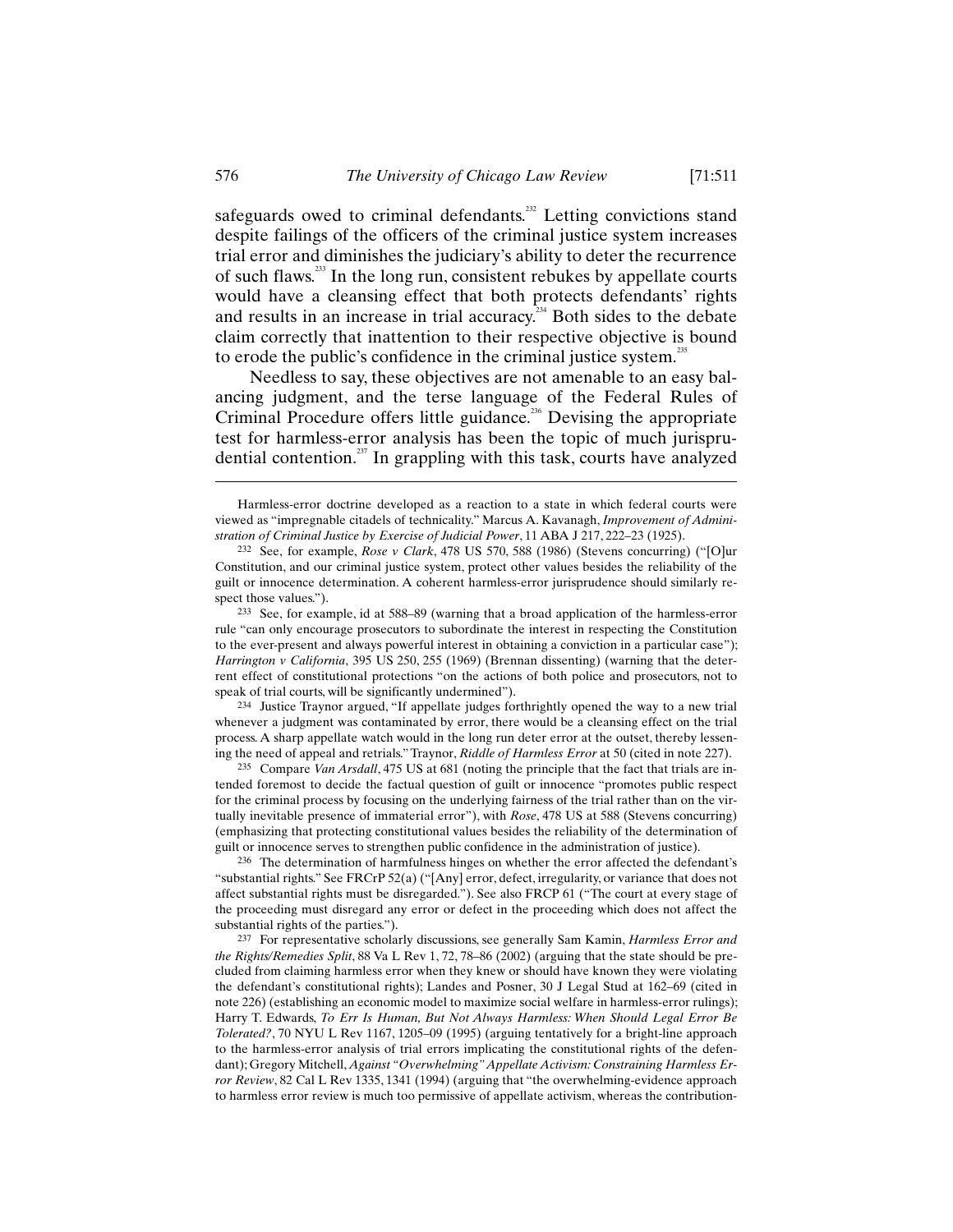cases along various dimensions, including the constitutional nature of the error,<sup>238</sup> the degree of certainty of harmfulness,<sup>239</sup> and since *Arizona v* Fulminante,<sup>240</sup> the classification of the error as "structural" or mere "trial error."<sup>241</sup>

Most of the judicial and scholarly attention has focused on yet another dimension—whether the harm should be determined based on the effect of the error itself or on the remainder of the evidence.<sup>242</sup> According to the rule announced in *Chapman v California*,<sup>243</sup> the harmless-error test hinges on the reviewing judge's assessment of the impact the error had on the jury's verdict.<sup>244</sup> In contrast to this *errorfocused* approach,<sup>245</sup> *Harrington v California*<sup>246</sup> proposes that the reviewing judge should assess whether the conviction would still have resulted in the absence of error.<sup>247</sup> According to this *guilt-focused* ap-

<sup>238</sup> Prior to 1967, only nonconstitutional errors were subject to harmless-error review. That changed with the landmark case of *Chapman v California*, 386 US 18, 22 (1967).

<sup>239</sup> See *Brecht v Abrahamson*, 507 US 619, 637 (1993) (shifting the burden to defendants who will not be entitled to habeas relief "unless they can establish that the trial error resulted in 'actual prejudice'"). For a critical commentary, see John H. Blume and Stephen P. Garvey, *Harmless Error in Federal Habeas Corpus after* Brecht v. Abrahamson, 35 Wm & Mary L Rev 163 (1993).

240 499 US 279 (1991).

1

241 Id at 307–12 (differentiating trial error from structural errors for the purposes of harmless-error analysis). For scholarly reactions to the dichotomy, see Charles J. Ogletree, Jr., Arizona v. Fulminante*: The Harm of Applying Harmless Error to Coerced Confessions*, 105 Harv L Rev 152, 161–65 (1991) (arguing that the Court's distinction between trial and structural errors is unpersuasive); David McCord, *The "Trial"/"Structural" Error Dichotomy: Erroneous, and Not Harmless*, 45 Kan L Rev 1401, 1454 (1997) (arguing that the dichotomy is confusing to lower courts, further complicating the harmless-error analysis).

<sup>245</sup> Judge Edwards labels this approach the *effect-on-the-verdict* approach. Edwards, 70 NYU L Rev at 1171 (cited in note 237).

to-conviction approach preserves the appellate court's well-justified deferential role regarding findings of guilt"); Henry P. Monaghan, *Harmless Error and the Valid Rule Requirement*, 1989 S Ct Rev 195, 196 (arguing that harmless-error analysis is not appropriate if a state court conviction is based on a constitutionally infirm rule); Tom Stacy and Kim Dayton, *Rethinking Harmless Constitutional Error*, 88 Colum L Rev 79, 91–98 (1988) (grounding the harmless-error review in the purpose of the right potentially infringed upon); Martha A. Field, *Assessing the Harmlessness of Federal Constitutional Error—A Process in Need of a Rationale*, 125 U Pa L Rev 15, 60–61 (1976) (advocating an evaluation of the evidence to be excluded to determine its persuasiveness); Stephen A. Saltzburg, *The Harm of Harmless Error*, 59 Va L Rev 988, 989–98 (1973) (advocating for different harmless-error review standards in civil and criminal contexts); Traynor, *Riddle of Harmless Error* at 33–37 (cited in note 227) (suggesting the application of a "high probability [of] harmlessness" test to help evaluate which errors are, in fact, harmless).

<sup>242</sup> See note 237.

<sup>243</sup> 386 US 18 (1967).

<sup>244</sup> Id at 20.

<sup>246</sup> 395 US 250 (1969).

<sup>247</sup> Id at 254 (concluding that the overwhelming guilt established by admissible evidence negates the trial error). See also *Brown v United States*, 411 US 223, 231 (1973) (citing the *Harrington* Court's harmless-error standard); *Schneble v Florida*, 405 US 427, 430–31 (1972) (comparing *Schneble* to *Harrington*); *Milton v Wainwright*, 407 US 371, 377 (1972) (holding that the jury would have reached the same verdict even if the defendant's statements to the police had not been admitted into evidence). In *Rose v Clark*, for example, the Court stated: "Where a re-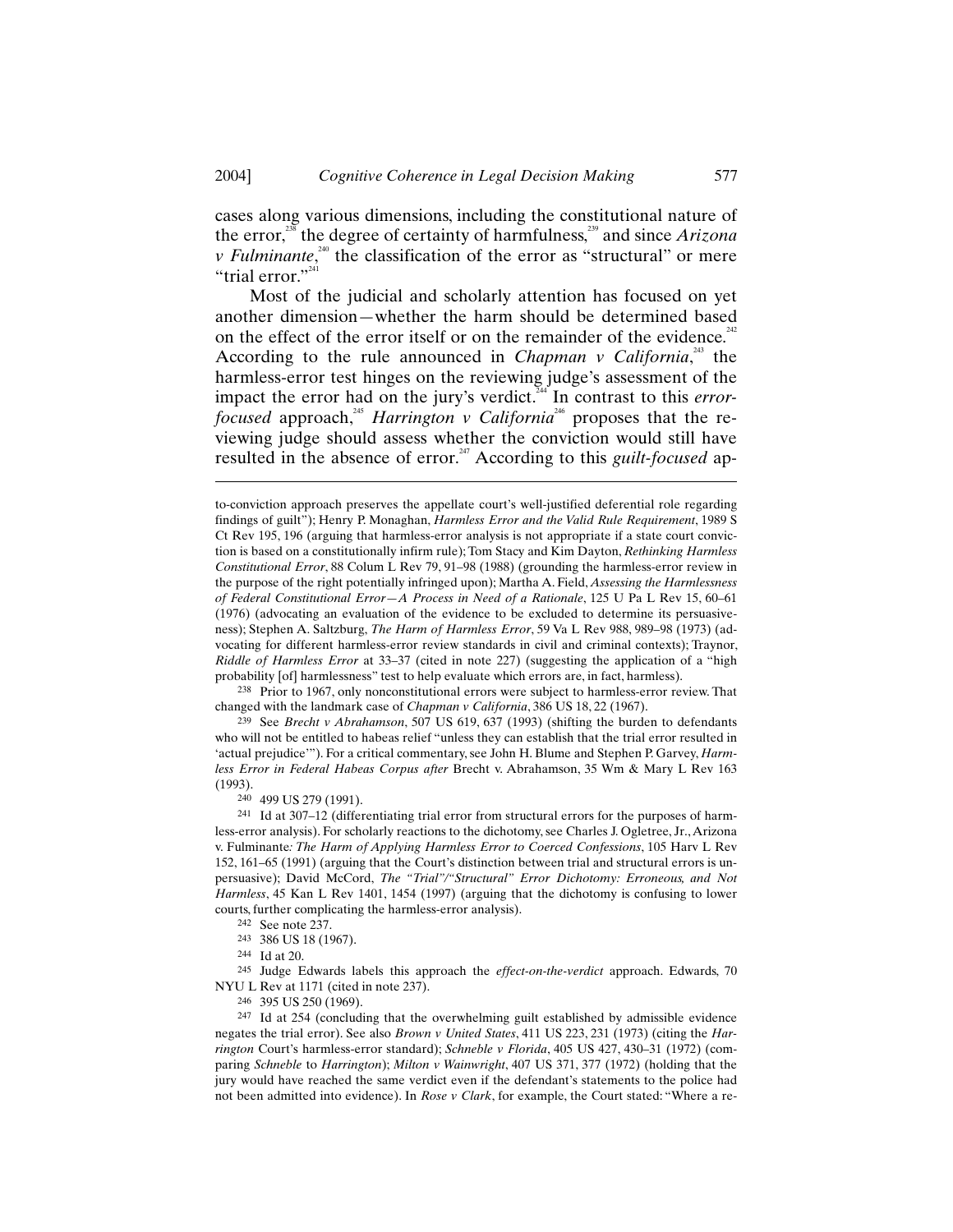proach, the error itself plays a marginal role; the analysis hinges rather on the strength of the remainder of the evidence.<sup>248</sup> As long as the unchallenged evidence provides solid grounds for conviction, even grave errors will be deemed harmless.

Over the past thirty-five years, the Burger and Rehnquist Courts have gradually expanded the doctrine of harmless error, $49$  with fewer flawed trials reversed.<sup>250</sup> A brief flirtation with the error-focused approach in *Sullivan v Louisiana*<sup>251</sup> aside, the Court usually relies on the *Harrington* guilt-focused test.<sup>252</sup> Legal scholarship, on the other hand, has generally repudiated the guilt-focused approach. Critics contend that reviewing the entire record on appeal undermines the right to a trial by jury, is unnecessarily speculative, and is based on incomplete accounts of the evidence.<sup>253</sup>

By itself, coherence-based reasoning research cannot resolve the jurisprudential dispute across the entire spectrum of harmless-error

 $^{249}$  "[I]t is the rare case in which a constitutional violation will not be subject to harmlesserror analysis." *Sullivan v Louisiana*, 508 US 275, 282 (1993) (Rehnquist concurring).

<sup>250</sup> See Edwards, 70 NYU L Rev at 1180–81 (cited in note 237) (citing numbers suggesting that applications of the harmless-error doctrine increased significantly post-*Chapman*); Mitchell, 82 Cal L Rev at 1348 n 82 (cited in note 237) (suggesting that guilt-focused approach review is most commonly used in harmless-error determinations).

 $251$  508 US 275, 279 (1993) ("The inquiry ... is not whether, in a trial that occurred without the error, a guilty verdict would surely have been rendered, but whether the guilty verdict actually rendered in *this* trial was surely unattributable to error.").

viewing court can find that the record developed at trial establishes guilt beyond a reasonable doubt, the interest in fairness has been satisfied and the judgment should be affirmed." 478 US at 579.

<sup>248</sup> As Justice Traynor explains, the "correct result" test asks whether the jury reached the correct conclusion notwithstanding the admission of tainted evidence. Traynor, *Riddle of Harmless Error* at 18–22 (cited in note 227). See also Edwards, 70 NYU L Rev at 1171 (cited in note 237) (arguing that a judgment of whether error is harmless is actually a judgment of how the appellate judge would have decided guilt). Henry Monaghan has distinguished the two approaches as "jury-centered" and "judge-centered." Monaghan, 1989 S Ct Rev at 203 (cited in note 237).

<sup>252</sup> See, for example, cases in note 247. See also *Neder v United States*, 527 US 1, 17 (1999) (concluding beyond a reasonable doubt that the jury verdict would have been the same absent the error).

<sup>253</sup> See, for example, Kamin, 88 Va L Rev at 72–73 (cited in note 237) (arguing that the guilt-focused harmless-error approach allows courts to avoid answering the substantive questions of constitutional law around which the errors are made); Linda E. Carter, *The Sporting Approach to Harmless Error in Criminal Cases: The Supreme Court's "No Harm, No Foul" Debacle in* Neder v. United States, 28 Am J Crim L 229, 239–45 (2001) (claiming that a guilt-focused harmless-error review unconstitutionally limits the right to trial by jury); Edwards, 70 NYU L Rev at 1192–94 (cited in note 237) (arguing that review in a guilt-focused manner denies the right to trial by jury); Mitchell, 82 Cal L Rev at 1353–57 (cited in note 237) (arguing that appellate review is a poor place to evaluate the record, undermining the guilt-focused harmless-error review); Traynor, *Riddle of Harmless Error* at 25–33 (cited in note 227) (raising multiple arguments against the appellate review of harmless error with the guilt-focused approach including difficulty with burdens, task confusion, and so on). See also Charles S. Chapel, *The Irony of Harmless Error*, 51 Okla L Rev 501, 506 (1998) (describing the guilt-focused approach as inimical to constitutional protections); Erwin Chemerinsky, *No Harm, No Foul*, 16 Cal Law 27 (Jan 1996) (criticizing the California Supreme Court's use of the guilt-focused approach).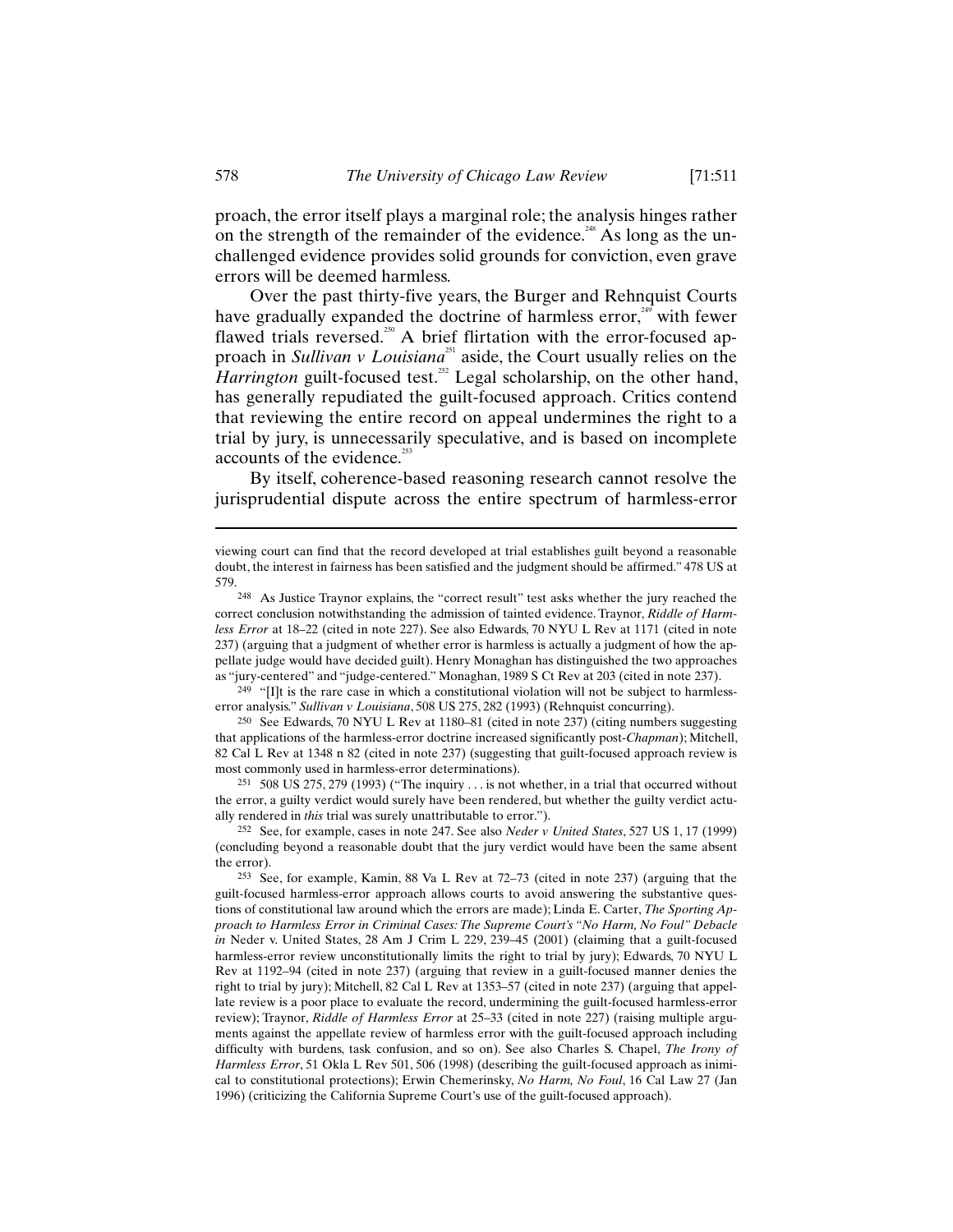cases. It can, however, offer a strong reason for preferring the errorfocused approach in cases that involve an erroneous introduction of inadmissible evidence at trial, such as a coerced confession, hearsay, prejudicial evidence, or a *Bruton* violation.<sup>254</sup> In these cases, the reviewing judge is of course privy to the content of the contested evidence. Coherence-based reasoning presents the possibility that having been exposed to the entire record, judges might be influenced by the impermissible evidence. As discussed above, coherence shifts are effectuated via intricate interconnections, so that variables can influence other variables to which they are not directly related. Sufficiently strong pieces of evidence can affect the entire mental model of the case, indirectly changing the perceptions of unrelated pieces of evidence.<sup>255</sup> Since coherence effects occur without awareness,<sup>256</sup> the judge will decide in accordance with her perception of the evidence, which, unbeknownst to her, has likely been skewed by the illicit variable.<sup>257</sup> Thus, the guilt-focused approach is undermined by the danger that the supposedly untainted remainder of the evidence is anything but untainted. In criminal trials, where inadmissible evidence is invariably prosecution evidence, guilt-focused analysis will tend to lead to dubious affirmations of convictions.

This concern is strongest in cases where there are independent reasons for doubting the underlying veracity of the other evidence. Take for example the case of *Milton v Wainwright*,<sup>258</sup> where the Court held harmless an impermissible surreptitious interrogation in violation of a defendant's *Massiah* right.<sup>259</sup> Basing its decision on an extensive examination of the trial record, the Court found what it considered to be overwhelming evidence of guilt, most notably three confessions made by the defendant prior to the indictment. Those confessions, however, were themselves of questionable reliability because they were obtained by dubious means. Indeed, as the dissent pointed out, the likely reason for conducting the surreptitious investigation was that those confessions might not have held up in court.<sup>260</sup> The bootstrapping in this case is apparent: the illicit interrogation was held harmless based on the strength of the confessions, while it is quite pos-

<sup>254</sup> See *Bruton v United States*, 391 US 123, 137 (1968) (excluding the statement of a nontestifying codefendant).

<sup>255</sup> See Part I.B.5.

<sup>256</sup> See Part I.B.2.

<sup>257</sup> This danger has been pointed out by a sitting judge. See Edwards, 70 NYU L Rev at 1205 (cited in note 237) (noting that once the judge has seen the evidence, he faces the risk of being influenced by it).

<sup>258</sup> 407 US 371 (1972).

<sup>259</sup> Id at 372. In *Massiah v United States*, 377 US 201 (1964), the Court found a constitutional violation in surreptitiously interrogating a defendant out of the presence of his lawyer. Id at 207. <sup>260</sup> *Milton*, 407 US at 383 (Stewart dissenting).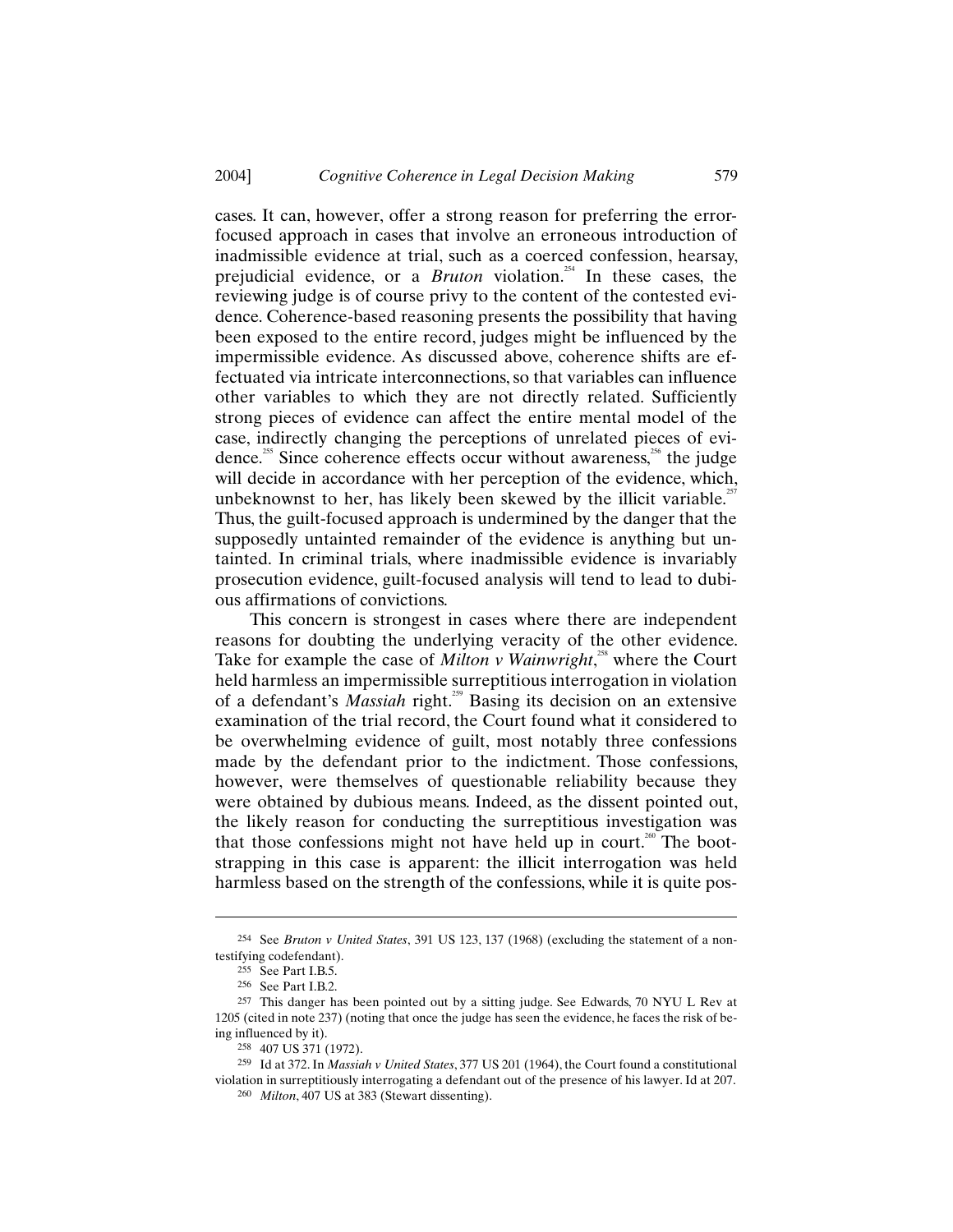sible that the veracity of the confessions was bolstered by the information obtained in the illicit interrogation.<sup>2</sup>

The practical differences between the two analytical approaches are unlikely to be as stark as implied by the doctrinal debate. In all cases, the judge is aware of the evidence in question, and there is ample experimental evidence showing that people simply cannot shut off knowledge at will.<sup>262</sup> Quite possibly, error-focused analyses are not completely immune from contamination: due to coherence effects, the impermissible evidence can make the error seem less egregious. However, the narrower the judgment, the less susceptible it is to coherence effects. The fewer the dimensions of the decision, the more likely that the choice will be based on the decision-maker's evaluations and beliefs that precede, and are thus exogenous to, the decision itself. Furthermore, unlike assessments of the entire record, the harmfulness of errors is relatively commensurable and classifiable according to a set of rules and standards.263 Precursors of such a scheme can be discerned from some Supreme Court decisions.<sup>26</sup>

Harmless-error analysis pertains also to cases that do not involve admissibility of evidence, such as when the trial contained a faulty jury instruction, an improper comment about the defendant's failure to testify, or a violation of the defendant's Confrontation Clause rights. In the absence of impermissible evidence, there is no direct danger of contamination of the remainder of the evidence through indirect coherence effects. Therefore, coherence-based reasoning does not offer a strong prescription. It does, nonetheless, provide some unique insights into the jurisprudential dilemma by adding weight to the error-based approach. These observations apply equally to evidentiary and nonevidentiary errors.

First, recall that appellate reversals serve important constitutional functions by condemning the infringement of the defendant's rights; educating police investigators, prosecutors, and trial judges; and deterring them from future violations. Coherence-based reasoning highlights the extent to which these functions are compromised when errors are declared harmless. A basic finding of the research is that the

<sup>261</sup> Id. For a similar example, see *Schneble*, 405 US at 434–36 (Marshall dissenting) (criticizing the Court's decision to hold harmless the admission of a statement of a nontestifying codefendant in light of the defendant's confession despite evidence of police coercion).

<sup>262</sup> For a comprehensive review of people's limited ability to ignore information, see generally Jonathan M. Golding and Colin M. MacLeod, eds, *Intentional Forgetting: Interdisciplinary Approaches* (Lawrence Erlbaum 1998).

<sup>263</sup> For example, some violations are bound to be classified as never warranting harmlesserror analysis, as is currently the case with respect to deprivation of the right to counsel and the right to an impartial judge. See *Chapman*, 386 US at 43–44 (Stewart concurring). Most others can be graded according to the assessed severity of their impact on a jury decision.

<sup>264</sup> See note 275.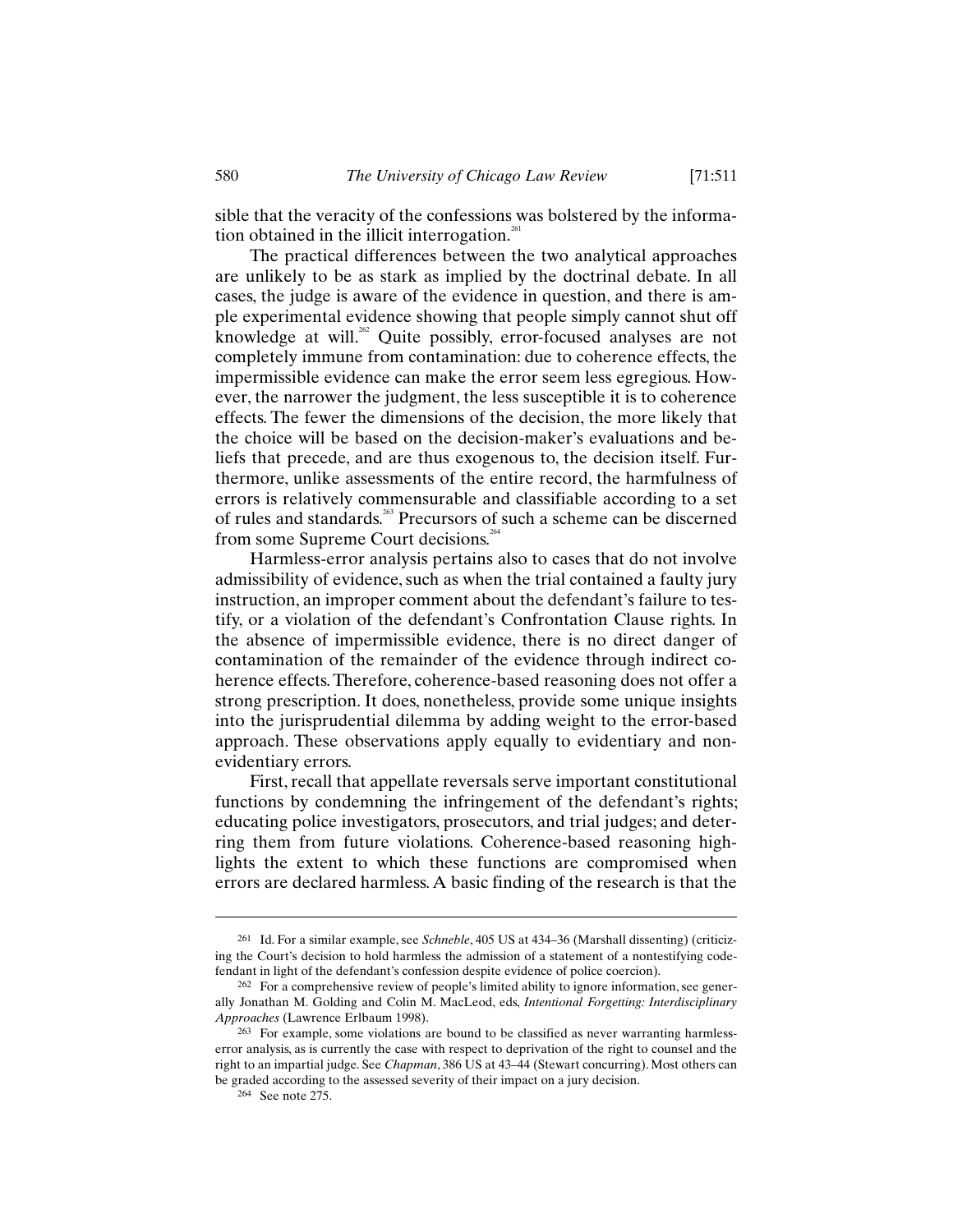variables that support the defeated alternative are dismissed, rejected, or ignored. In other words, the losing values and principles are devalued.

In some cases, the devaluation is subtle, reflected only in the tone of the opinion, failure to mention the importance of the right denied by the error, selectivity in sources cited, and the like.<sup>265</sup> In other cases, however, the devaluation can be quite glaring, such as in *Darden v*  Wainwright,<sup>266</sup> where the Court marginalized the conduct of a prosecutor who repeatedly expressed his wish to see the defendant get "blown away by a shotgun,"<sup>267</sup> and in *Arizona v Fulminante*, where, relying on a questionable assertion about the impact of involuntary confessions, the Court trivialized the legal significance of having them admitted into the record.<sup>268</sup> The Court has even gone so far as to devalue the significance of the harmless-error doctrine itself.<sup>26</sup>

<sup>266</sup> 477 US 168 (1986).

267 Id at 180 n 12.

1

The evidentiary impact of an involuntary confession, and its effect upon the composition of the record, is indistinguishable from that of a confession obtained in violation of the Sixth Amendment—of evidence seized in violation of the Fourth Amendment—or of a prosecutor's improper comment on a defendant's silence at trial in violation of the Fifth Amendment.

*Fulminante*, 499 US at 310. The Chief Justice went on to claim that relief cannot be based on a belief that "there is something more 'fundamental' about involuntary confessions." Id at 311. This part of the opinion was joined by Justices O'Connor, Kennedy, Souter, and Scalia. Justice Kennedy though, cautioned against ignoring the

indelible impact a full confession may have on the trier of fact. . . . If the jury believes that a defendant has admitted the crime, it doubtless will be tempted to rest its decision on that evidence alone, without careful consideration of the other evidence in the case. Apart, perhaps, from a videotape of the crime, one would have difficulty finding evidence more damaging to a criminal defendant's plea of innocence.

Id at 313 (Kennedy concurring).

Prompted by the Chief Justice's assertion, legal psychologist Saul Kassin sought to test its empirical validity. Mock jurors were asked to determine guilt in four criminal trials (murder, rape, assault, and theft) in which the prosecutorial evidence included a confession, an eyewitness identification, or testimony about the defendant's character. It was found that evidence of confessions produced higher conviction rates than the other forms of incriminating evidence, suggesting unique impact of self-incriminating confessions. Saul M. Kassin and Katherine Neumann, *On the Power of Confession Evidence: An Experimental Test of the Fundamental Difference Hypothesis*, 21 L & Human Behav 469 (1997). In a different experiment it was found that confes-

<sup>265</sup> Note, for example, the selective citation of Roger Traynor's classic text, *The Riddle of Harmless Error* (cited in note 227). His quote "Reversal for error, regardless of its effect on the judgment, encourages litigants to abuse the judicial process and bestirs the public to ridicule it," id at 50, has been cited exclusively in opinions that find the errors harmless. See, for example, *Neder*, 527 US at 18; *Johnson v United States*, 520 US 461, 470 (1997); *Van Arsdall*, 475 US at 681; *Rose*, 478 US at 577. On the other hand, the quotation "In the long run there would be a closer guard against error at the trial, if . . . courts were alert to reverse, in case of doubt, for error that could have contaminated the judgment," Traynor, *Riddle of Harmless Error* at 23, has been cited only in a case in which the conviction was ordered reversed, *O'Neal v McAninch*, 513 US 432, 442 (1995).

<sup>268</sup> Chief Justice Rehnquist stated: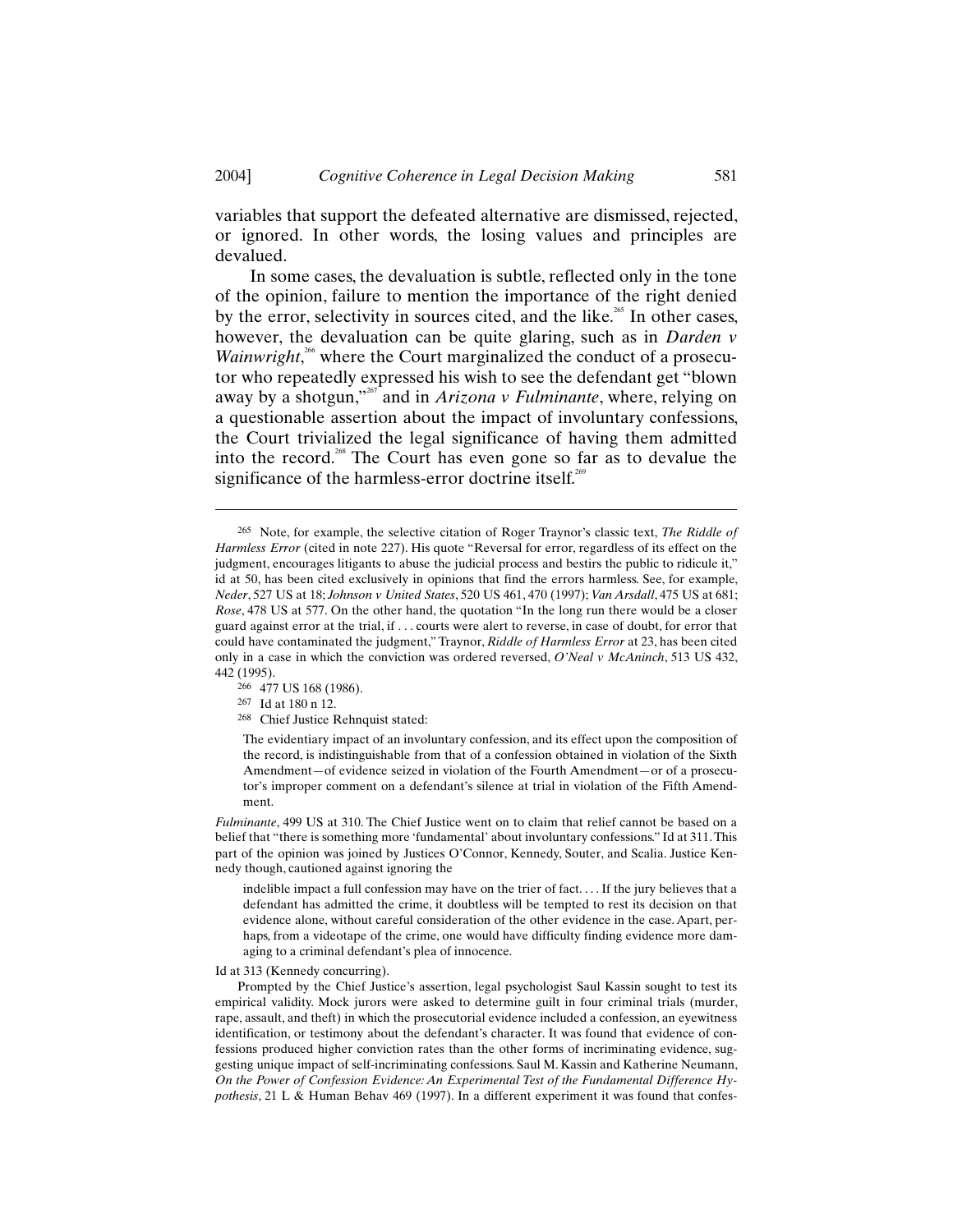Under the guilt-focused approach, findings of harmfulness are influenced primarily by the strength of the evidence, which is essentially unrelated to the egregiousness of the error. Strong evidence of guilt can trump even grave error and misconduct. This arbitrary relationship between the strength of the evidence and the gravity of constitutional violation leads to an ad hoc jurisprudence that undercuts the expressive, educational, and deterrent functions of appellate review. A doctrine based on error-focused analysis would likely spur a jurisprudence that would better achieve these goals.<sup> $270$ </sup> Second, focusing on the evidence of guilt can have the unintended effect of arousing the judge's anger toward the defendant. As Judge Edwards describes, "A wrong, often a grievous wrong, has occurred, and the defendant, by all appearances, is responsible. It is, therefore, to be expected that the desire to punish the guilty will frequently prevail over the need to honor individual rights."<sup>271</sup> Empirical research suggests that upon witnessing injustice, people display a need to re-establish a sense of justice and social order, especially in light of the possibility that the misdeed will go unpunished. It has been shown that exposure to anger-provoking stimuli increases the tendency to blame other people for ambiguous events and to neglect alternative explanations and possible mitigating circumstances.<sup> $272$ </sup> These findings prevail even when the target of the judgment has not been identified as the person who caused the angerprovoking event.<sup>273</sup> The experimental finding that coherence effects

270 True, there is a danger that when a court finds an error to be harmless based on the error-based approach, the opinion might minimize the magnitude of the error. I believe, however, that this is the lesser evil. First, given the type of analysis, only the less egregious errors would be found to be harmless; egregious errors would be declared harmful regardless of the evidence. Second, in the long run, error-focused analysis will better fulfill the expressive, educative, and deterrent functions and thus reduce the incidence of error.

271 Edwards, 70 NYU L Rev at 1194 (cited in note 237). Similarly, Judge Posner has explained that "it takes a highly disciplined judge to vote to reverse a conviction when he thinks the defendant is guilty." Richard A. Posner, *An Economic Approach to the Law of Evidence*, 51 Stan L Rev 1477, 1518 (1999).

<sup>272</sup> See Jennifer S. Lerner, Julie H. Goldberg, and Philip E. Tetlock, *Sober Second Thought: The Effects of Accountability, Anger, and Authoritarianism on Attributions of Responsibility*, 24 Personality & Soc Psych Bull 563 (1998) (demonstrating the effects of anger on judgments of blame); Brian M. Quigley and James T. Tedeschi, *Mediating Effects of Blame Attributions on Feelings of Anger*, 22 Personality & Soc Psych Bull 1280, 1283–84 (1996) (same); Dacher Keltner, Phoebe C. Ellsworth, and Kari Edwards, *Beyond Simple Pessimism: Effects of Sadness and Anger on Social Perception*, 64 J Personality & Soc Psych 740, 743–45 (1993) (demonstrating the effect of anger on attributing blame to personal factors).

273 See Julie H. Goldberg, Jennifer S. Lerner, and Philip E. Tetlock, *Rage and Reason: The* 

sions have an indelible effect on criminal verdicts rendered by mock jurors. See Saul M. Kassin and Holly Sukel, *Coerced Confessions and the Jury: An Experimental Test of the "Harmless Error" Rule*, 21 L & Human Behav 27 (1997).

<sup>269</sup> Chief Justice Burger explained that "the integrity of the process carries less weight, for it is the essence of the harmless-error doctrine that a judgment may stand only when there is no 'reasonable possibility that the [practice] complained of might have contributed to the conviction.'" *United States v Hasting*, 461 US 499, 506 (1983) (citation omitted).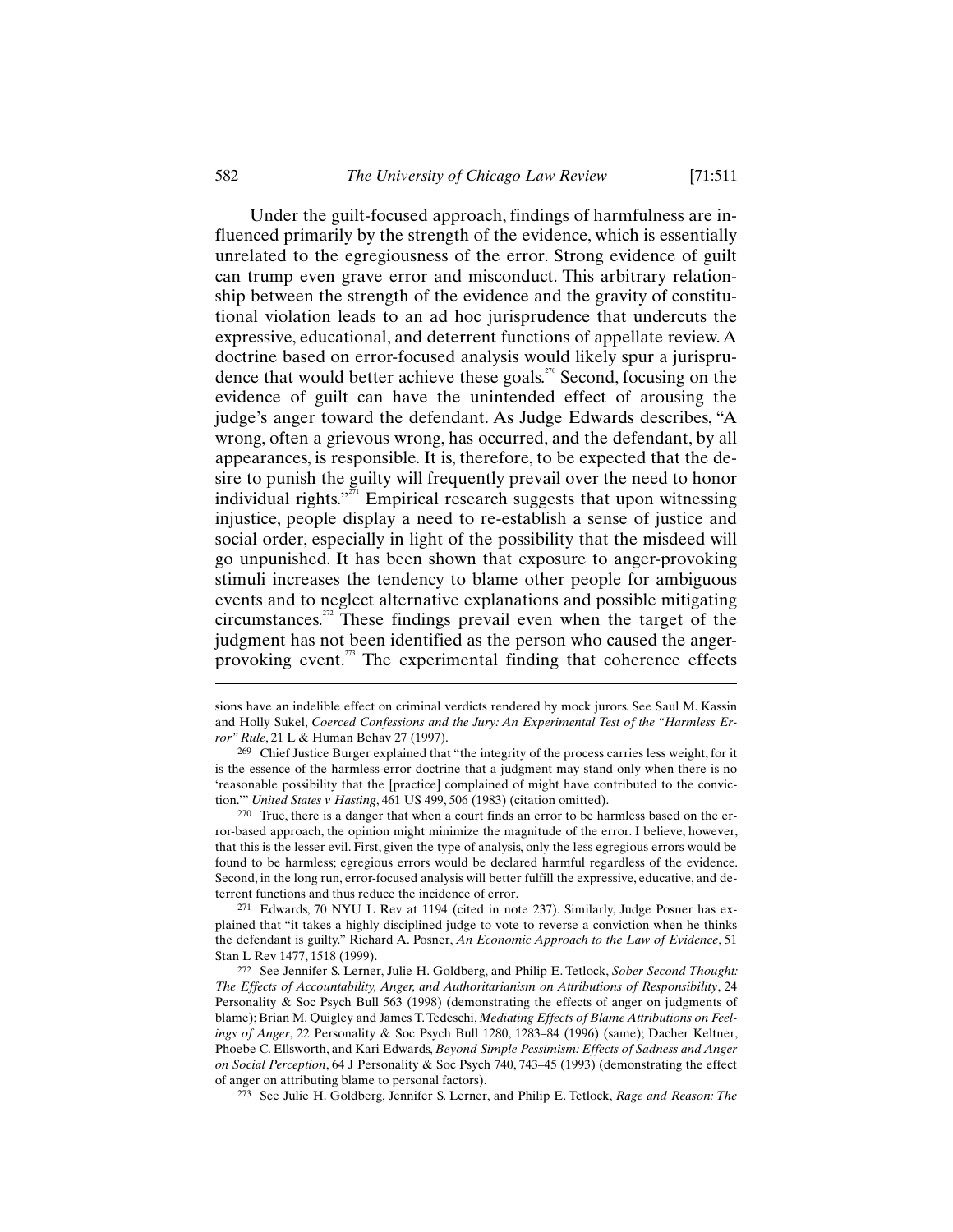can be driven by affective states explains how a state of anger can lead to misperceptions of the evidence.<sup>274</sup> Dwelling on the often-troubling details of the criminal event can arouse the judge's anger. In close cases, with the defendant somehow implicated in the crime and with no one else to blame, there is a danger that the judge's mental representation of the case will shift toward supporting a conclusion of guilt.

Three final points are in order. First, it should not be expected that error-focused analyses entail automatic reversals of convictions. There are ample examples in which error-focused analysis has led to findings of harmlessness.<sup>275</sup> Second, while this discussion has focused on the criminal setting, it is in principle applicable to the civil setting as well. Finally, it might be the case that the type of analysis endorsed by the judge bears no real impact on the actual decision. Judges may simply use the guilt-focus and error-focus terminology as a label for decisions to uphold and reverse trial court verdicts. However, to the extent that stated doctrine influences decisions made, judges would be well advised to accommodate for the impact of coherence-based reasoning on their decisions.

## **CONCLUSION**

Coherence-based reasoning offers a much-needed alternative to the stalemate between Rationalist and Critical models of legal decision making. Unlike those two approaches, this body of experimental research offers a glimpse into the black box, dispelling both the sanguine and disparaging views of legal decision making. Decisions and inferences do not conform to models of rationalism inspired by logical forms of inference making, nor are they based on consciously disingenuous, biased, or backward reasoning. Complex decisions are solved rather by nuanced cognitive processes that progress bidirectionally between premises and facts on the one hand, and conclusions on the other. Ultimately, people make decisions through what appears to be a

*Psychology of the Intuitive Prosecutor*, 29 Eur J Soc Psych 781 (1999) (finding that people lower their thresholds for attributing harmful intent and recommending harsh punishment when they know societal norms have been violated and believe that the perpetrator escaped punishment). Suggestions to this effect have also been made by Neil Vidmar, *Retribution and Revenge*, in Joseph Sanders and V. Lee Hamilton, eds, *Handbook of Justice Research in Law* 31, 56 (Kluwer 2001) (suggesting some evidence for groups displacing punishment against non–anger provokers).

<sup>274</sup> See Part I.B.6. The experimentation focused mostly on positive affective states, but there is good reason to believe that similar effects occur with negative affect. Recall also that in one of the versions of the *Quest* study, a malevolent depiction of the defendant triggered corresponding coherence effects. See note 78 and accompanying text.

<sup>275</sup> See, for example, *Greer v Miller*, 483 US 756, 766 (1987) (holding that the prosecutor's questioning of respondent's post-arrest silence followed immediately by a judicial admonition was harmless); *Rushen v Spain*, 464 US 114, 120–21 (1983) (finding that ex parte communication between the trial judge and a juror was harmless).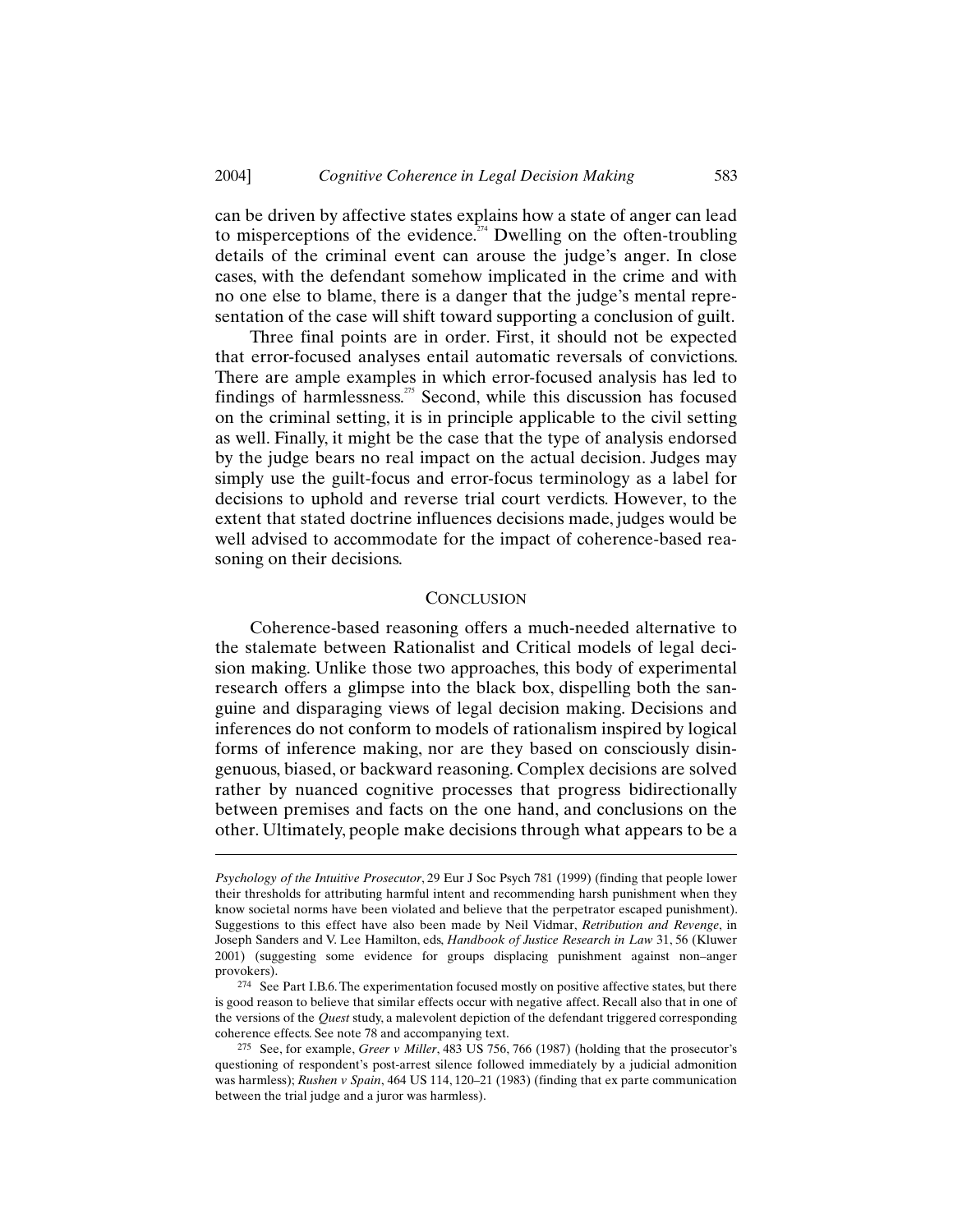rational-like choice in which a strong alternative is straightforwardly preferred over its rival. However, this dominance is the product of an unconscious cognitive process that reconstructs and transforms difficult and complex decisions into easy ones by amplifying one alternative and deflating the other. This transformation of the mental model of the decision lies at the heart of the decision-making process.

One objective of this Article has been to elucidate the implications of coherence-based reasoning for four important aspects of the trial. I argued that in each of these domains, the design of the trial is premised on erroneous assumptions about human cognition, and that these failings lead to systematic errors. Crucially, I emphasized that these failings are not immutable. Coherence-based reasoning offers not only a set of critical tools, but constructive ones too. By identifying the cognitive phenomena that lie at the root of the failings, we can devise interventions and introduce procedures that should make the decision-making process better fit the legal ideals it is intended to serve. First, I suggested that giving juries more extensive instructions at the start of the trial will make for more legally accurate decisions. Second, the research contributes to the central debate in evidence law between holistic and atomistic approaches. I argued that the endorsement of holism as a descriptive matter does not warrant prescriptive positions advocated by its proponents. Third, I suggested that juries in criminal trials be given a simple instruction to temper the contribution of coherence effects to the likelihood of conviction. Finally, I suggested reasons that weigh against the Supreme Court's approach to harmless-error analyses.

Another objective of this Article has been to introduce legal scholars to a body of research, which has been published thus far in journals of experimental psychology. Coherence-based reasoning is highly relevant to legal decision making. The applicability of this research to the law extends well beyond the four trial issues discussed here and the issue of appellate judging that I have explored in previous work.<sup>276</sup> The theory and its underlying research have already been applied by other legal scholars to explain how fact-finders combine the many goals and values they seek in the determination of a verdict,<sup>277</sup> the effects of stereotypes in the context of advocacy,<sup>278</sup> the de-

<sup>276</sup> For a brief summary of the application to appellate judicial reasoning, see text accompanying note 117.

<sup>277</sup> See Jennifer K. Robbennolt, John M. Darley, and Robert J. MacCoun, *Symbolism and Incommensurability in Civil Sanctioning: Decision Makers as Goal Managers*, 68 Brooklyn L Rev 1121, 1148–57 (2003) (discussing legal decision making as constraint satisfaction).

<sup>278</sup> See Gary Blasi, *Advocacy against the Stereotype: Lessons from Cognitive Social Psychology*, 49 UCLA L Rev 1241, 1259–66 (2002) (discussing mechanisms of constraint satisfaction in the context of stereotypes).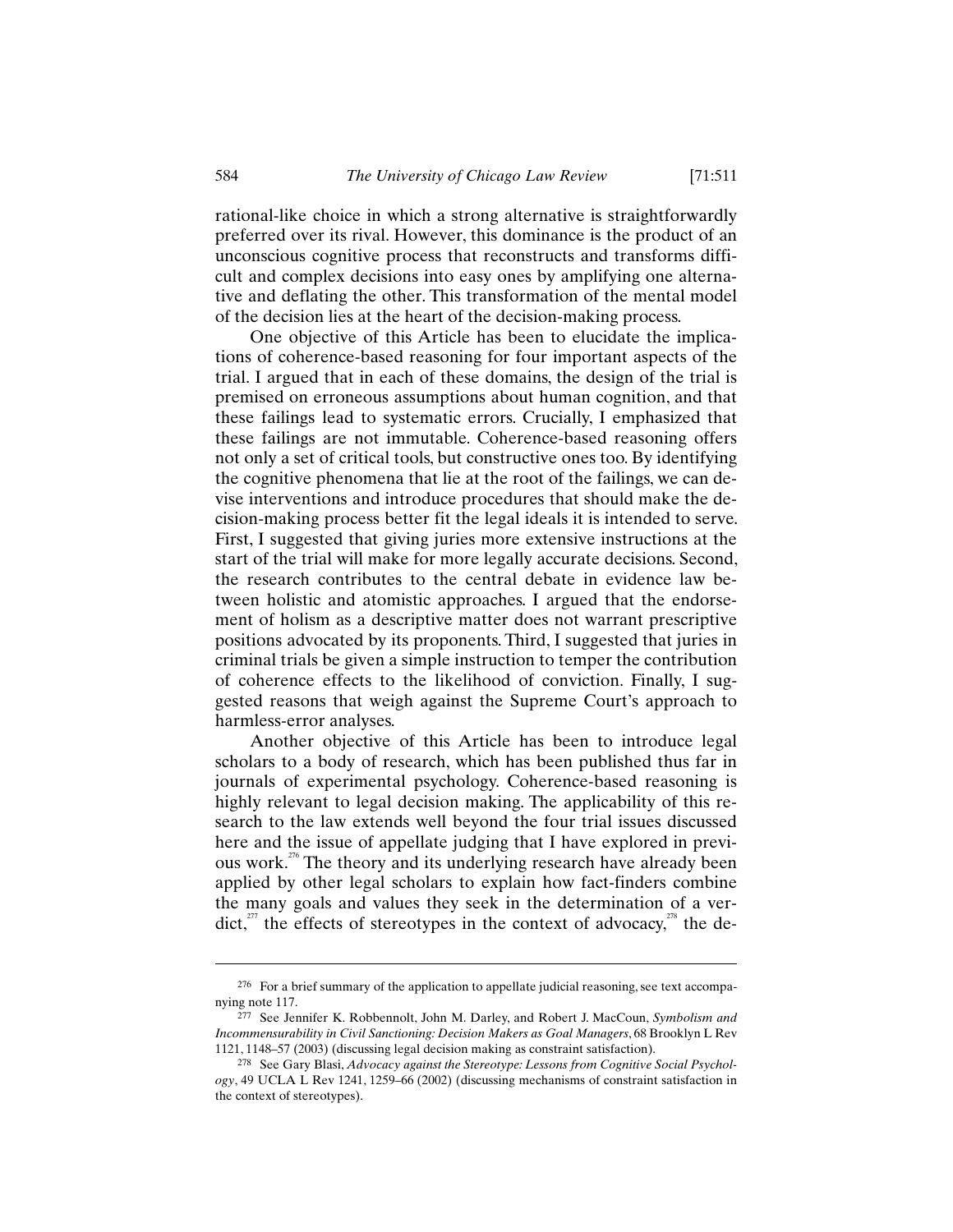$\overline{a}$ 

velopment and maintenance of cultural beliefs, $279$  and the choice among competing conceptual systems in constitutional law.<sup>28</sup>

A few brief examples may suggest the potential scope for future applications. The research sheds light on a longstanding dilemma in the doctrine of collateral estoppel.<sup>281</sup> Coherence-based reasoning counsels a more extensive use of special verdicts in civil trials, $x^2$  and it gives reasons to consider special verdicts even in some types of criminal trials.<sup>283</sup> The research can also shed light on ongoing debates concerning larger jurisprudential issues, such as the use of rules versus standards.<sup>284</sup> These applications may lead to different conclusions de-

281 Jurisdictions are split as to instances where the first decision was based on two independently sufficient grounds (say, when a court finds against the plaintiff in a negligence suit on the grounds that the defendant owed the plaintiff no duty of care and that the harm was not established). Some jurisdictions bar litigation on both issues. See, for example, *Winters v Lavine*, 574 F2d 46, 67 (2d Cir 1978); *In re Carozza*, 167 BR 331, 338–40 (Bankr ED NY 1994). Following the approach adopted by the Restatement, other jurisdictions deny collateral estoppel effect for either one. See Restatement (Second) of Judgments § 27, comment (i) (1982) ("If a judgment of a court of first instance is based on determinations of two issues, either of which standing independently would be sufficient to support the result, the judgment is not conclusive with respect to either issue standing alone."); *Halpern v Schwartz*, 426 F2d 102, 105–06 (2d Cir 1970) (finding that a decision made on two grounds is not preclusive to either).

When dealing with multiple grounds for a decision, there is a danger that due to coherence effects, one strong issue can spill over and influence the other issue, thus casting doubt as to whether the latter was "necessarily decided," as required by collateral estoppel doctrine. See Charles Alan Wright, Arthur R. Miller, and Edward H. Cooper, 18 *Federal Practice and Procedure* § 4421 at 536 (West 2d ed 2002) ("Issue preclusion attaches only to determinations that were necessary to support the judgment entered in the first action."). Coherence-based reasoning thus supports the more cautious approach adopted by the Restatement.

282 Here too, the fear is that due to coherence effects, one strong issue can spill over and influence the other issue. Special verdicts might alleviate this problem because the more isolated the judgments, the less likely they are to be affected by coherence effects.

<sup>283</sup> In cases where the evidence is overwhelming with respect to some elements of the crime, but there is only scant evidence to establish a specific element, there is a danger that, due to coherence effects, the fact-finder will find the defendant guilty despite the absence of evidence on the particular element. In such cases, correctly administered special verdicts could serve to expose that evidentiary deficiency. It should be noted that resorting to special verdicts is bound to have collateral effects, including a possible restraint on the exercise of jury nullification. For concerns over the effect of special verdicts on the jury's power to nullify, see Lafave, Israel, and King, 5 *Criminal Procedure* § 24.10(a) at 611–15 (cited in note 148); *United States v Spock*, 416 F2d 165, 181 (1st Cir 1969) (suggesting that special instructions restrict the right of the jury to ignore instructions and decide independently).

<sup>284</sup> See generally Eric A. Posner, *Standards, Rules, and Social Norms*, 21 Harv J L & Pub Pol 101 (1997) (establishing a relationship between the economic analysis of rules versus standards, the economic approach to social norms, and the rule of law); Kathleen M. Sullivan, *Foreword: The Justices of Rules and Standards*, 106 Harv L Rev 22 (1992) (examining the rules/standards debate in the Supreme Court during the 1991 Term); Louis Kaplow, *Rules versus Standards: An Economic Analysis*, 42 Duke L J 557 (1992) (using economic analysis to determine circumstances

<sup>279</sup> See Dan Kahan and Donald Braman, *Modeling Facts, Culture, and Cognition in the Gun Debate* (draft), online at http://www.cse.unsw.edu.au/~lambert/guns/stimulating\_simulations\_ ver\_4.5.pdf (visited Apr 4, 2004).

<sup>280</sup> See Michael H. Shapiro, *Choosing Conceptual Systems in Constitutional Law, and Some Other Locations* (draft), online at http://hal-law.usc.edu/faculty/workshops/documents/ shapiro.pdf (visited Apr 4, 2004).